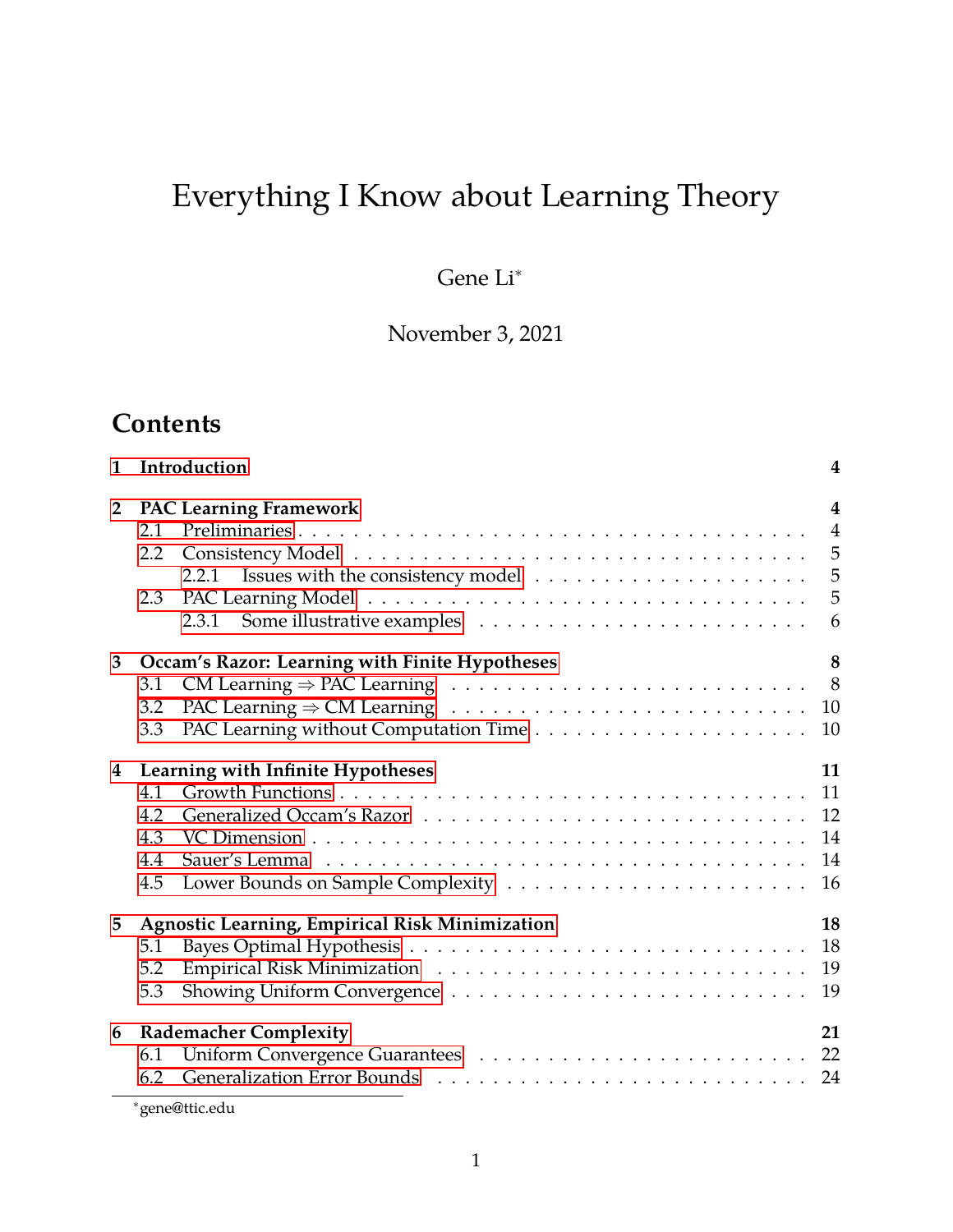|   | 6.3                      |                                                                                                                                    | 25                                     |
|---|--------------------------|------------------------------------------------------------------------------------------------------------------------------------|----------------------------------------|
| 7 | 7.1<br>7.2<br>7.3        | <b>Boosting</b><br>7.2.1<br>7.2.2<br>7.2.3                                                                                         | 25<br>26<br>26<br>27<br>28<br>29<br>29 |
|   |                          | 7.3.1<br>7.3.2                                                                                                                     | 30<br>31                               |
| 8 | 8.1<br>8.2<br>8.3<br>8.4 | <b>Support Vector Machines</b><br>SVMs vs. Boosting $\ldots \ldots \ldots \ldots \ldots \ldots \ldots \ldots \ldots \ldots \ldots$ | 33<br>33<br>34<br>35<br>36             |
| 9 | 9.1<br>9.2<br>9.3<br>9.4 | <b>Statistical Query Model</b>                                                                                                     | 37<br>37<br>38<br>38<br>40             |
|   |                          | 10 Computation Hardness Results for Learning                                                                                       | 43<br>43<br>43<br>44<br>45<br>45       |
|   |                          | 11 Halving, WMA, and RWMA                                                                                                          | 46<br>47<br>48<br>48<br>49<br>50<br>52 |
|   |                          | 12 Perceptron Algorithm                                                                                                            | 52<br>53<br>54<br>54<br>55             |
|   |                          | 13 Winnow Algorithm                                                                                                                | 55                                     |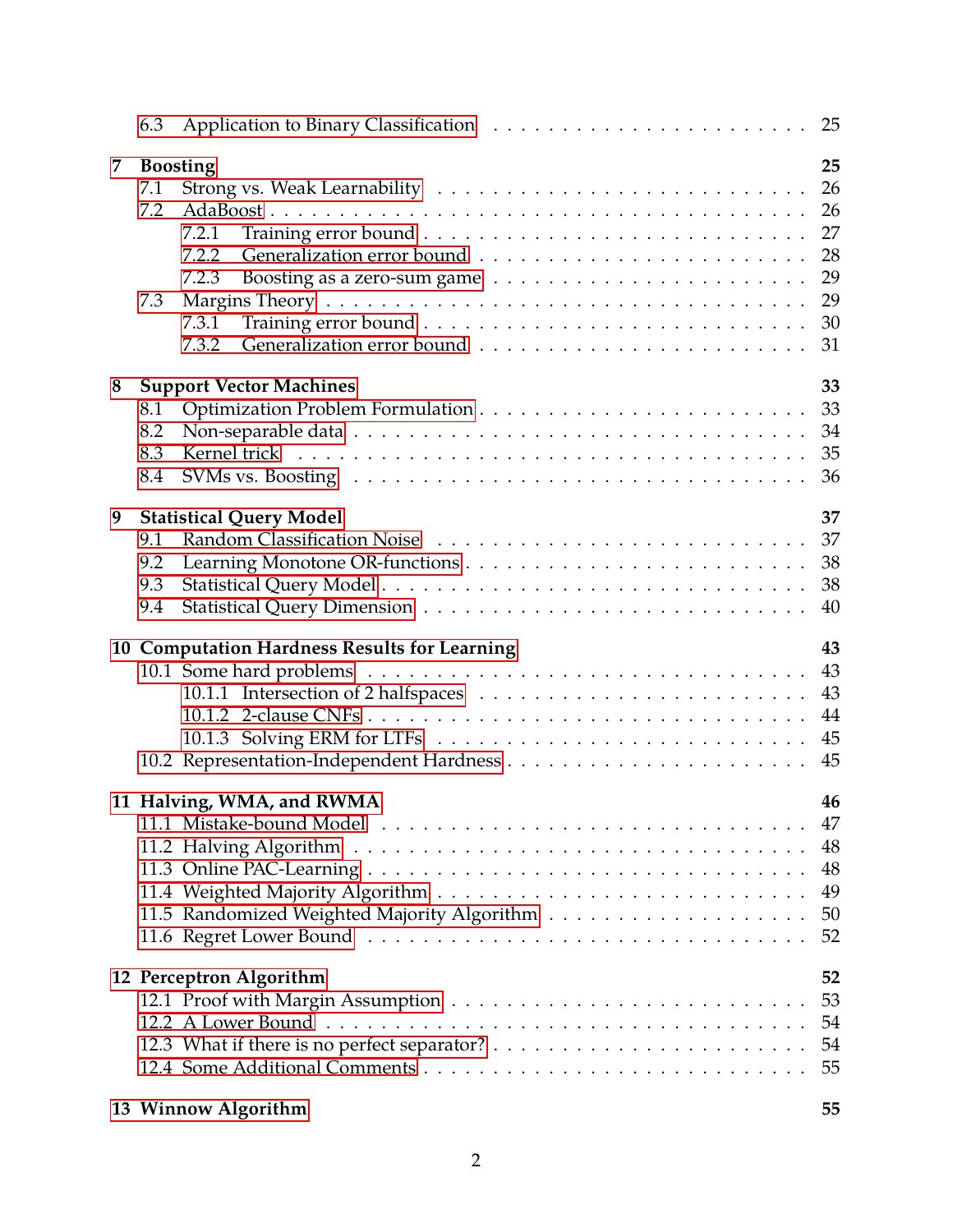|                    | <b>14 Linear Regression</b> | 57 |
|--------------------|-----------------------------|----|
|                    |                             | 58 |
|                    |                             | 60 |
|                    | 15 Density Estimation       | 61 |
|                    |                             | 62 |
|                    |                             | 62 |
|                    |                             | 64 |
|                    |                             | 65 |
|                    |                             | 66 |
|                    |                             | 67 |
|                    |                             | 67 |
| 16 Online Log-loss |                             | 68 |
|                    |                             | 68 |
|                    |                             | 69 |
|                    |                             | 69 |
|                    |                             | 70 |
|                    |                             | 71 |
|                    | 17 Portfolio Selection      | 73 |
|                    |                             | 74 |
|                    |                             | 75 |
|                    | 18 Learning and Game Theory | 77 |
|                    |                             |    |
|                    |                             | 79 |
|                    |                             | 80 |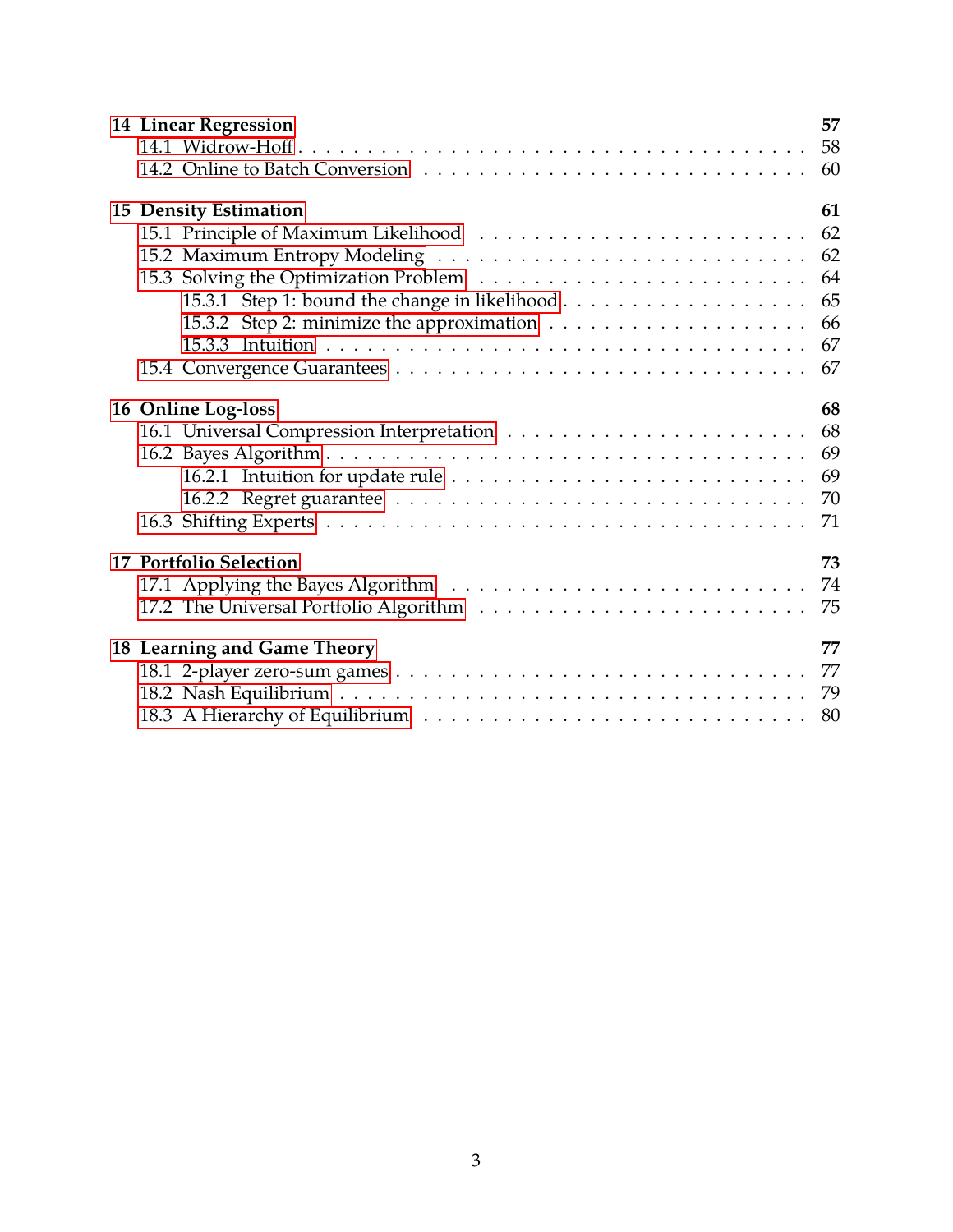## <span id="page-3-0"></span>**1 Introduction**

The fundamental goal of machine learning is to devise algorithms which learn from some observations to complete some task: may it be predicting some output, behaving intelligently, or controlling some system.

In these notes, we develop theory for machine learning, allowing us to give precise answers to such questions like:

- What does it mean for something to be "learnable"?
- How much data do we need, and what kind of data do we need?
- How do we develop algorithms for learning which are both *space* and *time* efficient?

Machine learning theory is closely intertwined with related fields, borrowing techniques and practice from algorithms, complexity theory, statistics, and information theory.

These notes are a compilation of course notes from various machine learning courses I have taken, include [COS 511](https://www.cs.princeton.edu/courses/archive/spring19/cos511/) at Princeton University and [TTIC 31250](https://ttic.uchicago.edu/~avrim/MLT20/) at TTIC.

Note: some topics from these courses have been omitted. For example, I did not scribe notes on bandits/RL problems and differential privacy. However, there are many resources available on the internet for these topics.

# <span id="page-3-1"></span>**2 PAC Learning Framework**

As a guiding example, imagine you want to write a computer program that decides which email messages are spam and which are ham. Our algorithm will take a sample of data, which have already been labeled "spam/ham", and return a classifier rule that predicts on unseen data. How well will we do? In this section, we will develop general purpose learning algorithms and mathematically analyze how well they "generalize", or perform on unseen data.

### <span id="page-3-2"></span>**2.1 Preliminaries**

We lay some groundwork for this section by introducing some terminology and notation.

For now, let's consider the learning problem described as follows. We are given some **examples** of data, which we want to predict a **label** from. How do we do this?

More precisely, let us have access to labeled examples  $\{(x_i, y_i)\}_{i \in [m]}.$  The **examples**  $x_i$  belong to the **domain space**  $\mathcal{X}$ . There are two possible labels for  $y_i$ , and without loss of generality we assume  $y_i \in \{0, 1\}$ .

We assume that there exists some **concept**  $f : X \to \{0, 1\}$ . Futhermore, we assume  $f \in \mathcal{C}$ comes from a **concept class**  $\mathcal{C}$ . The concept  $f$  is unknown to us; our task is to devise a learning algorithm which learns the correct  $f$  given the fact that (i) our examples are perfectly labeled by *c*, i.e.  $y_i = f(x_i)$ ; (ii) we know the concept class *C*.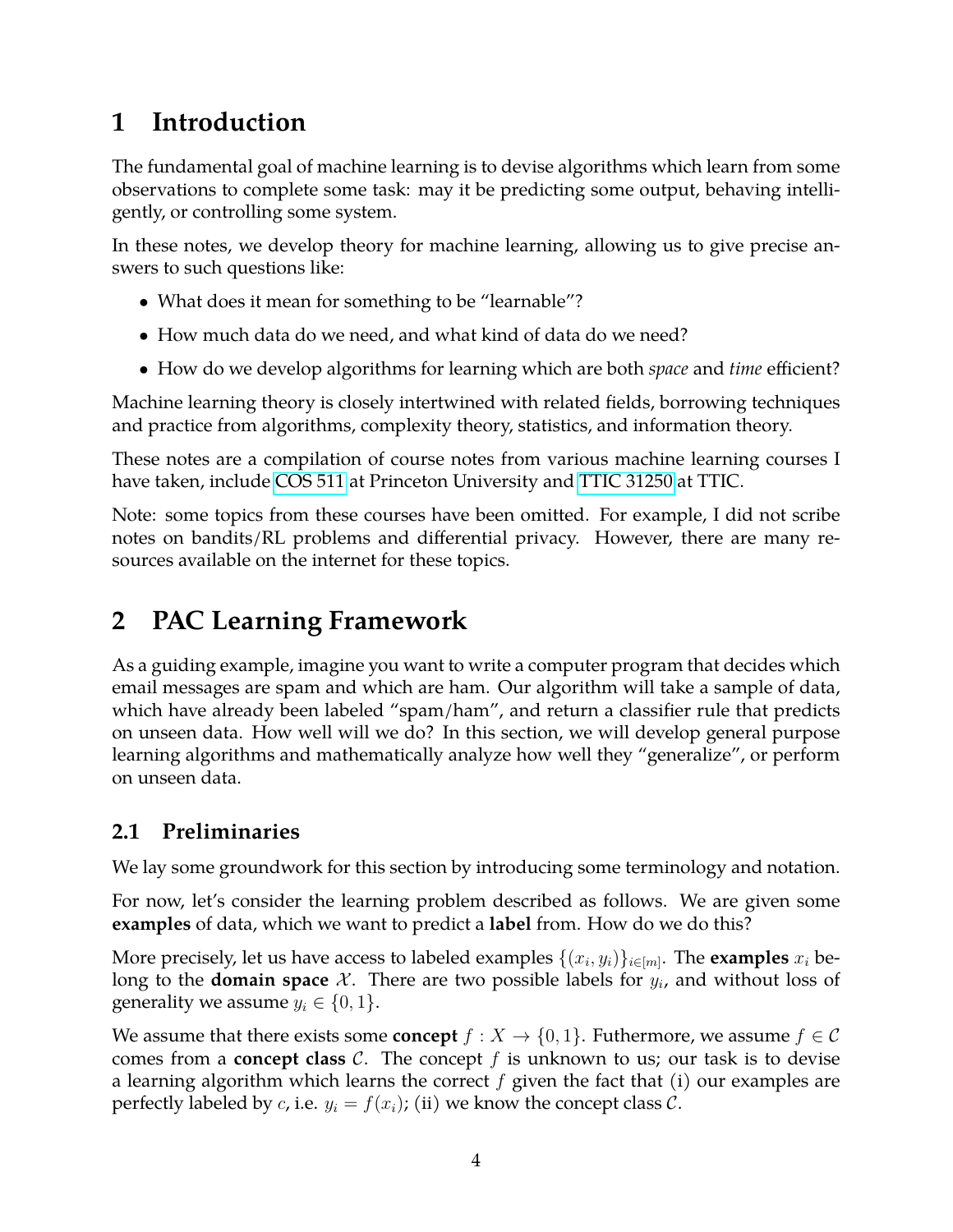### <span id="page-4-0"></span>**2.2 Consistency Model**

As a first attempt, we introduce the consistency model, which can be summarized as "pick any concept which is consistent with the labeled samples".

**Definition 1.** We say that a concept class C is **learnable in the consistency model (CM)** if there exists an algorithm  $A$  that takes  $\{(x_i,y_i)\}_{i\in[m]}$  and outputs  $f\in\mathcal C$  which is consistent with all examples (such  $f(x_i) = y_i$ ), or outputs that no such concept exists.

**Example 1** (Learning monotone conjunctions). Let the domain space be  $\mathcal{X} = \{0, 1\}^n$ . Let the concept class be the set of monotone conjunctions, i.e. the AND of a subset of nonnnegated variables. For example, a valid concept is  $f(x) = x_1 \wedge x_5 \wedge x_6$ .

Monotone conjunctions can be learned in the consistency model via the following algorithm. Consider the positive training examples with  $y_i = 1$ . We set the output concept  $f'$ to be the monotone conjunction consisting of the indices where all the examples have a 1 bit. If  $f$  is also consistent on the negative examples, we return  $f'$ . Otherwise, we claim that no consistent concept exists.

As a remark, note that  $f'$ , the concept outputted by our algorithm, must be a subset of the ground truth concept  $f$ .

**Example 2** (Learning axis-aligned rectangles). Let the domain space be  $\mathcal{X} = \mathbb{R}^2$ . Let the concept class be the set of all rectangles with sides parallel to the axis. A concept assigns  $y_i = 1$  to all examples falling inside the rectangle, and  $y_i = 0$  to all examples falling outside of the rectangle.

The concept class can be learned by the following algorithm. Draw the smallest possible rectangle that is consistent with the observed samples, and return it. We can do this by considering the top-most, left-most, right-most, and bottom-most positive examples. If no such rectangle exists, we claim that no consistent concept exists.

Of course, this is not the only algorithm to do it: we could have easily picked any rectangle which is consistent with the labeled example.

#### <span id="page-4-1"></span>**2.2.1 Issues with the consistency model**

The consistency model is extremely simple. However, it does not give us a notion of "generalization" - how well our algorithm does on unseen examples. We want to have some control over how many samples we need in order to provably generalize how new data. In addition, it is unclear how to construct algorithms in the consistency model when we have noisy data.

### <span id="page-4-2"></span>**2.3 PAC Learning Model**

We introduce the **probably approximately correct (PAC) learning model**. The PAC learning model gives us finer grain control of the notion of generalization and sample complexity.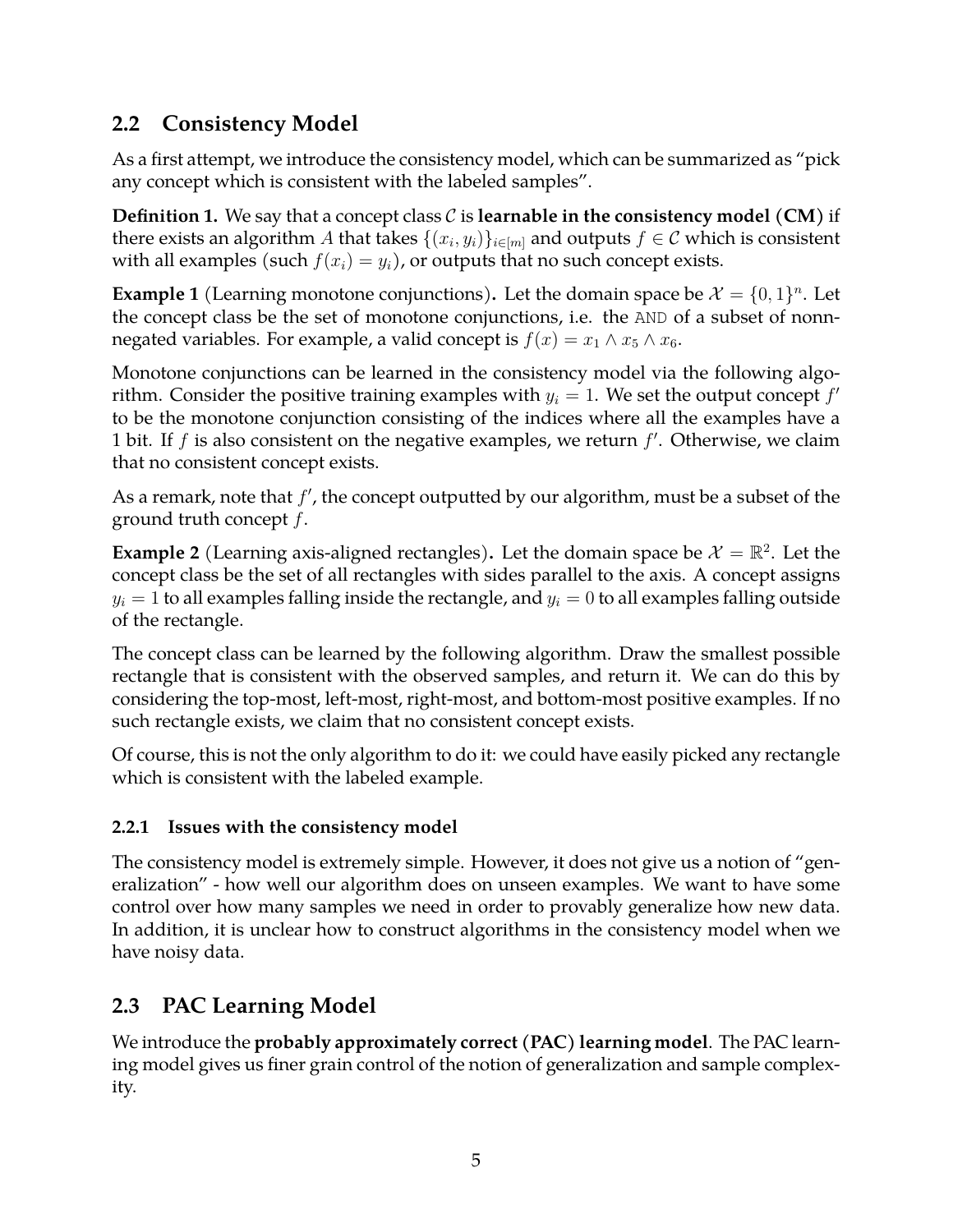For PAC learning, we make the following assumptions:

- 1. Both the training examples and the test examples are drawn i.i.d. from some unknown target distribution  $D$  over  $\mathcal{X}$ .
- 2. All examples are labeled according to some unknown target concept  $f : \mathcal{X} \to \{0, 1\}$ , which is a member of a (known) concept class  $C$ .
- 3. Our algorithm finds a hypothesis  $h \in \mathcal{H}$ , where H is called the **hypothesis class**. The hypothesis class does not have to be the same as the concept class!

Now we can define the generalization error, a notion of how well an algorithm does on unseen data. The assumptions about the drawing of examples allows us to give this probabilistic notion of how well an outputted hypothesis performs.

**Definition 2.** The **generalization error** is the probability of misclassifying a new example:

$$
err_{\mathcal{D}}(h) := \mathbb{P}_{x \sim D}[h(x) \neq f(x)].
$$

**Definition 3.** A concept class C is **PAC-learnable by** H if, for all  $f \in C$ , any distribution D, any constants  $\epsilon > 0$ ,  $\delta > 0$ , there exists an algorithm A which takes a set S of  $m =$ poly( $1/\epsilon$ ,  $1/\delta$ ) training examples, using time  $t = \text{poly}(1/\epsilon, 1/\delta)$  and outputs a hypothesis  $h \in \mathcal{H}$  with low generalization error:

<span id="page-5-1"></span>
$$
\mathbb{P}[\text{err}_{\mathcal{D}}(h) \le \epsilon] \ge 1 - \delta. \tag{1}
$$

There are a lot of working parts in this definition. Let's break it down.

First, we note that in some sense, this is a *worst case* notion: we require that our algorithm produce "good" hypothesis for all the concepts in  $\mathcal C$  and for any arbitrarily bad distribution D. We can think of this as having an adversary picking distributions over the space  $\mathcal X$  and concepts f. Once f and  $\mathcal D$  are set, the training examples  $S = \{(x_i, y_i)\}_{i \in [m]}$  are i.i.d. drawn from D.

The constants  $\epsilon$  and  $\delta$  control the amount of "error" that our algorithm is afforded. Eq. [\(1\)](#page-5-1) is saying: with probability at least  $1-\delta$ , our algorithm will output a hypothesis which makes mistakes on  $\epsilon$  fraction of datapoints.

This definition allows us to derive sample complexity bounds. If we want higher accuracy (corresponding to larger values of  $\epsilon$  or  $\delta$ ), then we are allowed larger training sample sizes. However, the requirement that  $m = \text{poly}(1/\epsilon, 1/\delta)$  ensures algorithmic efficiency we aren't allowed an arbitrarily larger number of examples.

#### <span id="page-5-0"></span>**2.3.1 Some illustrative examples**

**Example 3** (Learning half-lines). We consider the following canonical example. Let the  $\Gamma$  Picture? domain space be  $\mathcal{X} = \mathbb{R}$ . Let the concept class be positive half-lines, i.e.

<span id="page-5-2"></span>
$$
\mathcal{C} = \{ [x, \infty) : x \in \mathbb{R} \}.
$$
 (2)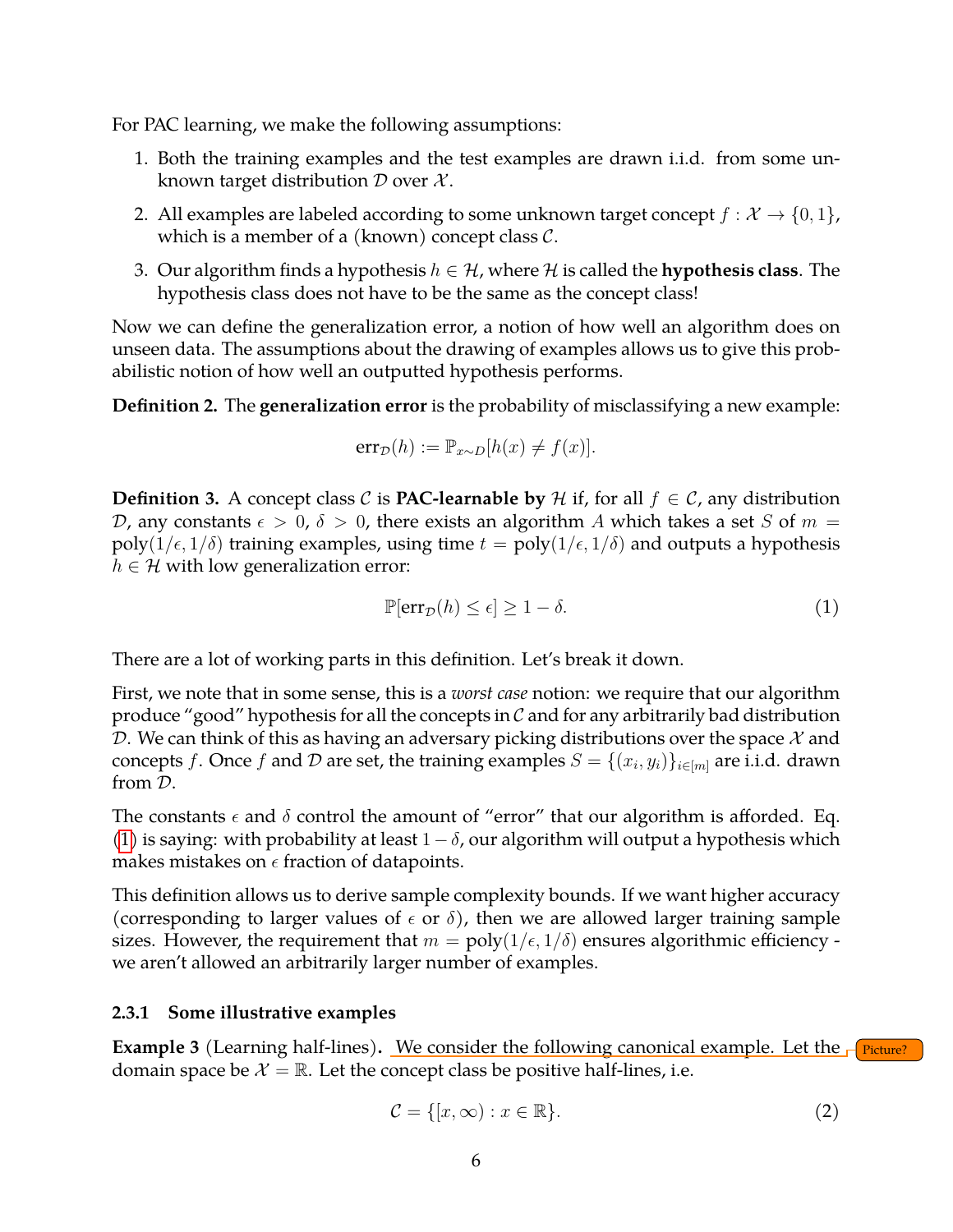Let us denote the concept as well as the threshold value by f. When sample points  $x_i \geq f$ , the concept labels them as positive, and when the sample points  $x_i < f$ , the concept labels them as negative. We would like to determine whether this concept class is PAC-learnable by  $\mathcal{H} = C$ .

Consider any consistent hypothesis  $h$  which falls between the largest negative example and smallest positive example. We see that h makes mistakes on the error region  $[f, h]$ (for sake of illustration, assuming  $h > f$ ). For PAC-learnability, we must have that this error region has probability mass  $\lt \epsilon$ , and we say that h is " $\epsilon$ -good". The hypothesis h is " $\epsilon$ -bad" if h is too far to the left or right of the ground truth f, i.e. the interval [h, f] or [f, h] respectively has probability mass with respect to  $\mathcal D$  of  $> \epsilon$ .

We will show that this happens with low probability. Let us define the two bad events  $B_$  – and  $B_{+}$ :

> $B_$  := {h is too far to left of f},  $B_+ := \{h \text{ is too far to right of } f\}.$

Let's try estimating  $\mathbb{P}[B_+]$ . Imagine a point  $r_+$  starting at c, sweeping right until the interval  $R_+ := [f, r_+]$  has probability mass  $\epsilon$ . If any training examples fall in  $R_+$ , then  $h < r_+$  and  $B_+$  does not occur. (Why?) Therefore:

> $\mathbb{P}[B_+] \leq \mathbb{P}[\cap_{i=1}^m \{x_i \notin R_+\}]$  $=\prod^m$  $i=1$ (by independence)  $= (1 - \epsilon)^m$ . (definition of  $R_+$ )

Here, we used the fact that the examples  $x_i$  are drawn i.i.d. and the definition of  $R_+$  having probability mass of  $\epsilon$ .

By a similar argument,  $\mathbb{P}[B_-\leq (1-\epsilon)^m]$  also, so then:

$$
\mathbb{P}[\text{h is } \epsilon\text{-bad}] = \mathbb{P}[B_- \cup B_+] \le \mathbb{P}[B_-] + \mathbb{P}[B_+] \le 2(1-\epsilon)^m \le 2e^{-\epsilon m}.
$$

Here we use union bound and the fact that  $\forall x, 1 + x \leq e^x$ .

We want this error probability to be at most  $\delta$ . After some computation, we see that if our sample size satisfies  $m \geq \frac{1}{\epsilon}$  $\frac{1}{\epsilon} \ln \frac{2}{\delta}$ , we have PAC-learnability by  $\mathcal{\hat{H}}$ :  $\mathbb{P}[\text{err}_{\mathcal{D}}(h) > \epsilon] \leq \delta$ .

**Example 4** (Learning intervals). Now let us consider learning closed intervals of the form  $\int$  picture?  $[a, b]$ , where  $-\infty \le a < b \le \infty$ . We can run through a similar argument as above, however the argument is modified to consider both the bad events on the left endpoint and the right endpoint. This yields that C is PAC-learnable by  $\mathcal{H} = C$ , with a larger sample size that satisfies  $m \geq \frac{1}{\epsilon}$  $\frac{1}{\epsilon} \ln \frac{4}{\delta}$ .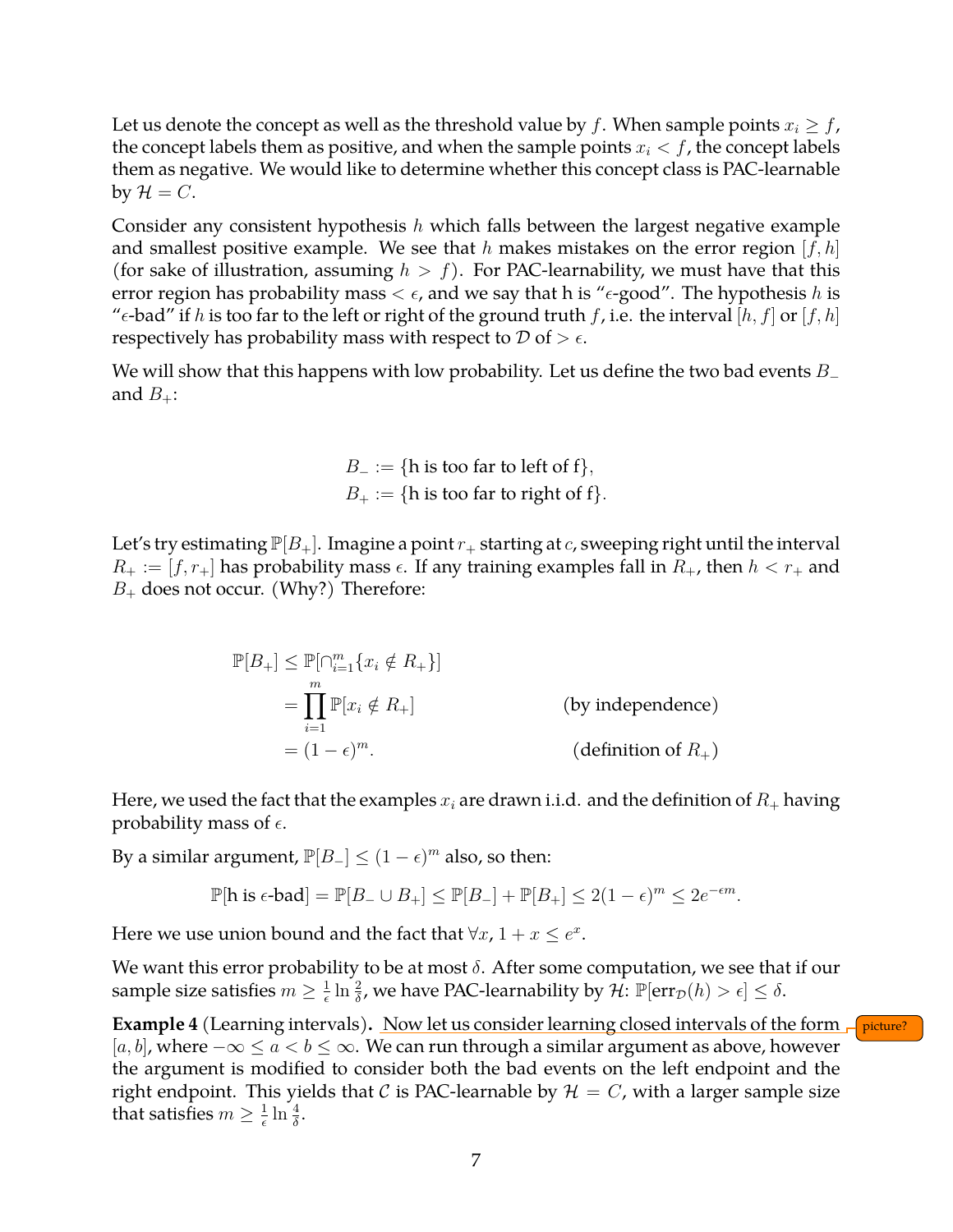**Example 5** (Learning axis-aligned rectangles). Let us consider the concept class picture?

 $C = \{axis\-align:4em\space\}$ 

and set  $\mathcal{H} = C$ . We will use the algorithm A which finds the smallest consistent rectangle  $h \in \mathcal{H}$ .

We sweep out 4 bands within  $f$  along the top, right, bottom, and left edges, specifying that each band has probability mass exactly  $\epsilon/4$ . If at least one point falls into each band, then h will be  $\epsilon$ -good. By similar techniques as above, we can see that C is PAC-learnable by  $H.$  (Try it!)

### <span id="page-7-0"></span>**3 Occam's Razor: Learning with Finite Hypotheses**

The previous examples have demonstrated how to prove that an algorithm accomplishes PAC-learning for a given class  $C$ . However, we would like a general method for showing whether particular learning problems are PAC-learnable or not. In addition, note that in the previous examples, finding a consistent hypothesis was sufficient for PAC-learning is this always true? Our rough intuition is thus:

Learning is possible if, given enough data, we can find a consistent hypothesis that is simple.

This is essentially what's known in philosophy as **Occam's Razor**.

In this section, we will show why Occam's Razor holds in the PAC learning model. For now, our notion of a hypothesis being "simple" will be that the hypothesis class is finite, i.e.  $|H| < \infty$ .

Note that even in the examples PAC learning was possible with *infinite* hypothesis classes. (Even C in Eq. [\(2\)](#page-5-2) is uncountably large!) Later, we will develop more complicated machinery that will allow us to reason about infinite hypothesis classes while preserving some notion that our hypothesis class is "simple".

### <span id="page-7-1"></span>**3.1 CM Learning** ⇒ **PAC Learning**

We will show the following theorem, which implies that if an algorithm can find a consistent hypothesis, then PAC learning is possible.

<span id="page-7-2"></span>**Theorem 1** (Occam's Razor). *Say algorithm A finds hypothesis*  $h_A \in \mathcal{H}$  *consistent with* m *examples, where*  $m \geq \frac{1}{\epsilon}$  $\frac{1}{\epsilon}$ (ln |H| + ln  $\frac{1}{\delta}$ ). Then

$$
\mathbb{P}[\text{err}_{\mathcal{D}}(h_A) > \epsilon] \leq \delta.
$$

*Equivalently, with probability at least*  $1 - \delta$ , *if*  $h_A \in \mathcal{H}$  *is consistent, then its generalization error is bounded as:*

$$
err_{\mathcal{D}}(h_A) \leq \frac{\ln |\mathcal{H}| + \ln \frac{1}{\delta}}{m}.
$$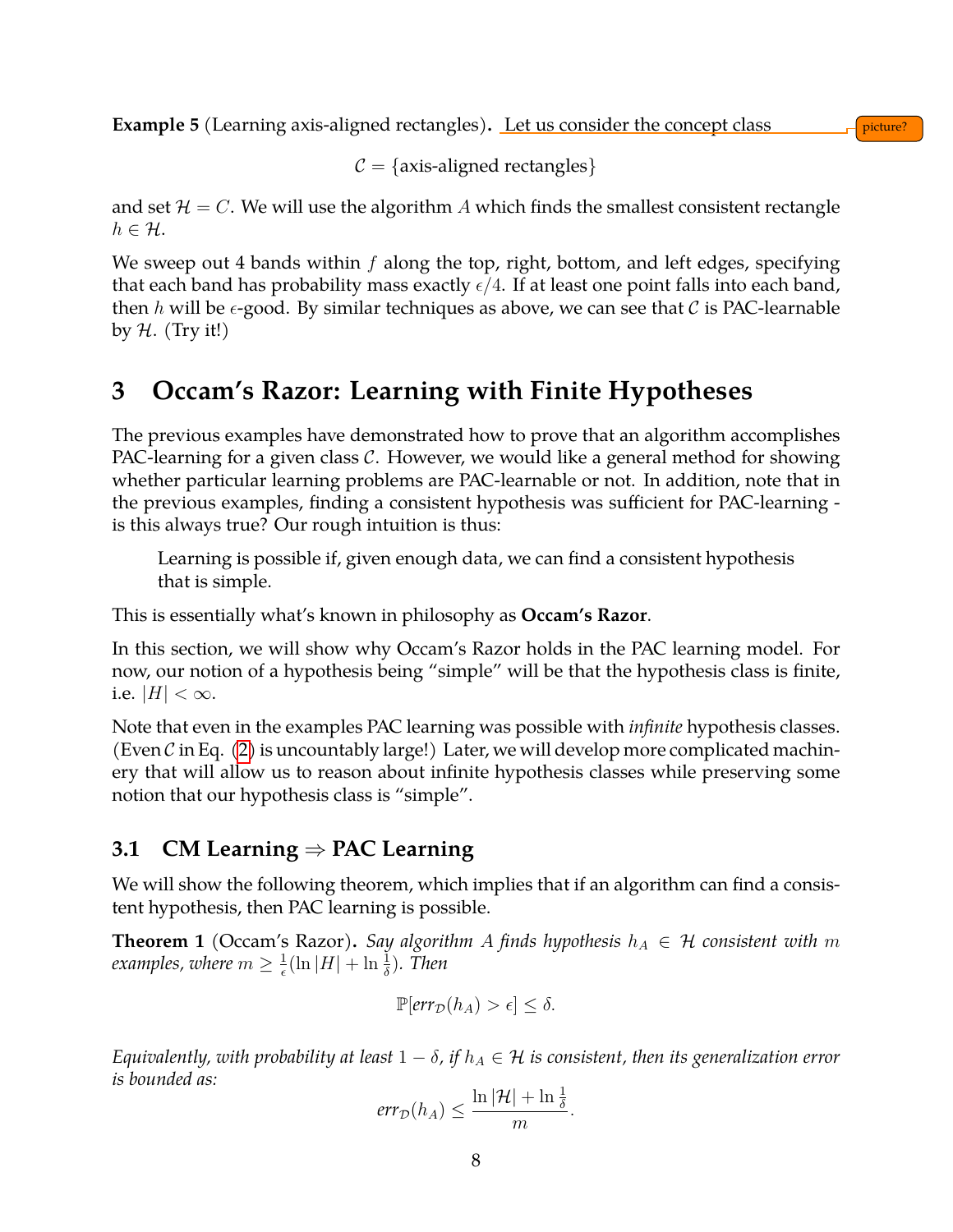Note that the generalization error decreases as  $m$  grows. It also decreases if we select consistent hypotheses from smaller hypothesis classes. This corresponds to the previous intuition discussed at the beginning of this section.

*Proof.* We will show that the probability that a consistent hypothesis is  $\epsilon$ -bad is upperbounded by  $\delta$ .

Let us denote the set of  $\epsilon$ -bad hypotheses as  $\mathcal{B} \subseteq \mathcal{H}$ . Then for any  $h \in \mathcal{B}$ , we have:

$$
\mathbb{P}[h \text{ consistent}] = \mathbb{P}[\cap_i \{h(x_i) = f(x_i)\}]
$$
  
= 
$$
\prod_{i=1}^m \mathbb{P}[h(x_i) = f(x_i)]
$$
 (by independence)  
= 
$$
(1 - \epsilon)^m
$$
 (because *h* is  $\epsilon$ -bad)  
= 
$$
e^{-\epsilon m}.
$$

Now, we calculate the probability that a consistent hypothesis  $h_A$  is  $\epsilon$ -bad.

$$
\mathbb{P}[h_A \text{ consistent & \epsilon-bad}] \leq \mathbb{P}[\exists h \in \mathcal{H} : h \text{ consistent & \epsilon-bad}]
$$
\n
$$
= \mathbb{P}[\exists h \in \mathcal{B} : h \text{ consistent & \epsilon-bad}]
$$
\n
$$
\leq \sum_{h \in \mathcal{B}} \mathbb{P}[h \text{ consistent}] \qquad \qquad \text{(union-bound)}
$$
\n
$$
\leq |\mathcal{B}|e^{-\epsilon m}
$$
\n
$$
\leq |\mathcal{H}|e^{-\epsilon m} \leq \delta.
$$

**Example 6.** This theorem gives us a general tool for reasoning about whether learning problems are PAC learnable. For example, going back to the monotone conjunctions problem, we see that  $\mathcal{H} = 2^n$ , so immediately we can see that with  $m \geq \frac{1}{\epsilon}$  $\frac{1}{\epsilon}(n\ln 2 + \ln \frac{1}{\delta})$ , monotone conjunctions are PAC-learnable.

Should we include the "too good to be true proof"

 $\Box$ 

**Example 7** (Learning decision lists)**.** Consider learning decision lists (DLs) on n bits. An algorithm running on  $S$  can be written as follows:

- Start with an empty list.
- Find an if-then rule consistent with the data, satisfying at least one example.
- Add it to our list, and cross off examples which are "covered".

This algorithm can never get stuck if our data was generated by a valid DL: if this happened, then there would be no DL consistent with the remaining data, and therefore no DL consistent on the original data.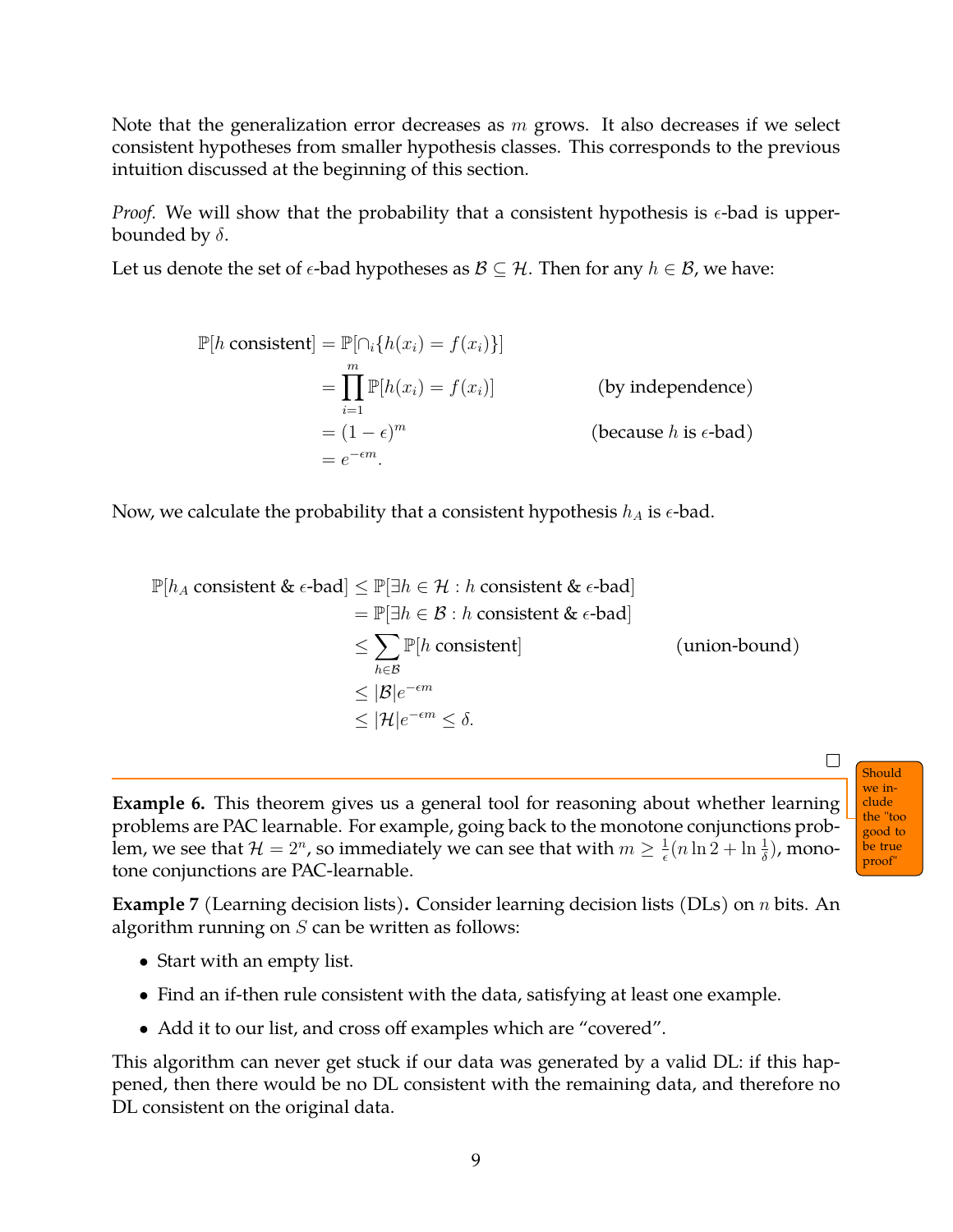We can give a PAC guarantee using Occam's Razor. We note that the total number of DLs over  $n$  bits is can be upper bounded as  $|{\cal C}|\le n! \times 2 \times 4^n.$  Therefore, we can conclude that if we get  $m \geq \frac{1}{\varepsilon}$  $\frac{1}{\varepsilon}$   $(n \log n + \log \frac{1}{\delta})$ , we have PAC learning.

**Example 8** (Description Length)**.** A CS viewpoint of this guarantee. Suppose we know that all the possible explanations of our data were generated by a sequence of  $s := size(f)$ bits, so there are at most  $2^s$  explanations. Then Occam's Razor says we need  $m\geq \frac{1}{\varepsilon}$  $\frac{1}{\varepsilon} \left[ s \log 2 + \log \frac{1}{\delta} \right]$ samples.

**Example 9** (Other classes we can/can't PAC-learn)**.**

- 1. Decision trees over  $\{0,1\}^n$  are not known to be PAC-learnable in time, samples polynomial in size of size( $f$ ).
- 2. AND-functions, OR-functions, k-DLs (special cases/generalizations of DLs).

### <span id="page-9-0"></span>**3.2 PAC Learning** ⇒ **CM Learning**

Now we go the other way: showing that *proper* PAC learnability implies that we are always able to find a consistent hypothesis. By proper, we mean that the hypothesis class is the same as the concept class, i.e.  $\mathcal{H} = C$ .

**Theorem 2.** *If we can do proper PAC learning, then we can do learning in the consistency model.*

*Proof.* Suppose we have an algorithm A which properly PAC learns C. We are given a set of labeled examples  $S = \{(x_i, y_i)\}_{i=1}^m$ . We want to show that A can find a concept in C consistent with  $S$  or claim that no concept exists.

Let us construct D as the uniform distribution over S. Let us chose  $\epsilon = \frac{1}{2n}$  $\frac{1}{2m}$ . Then we let  $A$ draw i.i.d samples from S under the uniform distribution D. If the algorithm outputs  $h_A$ which is consistent with  $S$ , we return, otherwise claim there is no consistent concept in  $C$ .

Why does this work? Clearly if no consistent  $f$  exists, then we claim correctly so. Now suppose there exists a consistent concept  $f \in C$ . From the definition of PAC learning, w.p. at least  $1-\delta$  we find  $h\in C$  such that  $\text{err}_{\mathcal{D}}(h)\leq \epsilon<\frac{1}{m}.$  The hypothesis  $h$  must be consistent on *S* because if h makes any mistakes on *S*,  $err_{\mathcal{D}}(h) \geq \frac{1}{m}$  $\frac{1}{m}$ , a contradiction.  $\Box$ 

### <span id="page-9-1"></span>**3.3 PAC Learning without Computation Time**

If we instead modified our PAC learning definition to remove the requirement that the algorithm must run in poly-time, then any finite hypothesis class is PAC-learnable. We justify this as follows.

We can run an algorithm which guesses the size( $f$ ) iteratively, and stops when it reaches something which is consistent:

- 1. Set  $s_1 = 10, \delta_1 = \delta/2$ . For  $i = 1, 2, ...$  do:
	- Request  $\frac{1}{\epsilon}$   $(s_i + \log \frac{1}{\delta})$  examples.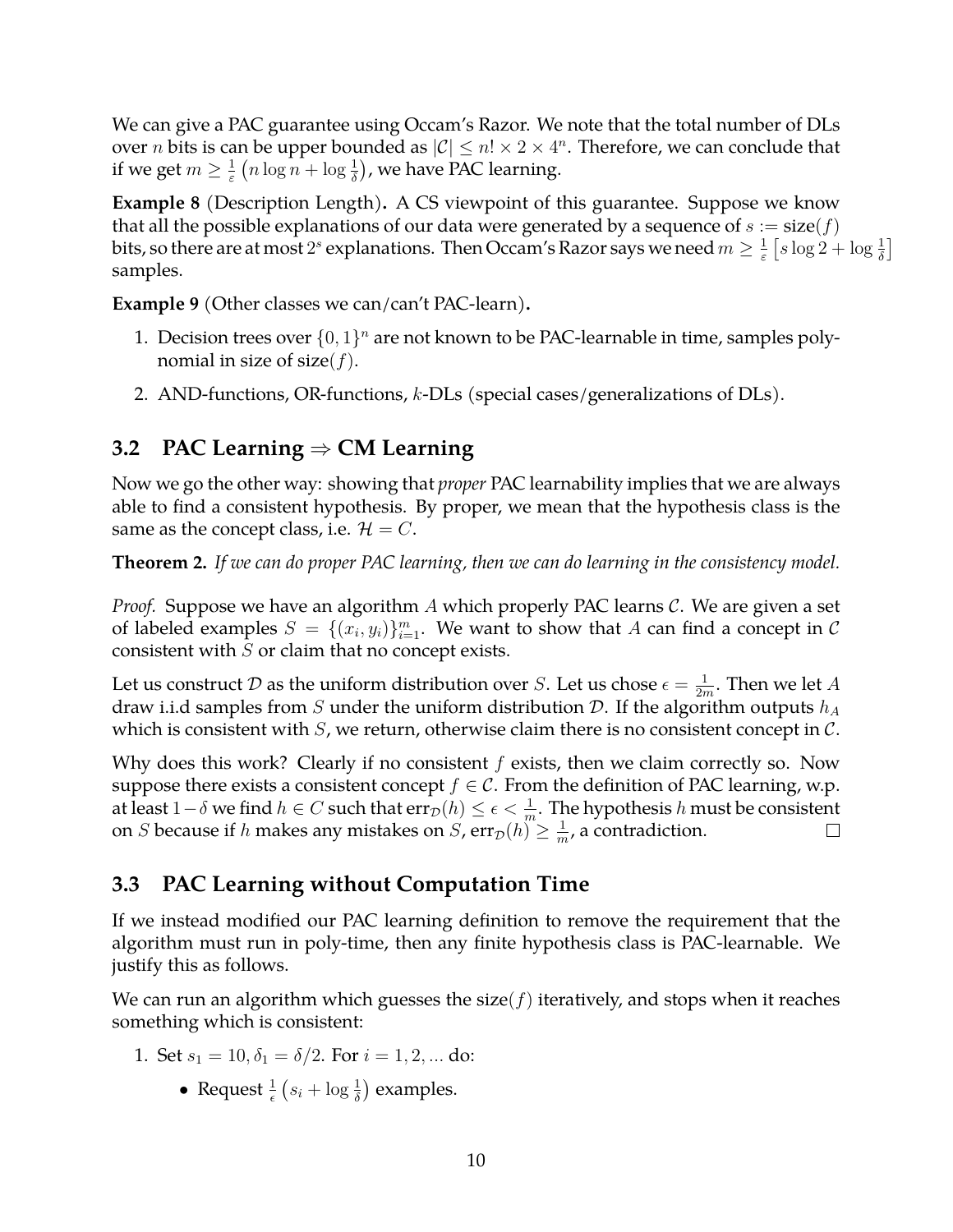- Check if there is a function of size at most  $s_i$  consistent with these samples. If so, output and halt.
- Otherwise let  $s_{i+1} = 2s_i, \delta_{i+1} = \delta_i/2$ .
- 2. Note that the total chance of failure is at most  $\sum \delta_i \leq \delta$  chance of failure.
- 3. The total amount of data used is:  $\mathcal{O}\left(\frac{1}{\varepsilon}\right)$  $\frac{1}{\varepsilon}\left(\textsf{size}(f) + \log(\textsf{size}(c))\log\frac{1}{\delta}\right)$ ). (This needs to be carefully worked out, but is straightforward.)

### <span id="page-10-0"></span>**4 Learning with Infinite Hypotheses**

Previously, we have shown that finite hypotheses classes are PAC-learnable, provided we can find a consistent hypothesis  $h \in \mathcal{H}$ . However, a more realistic scenario is when we have an infinite hypothesis class. For example, the simple examples of learning positive half lines, intervals, and axis aligned rectangles are all examples of infinite hypothesis classes. We showed ad hoc method for proving that these classes are PAC-learnable. In this section, we will give more general methods for proving that infinite hypothesis classes are PAC-learnable in terms of (i) the growth function, and (ii) VC dimension.

### <span id="page-10-1"></span>**4.1 Growth Functions**

Intuitively, if many hypotheses in  $H$  are very similar, we shouldn't have to pay in terms of the cardinality  $|H|$ . Our techniques for dealing with infinite hypothesis classes begin with a crucial observation:

For a sample  $S$  with  $m$  datapoints, there are a finite amount of labelings which a hypothesis class  $H$  can produce.

This is trivially true, after all, we have at most  $2^m$  possible labelings. However, often the number of labelings can be much smaller: for example, when our hypothesis class is positive half lines, we only have  $m + 1$  possible labelings!

This motivates our approach.

**Definition 4** (Growth Function). Denote the set of possible labelings of a sample as  $\Pi_{\mathcal{H}}(S) :=$  $\{(h(x_1),...,h(x_m)): h \in H\}$ . Then the **growth function** of H is defined as:

$$
\Pi_{\mathcal{H}}(m) := \max_{S:|S|=m} |\Pi_{\mathcal{H}}(S)|.
$$

That is, it is the largest possible cardinality of a set of possible labelings over all samples  $S$  of size  $m$ .

**Example 10.** The growth function of the class of positive half-lines is  $\Pi_{\mathcal{H}}(m) = m + 1$ . For intervals, it is  $\Pi_{\mathcal{H}}(m) = \binom{m}{2} + m + 1.$ 

Some more intuition: we will later show that there are two possible cases for the growth function: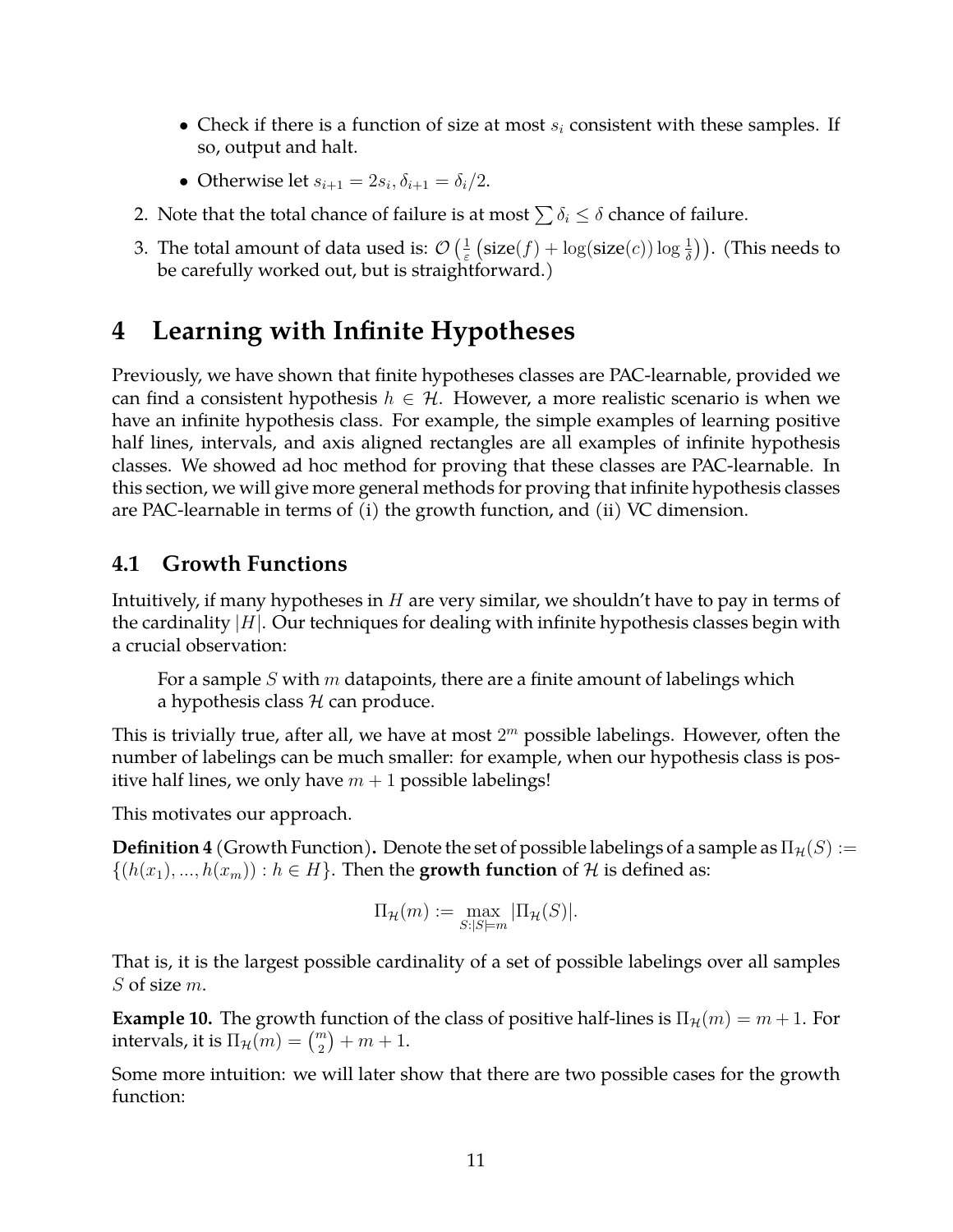- The "nice" case: the growth function is polynomial in m, i.e.  $\Pi_{\mathcal{H}}(m) = O(m^d)$ . We will call d the *VC dimension*.
- The "worst" case: the growth function is exponential:  $\Pi_{\mathcal{H}}(m) = 2^m$ . This means that for sample size  $m$ , the hypothesis class could allow for all possible  $2^m$  labelings.

#### <span id="page-11-0"></span>**4.2 Generalized Occam's Razor**

Now, we will show a generalized Occam's Razor theorem, where we have simply replaced |H| with the growth function  $\Pi_{\mathcal{H}}(2m)$  (the reason for the factor of 2 will be explained in the proof).

<span id="page-11-1"></span>**Theorem 3** (Generalized Occam's Razor). With probability at least  $1 - \delta$ , if  $h_A \in \mathcal{H}$  is consis*tent, then its true generalization error is bounded as:*

$$
err_{\mathcal{D}}(h_A) \le \epsilon = O\left(\frac{\ln \Pi_{\mathcal{H}}(2m) + \ln \frac{1}{\delta}}{m}\right).
$$

*Proof.* Let us denote B as the event that there exists  $h \in \mathcal{H}$  which is consistent under sample S but is  $\epsilon$ -bad. Our task is to upper bound  $\mathbb{P}[B]$ . Let's also define:

$$
M(h, S) :=
$$
# mistakes of h on S

We will employ a *ghost sample* technique. We will draw a second sample of size m under  $D$ , let's call it  $S'$ . We will show that if a hypothesis is good on  $S$ , then it is unlikely that it will be bad on  $S'$ . Under our notation:

$$
B := \{ \exists h \in \mathcal{H} : M(h, S) = 0 \text{ and } \epsilon\text{-bad} \}
$$
  

$$
B' := \{ \exists h \in \mathcal{H} : M(h, S) = 0 \text{ and } M(h, S') \ge \frac{m\epsilon}{2} \}.
$$

Note that  $\mathbb{P}[B'|B]\geq 1/2$ , via a Chernoff bound argument. Then: electron and the subset of  $\epsilon$   $\epsilon$   $\epsilon$ 

$$
\mathbb{P}[B'] \ge \mathbb{P}[B' \cap B] = \mathbb{P}[B]\mathbb{P}[B'|B] \ge \frac{1}{2}\mathbb{P}[B].
$$

Next, we use a permutation trick. For each index  $i \in [m]$ , we flip a coin and swap  $x_i \in S$ and  $x'_i \in S'$  w.p.  $\frac{1}{2}$ . Call the new datasets T and T', and let us define a new event:

$$
B'' := \{ \exists h \in H : M(h, T) = 0 \text{ and } M(h, T') \ge \frac{m\epsilon}{2} \}.
$$

Let us further define a version of  $B''$  for a fixed hypothesis:

$$
b(h) := \{M(h, T) = 0 \text{ and } M(h, T') \ge \frac{m\epsilon}{2}\}
$$

Because  $(S, S')$  and  $(T, T')$  have the same distribution,  $\mathbb{P}[B'] = \mathbb{P}[B'']$ . We will claim the following.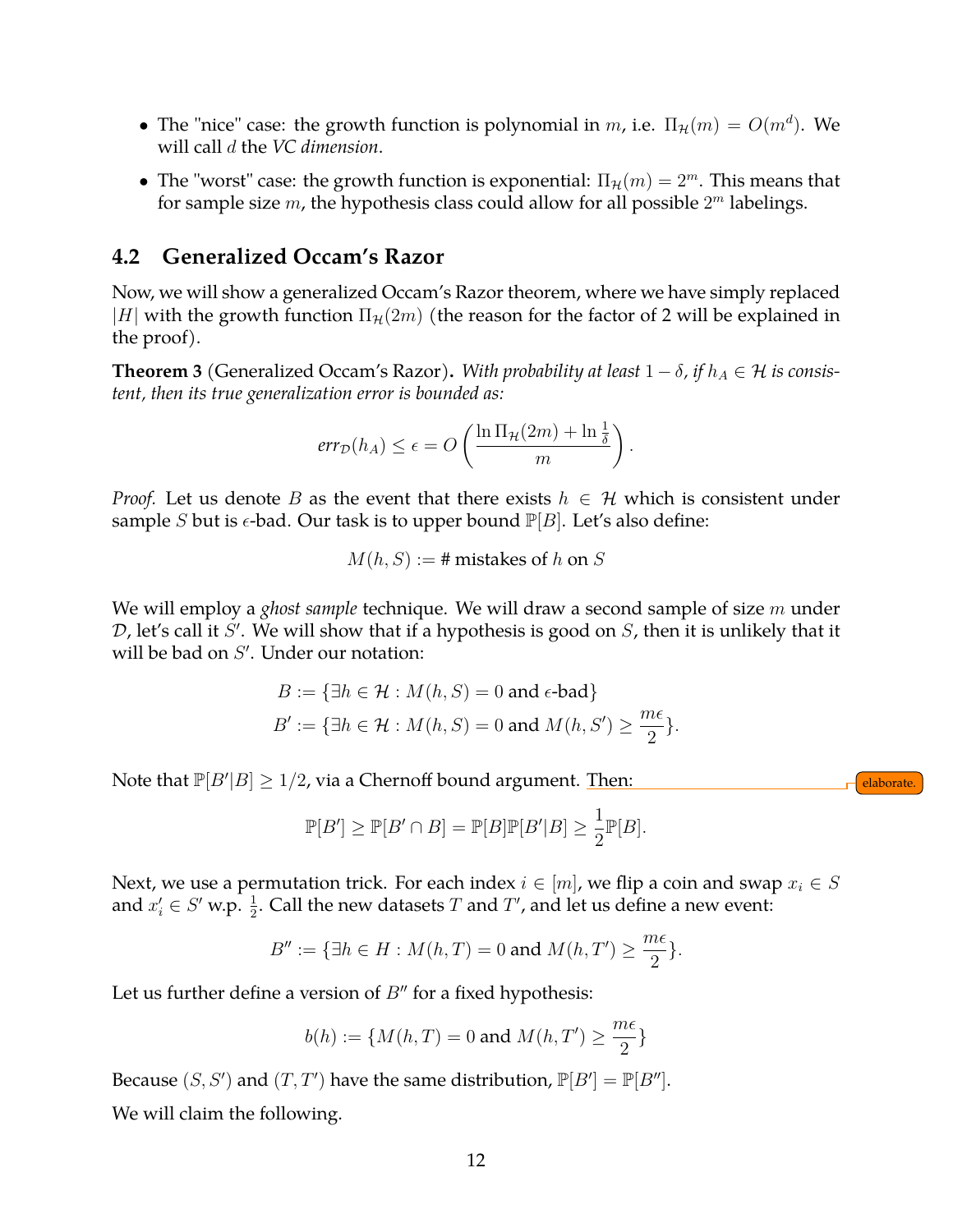**Claim.** For any *S*, *S'*, we have  $\mathbb{P}[b(h)|S, S'] \leq 2^{-m\epsilon/2}$ .

We compute that:

$$
\mathbb{P}[B''] = \mathbb{E}_{S,S'}[\mathbb{P}[B''|S, S']]
$$
  
\n
$$
\leq \sup_{S,S'} \mathbb{P}[B''|S, S']]
$$
  
\n
$$
= \sup_{S,S'} \mathbb{P}[\exists h \in \mathcal{H} : b(h)|S, S']]
$$
  
\n
$$
\leq \sup_{S,S'} \mathbb{P}[\exists h \in \mathcal{H}' : b(h)|S, S']]
$$

 $\Box$  (marginalizing over all samples  $S, S'$ )

 $\Box$  (recalling the definition of  $B''$ )

(let  $\mathcal{H}' \subseteq \mathcal{H}$  be the subset where for each labeling in  $S \cup S'$ , we have selected one representative hypothesis from  $H$ )

(union-bound)

(claim)

Therefore, we see that

 $\leq$  sup  $S, S'$ 

$$
\mathbb{P}[B] \le 2\Pi_{\mathcal{H}}(2m)2^{-m\epsilon/2}.
$$

In order for this to be  $\leq \delta$ , we must have:

 $\sum$  $h \in H'$ 

 $\leq \Pi_{\mathcal{H}}(2m)2^{-m\epsilon/2}.$ 

 $\leq |\mathcal{H}'|2^{-m\epsilon/2}$ 

 $\mathbb{P}[b(h)|S, S']$ 

$$
\epsilon = \frac{2}{m} (\lg \Pi_\mathcal{H}(2m) + \lg \frac{1}{\delta} + 1) = O\left(\frac{\ln \Pi_\mathcal{H}(2m) + \ln \frac{1}{\delta}}{m}\right).
$$

Thus, we are left with showing the claim that  $\mathbb{P}[b(h)|S, S'] \leq 2^{-m\epsilon/2}$ .

For each sample  $x_i, x'_i$ , lets denote 1 if  $h$  makes a mistake, and 0 if  $h$  is correct.

For each index  $i$ , we consider the following cases:

- $x_i = x'_i = 1$ . In this case,  $\mathbb{P}[b(h)|S, S'] = 0$  because no matter how you swap, h makes a mistake on T.
- $x_i = x'_i = 0$ . These indices can be ignored because swapping always is mistake-free.
- $x_i \neq x'_i$ . Lets denote  $r = |\{i \in [m] : x_i \neq x'_i\}|$ . If  $r < \frac{m\epsilon}{2}$ , then clearly no matter how we swap, we cannot have  $M(h, T') \geq \frac{m\epsilon}{2}$  $\frac{n\epsilon}{2}$ . So  $\mathbb{P}[b(h)|\tilde{S},S'] = 0$ . If  $r \geq \frac{m\epsilon}{2}$  $\frac{n\epsilon}{2}$ , then we need to flip the errors such that all of them are in  $T'$ , and thus:

$$
\mathbb{P}[b(h)|S,S'] = 2^{-r} \le 2^{-m\epsilon/2}.
$$

Thus in all cases, the claim is true.

Note: a similar result applies for the agnostic setting in terms of uniform convergence with a rate of  $1/\varepsilon^2$  instead of  $1/\varepsilon.$ 

 $\Box$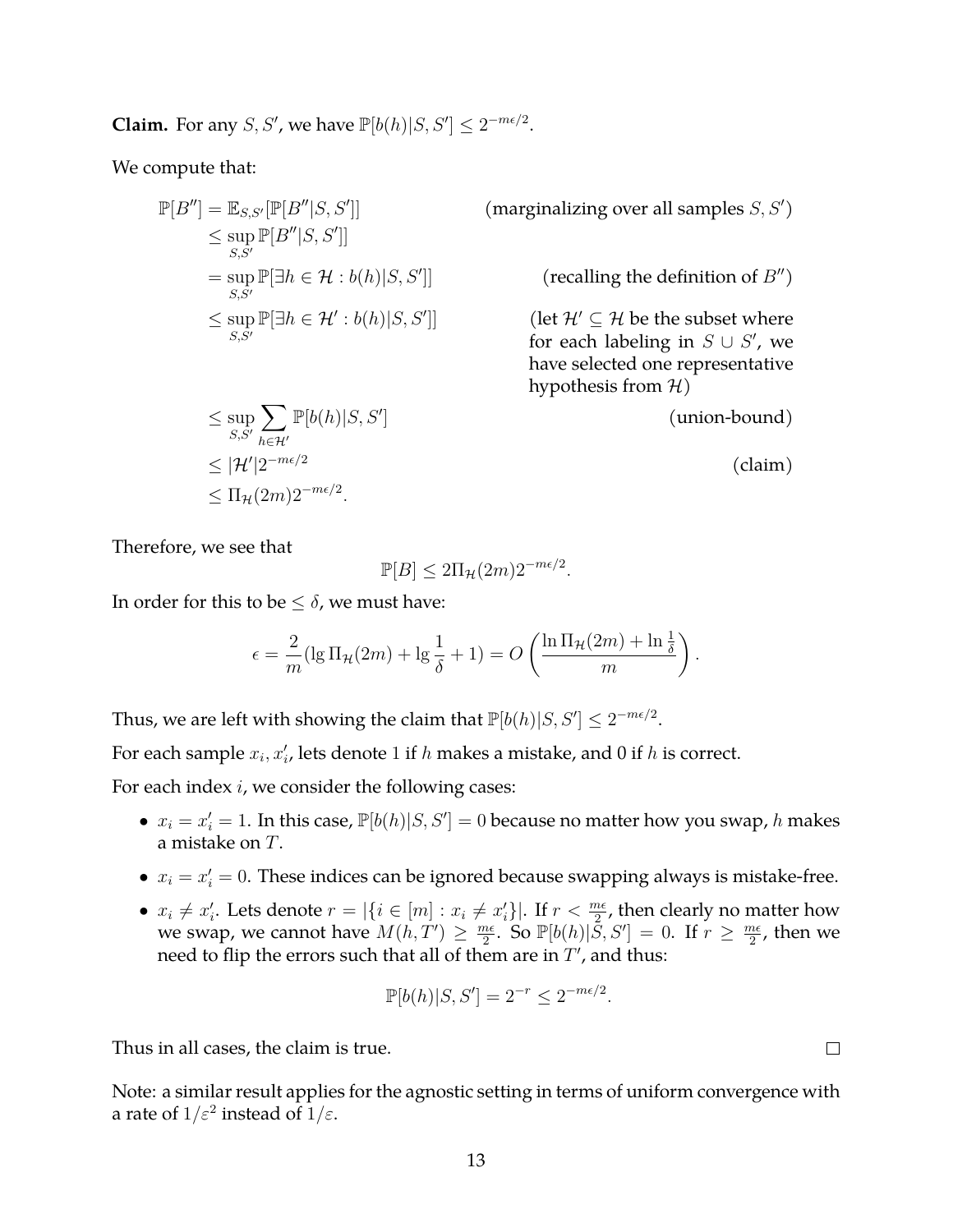### <span id="page-13-0"></span>**4.3 VC Dimension**

Now we will investigate further how to quantify the size of a hypothesis class  $H$ , in terms of the Vapnik-Chervonenkis (VC) dimension. This will allow us to derive bounds on the growth function in terms of the VC dimension.

First, we introduce the concept of shattering.

**Definition 5** (Shattering). A set S of size m is shattered by H if  $|\Pi H(S)| = 2^m$ , i.e. all possible labelings of the set  $S$  are realized by functions in  $H$ .

**Definition 6** (VC-Dimension).  $VC(H)$  = cardinality of the largest set shattered by H.

**Example 11.** The VC dimension of positive half-lines is 2.

**Example 12.** The VC dimension of axis-aligned rectangles is 4.

**Example 13.** The VC dimension of linear threshold functions in  $\mathbb{R}^n$  is  $n + 1$ . The VC dimension of linear threshold functions in  $\mathbb{R}^n$  which pass through the origin is  $n$ .

**Claim.** When  $|H| < \infty$ , we have  $VC(\mathcal{H}) \leq \lg |H|$ .

*Proof.* If the VC dimension is  $d$ , then there exists a shattered set of size  $d$  with  $2^d$  ways of labeling it. Therefore,  $2^d \leq |H|$  and the claim follows.  $\Box$ 

### <span id="page-13-1"></span>**4.4 Sauer's Lemma**

Now, we will prove Sauer's Lemma, which relates the VC dimension to the growth function.

**Lemma 4** (Sauer's Lemma). Let H be a hypothesis space with  $VC(H) = d$ . Then

$$
\Pi_{\mathcal{H}}(m) \leq \Phi_d(m) := \sum_{i=0}^d \binom{m}{i}.
$$

*Proof.* We proceed by induction on  $m + d$ . When  $m = 0$ , there is one possible labeling, i.e.  $\Pi_{\mathcal{H}}(m) = 1 = \sum_{i=0}^{d} {0 \choose i}$  $\hat{h}_i^0$ ). When  $d=0$ , there is a single label possible, thus  $\Pi_{\mathcal{H}}(m)=1={m \choose 0}.$ 

So we can proceed with  $m,d\geq 1.$  We assume the lemma holds  $\forall m',d'$  such  $m'+d' < m+d.$ For a fixed sample  $S = (x_1, ..., x_m)$ , we want to show that  $|\Pi H(S)| \leq \Phi_d(m)$ . Let us also set  $S' = (x_1, ..., x_{m-1})$ , the first  $m - 1$  examples.

Recall that  $\Phi_{\mathcal{H}}(S)$  is the set of distinct labelings H induces on S. Define  $\mathcal{H}_1$  to be the set of distinct labelings H induces on S'. Define  $\mathcal{H}_2$  to be the labelings on S' which correspond to when multiple labelings in  $\Phi_{\mathcal{H}}(S)$  collapse to one label on  $S'$ . In other words, for any label  $l \in \mathcal{H}_2$ , (i)  $l \in \mathcal{H}_1$  and (ii)  $(l, 0), (l, 1) \in \Phi_{\mathcal{H}}(S)$ .

Note that  $|\Phi_{\mathcal{H}}(S)| = |H_1| + |H_2|$ . In addition, we note the following:

1.  $VC(\mathcal{H}_1) \leq d$ . If  $T \subseteq S'$  is shattered by  $\mathcal{H}_1$ , it is shattered by  $\mathcal{H}$ .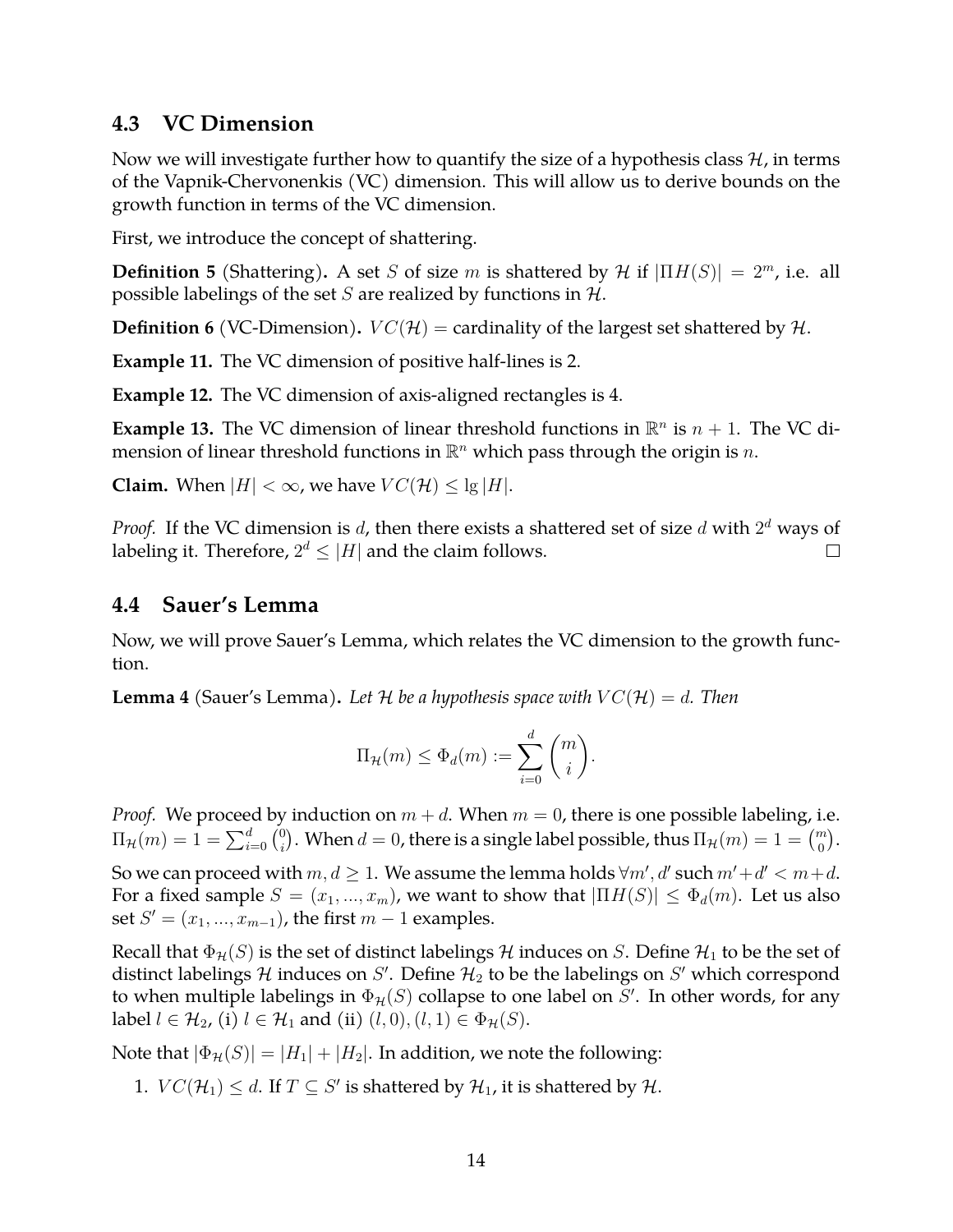2.  $VC(\mathcal{H}_2) \leq d-1$ . If  $T \subseteq S'$  is shattered by  $\mathcal{H}_2$ ,  $T \cup \{x_m\}$  is shattered by  $\mathcal{H}$ .

Therefore, we can conclude that  $|H_1| = |\Pi_{H_1}(S')| \le \Phi_d(m-1)$  and  $|H_2| = |\Pi_{H_2}(S')| \le$  $\Phi_{d-1}(m-1)$ .

Thus,

$$
|\Phi_{\mathcal{H}}(S)| = |\mathcal{H}_{1}| + |\mathcal{H}_{2}|
$$
  
\n
$$
\leq \Phi_{d}(m-1) + \Phi_{d-1}(m-1)
$$
  
\n
$$
= \sum_{i=0}^{d} {m-1 \choose i} + \sum_{i=0}^{d-1} {m-1 \choose i}
$$
  
\n
$$
= \sum_{i=0}^{d} {m-1 \choose i} + \sum_{i=0}^{d} {m-1 \choose i-1}
$$
 (reindexing)  
\n
$$
= \sum_{i=0}^{d} {m \choose i}
$$
 (well-known combinatorial identity)  
\n
$$
= \Phi_{d}(m).
$$

The inductive step holds, and we are done.

Note that  $\Phi_d(m) = O(m^d)$ . Often, we will employ this nifty bound on  $\Phi_d(m)$ . **Claim.** If  $m \geq d \geq 1$ ,  $\Phi_d(m) \leq \left(\frac{em}{d}\right)$  $\frac{m}{d}$ <sup> $)^d$ </sup>.

*Proof.*

$$
\left(\frac{d}{m}\right)^d \sum_{i=0}^d {m \choose i} \le \sum_{i=0}^d {m \choose i} \left(\frac{d}{m}\right)^i \qquad \text{(because } d \le m)
$$
  

$$
\le \sum_{i=0}^m {m \choose i} \left(\frac{d}{m}\right)^i
$$
  

$$
= \left(1 + \frac{d}{m}\right)^m \qquad \text{(binomial expansion theorem)}
$$
  

$$
\le e^d.
$$

Rearranging, the claim holds.

Thus, it is clear that there are two cases:

- Finite VC dimension:  $VC(\mathcal{H}) = d \Rightarrow \Phi_{\mathcal{H}}(m) = O(m^d)$ .
- Infinite VC dimension:  $VC(\mathcal{H}) = \infty \Rightarrow \Phi_{\mathcal{H}}(m) = 2^m$ .

 $\Box$ 

 $\Box$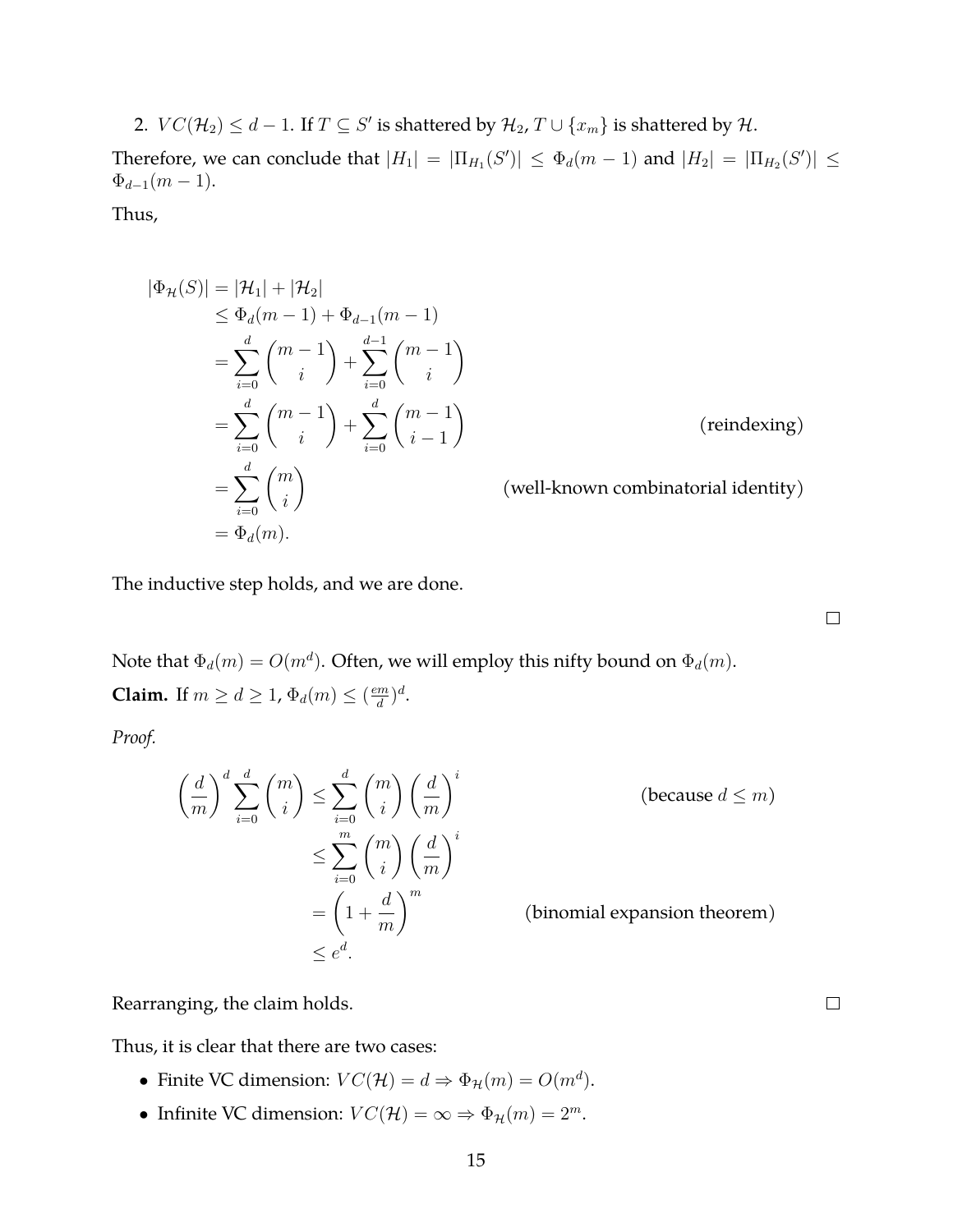Lastly, by plugging in Sauer's Lemma into the generalized Occam's Razor theorem (Thm. [3\)](#page-11-1), we get the following:

**Theorem 5.** *With probability at least*  $1-\delta$ , *if*  $h_A \in \mathcal{H}$  *is consistent and*  $VC(\mathcal{H}) = d$ , *then its true generalization error is bounded as:*

$$
err_{\mathcal{D}}(h_A) \le \epsilon = O\left(\frac{d \ln \frac{m}{d} + \ln \frac{1}{\delta}}{m}\right).
$$

*In other words, if we have:*

$$
m = \mathcal{O}\left(\frac{1}{\varepsilon}\left(VC(\mathcal{H})\log\frac{1}{\varepsilon} + \log\frac{1}{\delta}\right)\right).
$$

*then we can guarantee PAC learning.*

### <span id="page-15-0"></span>**4.5 Lower Bounds on Sample Complexity**

Previously, we have shown results that  $m = O($ ) is sufficient for PAC learning. These are  $\Box$ upper bounds on the sample complexity. However, we would also like lower bounds, too - for what sample size  $m$  is it impossible to do PAC learning? Intuitively, if we do not see enough points, we cannot know how to label the rest of the sample space. If our VC dimension is d, then if we only see a part of a shattered set, we should not be able to predict the rest of the examples because all of the labelings are possible.

Our task will be to show the following theorem:

**Theorem 6.** For any algorithm A, there exists  $f \in H$  and distribution D such that if A gets a *sample of size*  $m \le d/2$ , then:

$$
\mathbb{P}_S[err_{\mathcal{D}}(h_A) > 1/8] \ge 1/8.
$$

This theorem implies that we cannot PAC-learn when  $m \le d/2$  for  $\epsilon < 1/8$  and  $\delta \le 1/8$ .

First, we give an incorrect proof, to illustrate a common pitfall.

*Incorrect Proof.* Let *D* be a uniform distribution on *d* points  $z_1, ..., z_d$  which form a shattered set by H. If we train algorithm A on S with  $m \le d/2$  examples which have been arbitrarily labeled, we get hypothesis  $h_A$ . Now pick  $f \in \mathcal{H}$  such that it is consistent with labels in S and incorrect for  $x \notin S$ . Therefore, we have

$$
\mathbb{P}_{\mathcal{D}}[f(x)s \neq h_A(x)] \geq 1/2.
$$

This proof is incorrect because PAC learning requires us to pick  $c \in \mathcal{C}$  *before* we select our sample and algorithm - here c has depended on the sample and  $h_A$ ! Clearly, we need a stronger result.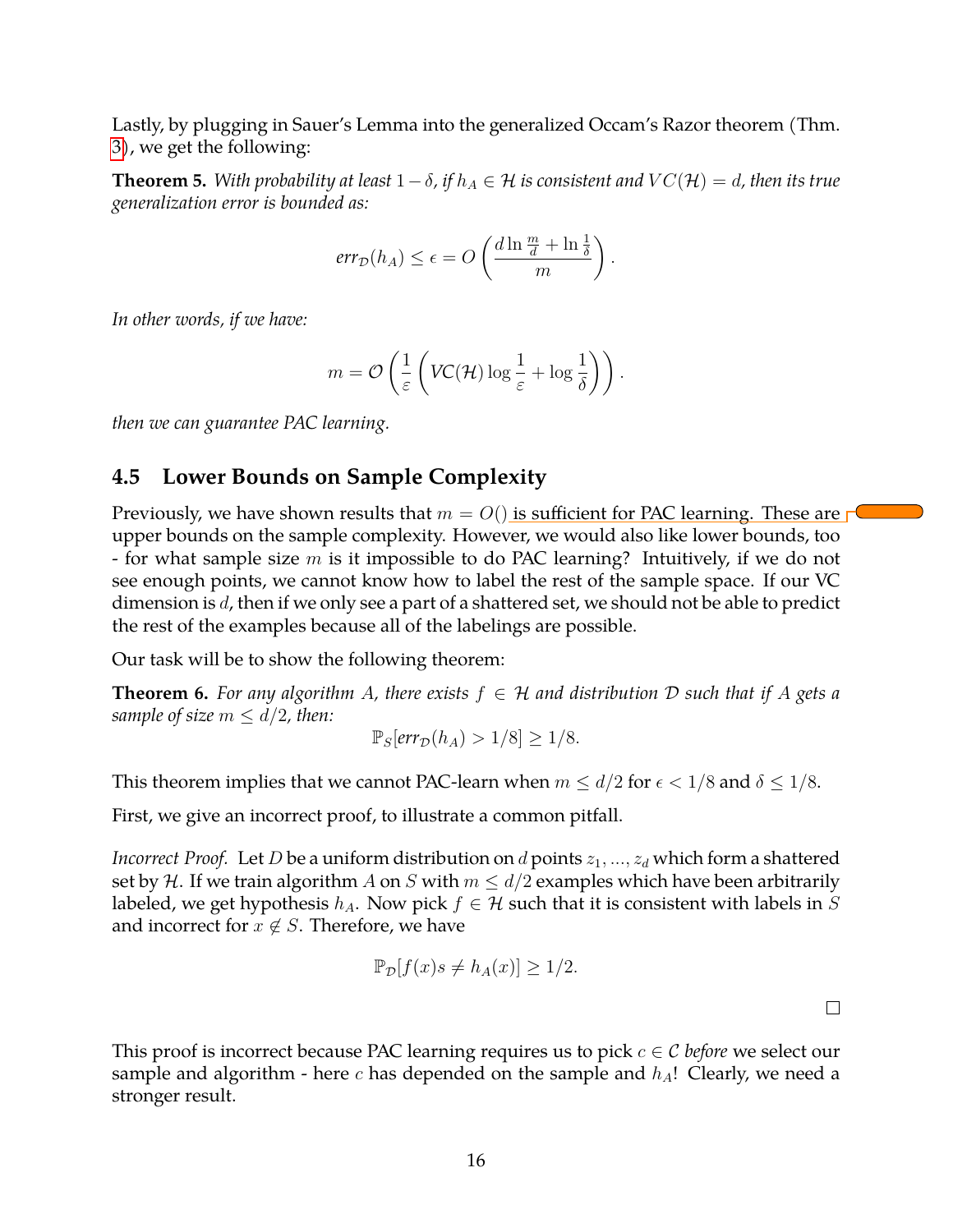*Correct Proof.* Again, let us choose a shattered set  $z_1, ..., z_d$ . Consider the class  $\mathcal{C}' \subseteq \mathcal{C}$  which contains a representative for each labeling of the shattered set. We select  $c \in \mathcal{C}'$  uniformly. We also let  $D$  be the uniform distribution over the shattered set.

Let's consider how to run the experiment.

- 1. The correct way under the PAC model: Pick  $c$  at random. Draw sample  $S$  under  $D$ and compute the labels by c. Use algorithm A to compute  $h_A$ . To test, draw x at random. Measure  $\mathbb{P}[h_A(x) \neq c(x)]$ .
- 2. The "cheating way". Choose S under D. Compute random labels  $c(x_i)$  for each  $x_i \in$ *S*. Use algorithm *A* to compute  $h_A$ . To test, draw x at random. If  $x \notin S$  then give it a random label  $c(x)$ . Measure  $\mathbb{P}[h_A(x) \neq c(x)]$ .

These experiments are equivalent - specifically, note that in the second one,  $c$  is still chosen uniformly independent of  $h_A$  and  $S$ , albeit in a "lazy" fashion. We will work with the second experiment.

$$
\mathbb{P}_{c,S,x}[h_A(x) \neq c(x)] \geq \mathbb{P}_{c,S,x}[x \neq S \cap h_A(x) \neq c(x)]
$$
 (logically implied)  
\n
$$
= \mathbb{P}_x[x \notin S] \mathbb{P}_{c,S}[h_A(x) \neq c(x)|x \notin S]
$$
  
\n
$$
\geq 1/2 * 1/2 = 1/4.
$$
 (c(x) randomly chosen)

Up to this point, we have shown that *on average*, we have high generalization error. Now we will show that such a concept  $c \in \mathcal{C}'$  exists. (This is the so-called probabilistic method.)

Note that by definition of expectation:

$$
\mathbb{E}_c[\mathbb{P}_{S,x}[h_A(x) \neq c(x)]] = \mathbb{P}_{c,S,x}[h_A(x) \neq c(x)] \geq 1/4.
$$

Therefore, there exists  $c$  such that

$$
\mathbb{P}_{S,x}[h_A(x) \neq c(x)] = \mathbb{E}_S[\mathbb{P}_x[h_A(x) \neq c(x)]]
$$
  
=  $\mathbb{E}_S[\text{err}_{\mathcal{D}}(h(A))]$   
 $\geq 1/4.$ 

Then we bound as follows:

$$
1/4 \leq \mathbb{E}_{S}[\text{err}_{\mathcal{D}}(h(A))]
$$
  
=  $\mathbb{P}_{S}[\text{err}_{\mathcal{D}}(h(A) > 1/8] \cdot \mathbb{E}_{S}[\text{err}_{\mathcal{D}}(h(A)) | \text{err}_{\mathcal{D}}(h(A) > 1/8]$   
+  $\mathbb{P}_{S}[\text{err}_{\mathcal{D}}(h(A) \leq 1/8] \cdot \mathbb{E}_{S}[\text{err}_{\mathcal{D}}(h(A)) | \text{err}_{\mathcal{D}}(h(A) \leq 1/8]$   
 $\leq \mathbb{P}_{S}[\text{err}_{\mathcal{D}}(h(A) > 1/8] \cdot 1$   
+ 1 \cdot 1/8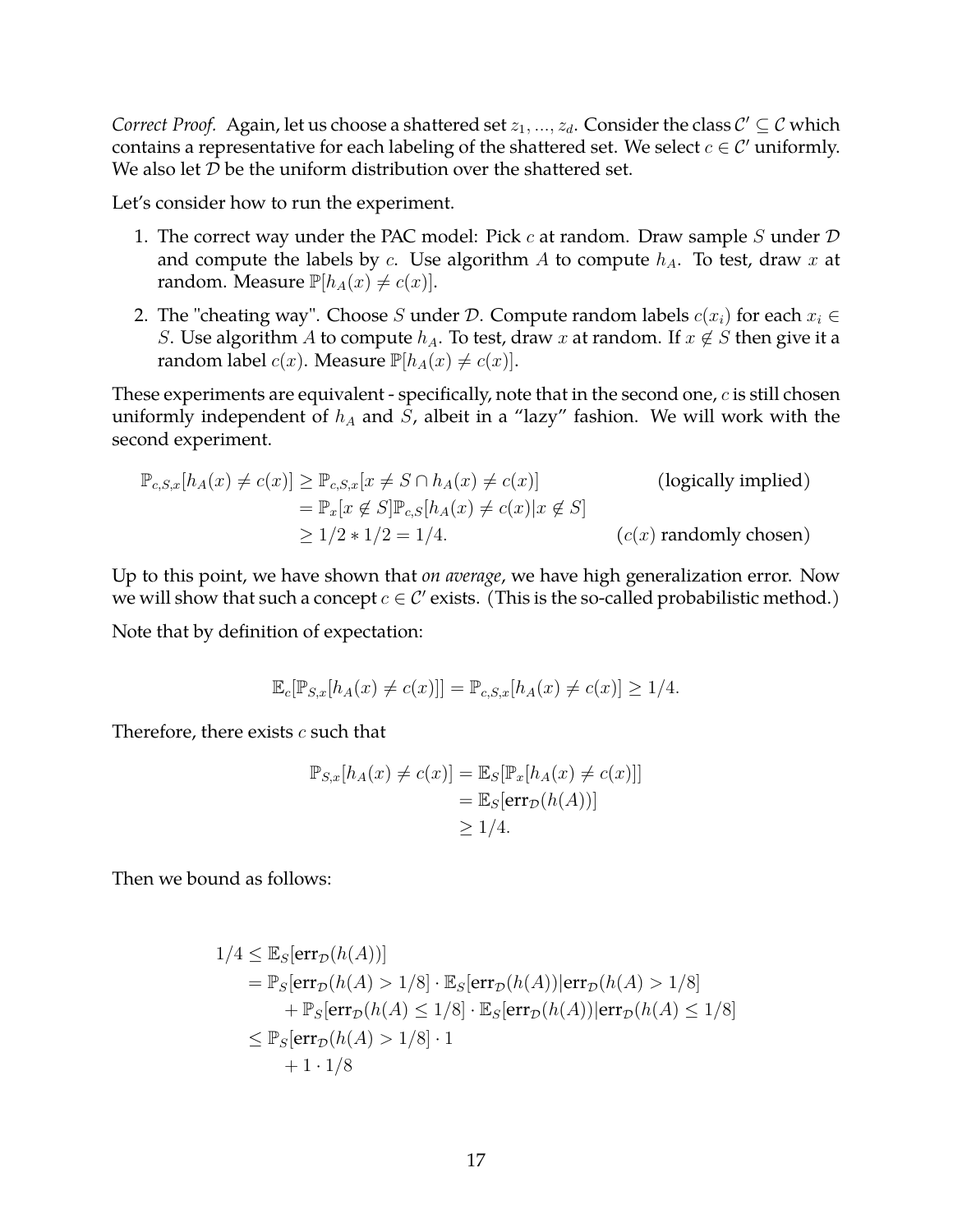Rearranging, we have shown that for the fixed concept  $c$ , we have that

$$
\mathbb{P}_S[\text{err}_{\mathcal{D}}(h(A) > 1/8] \ge 1/8.
$$

An alternative statement and proof is presented below.

**Theorem 7.** For any algorithm A, class H, there exists distribution D and  $f \in C$  such that if  $|S| < \frac{VC(\mathcal{H})-1}{8\varepsilon}$  $\frac{\mathcal{H})-1}{8\varepsilon}$  then  $\mathbb{E}[err_{\mathcal{D}}(A)] \geq \varepsilon$ .

*Proof.* Consider some  $d = VC(H)$  shattered points. Define a distribution D with probability mass  $1-4\varepsilon$  on one point and probability mass  $\frac{4\varepsilon}{d-1}$  on the rest. Also pick a random labeling of the  $d$  points as the target.

$$
\mathbb{E}[\text{err}_{\mathcal{D}}(A)] = \mathbb{P}[\text{mistake on test point}]
$$
  
\n
$$
\geq \frac{1}{2} \mathbb{P}[\text{test point not in } S]
$$
  
\n
$$
\geq \frac{1}{2} (4\varepsilon) \left(1 - \frac{4\varepsilon}{d - 1}\right)^{|S|}
$$
  
\n
$$
\geq (2\varepsilon) \left(1 - \frac{4|S|\varepsilon}{d - 1}\right)
$$
  
\n
$$
\geq \varepsilon.
$$

 $\Box$ 

 $\Box$ 

### <span id="page-17-0"></span>**5 Agnostic Learning, Empirical Risk Minimization**

We provide a generalization of the PAC model, where we allow for inconsistencies in the hypothesis class. This is often called the *agnostic model*.

We define the distribution over the sample space *and* the labels, i.e. a sample  $(x, y)$  D, where  $D$  is a distribution over  $\mathcal{X} \times \{0, 1\}$ . Then our error is redefined as:

$$
err_{\mathcal{D}}(h) := \mathbb{P}_{(x,y)\sim D}(h(x) \neq y).
$$

#### <span id="page-17-1"></span>**5.1 Bayes Optimal Hypothesis**

Recall Bayes rule:

$$
\mathbb{P}[x, y] = \mathbb{P}[x] \mathbb{P}[y|x].
$$

In PAC model, it has the following meaning. We pick the sample point  $x$  first. Before, we chose the label deterministically as  $y = c(x)$ . Now, we instead choose y probabilistically,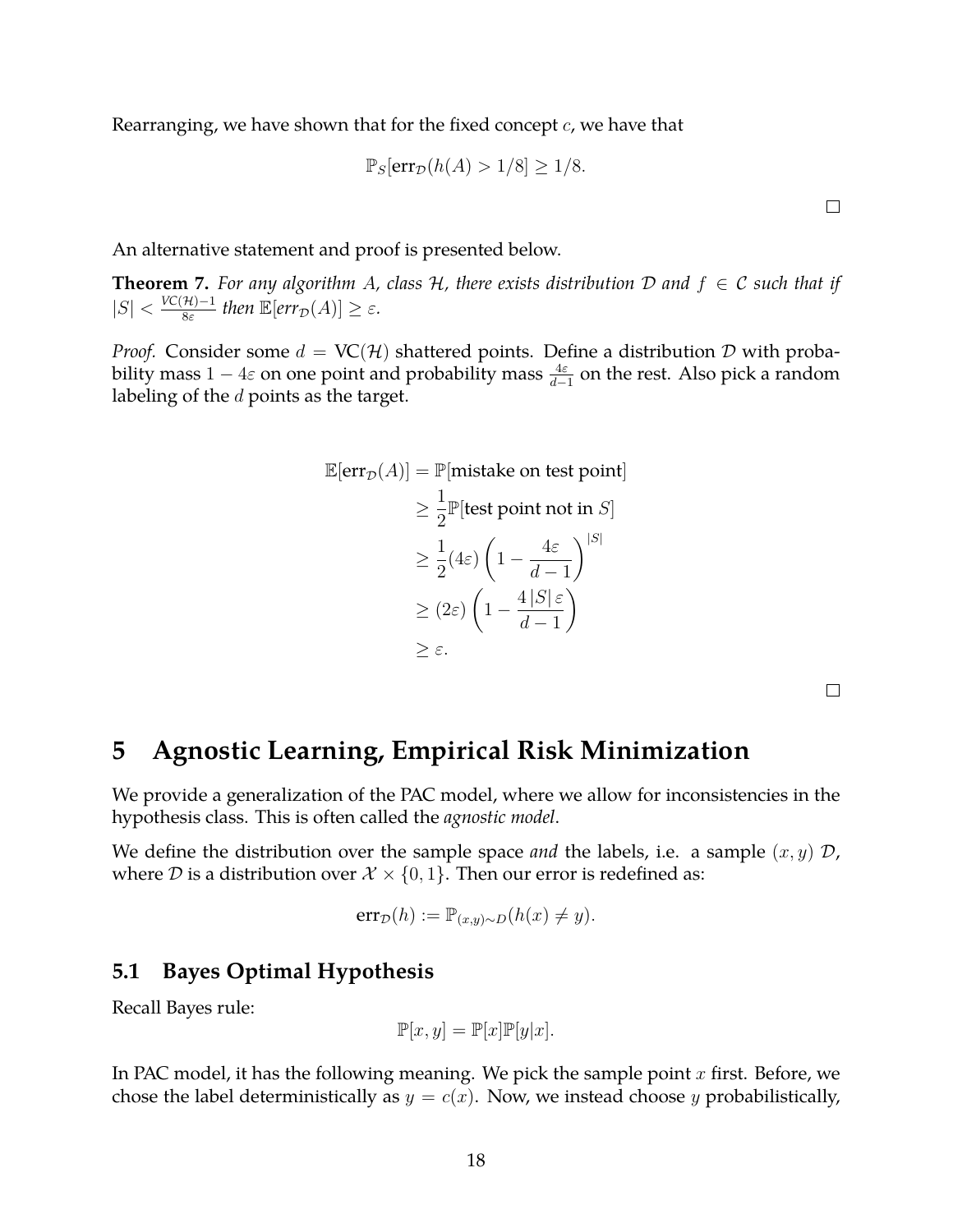with probabilities  $\mathbb{P}[y = 1|x]$  and  $\mathbb{P}[y = 0|x]$ . Therefore, a optimal hypothesis h should have the property that:

$$
h_{\text{opt}}(x) = \begin{cases} 1 & \text{if } \mathbb{P}[y=1|x] > 1/2 \\ 0 & \text{if } \mathbb{P}[y=1|x] < 1/2 \end{cases}
$$

This is the so-called **Bayes optimal classifier**. The **Bayes error** is defined as:

$$
err_{\mathcal{D}}(h_{\text{opt}}) = \min_{h} err_{D}(h).
$$

#### <span id="page-18-0"></span>**5.2 Empirical Risk Minimization**

In our previous PAC setting, we were interested in consistent hypothesis which were perfectly correct on the training data. Under this new framework, it may not be possible to be perfectly correct on the training data, especially if the class  $H$  is "restrictive" or "simple". So we need a notion of "training error":

**Definition 7** (Training Error)**.** The **training error** of hypothesis h is defined as:

$$
\hat{err}(h) := \frac{1}{m} \sum_{i=1}^{m} 1 \{ \} \{ h(x_i) \neq y_i \}.
$$

This brings us to the notion of **empirical risk minimization (ERM)**: we hope that a hypothesis  $\hat{h} := \arg \min_{h \in H} \hat{err}(h)$  which minimizes the training error will also have low generalization error err<sub> $\mathcal{D}(h)$ </sub>.

In order to show such behavior, we will explore the **uniform convergence** properties of *H*, that is, with high probability  $\forall h \in \mathcal{H} : |\hat{\text{err}}(h) - \text{err}_D(h)| \leq \epsilon$ . Uniform convergence implies that our empirical risk minimizer  $h$  has low test error:

$$
err_{\mathcal{D}}(\hat{h}) \le \hat{err}(\hat{h}) + \epsilon \qquad \qquad \text{(by assumption)}
$$
  
\n
$$
\le \hat{err}_{\mathcal{D}}(h) + \epsilon \qquad \forall h \qquad \qquad \text{(definition of } \hat{h})
$$
  
\n
$$
\le \text{err}_{\mathcal{D}}(h) + 2\epsilon \qquad \qquad \text{(by assumption)}.
$$

Therefore,  $\hat{h}$  has generalization error within  $2\epsilon$  of the best hypothesis  $h^\star \in \mathcal{H}.$ 

#### <span id="page-18-1"></span>**5.3 Showing Uniform Convergence**

When  $|H| < \infty$ , we can show the following uniform convergence theorem:

**Theorem 8.** *Given* m *random examples from a distribution*  $D$ , with probability at least  $1 - \delta$ , the *following holds*  $\forall h \in \mathcal{H}$ *:* 

$$
|\text{err}_D(h) - \hat{\text{err}}(h)| \le \epsilon
$$

if  $m \geq \frac{1}{2\varepsilon}$  $\frac{1}{2\varepsilon^2}$  (ln 2|H| + ln 1/ $\delta$ ).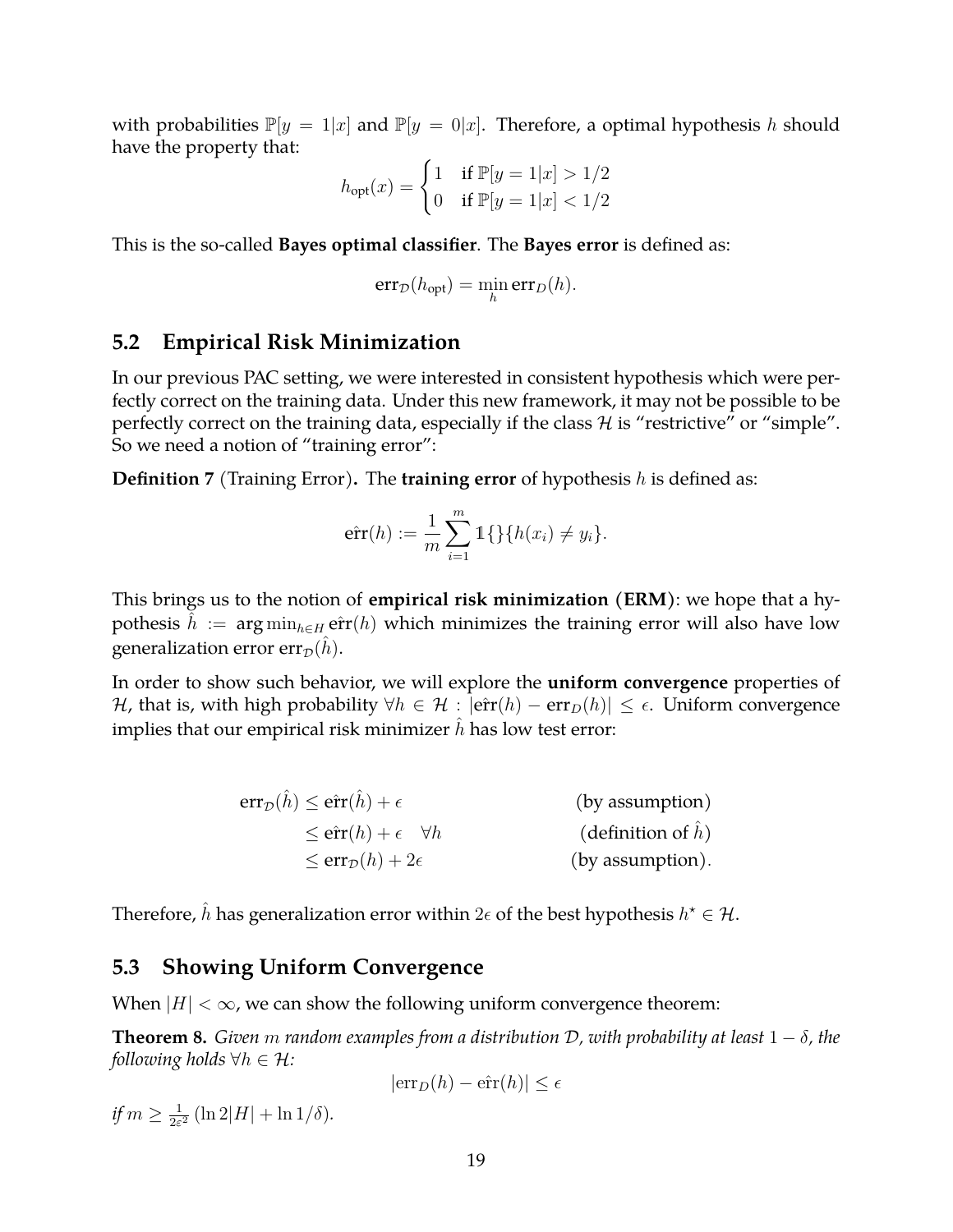*Proof.* We proceed by bounding the error for a fixed  $h \in \mathcal{H}$ , then applying union bound over all  $h$ . First, we can use the (two-sided) Hoeffding's inequality to show that:

$$
\mathbb{P}[\left|\operatorname{err}_{\mathcal{D}}(h) - \hat{\operatorname{err}}(h)\right| \geq \epsilon] = \mathbb{P}\left[\left|\mathbb{E}[\mathbb{1}\{h(x_i) \neq y_i\}] - \frac{1}{m} \sum_{i=1}^{m} \mathbb{1}\{h(x_i) \neq y_i\}\right| > \epsilon\right]
$$
  

$$
\leq 2e^{-2\epsilon^2 m}.
$$

Next, union bound gives:

 $\mathbb{P}[\exists h \in \mathcal{H}, |\text{err}_D(h) - \hat{\text{err}}(h)| \ge \epsilon] \le 2|H|e^{-2\epsilon^2 m}.$ 

Setting the RHS equal to  $\delta$  gives the result.

As a consequence of our theorem, we can bound the generalization error as:

<span id="page-19-0"></span>
$$
err_{\mathcal{D}}(h) \le \hat{err}(h) + O\left(\sqrt{\frac{\ln|H| + \ln 1/\delta}{m}}\right).
$$
\n(3)

We note that this bound incorporates our intuition:

- 1. The lower the training error, the lower the generalization error.
- 2. The more examples we have, the lower the generalization error.
- 3. The more complicated H is, as measured by  $|H|$ , the more likely we are to overfit the data, increasing generalization error.

Note that this bound is much worse than the bound we derived in the consistent case in Thm. [1.](#page-7-2) The difference lies in the fact that we have a rate that depends on  $1/\epsilon^2$  now instead of  $\epsilon$ . Going back and investigating our proof, we see that the  $\epsilon^2$  dependence comes from the use of Hoeffding's inequality. This is because we are asking something stronger: not just do we want to guarantee that "bad" hypotheses have high empirical error, but we want all hypotheses to have empirical error close to generalization error.

We can also use Chernoff bounds to get a rate of  $1/\varepsilon$  (but the theorem is of slightly different flavor):

**Theorem 9.** *If*  $m \geq \frac{6}{5}$  $\frac{6}{\varepsilon}\left(\log|H|+\log\frac{1}{\delta}\right)$ : then

- *1. all*  $h \in H$  *with*  $\text{err}_D(h) > 2\varepsilon$  *have error*  $\text{err}_S(h) > \varepsilon$
- *2. all*  $h \in H$  *with*  $\text{err}_D(h) < \varepsilon/2$  *have error*  $\text{err}_S(h) < \varepsilon$ *.*

*Proof.* Use a Chernoff bound for upper and lower bounds. Specifically, use the fact that

$$
\mathbb{P}\left[\left|\frac{1}{m}\sum X_i - \mathbb{E}X\right| > p(1+\alpha)\right] \le e^{-m\mathbb{E}X\alpha^2/3}
$$

$$
\mathbb{P}\left[\left|\frac{1}{m}\sum X_i - \mathbb{E}X\right| < p(1-\alpha)\right] \le e^{-m\mathbb{E}X\alpha^2/8}.
$$

| error vs |  |
|----------|--|
| com-     |  |
| plexity  |  |
| tradeoff |  |
| graph?   |  |
|          |  |

 $\Box$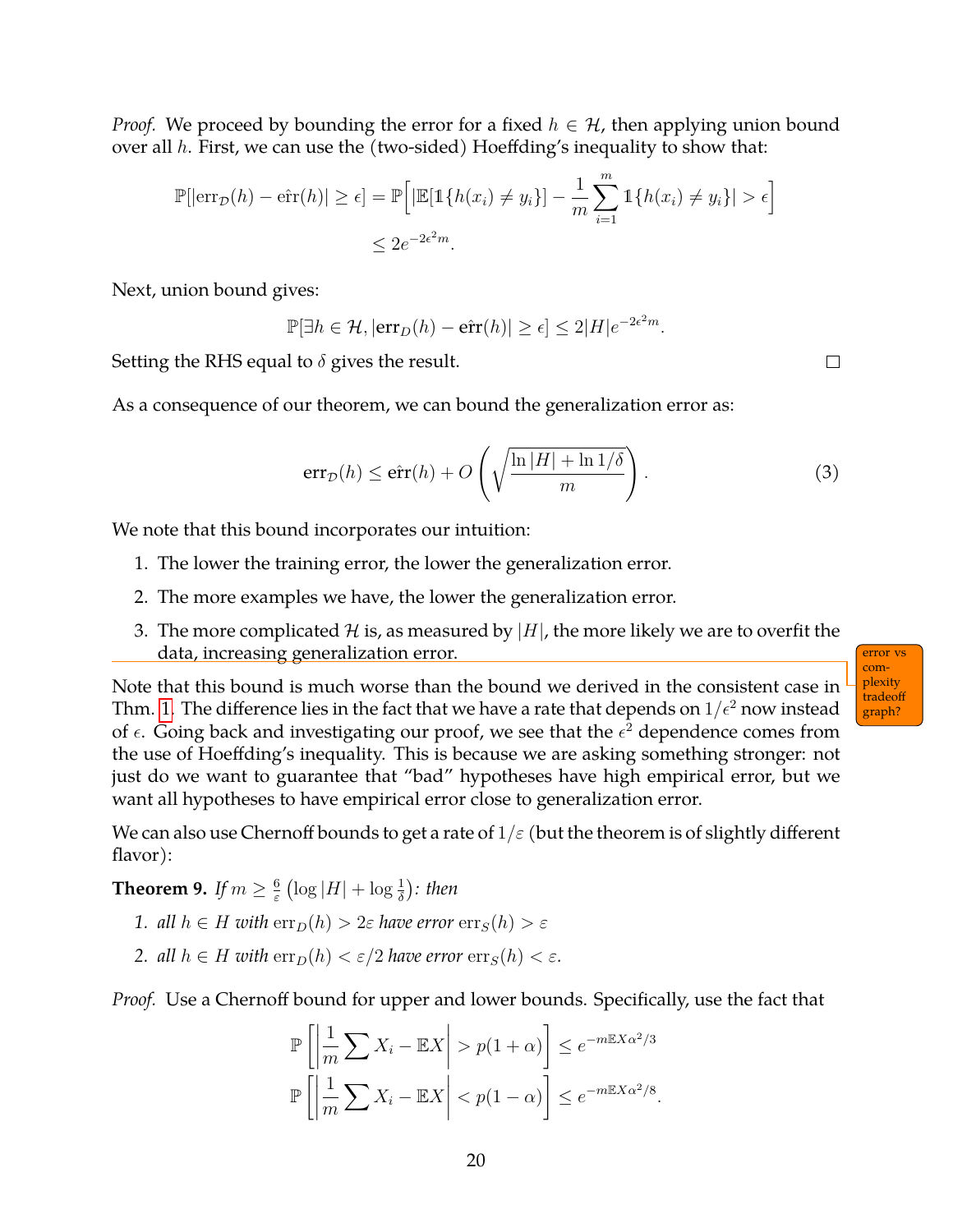in this equation

Note: Remember when we derived generalized Occam's Razor bounds for infinite hypotheses classes via the growth function and VC dimension? We can follow the same proof to get a sample complexity bound with growth function/VC dimension instead of  $|\mathcal{H}|$  in the statement of Theorem.

**Theorem 10.** For any class H, distribution D over  $X \times \{0, +1\}$  if

$$
m=|S|\geq \frac{8}{\varepsilon^2}\left\{\log \Pi_\mathcal{H}(2m)+\log \frac{2}{\delta}\right\}
$$

*then with probability at least*  $1 - \delta$ , all  $h \in \mathcal{H}$  *have*  $|\textsf{err}_{\mathcal{D}}(h) - \hat{\textsf{err}}_{S}(h)| \leq \varepsilon$ .

*Proof.* The proof essentially follows the proof of generalized Occam's Razor in Theorem [3.](#page-11-1) However, we define the "bad" event as the event that there exists  $h \in \mathcal{H}$  with  $\left| \hat{\text{err}} \right|$  $S'_S(h) - \hat{\textsf{err}}_S(h) \big| \geq 0$  $\varepsilon/2$ . Then, we use Hoeffding's inequality to get the bound. add

### <span id="page-20-0"></span>**6 Rademacher Complexity**

We will introduce a more sophisticated way to measure the complexity of the hypothesis space, which will allow us to derive bounds on generalization error.

Recall in the previous section we showed that uniform convergence is possible if  $m \geq$ 8  $\frac{8}{\varepsilon^2}$   $\{\log \Pi_\mathcal{H}(2m) + \log \frac{2}{\delta}\}.$  It will be more convenient to write this as an error bound of  $\varepsilon$  in terms of m. Restated, we conclude that with high probability, all  $h \in \mathcal{H}$  satisfy:

$$
\textsf{err}_{\mathcal{D}}(h) \leq \hat{\textsf{err}}_S(h) + \sqrt{\frac{8\left(\log \Pi_\mathcal{H}(2m) + \log \frac{2}{\delta}\right)}{m}}.
$$

Several issues to be aware of:

- 1. For certain classes H, it may be hard to compute or estimate  $\Pi_{\mathcal{H}}(m)$ .
- 2. Our bounds have two sources of loss. (1) We computed a union bound over the labelings of the double sample  $S''$ , which is overly pessimistic if many labelings are similar. (2) We computed a worst case over  $S''$ , whereas we would want to do expected case or have a bound that depends on the actual training set.

Rademacher bounds get around this by computing a sample-dependent bound in terms of Rademacher complexity (to be shortly defined).

Hereafter, we remap labels from  $\{0,1\}$  to  $\{-1,+1\}$ . Note that this allows us to rewrite the training error expression as:

$$
\hat{\text{err}}(h) := \frac{1}{m} \sum_{i=1}^{m} \mathbb{1}\{h(x_i) \neq y_i\} = \frac{1}{2} - \frac{1}{2m} \sum_{i=1}^{m} y_i h(x_i).
$$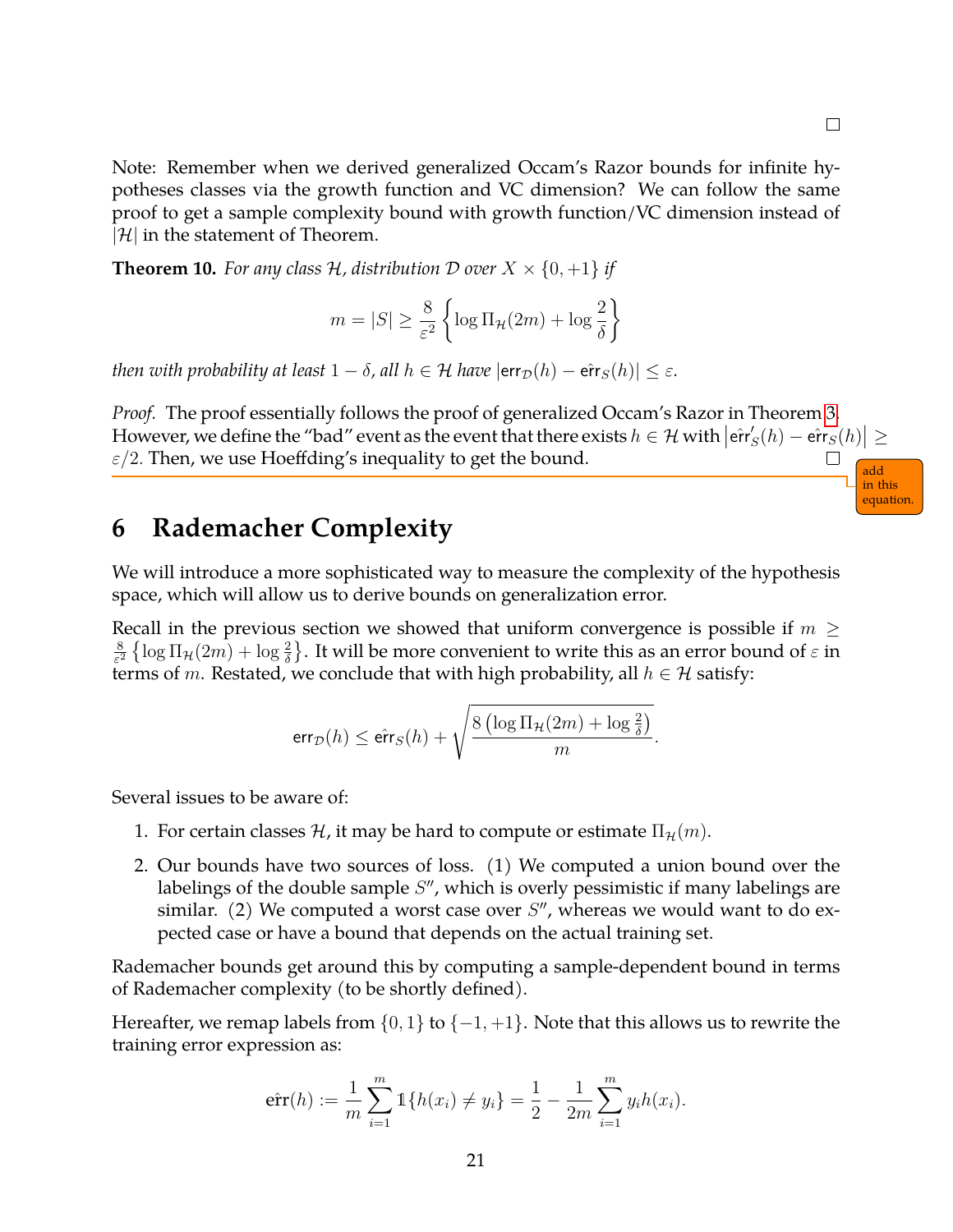Therefore, minimizing the training error is equivalent to maximizing the quantity:

$$
\max_{h \in \mathcal{H}} \frac{1}{m} \sum_{i=1}^{m} y_i h(x_i).
$$

Now, we consider the following experiment: instead of using the given labels  $y_i$ , we will use Rademacher random labels  $\sigma_i$ , independent from everything else. The intuition is that if our hypothesis class is rich, it will be able to fit to random labels well. Therefore, minimizing the training error too much by choosing a rich hypothesis class is equivalent to increasing the ability to fit to random noise.

As a warm up, let us consider the following quantity:

$$
R := \mathbb{E}_{\sigma} \left[ \max_{h \in H} \frac{1}{m} \sum_{i=1}^{m} \sigma_i h(x_i) \right]
$$

Note that if  $|\mathcal{H}| = 1$ , we have  $R = 0$  by linearity of expectation. If S is shattered by  $\mathcal{H}$ , we must have  $R = 1$ . Generally,  $R \in [0, 1]$ , with larger values corresponding to richer hypothesis classes.

We are now ready to define the Rademacher complexity.

**Definition 8.** Let F be a family of real-value functions,  $f : Z \to \mathbb{R}$ . Let  $S = (z_1, ..., z_m)$ be a set of independent samples drawn from some distribution D. Define the **empirical Rademacher complexity** as:

$$
\hat{\mathcal{R}}_S(\mathcal{F}) = \mathbb{E}_{\sigma} \Big[ \sup_{f \in F} \frac{1}{m} \sum_{i=1}^m \sigma_i f(z_i) \Big].
$$

Define the **expected Rademacher complexity** as:

$$
\mathcal{R}_m(\mathcal{F}) = \mathbb{E}[\hat{R}_S(F)].
$$

Note that this definition generalizes the discussion we had previously, by allowing  $f$  to be an infinite class of real value functions.

#### <span id="page-21-0"></span>**6.1 Uniform Convergence Guarantees**

Our task is to show uniform convergence for the function class  $\mathcal F$ , i.e. with high probability  $\forall f \in \mathcal{F}$ , the empirical mean converges to its expectation:

$$
\hat{\mathbb{E}}_S[f] := \frac{1}{m} \sum_{i=1}^m f(z_i) \to \mathbb{E}[f] := \mathbb{E}_{z \sim D}[f(z)].
$$

<span id="page-21-1"></span>(This will allow us to reason about the generalization error by letting  $f = \mathbb{1}\{h(x_i) \neq y_i\}$ .) Thus, we will show the following theorem. This result was proved by Bartlett, Boucheron, Lugosi, and Mendelson 2000-2002.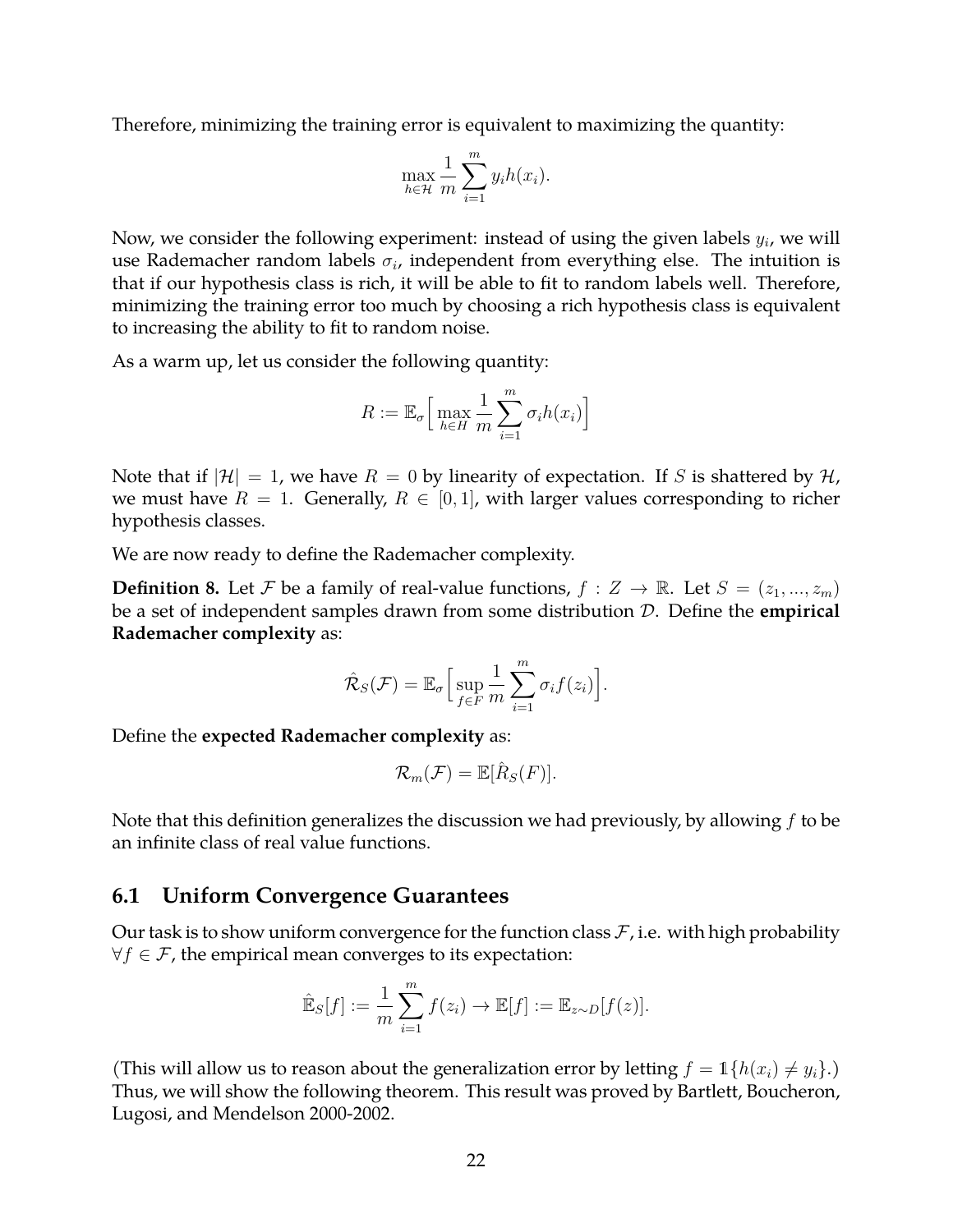**Theorem 11.** Let  $S = (z_1, ..., z_m)$  be random variables drawn *i.i.d.* from distribution D. Let F be *a family of functions*  $f : Z \to [0, 1]$ *. With probability at least*  $1 - \delta$ *, for all*  $f \in \mathcal{F}$ *:* 

$$
\mathbb{E}[f] \leq \hat{\mathbb{E}}_S[f] + 2\hat{\mathcal{R}}_S(\mathcal{F}) + \sqrt{\frac{\ln 2/\delta}{2m}},
$$
  

$$
\mathbb{E}[f] \leq \hat{\mathbb{E}}_S[f] + 2\mathcal{R}_m(\mathcal{F}) + 3\sqrt{\frac{\ln 2/\delta}{2m}}.
$$

*Proof.* We note that it suffices to bound the function  $\Phi(S):=\sup_{f\in F}\left(\mathbb{E}[f]-\hat{\mathbb{E}}_S[f]\right)$ . First, we note that:

$$
\Phi(S) \leq \mathbb{E}_S[\Phi(S))] + \sqrt{\frac{\ln 1/\delta}{2m}}.
$$

This follows by an application of McDiarmid's inequality on the variables  $z_i$ , because the bounded difference is at most  $1/m$ .

We now turn towards estimating  $\mathbb{E}_S[\Phi(S))]$ . Next, we introduce the *ghost sample*  $S'$  =  $(z'_1, ..., z'_m)$ , drawn iid from  $D$ . Then

$$
\mathbb{E}_{S}[\Phi(S))] = \mathbb{E}_{S} \Big[ \sup_{f \in \mathcal{F}} (\mathbb{E}[f] - \hat{\mathbb{E}}_{S}[f]) \Big] \n= \mathbb{E}_{S} \Big[ \sup_{f \in \mathcal{F}} (\mathbb{E}_{S'} \hat{\mathbb{E}}_{S'}[f] - \mathbb{E}_{S'} \hat{\mathbb{E}}_{S}[f]) \Big] \n= \mathbb{E}_{S} \Big[ \sup_{f \in \mathcal{F}} (\mathbb{E}_{S'} [\hat{\mathbb{E}}_{S'}[f] - \hat{\mathbb{E}}_{S}[f])] \Big] \n\leq \mathbb{E}_{S} \Big[ \mathbb{E}_{S'} \Big[ \sup_{f \in \mathcal{F}} (\hat{\mathbb{E}}_{S'}[f] - \hat{\mathbb{E}}_{S}[f]) \Big] \Big] \n\leq \mathbb{E}_{S,S'} \Big[ \sup_{f \in \mathcal{F}} (\hat{\mathbb{E}}_{S'}[f] - \hat{\mathbb{E}}_{S}[f]) \Big].
$$

Therefore, we upper-bounded the expression with a symmetric difference of empirical averages  $\mathbb{\hat{E}}_{S'}$  and  $\mathbb{\hat{\bar{E}}}_S$ .

As with the proof on generalized Occam's Razor, we use the permutation trick: for each  $z_i, z'_i$ , flip a coin and swap them with probability 1/2. Call the new sample sets  $T, T'$ , which have the same distribution as  $S, S'$ . Note that:

$$
\hat{\mathbb{E}}_{S'}[f] - \hat{\mathbb{E}}_S[f] = \frac{1}{m} \sum_{i=1}^m f(z'_i) - f(z_i),
$$
  

$$
\hat{\mathbb{E}}_{T'}[f] - \hat{\mathbb{E}}_T[f] = \frac{1}{m} \sum_{i=1}^m \sigma_i (f(z'_i) - f(z_i)).
$$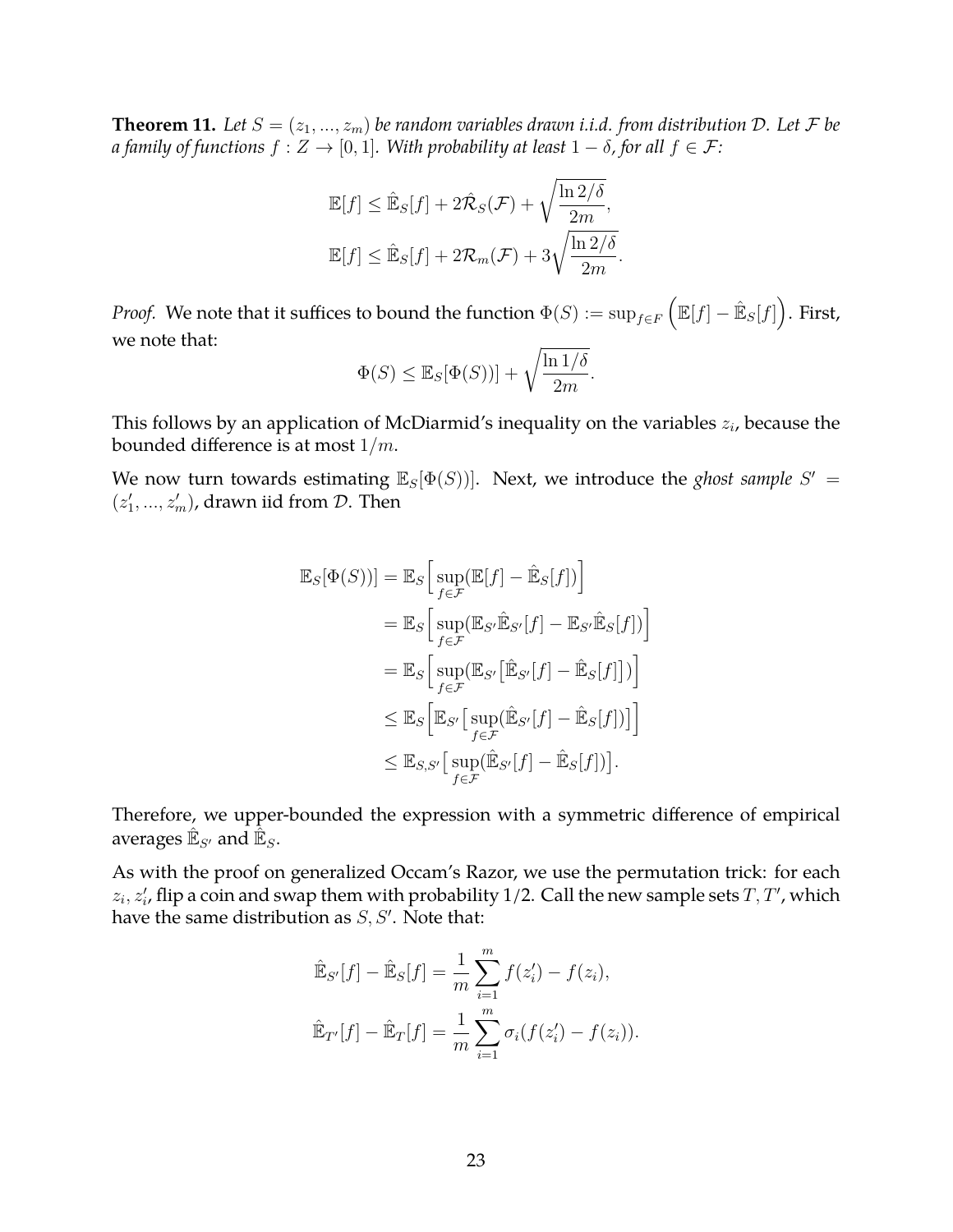To finish the proof, we compute:

$$
\mathbb{E}_{S,S'}\left[\sup_{f\in\mathcal{F}}(\hat{\mathbb{E}}_{S'}[f] - \hat{\mathbb{E}}_S[f])\right] \leq \mathbb{E}_{S,S',\sigma}\left[\sup_{f\in\mathcal{F}}\left(\frac{1}{m}\sum_{i=1}^m \sigma_i(f(z_i') - f(z_i))\right)\right]
$$
  

$$
\leq \mathbb{E}_{S,S',\sigma}\left[\sup_{f\in\mathcal{F}}\frac{1}{m}\sum_{i=1}^m \sigma_i f(z_i') + \sup_{f\in\mathcal{F}}\frac{1}{m}\sum_{i=1}^m -\sigma_i f(z_i')\right]
$$
  

$$
= \mathbb{E}_{S,S',\sigma}\left[\sup_{f\in\mathcal{F}}\frac{1}{m}\sum_{i=1}^m \sigma_i f(z_i')\right] + \mathbb{E}_{S,S',\sigma}\left[\sup_{f\in\mathcal{F}}\frac{1}{m}\sum_{i=1}^m \sigma_i f(z_i)\right]
$$
  

$$
= 2\mathcal{R}_m(\mathcal{F}).
$$

To go from the expected Rademacher complexity to the empirical Rademacher complexity, we just apply McDiarmid's inequality again, giving us an extra factor of  $2\sqrt{\frac{\ln 2/\delta}{2m}}$  $\frac{12/6}{2m}$ , and we are done.  $\Box$ 

#### <span id="page-23-0"></span>**6.2 Generalization Error Bounds**

We apply Thm. [11](#page-21-1) to show uniform convergence results on the generalization error.

<span id="page-23-1"></span>**Corollary 12.** Let  $S = \{(x_i, y_i)\}_{i \in [m]}$  be a sample set drawn i.i.d. from distribution D. Let H be *a* hypothesis class. With probability at least  $1 - \delta$ , for all  $h \in \mathcal{H}$ :

$$
err(h) \le \hat{err}(h) + \hat{\mathcal{R}}_S(\mathcal{H}) + \sqrt{\frac{\ln 2/\delta}{2m}},
$$
  

$$
err(h) \le \hat{err}(h) + \mathcal{R}_m(\mathcal{H}) + 3\sqrt{\frac{\ln 2/\delta}{2m}}.
$$

*Proof.* Let  $Z = X \times \{-1, +1\}$ . For each  $h \in \mathcal{H}$ , let  $f_h(x, y) = \mathbb{1}\{h(x) \neq y\}$ . Then we see that  $\hat{\text{err}}_S(h)=\hat{\mathbb{E}}_S[f_h]$  and  $\text{err}_{\mathcal{D}}(h)=\mathbb{E}[f_h].$  Lastly, we need to simply  $\hat{\mathcal{R}}_S(\mathcal{F}_{\mathcal{H}}).$  We write:

$$
\hat{\mathcal{R}}_{S}(\mathcal{F}_{\mathcal{H}}) = \mathbb{E}_{\sigma} \Big[ \sup_{f_{h} \in \mathcal{F}_{\mathcal{H}}} \frac{1}{m} \sum_{i=1}^{m} \sigma_{i} f_{h}(z_{i}) \Big]
$$
\n
$$
= \mathbb{E}_{\sigma} \Big[ \sup_{f_{h} \in \mathcal{F}_{\mathcal{H}}} \frac{1}{m} \sum_{i=1}^{m} \sigma_{i} \mathbb{1} \{ h(x_{i}) \neq y_{i} \} \Big]
$$
\n
$$
= \mathbb{E}_{\sigma} \Big[ \sup_{h \in \mathcal{H}} \frac{1}{m} \sum_{i=1}^{m} \sigma_{i} \frac{1 - y_{i} h(x_{i})}{2} \Big]
$$
\n
$$
= \frac{1}{2} \mathbb{E}_{\sigma} \Big[ \frac{1}{m} \sum_{i=1}^{m} \sigma_{i} + \sup_{h \in \mathcal{H}} \frac{1}{m} \sum_{i=1}^{m} \sigma_{i} h(x_{i}) \Big] \qquad \text{(because } y_{i} \in \{-1, +1\})
$$
\n
$$
= \frac{1}{2} \hat{\mathcal{R}}_{S}(\mathcal{H}). \qquad \text{(because } y_{i} \in \{-1, +1\})
$$

Thus, we are done.

 $\Box$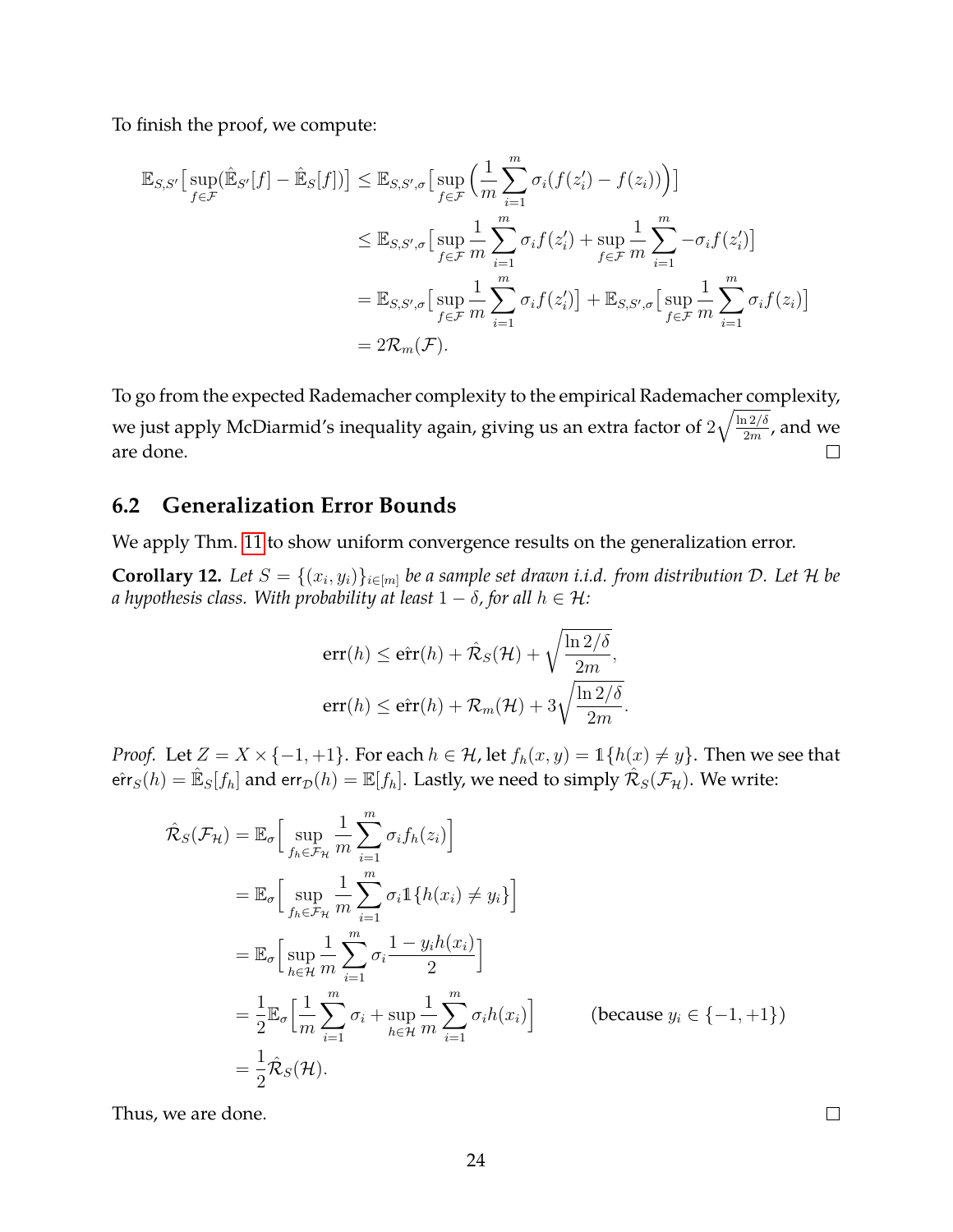#### <span id="page-24-0"></span>**6.3 Application to Binary Classification**

In this section, we apply Rademacher bounds to the problem of binary classification. We will develop ways of estimating Rademacher complexity.

For finite hypothesis classes, we have Massart's lemma:

**Theorem 13** (Massart's Lemma). Let  $S = (x_1, ..., x_m)$ . If  $|H| < \infty$ , then

$$
\hat{\mathcal{R}}_S(\mathcal{H}) \leq \sqrt{\frac{2\ln|\mathcal{H}|}{m}}.
$$

The proof is omitted.

Note that the application of Massart's Lemma, as well as Cor. [12,](#page-23-1) gives us the same result as Eq. [\(3\)](#page-19-0) with possibly different constants, which before we showed via Hoeffding's inequality and union-bound. So we have not done anything interesting yet.

Now, we will apply Rademacher bounds to *infinite* hypothesis classes. The key step is to leverage the fact that over a sample S, we can take  $\mathcal{H}' \subset \mathcal{H}$ , where  $\mathcal{H}'$  is a smaller, finite hypothesis class which consists of one representative hypothesis class per labeling of sample S. Note that:

$$
\hat{\mathcal{R}}_S(\mathcal{H}) = \mathbb{E}_{\sigma} \Big[ \sup_{h \in H} \frac{1}{m} \sum_{i=1}^m \sigma_i h(x_i) \Big] = \mathbb{E}_{\sigma} \Big[ \max_{h \in H'} \frac{1}{m} \sum_{i=1}^m \sigma_i h(x_i) \Big] = \hat{R}_S(H').
$$

Now, we note that  $|\mathcal{H}'| = |\Pi_{\mathcal{H}}(S)| \leq \Pi_{\mathcal{H}}(m)$ , so Massart's Lemma and Sauer's Lemma gives:

$$
\hat{\mathcal{R}}_S(\mathcal{H}) \le \sqrt{\frac{2\ln \Pi_{\mathcal{H}}(m)}{m}} \le \sqrt{\frac{2d\ln(em/d)}{m}}.
$$

As a result, we are able to get generalization bound:

$$
err_D(h) \le \hat{err}_D(h) + O\left(\sqrt{\frac{d\ln(m/d) + \ln 1/\delta}{m}}\right).
$$

### <span id="page-24-1"></span>**7 Boosting**

We have hitherto developed sophisticated tools which allow us to reason about learning problems, giving us generalization bounds that show when learning works or it doesn't. However, we still need to develop theory on *algorithms* which allow us to do PAC learning. This section is devoted to understanding a specific algorithm called boosting, which answers the following question:

Can we "boost" the performance of a "bad" algorithm (which gives us accuracy slightly better than random guessing) to learn arbitrarily well?

Surprisingly, the answer is **yes**.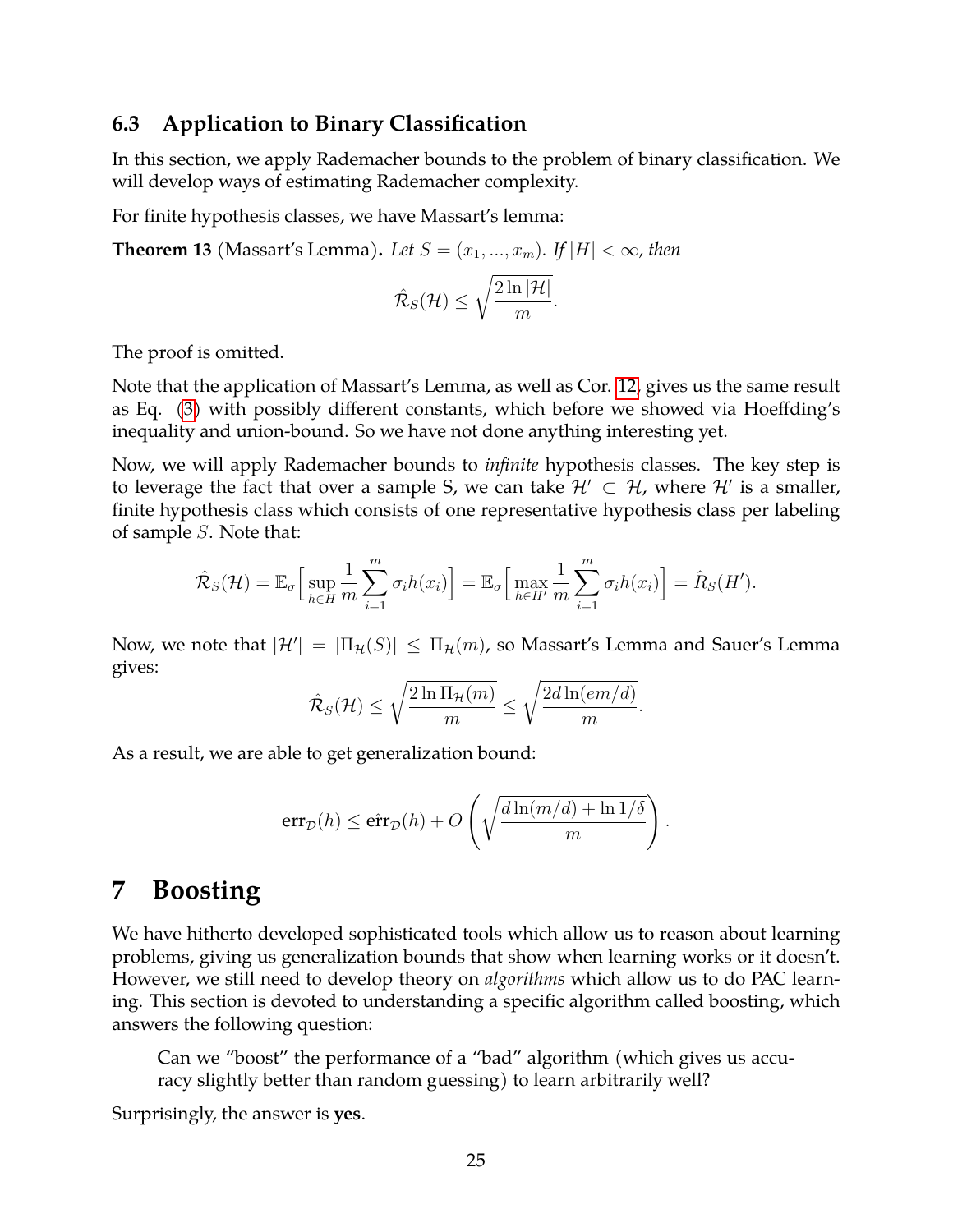#### <span id="page-25-0"></span>**7.1 Strong vs. Weak Learnability**

Let's mathematically define what we mean.

**Definition 9.** A concept class  $C$  is **strongly PAC-learnable** if there exists algorithm  $A$  such that  $\forall c \in \mathcal{C}$ ,  $\forall \mathcal{D}$ , for any  $\epsilon, \delta > 0$ , algorithm A is given  $m = \text{poly}(1/\delta, 1/\epsilon)$  samples and generate hypothesis  $h_A$  such:

$$
\mathbb{P}[\text{err}_{\mathcal{D}}(h_A) \le \epsilon] \ge 1 - \delta.
$$

**Definition 10.** A concept class  $C$  is **weakly PAC-learnable** if there exists algorithm A and constant  $\gamma > 0$  such that  $\forall c \in \mathcal{C}$ ,  $\forall \mathcal{D}$ , for any  $\delta > 0$ , algorithm A is given  $m = \text{poly}(1/\delta)$ samples and generate hypothesis  $h_A$  such:

$$
\mathbb{P}[\text{err}_{\mathcal{D}}(h_A) \le 0.5 - \gamma] \ge 1 - \delta.
$$

Strong PAC-learnability is what we have considered up until this point; we have assumed that algorithm A is able to generate hypotheses arbitrarily well (given enough data). However, perhaps weak PAC-learnability is a more realistic scenario. In the real world, we may not always be able to create algorithms which do arbitrarily well, and instead must settle for algorithms which perform marginally better than guessing  $(\text{err}_{\mathcal{D}}(h_A) \leq 0.5 - \gamma)$ .

Clearly, strong PAC-learnability implies weak PAC-learnability. The converse is also true:

**Theorem 14** (Boosting)**.** *A concept class* C *is weakly PAC-learnable iff it is strongly PAC-learnable.*

#### <span id="page-25-1"></span>**7.2 AdaBoost**

We will prove the boosting theorem by analyzing a meta-algorithm called adaptive boosting (AdaBoost), which takes an ensemble of weak PAC-learners to generate a strong PAClearner. AdaBoost was formulated by Yoav Freund and Robert Schapire in 1998.

*Proof.* The key insight that we will leverage is that an algorithm A generates a weak hypothesis  $h_A$  for any distribution  $D$ , so we can create different distributions  $D_t$  and multiple  $h_t$  to combine them into a stronger hypothesis.

We will describe the steps of AdaBoost. A theoretical analysis will follow.

- 1. Take as input sample  $S = \{(x_i, y_i)\}_{i \in [m]}$ . Initialize the distribution  $\mathcal{D}_1(i) = 1/m, \forall i$ . For  $t = 1, ..., T$ , repeat the following steps:
- 2. Run A on  $\mathcal{D}_t$  to get weak hypothesis  $h_t$ .
- 3. Compute the generalization error on  $S$ :

$$
\epsilon_t := \mathrm{err}_{D_t}(h_t) = \sum_{i:h_t(x_i) \neq y_i} D_t(i)
$$

We also set  $\epsilon_t = 0.5 - \gamma_t$ , and call  $\gamma_t$  the "edge", because it measures how far the error is away from random guessing.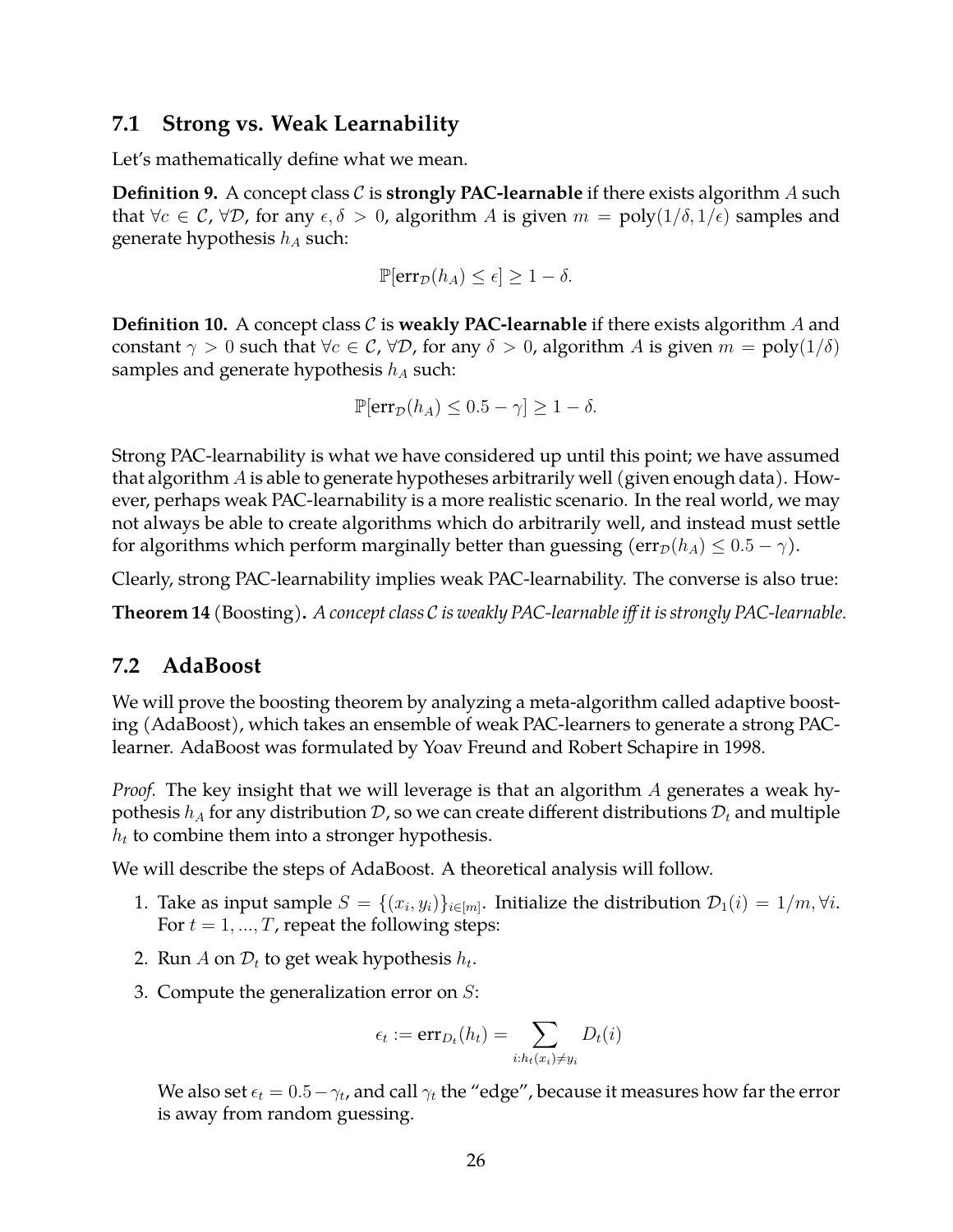- 4. Compute  $\alpha_t := \frac{1}{2} \ln(\frac{1-\epsilon_t}{\epsilon_t}) > 0$ .
- 5. Update the distribution over  $S$ :

$$
\mathcal{D}_{t+1}(i) := D_t(i) \times \frac{\exp(-\alpha_t h_t(x_i) y_i)}{Z_t},
$$

where  $Z_t$  is the normalization factor  $Z_t := \sum_{i=1}^m D_t(i) \times \exp(-\alpha_t h_t(x_i) y_i)$ .

6. After the T steps are complete, compute the combined hypothesis

$$
H(x):=\text{sign}(\sum_{t=1}^T \alpha_t h_t(x)).
$$

Note that  $H(x)$  takes the form of a weighted majority vote over the weak hypotheses. We want to show that  $H(x)$  is a strong learner.

#### <span id="page-26-0"></span>**7.2.1 Training error bound**

First, we show a bound on the training error:

**Lemma 15.** *For AdaBoost, the training error satisfies the bound:*

$$
\mathrm{efr}_S(H) \le \prod_{t=1}^T 2\sqrt{\epsilon_t(1-\epsilon_t)} = \prod_{t=1}^T 2\sqrt{1-4\gamma_t^2} \le \exp(-2\sum_{t=1}^T \gamma_t^2).
$$

We can set the RHS to equal  $\frac{1}{m}$ , and this tells us that after  $T = \mathcal{O} \left( \frac{\log m}{\gamma^2} \right)$  $\left(\frac{\log m}{\gamma^2}\right)$  rounds, the hypothesis H(x) *will make no mistakes on the training data.*

*Proof.* We will show the first inequality. The second inequality is due to the definition of  $\gamma_t$ , while the third follows by using  $1 + x \leq e^x$ .

We compute the final distribution  $\mathcal{D}_{T+1}$  on *S*:

$$
\mathcal{D}_{T+1}(i) = \frac{\exp(-y_i \sum_{t=1}^T \alpha_t h_t(x_i))}{m \prod_{t=1}^T Z_t} = \frac{\exp(-y_i F(x_i))}{m \prod_{t=1}^T Z_t}, i \in [m].
$$

We denoted  $F(x) = \sum_{t=1}^{T} \alpha_t h_t(x)$  to simplify notation.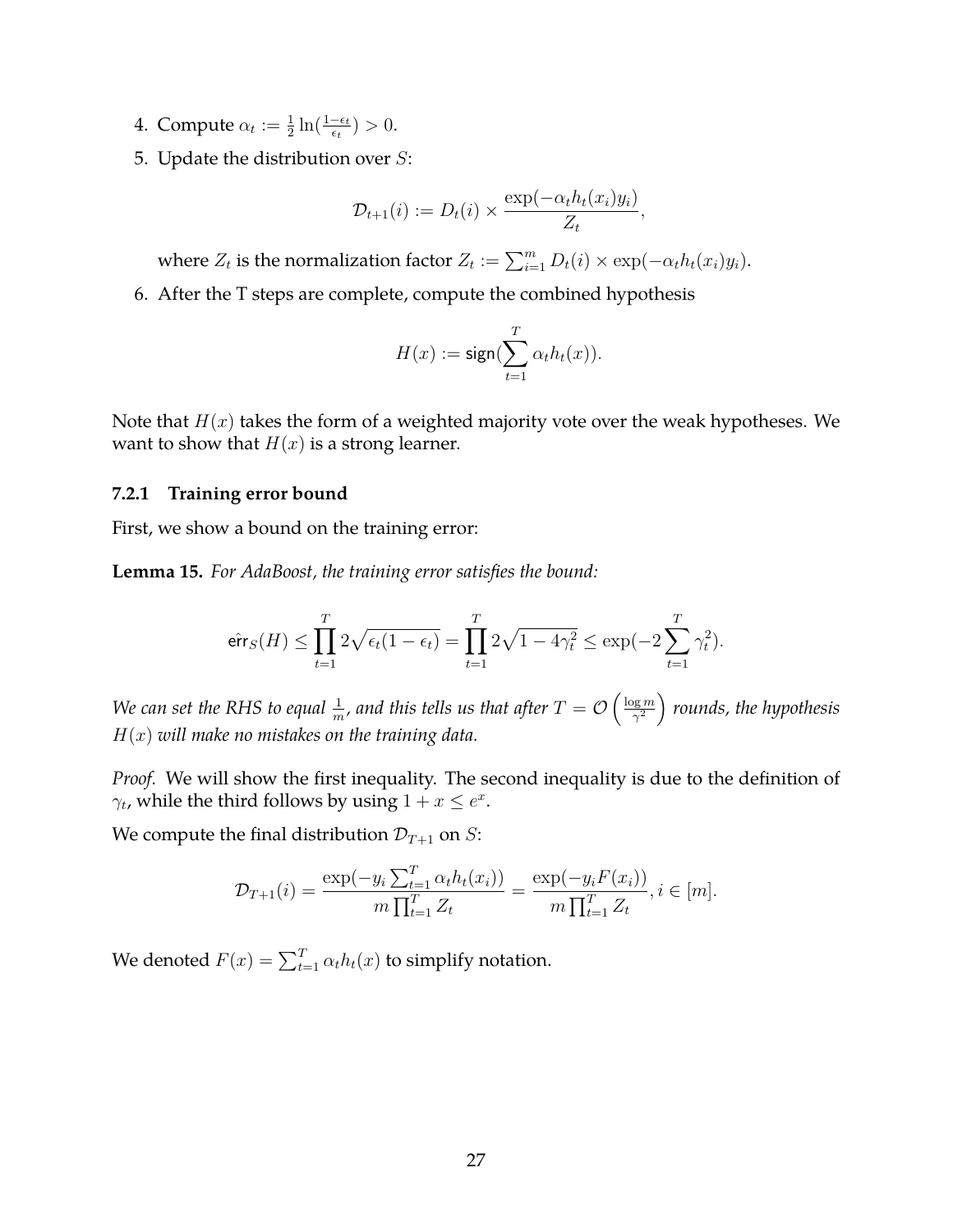Then we note that:

$$
\begin{aligned}\n\hat{\text{err}}_S(H) &= \frac{1}{m} \sum_{i=1}^m \mathbb{1} \{ H(x_i) \neq y_i \} \\
&\leq \frac{1}{m} \sum_{i=1}^m \exp(-y_i F(x_i)) \quad \text{(casework on } y_i F(x_i) > 0 \text{ or } < 0.)\n\end{aligned}
$$
\n
$$
= \frac{1}{m} \times \sum_{i=1}^m \left( D_{T+1}(i) \times m \times \prod_{t=1}^T Z_t \right) \quad \text{(using previous computation)}
$$
\n
$$
= \left( \prod_{t=1}^T Z_t \right) \times \left( \sum_{i=1}^m D_{T+1}(i) \right) = \prod_{t=1}^T Z_t. \quad \text{(D is a prob. dist.)}
$$

All we need to do is compute  $Z_t$ :

$$
Z_t = \sum_{i=1}^m D_t(i) \times \exp(-\alpha_t h_t(x_i) y_i)
$$
  
= 
$$
\sum_{i:y_i \neq h_t(x_i)} D_t(i) \exp(\alpha_t) + \sum_{i:y_i = h_t(x_i)} D_t(i) \exp(-\alpha_t)
$$
  
= 
$$
\epsilon_t \exp(\alpha_t) + (1 - \epsilon_t) \exp(-\alpha_t).
$$

 $\frac{1}{2}\ln(\frac{1-\epsilon_t}{\epsilon_t})$ , then  $Z_t = 2\sqrt{\epsilon_t(1-\epsilon_t)}$ , Taking derivatives to minimize the RHS, we get  $\alpha_t = \frac{1}{2}$ and we are done.  $\Box$ 

#### <span id="page-27-0"></span>**7.2.2 Generalization error bound**

Now that the claim on the training error has been shown, we now turn towards showing the generalization error bounds. First, we measure the complexity of  $H(x)$ :

$$
H(x)=\text{sign}\left(\sum_{t=1}^T \alpha_t h_t(x)\right)=g(h_1(x),...,h_T(x)),
$$

where  $g(z_1,...,z_T) := \mathsf{sign}(\sum \alpha_t z_t).$ 

- Note that q is a linear threshold function in  $T$  dimensions. We denote  $G$  to be the class of all such functions. We know that  $VC(\mathcal{G}) = T$ .
- Each of the  $h_t$  is a weak hypothesis. We denote  $H$  to be the class which these hypotheses are in. By assumption,  $VC(\mathcal{H}) = d$ .
- Lastly, we denote  $\mathcal F$  to be the class of of boosted hypothese  $H(x)$ .

We can estimate the growth function of  $\mathcal F$  in terms of  $\mathcal G$  and  $\mathcal H$  (proof is not shown):

$$
\Pi_{\mathcal{F}}(m) \leq \Pi_{\mathcal{G}}(m) \cdot \Pi_{\mathcal{H}}(m)^{T} \leq \left(\frac{em}{T}\right)^{T} \cdot \left(\frac{em}{d}\right)^{dT}.
$$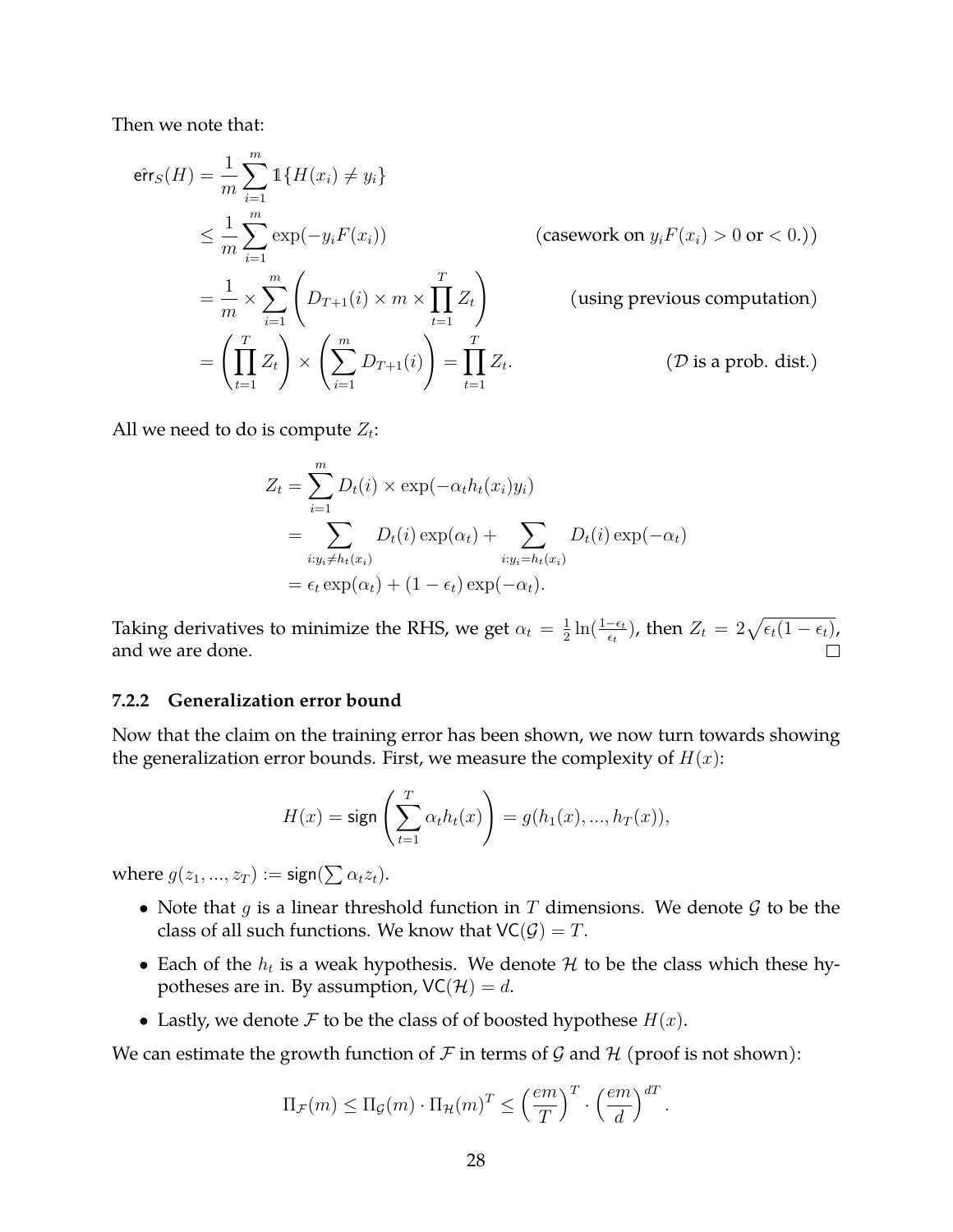Lastly, we use the Rademacher bound to get:

<span id="page-28-2"></span>
$$
\text{err}_{\mathcal{D}}(H) \le \hat{\text{err}}_S(H) + O\left(\sqrt{\frac{\ln(\Pi_{\mathcal{F}}(m)) + \ln 1/\delta}{m}}\right) \le \hat{\text{err}}_S(H) + \tilde{O}\left(\sqrt{\frac{Td + \ln 1/\delta}{m}}\right). \quad (4)
$$

Thus, we have shown a generalization bound that allows us to strongly learn, given access to a weak learner.  $\Box$ 

Some remarks are in order. The bound Eq.  $(4)$  makes sense: Td is a suitable measure of the complexity of the boosted hypothesis, because we are combining  $T$  different weak hypotheses, each with a complexity of d as measured by their VC dimension.

This generalization bound predicts that if  $T$  is not too large, the generalization error decreases. However, once  $T$  becomes too big, the numerator grows faster than training error decreases, which causes an increase in generalization error. We again expect the train/test graph. insert

graph?

#### <span id="page-28-0"></span>**7.2.3 Boosting as a zero-sum game**

Let's make a table, where the examples  $x_1, \ldots, x_m$  are the columns and the hypotheses  $h_1, h_2, \dots \in \mathcal{H}$  are the rows. We put an  $\times$  where  $h_i$  makes a mistake on example  $x_j.$  Consider a two-player game on this table. The row player (algorithm player) selects  $h_i$  and column player (example player) plays  $x_j$ . The row wins if  $h_i(x_j)$  is correct, and column wins if  $h_i(x_j)$  is wrong.

The boosting assumption corresponds to: for any distribution  $D$ , there exsts a row that wins with probability at least  $1/2 + \gamma$ . By the minimax theorem, there must exist a distribution P over rows such that for every column, theres at least  $1/2 + \gamma$  probability of winning for any  $x_j$ . Therefore, whp a large random sample from  $P$  will give the correct majority vote on all  $x_j$ . If we just listed the entire table and solved for the minimax optimal, we could get strong PAC learning. So in principle, boosting should be possible. The viewpoint is that boosting is an algorithm that has some weak access to this matrix, but this is good enough. (This is a separation oracle.)

#### <span id="page-28-1"></span>**7.3 Margins Theory**

Previously we saw an algorithm called AdaBoost, which allowed us to combine predictions from T weak learners to produce a strong learner  $H$ . Our derivation of the generalization bound revealed that as we increase  $T$ , our test error will decrease initially as our hypotheses H become richer, but then will rise when we "overfit" when we keep increasing  $T$ .

However, this is typically not seen in practice - we do not observe the increase in test error when we increase  $T$  massively, even when training error reaches 0. In this section, we will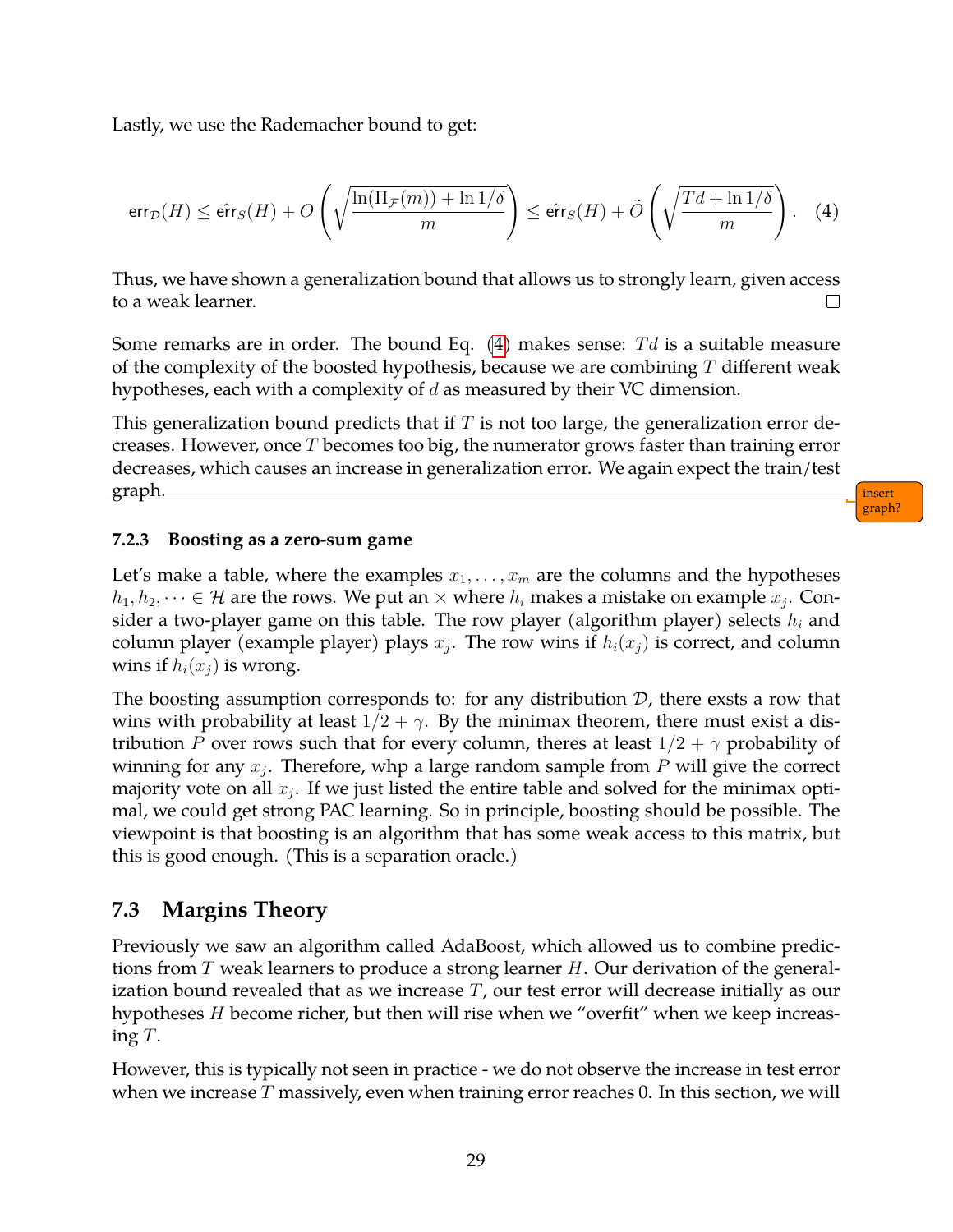develop theory to explain this. We will improve upon the generalization bound developed in Eq.  $(4)$ .

We need to dive deeper into what our predictions are doing. The key insight is that

Even when training error plateaus, the predictions made by AdaBoost are getting *more and more confident*.

We will define what we mean by "confidence". Since we are using weighted majority vote, we will measure it by the difference between the  $h_t$ 's voting correctly and those voting incorrectly.

**Definition 11.** Consider boosted hypothesis  $H(x) = \text{sign}(\sum \alpha_t h_t(x))$ , where the weights  $\alpha_t$  have been normalized such  $\sum \alpha_t = 1$ . The **margin** for training example  $(x, y)$  is defined as:

$$
M_f(x, y) := \sum_{t:h_t(x)=y} \alpha_t - \sum_{h_t(x)\neq y} \alpha_t
$$
  
= 
$$
\sum_t \alpha_t y h_t(x)
$$
  
= 
$$
y f(x),
$$

where  $f(x) := \sum_t \alpha_t h_t(x)$ .

As with the proof on boosting, our task is twofold:

- 1. Show that the margins of examples tend to get larger as we keep running the boosting algorithm.
- 2. Large margins on training examples imply better generalization error.

#### <span id="page-29-0"></span>**7.3.1 Training error bound**

We will show that the margins tend to be large.

**Theorem 16.** *Set*  $\theta \geq 0$ *. Then:* 

$$
\hat{\mathbb{P}}_S[yf(x) \le \theta] := \frac{1}{m} \sum_{i=1}^m \mathbb{1}\{y_i f(x_i) \le \theta\}
$$

$$
\le \prod_{t=1}^T 2\sqrt{\epsilon_t^{1-\theta}(1-\epsilon_t)^{1+\theta}}.
$$

*If we also have for some*  $\gamma$  *that*  $\epsilon_t \leq 0.5 - \gamma \forall t \in [T]$ *, then:* 

$$
\hat{\mathbb{P}}_S[yf(x) \leq \theta] \leq \left(\sqrt{(1-2\gamma)^{1-\theta}(1+2\gamma)^{1+\theta}}\right)^T.
$$

Note that when we set  $\theta = 0$ , we have recovered the original result that:

$$
\hat{\text{err}}(H) \le \prod_{t=1}^T 2\sqrt{\epsilon_t(1-\epsilon_t)}.
$$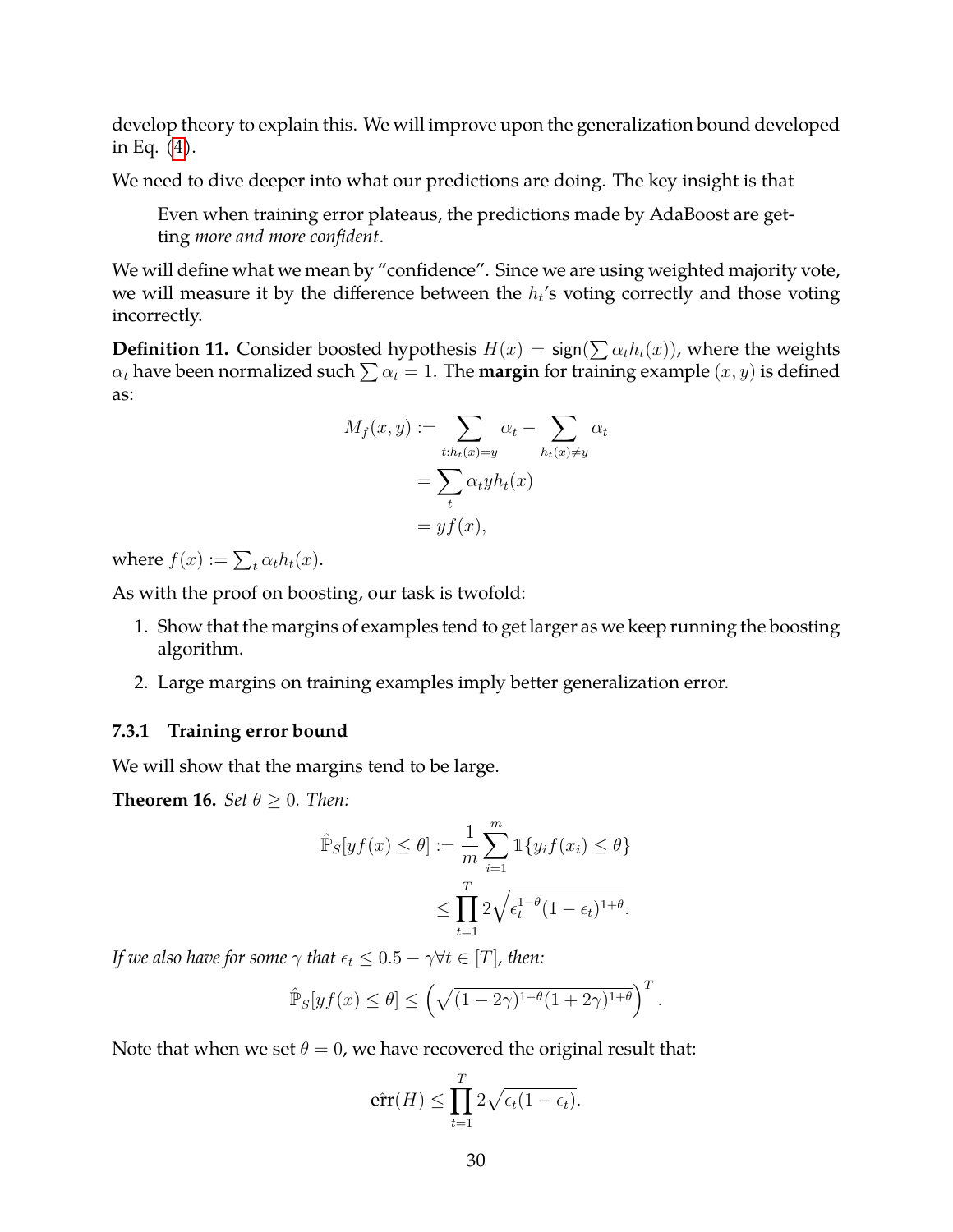The proof is omitted because the steps are nearly identical to the proof for AdaBoost; we just need to recalculate with  $\theta$  in the bounds.

#### <span id="page-30-0"></span>**7.3.2 Generalization error bound**

Recall that our previous generalization bound (Eq. [4\)](#page-28-2) was of the form:

$$
\mathbb{P}_{\mathcal{D}}[yf(x) \le 0] \le \hat{\mathbb{P}}_S[yf(x) \le 0] + \tilde{O}\left(\sqrt{\frac{Td + \ln 1/\delta}{m}}\right).
$$

We want to get rid of the dependence on T and replace it with some dependence on  $\theta$ .

<span id="page-30-1"></span>**Theorem 17.** *For*  $\theta > 0$  *and*  $\forall f \in co(\mathcal{H})$ *, with probability at least*  $1 - \delta$ *,* 

$$
\mathbb{P}_{\mathcal{D}}[yf(x)\leq 0]\leq \hat{\mathbb{P}}_S[yf(x)\leq \theta]+\tilde{O}\left(\sqrt{\frac{d/\theta^2+\ln 1/\delta}{m}}\right).
$$

Note that we are bounding the generalization error  $err(H) = \mathbb{P}_D[yf(x) \leq 0]$  in terms of the sample margin error  $\mathbb{\hat{P}}_S[yf(x)\leq\theta]$ , and we have replaced dependence on  $T$  with  $1/\theta^2$ .

We require three lemmata first.

**Lemma 18.** *Suppose that*  $S = (x_1, ..., x_m)$ *. Then the empirical Rademacher complexity can be bounded as:*

$$
\mathcal{R}_S(\mathcal{H}) \leq \sqrt{\frac{2d\ln(em/d)}{m}} = \tilde{O}\left(\sqrt{\frac{d}{m}}\right).
$$

*Proof.* Shown in Sec. [6.3.](#page-24-0)

<span id="page-30-2"></span>**Lemma 19.**  $\mathcal{R}_S(\mathcal{H}) = R_S(co(H)).$ 

*Proof.* Clearly, since  $H \subseteq co(H)$ , we must have  $\mathcal{R}_S(H) \leq \mathcal{R}_S(co(H))$ . We will show the other way.

$$
\mathcal{R}_{S}(\mathbf{co}(\mathcal{H})) = \mathbb{E}_{\sigma}[\sup_{f \in \mathbf{co}(\mathcal{H})} \frac{1}{m} \sum_{i} \sigma_{i} f(x_{i})]
$$
  
\n
$$
= \mathbb{E}_{\sigma}[\sup_{\{h_{t}\} \in \mathcal{H}} \frac{1}{m} \sum_{i} \sum_{t} \sigma_{i} \alpha_{t} h_{t}(x_{i})]
$$
  
\n
$$
\leq \mathbb{E}_{\sigma}[\sup_{h \in \mathcal{H}} \frac{1}{m} \sum_{i} \sigma_{i} h(x_{i})] = \mathcal{R}_{S}(\mathcal{H}). \qquad \text{(since } \sum \alpha_{t} = 1.)
$$

**Lemma 20** (Contraction Principle). *Suppose*  $\phi$  *is a L-Lipschitz function, that is,*  $\forall u, v \in \mathbb{R}$ *,*  $|\phi(u) - \phi(v)| \leq L|u - v|$ *. Then:* 

$$
\mathcal{R}_S(\phi \circ \mathcal{F}) \leq L \mathcal{R}_S(\mathcal{F}).
$$

 $\Box$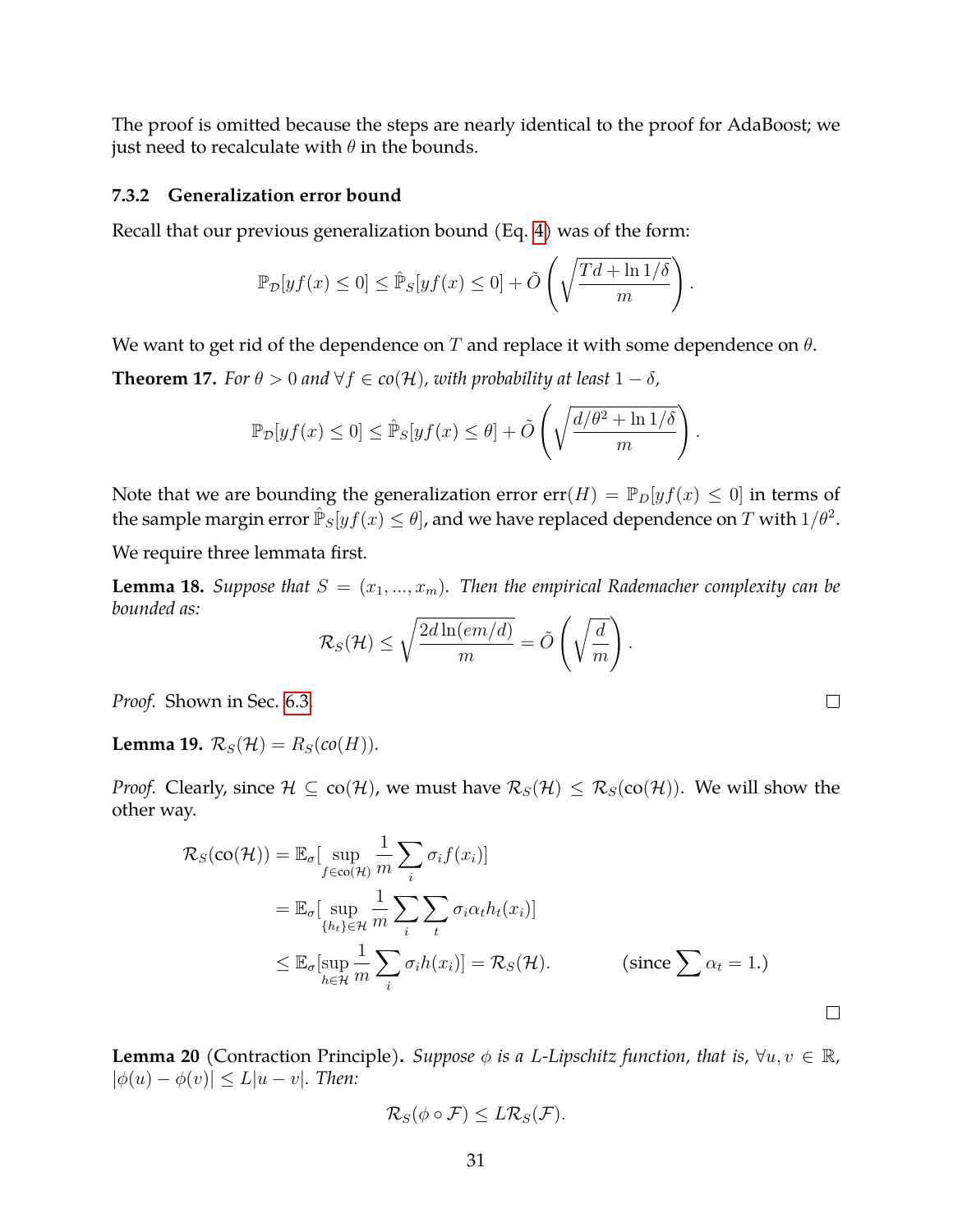*Proof.* Omitted. see Ra-

notes or Now we are ready to prove Thm. [17.](#page-30-1) Mohri?

*Proof.* Let  $M_f(x, y) := yf(x)$ , and let M be the space of all such functions:

$$
\mathcal{M} := \{ M_f : f \in \text{co}(H) \}.
$$

Then we compute:

$$
\mathcal{R}_{S}(\mathcal{M}) = \mathbb{E}_{\sigma} \left[ \sup_{f \in \text{co}(\mathcal{H})} \frac{1}{m} \sum_{i} \sigma_{i} y_{i} f(x_{i}) \right]
$$
  
\n
$$
= \mathbb{E}_{\sigma} \left[ \sup_{f \in \text{co}(\mathcal{H})} \frac{1}{m} \sum_{i} \sigma_{i} f(x_{i}) \right]
$$
 (*y<sub>i</sub>* are ±1.)  
\n
$$
= \mathcal{R}_{S}(\text{co}(\mathcal{H})) = \mathcal{R}_{S}(\mathcal{H})
$$
 (*by* Lem. 19)

Now we define a function  $\phi$  which will allow us to relate between the empirical margin and the generalization error:

$$
\phi(u) = \begin{cases} 1, & \text{if } u \le 0 \\ 1 - u/\theta, & \text{if } 0 < u \le \theta \\ 0, & \text{if } u > \theta \end{cases}
$$

It is not too difficult to show that  $\phi$  is  $1/\theta$ -Lipschitz. In addition, we note that:

$$
\mathbb{P}_{\mathcal{D}}[yf(x) \le 0] = \mathbb{E}_{\mathcal{D}}[\mathbb{1}\{\{yf(x) \le 0\}] \le \mathbb{E}_{\mathcal{D}}[\phi(yf(x))],
$$
  

$$
\hat{\mathbb{P}}_S[yf(x) \le \theta] = \hat{\mathbb{E}}_S[\mathbb{1}\{\{yf(x) \le \theta\}] \ge \hat{\mathbb{E}}_S[\phi(yf(x))].
$$

Now, we compute a Rademacher generalization bound on the function class  $\phi \circ M$ , using Thm. [11:](#page-21-1)

$$
\mathbb{P}_{\mathcal{D}}[yf(x) \le 0] \le \mathbb{E}_{\mathcal{D}}[\phi(yf(x))]
$$
  
\n
$$
\le \mathbb{E}_{S}[\phi(yf(x))] + 2\mathcal{R}_{S}(\phi \circ \mathcal{M}) + O\left(\sqrt{\frac{\ln 1/\delta}{m}}\right)
$$
  
\n
$$
\le \mathbb{E}_{S}[\phi(yf(x))] + \tilde{O}\left(\sqrt{\frac{d}{m}}\right) + O\left(\sqrt{\frac{\ln 1/\delta}{m}}\right)
$$
  
\n
$$
\le \mathbb{P}_{S}[yf(x) \le \theta] + \tilde{O}\left(\sqrt{\frac{d/\theta^{2} + \ln 1/\delta}{m}}\right),
$$

32

as desired.

mon<br>notes or

 $\Box$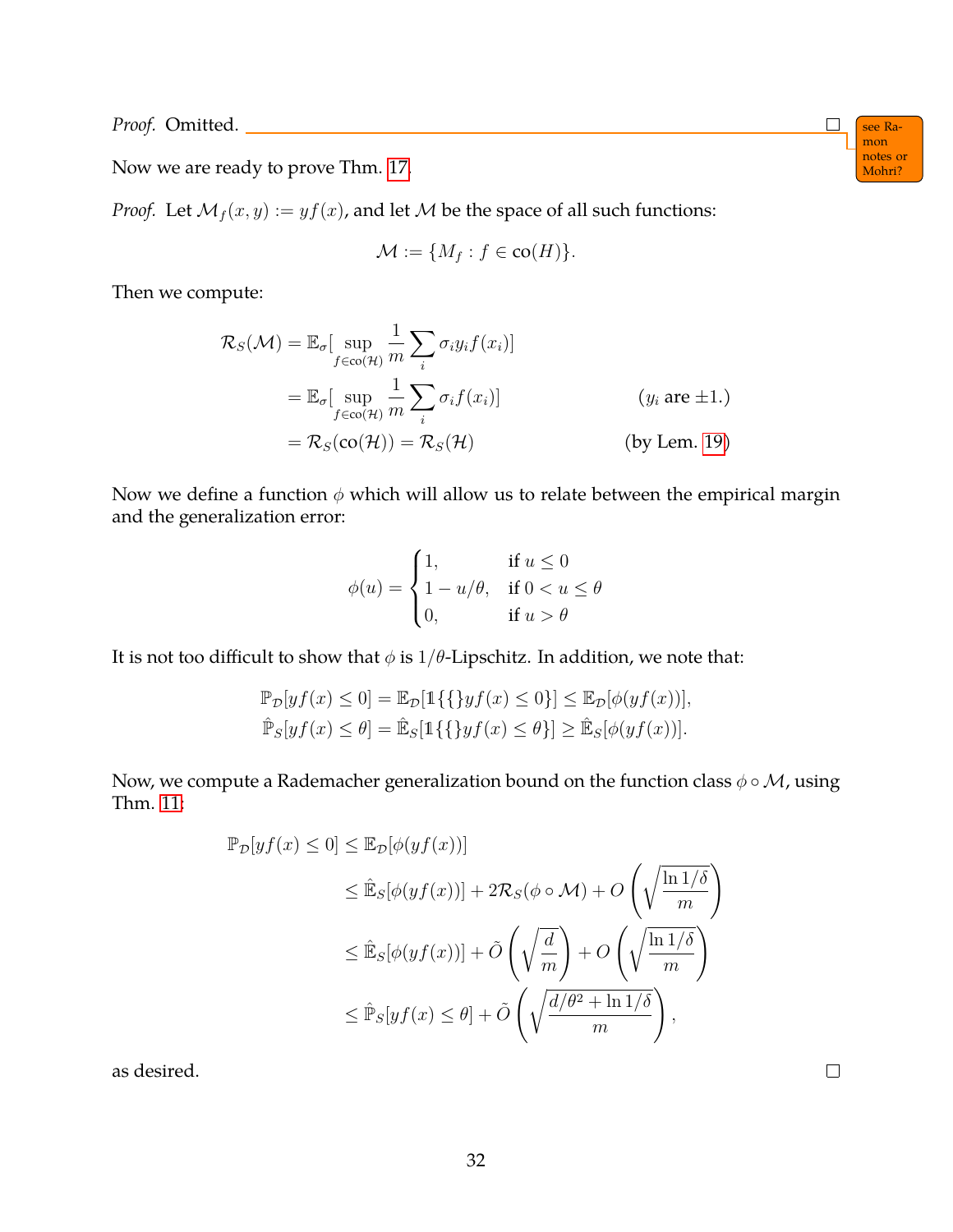### <span id="page-32-0"></span>**8 Support Vector Machines**

We continue our discussion of algorithms. Now, we consider a classifier algorithm, which we explicitly train to maximize the margin of examples in  $\mathbb{R}^n$ .

There are a few reasons why we might want to do this:

- Small perturbations  $\gamma$  in an example shouldn't change how the example is classified. A dividing hyperplane consistent with a sample such that this  $\gamma$  is maximized is equivalent to finding a max-margin solution. The points of distance exactly  $\gamma$  from the dividing hyperplane are called the **support vectors**.
- While the VC dimension of linear threshold functions in  $n$  dimensions is  $n$ , if our points fall in the unit ball, the VC dimension of linear threshold functions with margin  $\gamma$  is  $\leq (1/\gamma)^2.$  This expression shrinks as  $\gamma$ , which in turn corresponds to a reduction in complexity.

### <span id="page-32-1"></span>**8.1 Optimization Problem Formulation**

In our problem setup, we will have a sample  $S = \{(x_i, y_i)\}_{i=1}^m$ , where  $x_i \in \mathbb{R}^n$  and  $y_i \in$  $\{-1,+1\}$ . Suppose there actually exists a margin separator of the data. This is called the realizable setting. Our max-margin problem can be written as:

**Problem:** Find v to maximize  $\delta$  subject to  $||v|| = 1$  and for all i:

$$
\begin{cases} v \cdot x_i \ge \delta & \text{if } y_i = +1 \\ v \cdot x_i \le \delta & \text{if } y_i = -1. \end{cases}
$$

An equivalent way to write this is:

**Problem:** Minimize  $\frac{1}{2} ||w||^2$  subject to  $y_i(w \cdot x_i) \geq 1$  for all  $i$ .

This is a convex optimization problem with linear constraints, so it can easily be solved. The Lagrangian for this problem is therefore:

$$
L(w, \alpha) = \frac{1}{2} ||w||^2 - \sum_{i=1}^m \alpha_i (y_i(w \cdot x_i) - 1).
$$

We can write out the KKT conditions:

$$
\nabla_w L(w^*, \alpha^*) = 0,
$$
  
\n
$$
y_i(w^* \cdot x_i) - 1 \ge 0,
$$
  
\n
$$
\alpha_i \ge 0,
$$
  
\n
$$
\alpha_i (y_i(w^* \cdot x_i) - 1) = 0.
$$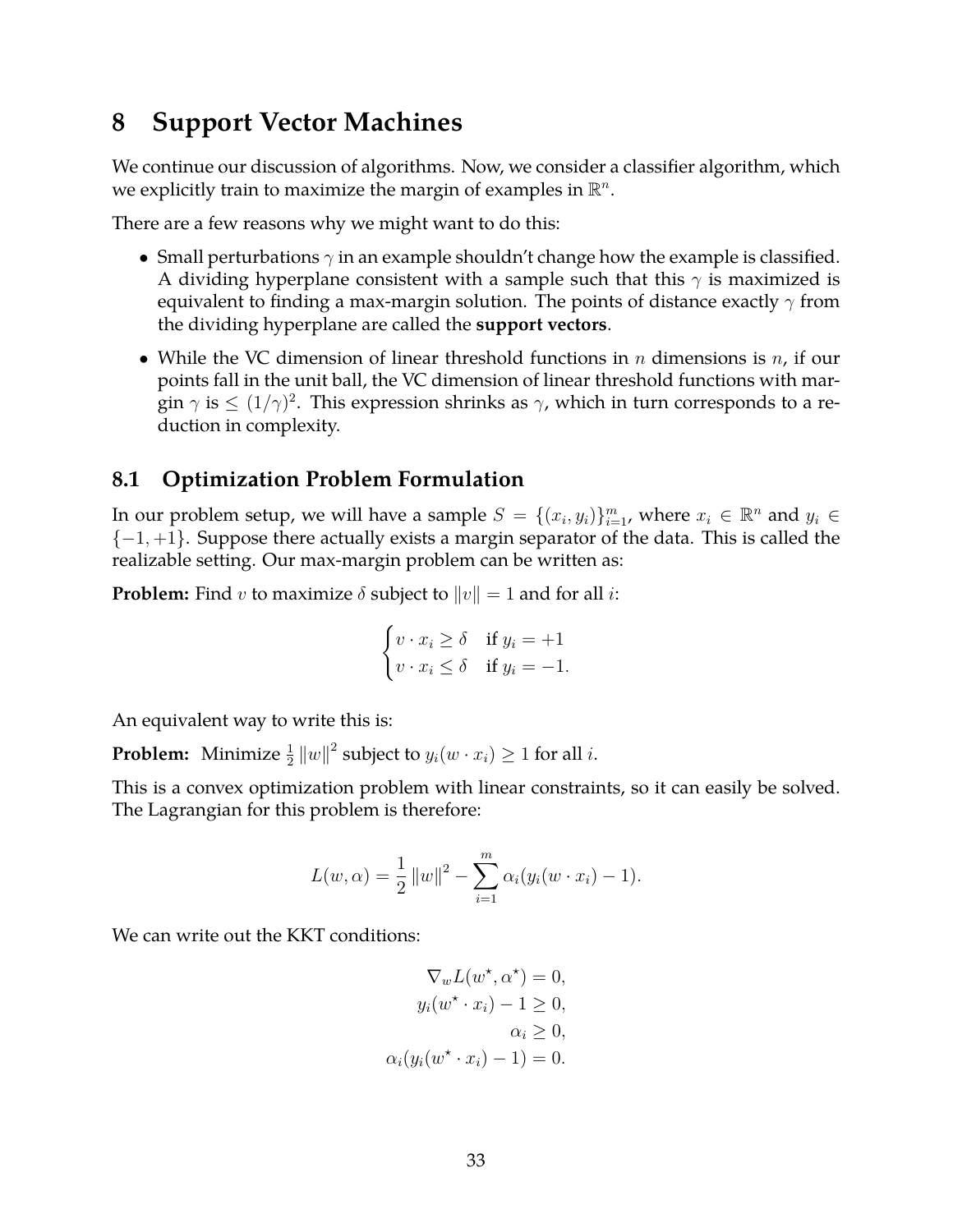Computing the derivative we see:

$$
\frac{\partial L(w^*, \alpha^*)}{\partial w_j} = w_j - \sum_{i=1}^m \alpha_i y_i x_{ij} = 0,
$$

So therefore  $w$  is a weighted linear combination of the samples:  $w = \sum_{i=1}^{m} \alpha_i y_i x_i$ . The dual of the problem is:

$$
\max_{\alpha_i} \sum_{\alpha_i} -\frac{1}{2} \sum_{i,j} \alpha_i \alpha_j y_i y_j (x_i \cdot x_j)
$$
  
subject to:  $\alpha_i \ge 0$ .

Note that our classifier  $h(x)$  takes the form of

$$
h(x) = sign(w \cdot x)
$$
  
= sign( $\sum_{i} \alpha_i y_i (x_i \cdot x)$ ).

By complementary slackness,  $\alpha(y_i(w \cdot x_i)-1) = 0$ , so therefore if  $\alpha_i \neq 0$ , then we must have  $y_i(w \cdot x_i) = 1$ , which means that  $x_i$  is a support vector. So actually,  $h(x)$  is only a weighted classifier of those examples  $x_i$  which are support vectors. Letting  $k$  be the number of support vectors, one can show that our generalization error is  $\tilde{O}\left(\frac{k+\ln 1/\delta}{m}\right)$  $\frac{\ln 1/\delta}{m}$ ). This provides an alternative, dimension-free way to characterize the generalization error (compare to the bound which uses VC dimension of  $\tilde{O}\left(\frac{1/\gamma^2+\ln 1/\delta}{m}\right)$  $\frac{\!+\! \ln 1/\delta}{m}\Big)).$ 

#### <span id="page-33-0"></span>**8.2 Non-separable data**

What happens if there is no separating hyperplane? How can we use SVMs in this case? In this case, we introduce the soft margin problem.

If our data is "almost" linearly separable, we can try to move the offending points a bit: for fixed *i*,  $\xi$ <sub>i</sub> represents the distance than an example  $x$ <sub>i</sub> must be moved to have margin at least 1. Then we write our optimization problem as:

$$
\min_{w} \frac{1}{2} ||w||^2 + C \sum_{i \in S} \xi_i
$$
  
subject to  $y_i(w \cdot x_i) \ge 1 - \xi_i$ ,  
 $\xi_i \ge 0$ .

C is a hyperparameter that we can tune. Note that  $\xi_i$  is exactly the hinge loss:  $\max\{0, 1 - y_i(w \cdot x_i)\}.$ Intuitively, the hinge loss is an upper bound on the 0−1 loss for the training example. The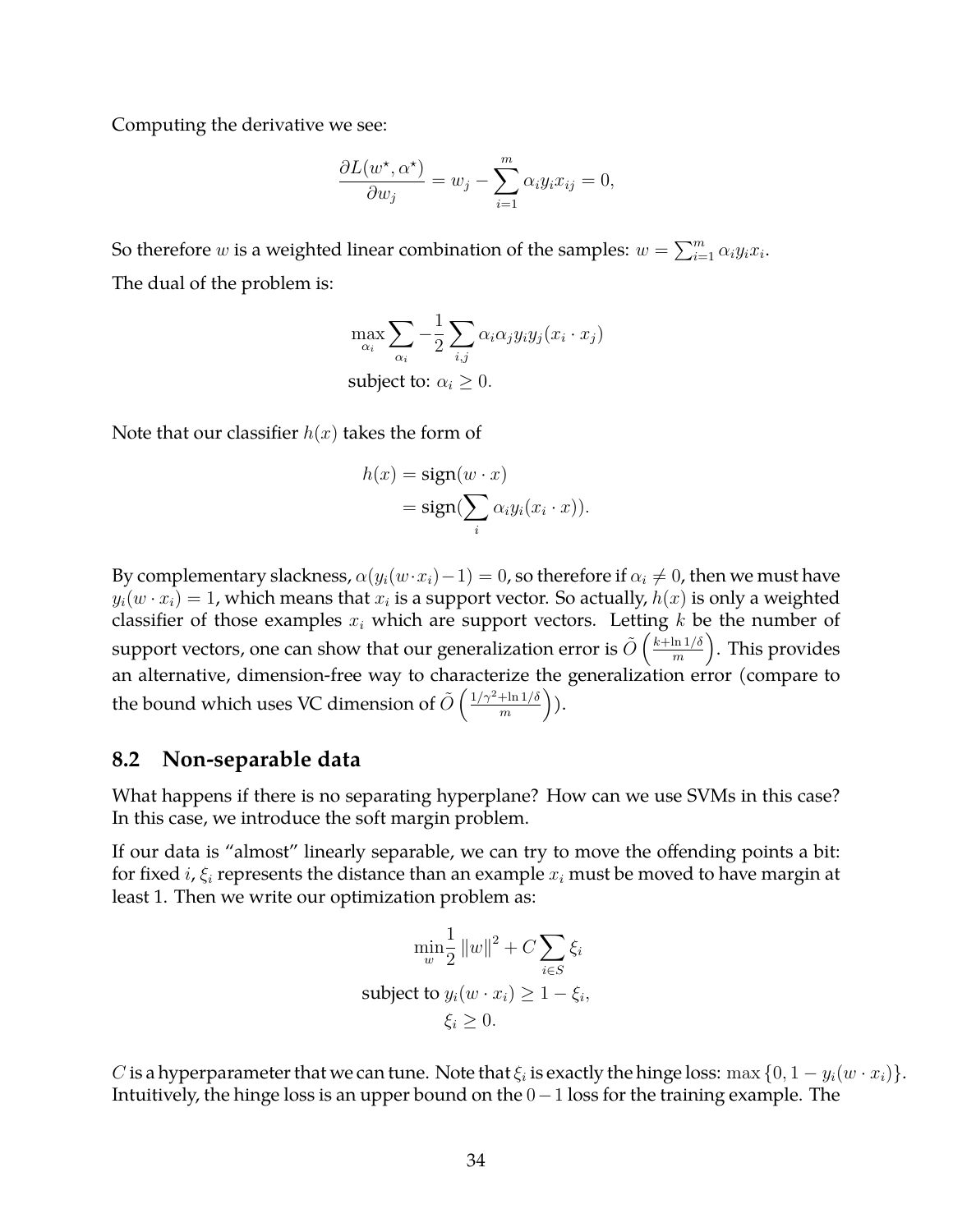first term  $\left\| w \right\|^2$  is roughly an upper bound on the amount of overfitting. Together, the objective is proportional to a rough upper-bound on the true error.

Now, lets compute the dual form of the SVM:

$$
\max_{a} \min_{w} L(w, a) = \max_{a_1 \ge 0, a_2 \ge 0} \min_{w, \xi} \frac{1}{2} ||w||^2 + C \sum_{i} \xi_i + \sum_{i} \alpha_{i1} (1 - \xi - i - y_i(w \cdot x_i)) - \sum_{i} \alpha_{i2} \xi_i
$$

$$
= \max_{a \in [0, C]} \min_{w} \frac{1}{2} ||w||^2 + \sum_{i} \alpha_i (1 - y_i(w \cdot x_i))
$$

$$
= \max_{a \in [0, C]} \frac{1}{2} \sum_{i,j} \alpha_i \alpha_j y_i y_j (x_i \cdot x_j) + \sum_{i} \alpha_i - \sum_{i} \alpha_i y_i \sum_{j} a_j y_j (x_j \cdot x_i)
$$

$$
= \max_{a \in [0, C]} \sum_{i} \alpha_i - \frac{1}{2} \sum_{i,j} \alpha_i \alpha_j y_i y_j (x_i \cdot x_j)
$$

where we first took derivative w.r.t.  $\xi_i$  to get  $\alpha_{i1} + \alpha_{i2} = C$ , then we take derivative wrt w to get  $w = \sum_i \alpha_i y_i x_i$ .

Notice that this is kernelizable, we can replace  $x_i \cdot x_j$  with  $K(x_i, x_j)$  everywhere (see next section).

### <span id="page-34-0"></span>**8.3 Kernel trick**

The idea is if we project our data into a higher dimensional space, it will become linearly separable and we can apply the SVM algorithm. <u>physical picture</u> and we can apply the SVM algorithm.

of dots separated by circle.

For example, we can define the mapping  $F: \mathbb{R}^2 \to \mathbb{R}^6$ :

$$
(x_1, x_2) \to F(x) = (1, x_1, x_2, x_1x_2, x_1^2, x_2^2).
$$

Then an SVM would be trying to find a vector  $v = (a, b, c, d, e, f)$  which defines the hyperplane  $v \cdot F(x) = a + bx_1 + cx_2 + dx_1x_2 + ex_1^2 + fx_2^2$ .

In  $\mathbb{R}^6$ , this is a hyperplane. However, in the original space  $\mathbb{R}^2$ , this is a conic section.

Based on this discussion, we can generally start with an  $n$ -dimensional space and use mappings to map to a space of dimension  $O(n^k)$ . This is perfectly valid from a mathematical perspective; however, computationally we have some questions with using SVMs in high dimension problems:

- Do we need more data with bigger dimensions? Our theoretical analysis of SVMs indicates that the answer is no, as our generalization bounds are dimension free.
- How do we deal with exponentially increasing computational and storage costs? Note that the only operation that we need in the SVM algorithm is the inner product. This leads us to the *kernel trick*.

35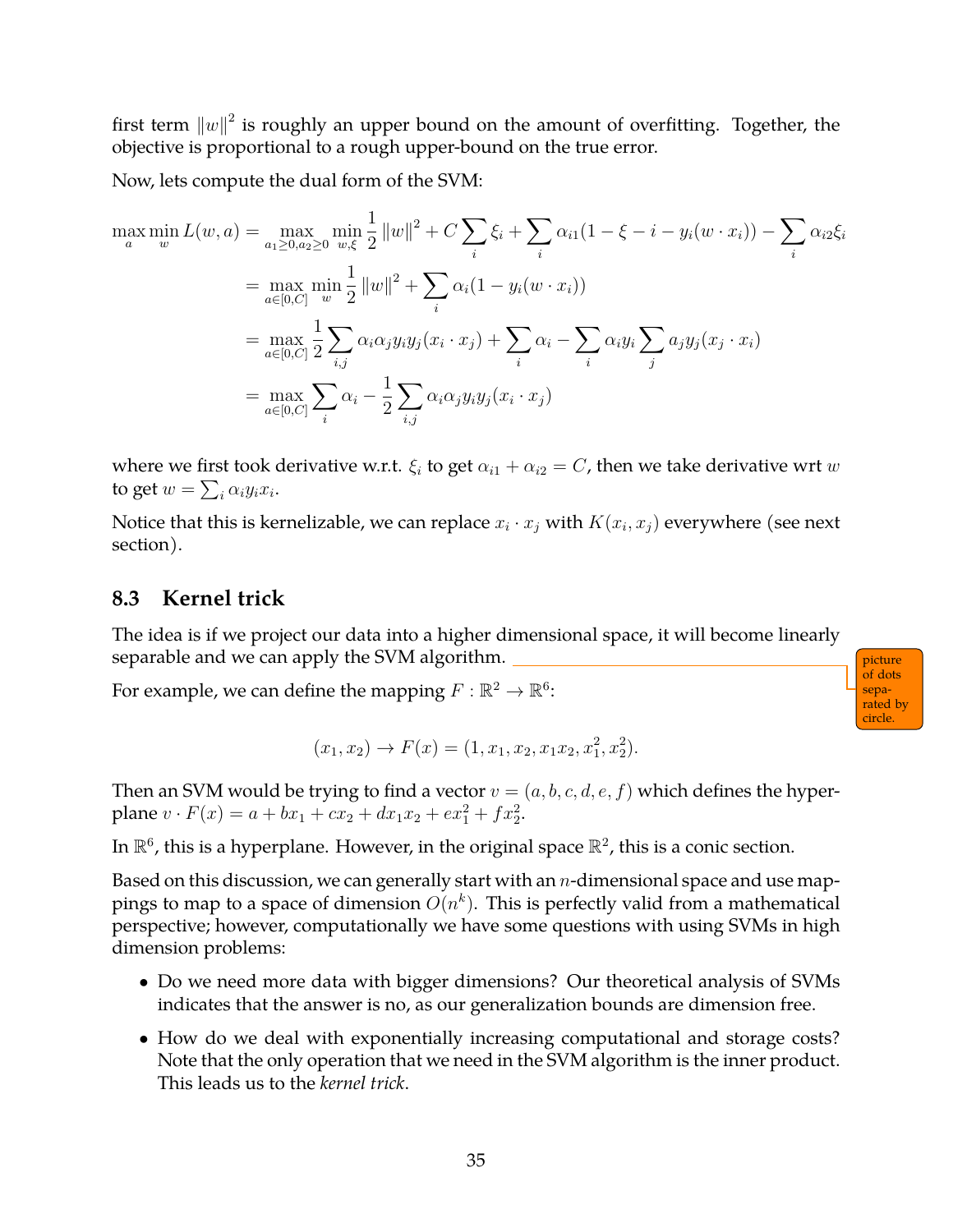Going back to our example, we would like to compute inner products of the form  $F(x) \cdot$  $F(z)$  for  $x, z \in \mathbb{R}^2$ . First, we modify F by some constants:

$$
(x_1, x_2) \to F(x) = (1, \sqrt{2}x_1, \sqrt{2}x_2, \sqrt{2}x_1x_2, x_1^2, x_2^2).
$$

It is not too hard to see that:

$$
F(x) \cdot F(z) = (1 + x \cdot z)^2.
$$

In other words, we can compute inner products via computing inner products in the original space  $\mathbb{R}^2$ ! In our SVM algorithm, we never will have to explicitly map to the highdimensional space.

This trick generalizes:

**Definition 12** (Informal.). A **kernel** is a real-valued function  $K : (x, z) \rightarrow K(x, z)$  that satisfies

- 1. K is symmetric, i.e.  $K(x, z) = K(z, x)$ .
- 2. K is positive definite, i.e.  $K(x, z) \geq 0$  for all  $x, z$ .
- 3. There exists  $\phi$  such that  $K(x, z) = \phi(x) \cdot \phi(z)$ .

**Example 14.** The **polynomial kernel** is defined as  $K(x, z) = (1 + x \cdot z)^k$ 

**Example 15.** The **Gaussian kernel** is defined as  $K(x, z) = \exp(-c||x - z||^2)$ .

#### <span id="page-35-0"></span>**8.4 SVMs vs. Boosting**

We will investigate the connections between SVMs and Boosting.

In the SVM algorithm, we are given inputs x such that  $||x||_2 = 1$  (WLOG). We want to find an unknown vector v such that  $||v||_2 = 1$ . Our prediction for new examples is then  $sign(v \cdot x)$ , and our notion of margin is  $y(v \cdot x)$ .

We can view boosting in terms of learning weights of weak hypotheses. Lets say our hypothesis space  $\mathcal H$  is finite with cardinality  $N$ , then we can define  $h(x) \in \{-1,+1\}^N$ :

$$
h(x) = (h_1(x), ..., h_N(x)).
$$

Therefore, we have that the "inputs"  $h(x)$  satisfy  $||h(x)||_{\infty} = 1$ . Next, we note that boosting requires us to find weights  $a = (a_1, ..., a_N)$  such that  $||a|| = 1$ . Our prediction for new examples is  $sign(a \cdot h(x))$ , while our margin is  $y(a \cdot h(x))$ .

Concluding, we see that boosting and SVMs are very similar. The main difference arises from the norm constraints on the input and prediction vector.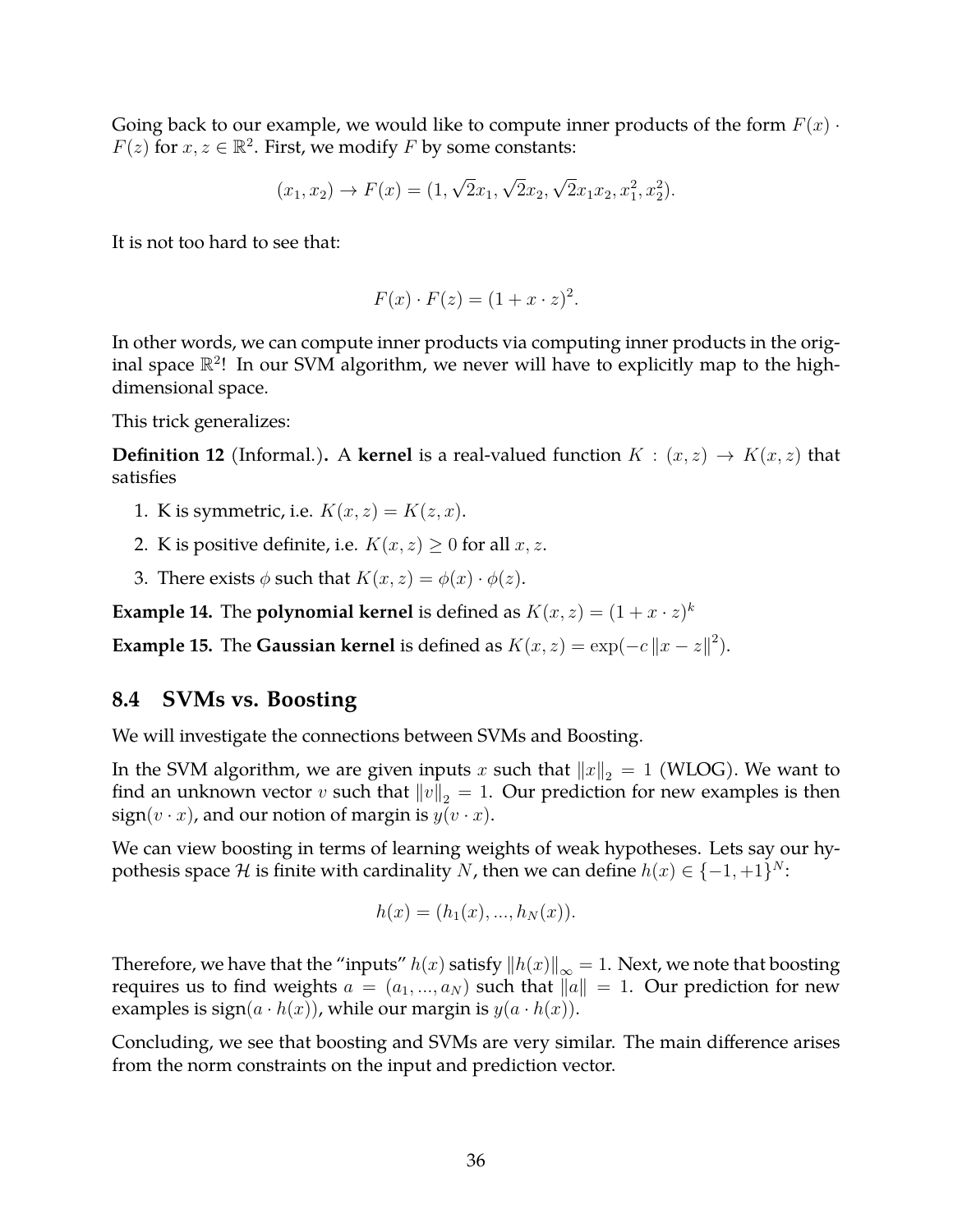# **9 Statistical Query Model**

We've discussed how to learn in the agnostic setting, and analyzed how many samples we need. Usually its  $\mathcal{O}\left(1/\varepsilon^2\right)$  instead of  $\mathcal{O}\left(1/\varepsilon\right)$ . However, in regards to poly-time algorithms, this is harder. For example, finding the approximate best conjunction is NP-hard. In general, even the ERM step is not computationally tractable. One way to make progress is to make additional assumptions on the noise, thus simplifying the problem.

In this section, we will provide an introduction to the statistical query (SQ) model, which restricts how the learning algorithm can interact with the data. It was introduced by Kearns in order to handle learning in the presense of *random classification noise*.

In the SQ model, we cannot interact with the data directly via labeled examples. Instead, we have access to a noisy black-box oracle that asks for statistical properties of the data D. We can indeed show that learning in RCN can be efficiently done if such a black-box oracle can be efficiently simulated.

## **9.1 Random Classification Noise**

First, we will describe the random classification noise setting.

**Definition 13** ((PAC+RCN)-learnable). An algorithm A PAC-learns C from RCN if for any  $f\in\mathcal C$ , any distribution  $\mathcal D$ , any  $\eta< 1/2$ , any  $\varepsilon, \delta>0$  if: given access to  $\mathsf{EX}^\eta(f,\mathcal D)$ ,  $A$  finds a hypothesis h that is  $\varepsilon$ -close to  $f$  (Pr<sub>D</sub>  $[h(x) \neq f(x)] < \varepsilon$ ) with probability at least  $1 - \delta$ . We require sample/time complexity that is  $\text{poly}(1/\varepsilon, 1/\delta, 1/1-2\eta, n, \text{size}(f)).$ 

The example oracle  $EX^{\eta}(f, \mathcal{D})$  is defined as follows:

- Example  $(x, y)$  is drawn from  $D$  on  $\mathcal{X} \times \{0, 1\}$ .
- With probability  $1 \eta$ , set  $\ell(x) = f(x)$  and with probability  $\eta$  set  $\ell(x) = 1 f(x)$ . Return  $(x, \ell(x))$ . That is, we flip the true label with probability  $\eta(x)$ .

So the RCN model is somewhere inbetween agnostic and realizable, because we are heavily constraining the behavior of the noise.

Notice that we are asking the learner to get  $\varepsilon$ -close to the true f, which can closer than the data that the learner receives. However, this is fine because minimizing the noisy error rate will allow us to minimize the true error rate. That is, if a given hypothesis  $h$  has nonnoisy error p, its noisy error rate is  $p(1 - \eta) + (1 - p)\eta = \eta + p(1 - 2\eta)$ . So minimizing the noisy error rate to some  $\eta + \varepsilon$  will give us true error rate of  $\varepsilon/(1 - 2\eta) = \mathcal{O}(\varepsilon)$ .

Another notation we will use in the sequel is denoting Pr to be probability of an event with respect to the non-noisy distribution and  $Pr_n$  for probability with respect to the noisy distribution.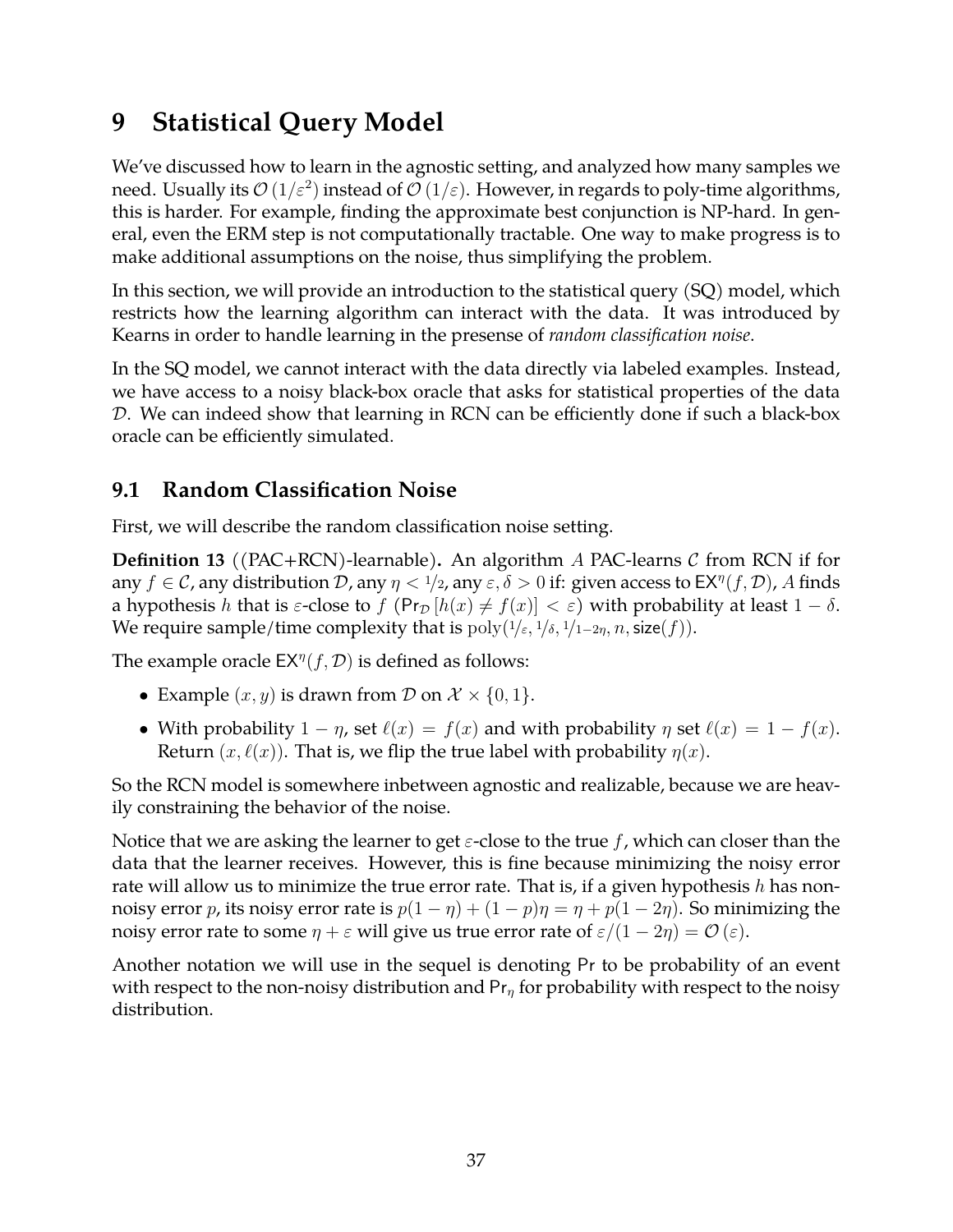## **9.2 Learning Monotone OR-functions**

In this section we will show that monotone OR-functions can be learned from RCN. Recall that in the PAC model, we learned monotone OR-functions by taking a large sample  $S$ and deleting variables set to 0 in positive examples of  $S$ . In this way, we always have a one sided error, in that the true target  $f \subseteq h$ .

However, this will not work in the RCN setting. Instead, suppose that we know the noise error rate  $\eta$ . For each index  $i \in [n]$ , we denote  $p_i := \mathsf{Pr}[f(x) = 0 \text{ and } x_i = 1]$ . In words,  $p_i$  is an upper-bound on the additional error on positive examples we would incur by including  $x_i$  in our hypothesis. Note that if  $x_i$  is in the target f, then  $p_i = 0$ . We observe that any h which includes all  $x_i$  such that  $p_i = 0$  and no  $x_i$  such that  $p_i > \varepsilon/n$  is "good". (The overall probability of error is  $\sum p_i < \varepsilon$  then.)

So we actually just need to estimate the quantities  $p_i$  up to an error of  $\pm \varepsilon/2n$ , and include all  $x_i$ :  $\hat{p}_i < \varepsilon/2n$  in our hypothesis h. Now define  $q_i = Pr[f(x) = 0|x_i = 1]$ . We have  $p_i = q_i \times Pr[x_i = 1]$ . The quantity  $Pr[x_i = 1]$  is unaffected by noise, so it can be estimated by samples of  $EX^{\eta}$ . Note that:

$$
\Pr_{\eta}[\ell(x)|x_i = 1] = q_i(1 - \eta) + (1 - q_i)\eta = \eta + q_i(1 - 2\eta).
$$

Therefore, to derive high confidence bounds on  $p_i$ , it suffices to derive high confidence bounds on the quantities  $Pr_n[\ell(x)|x_i = 1]$  and  $Pr[x_i = 1]$ , which we can do by a large enough sample of  $EX^{\eta}(f, \mathcal{D})$  and applying Chernoff bounds.

Lastly, note that if the noise rate  $\eta$  is not known, we can estimate it with the smallest value of  $Pr_n[\ell(x)|x_i = 1]$  (which is an upper bound on the true  $\eta$ ).

## **9.3 Statistical Query Model**

Using the previous example of learning OR-functions, we can generalize the algorithm to the notion of "statistical query". The basic idea was to see how we can learn in a non-noisy model by asking probabilities about certain events with some "slop". Then we try to learn in the noisy model by breaking events into parts which are predictably affected by noise, and parts which are unaffected by noise.

Really, what we wanted to know was a noisy answer to some statistical question. In the monotone OR functions example, the question was: "what is the probability that  $x_i = 1$ and the (true) label is negative?". Formally:

**Definition 14.** We say an algorithm A learns a class  $\mathcal{C}$  by a class  $\mathcal{H}$  in the SQ model if for any  $f \in C$ , any distribution D, any  $\eta < 1/2$ , we have:

- Define the query function  $\chi : \mathcal{X} \times \{0,1\} \to [0,1]$ , with a tolerance  $\tau \in (0,1]$  such that  $\tau \geq 1/\text{poly}(\dots)$ . The function  $\chi$  must be poly-time computable.
- For such a function  $\chi$ , there exists a value  $P_{\chi} := \mathbb{E}_{x \sim \mathcal{D}} [\chi(x, f(x))].$
- The world returns a value  $P'_\chi \in [P_\chi \tau, P_\chi + \tau]$ .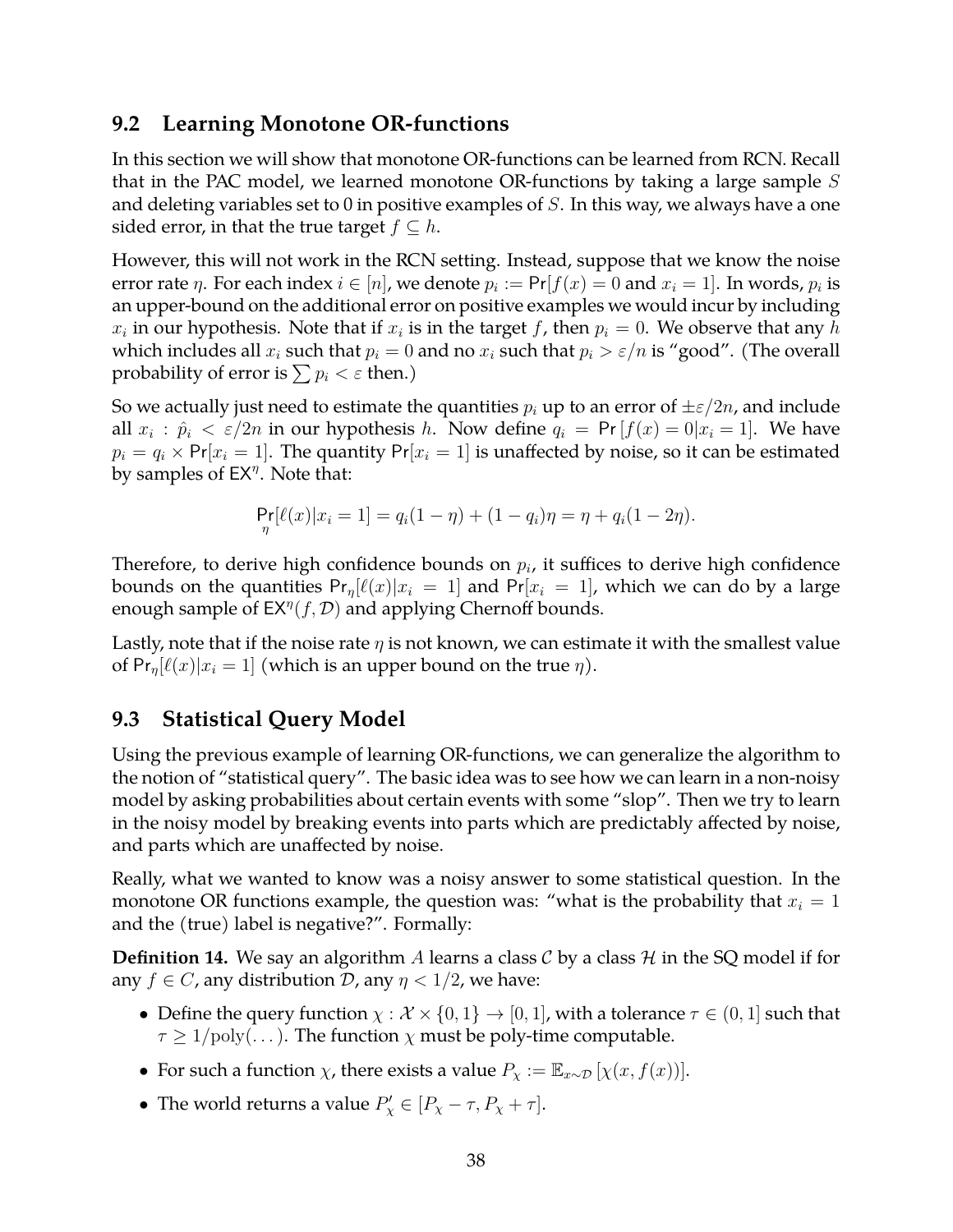• The algorithm can do this for poly number times, as well as ask for unlabeled data. At the end, it must output  $h \in \mathcal{H}$  with error  $\leq \varepsilon$ .

This definition is a bit hard to unpack. A few examples of query functions follow.

- 1. In the previous example of learning monotone OR-functions we had  $\chi(x, f) := 1$  { $x_i = 1, f(x) = 0$ }. We wanted to learn  $Pr(f(x) = 0 \text{ and } x_i = 1)$  up to  $\tau = \varepsilon/2n$  accuracy. We will return an OR of all  $x_i$  with  $P'_\chi \leq \varepsilon/2n$ .
- 2. We can ask for the error rate of the current hypothesis by defining  $\chi(x, f) = 1$  { $h(x) \neq f(x)$  }.
- 3. In the perceptron algorithm, the function in question is the vector-valued  $\chi(x, f) =$  $Z^{-1}f(x)x$  if  $h(x) = f(x)$ , and 0 otherwise, where  $Z := Pr[h(x) \neq f(x)]$ . The value we receive is  $\approx \mathbb{E}[f(x)x|h(x) \neq f(x)].$
- 4. Hill-climbing or gradient descent algorithms ask the question: What is the error rate of h? What would it be if I made this tweak?

Next, we show the following theorems, which relates the SQ model to the PAC model, even with RCN!

**Theorem 21.** *SQ-learnable*  $⇒$  *PAC-learnable. More precisely, if A makes M queries of tolerance*  $\tau$  to learn  ${\cal C}$  to error  $\varepsilon$ , a sample size of  ${\cal O}\left(\frac{M}{\tau^2}\log\frac{M}{\delta}\right)$  suffices to learn  ${\cal C}$  to error  $\varepsilon$  with probability *at least*  $1 - \delta$  *in the PAC model.* 

*Proof.* Suppose we requested a sample of size  $\mathcal{O}\left(\frac{M}{\tau^2}\log\frac{M}{\delta}\right)$ . We will break it into  $M$  pieces  $S_1,\ldots,S_M$ , each of size  $\mathcal{O}\left(\frac{1}{\tau^2}\right)$  $\frac{1}{\tau^2} \log \frac{M}{\delta}$ ). To answer query *i*, we will use the dataset  $S_i$ . Since we are estimating the value of a  $[0,1]$ -bounded random variable, a sample size of  $\mathcal{O}(\frac{1}{\tau^2})$  $rac{1}{\tau^2} \log \frac{M}{\delta}$ is sufficient to produce the estimate within  $\pm\tau$  with probabilty  $\geq 1-\delta/M$ . By union bound we have the result.  $\Box$ 

In fact, we can also learn in the RCN model:

**Theorem 22.** *SQ-learnable*  $⇒$  *(PAC+RCN)-learnable. More precisely, if A makes M queries of tolerance*  $\tau$  *to learn C to error*  $\varepsilon$ *, a sample size of O*  $\Big(\frac{M}{\tau^2(1-\tau)}\Big)$  $\frac{M}{\tau^2(1-2\eta)^2}\log\frac{M}{\delta}\Big)$  suffices to learn  ${\cal C}$  to error  $\varepsilon$ *with probability at least*  $1 - \delta$  *in the PAC model.* 

*Therefore, any SQ algorithm can automatically be simulated in the presence of RCN.*

*Proof sketch.* <sup>[1](#page-38-0)</sup> Given a query  $\chi$ , we want to show that we can estimate it with noisy data up to some error  $\tau$ . At a high level, we will break the query into a part predictably affected by noise and a part unaffected. We will estimate these parts separately, either by drawing fresh examples for each query or estimate many queries from the same sample if the VC dimension of the query space is small (using uniform convergence bounds).

<span id="page-38-0"></span> $1A$  different proof of this fact can be found in these [notes.](http://www.cs.cmu.edu/~avrim/ML07/lect1207.pdf) At a high level, they are doing the same thing.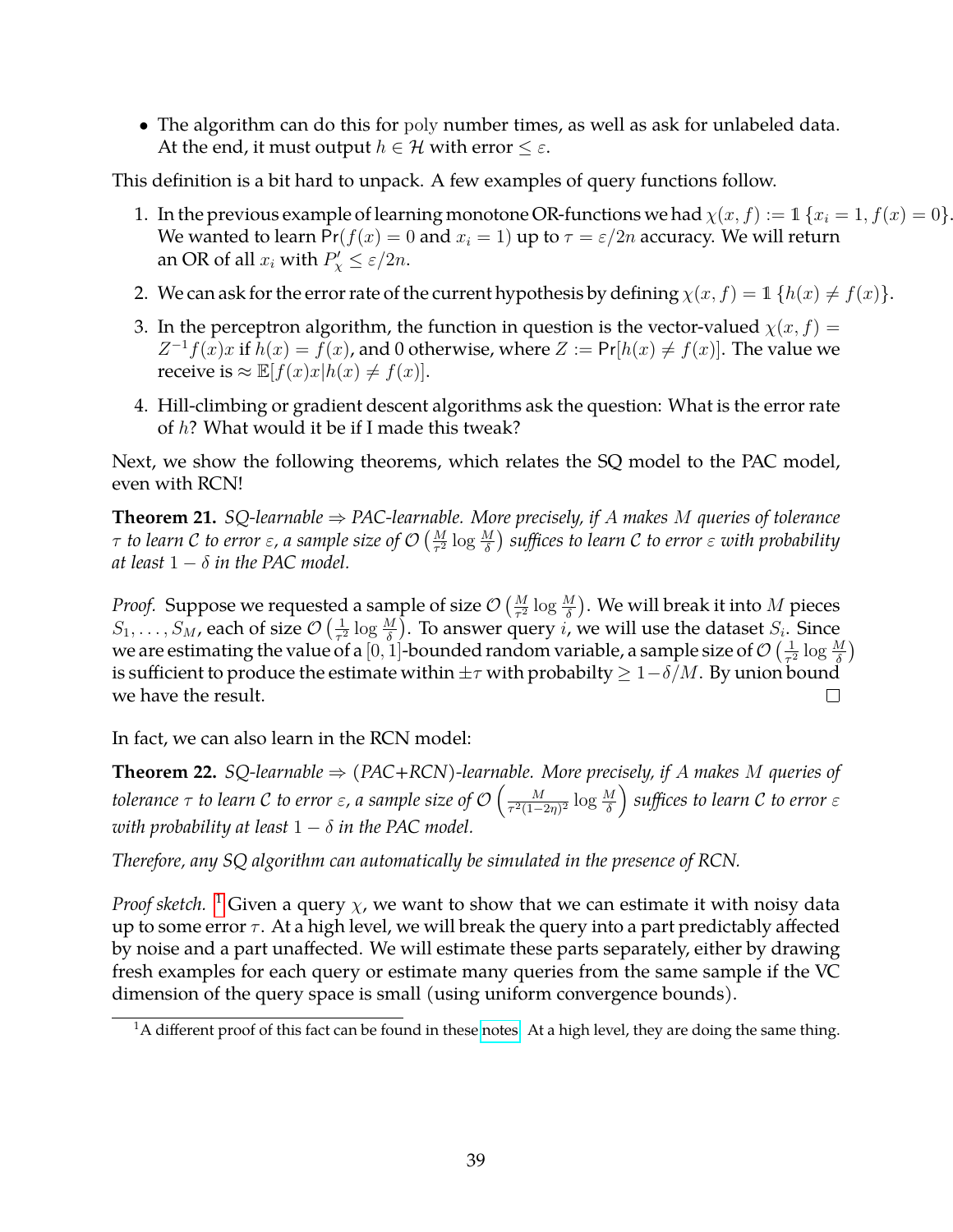We define:

$$
CLEAN = \{x \in \mathcal{X} : \chi(x,0) = \chi(x,1)\}
$$
  
NOISY = \{x \in \mathcal{X} : \chi(x,0) \neq \chi(x,1)\}\

That is, in the clean subset, the label does not affect the value of the query. In the noisy subset, the label does affect the value of the query. Given an example  $x$ , the learner knows whether  $x \in \text{CLEAN}$  or  $x \in \text{NOISY}$ . For example, when learning monotone conjunctions with  $\chi(x, f) = \mathbb{1}\{x_i = 1 \land f(x) = 0\}$ , the set CLEAN is precisely those x with  $x_i = 0$ .

Then:

$$
Pr(\chi(x, f(x)) = 1) = Pr(\chi(x, f(x)) = 1 \land x \in \text{CLEAN}) + Pr(\chi(x, f(x)) = 1 \land x \in \text{NOISY})
$$

We will estimate the two things on the RHS separately using standard Hoeffding bounds.

**Step 1.** The first term is easy to estimate from noisy data because we will just run the query on the labeled data and use sample averages and concentration of measure. Note that even though we have noisy data  $(x_i, \ell(x_i))$ , we can still estimate  $\chi(x, f(x))$  because when  $x \in \mathsf{CLEAN}$ , the actual label doesn't matter.

**Step 2.** We can estimate Pr( $x \in$  NOISY), as well as the quantity  $P_{\eta} \stackrel{\text{def}}{=} \mathsf{Pr}_{\eta}(\chi(x, f(x))) =$  $1|x \in$  NOISY). However, we actually wanted to estimate  $P \stackrel{\text{def}}{=} Pr(\chi(x, f(x)) = 1|x \in$ NOISY).

No worries. Note that  $P_{\eta} = \eta + P(1-2\eta)$ , so we can actually estimate  $P = \frac{P_{\eta} - \eta}{1-2\eta}$  $\frac{F_{\eta}-\eta}{1-2\eta}$ , too. We just need to estimate  $P_n$  up to additive error  $\tau(1-2\eta)$ .

**Step 3.** To conclude, we have shown how to estimate the query function  $Pr(\chi(x, f(x)))$  = 1) up to error  $\tau$ . The proof can be completed by Hoeffding's inequality and union bound over M queries. Lastly, if we don't know  $\eta$ , we can use a "guess and check" wrapper.  $\Box$ 

### **9.4 Statistical Query Dimension**

In the SQ model, we can precisely characterize what we can and cannot learn in it, via a quantity called the SQ dimension.

**Definition 15.** We say *f*, *g* are *uncorrelated* if  $Pr_{x \sim \mathcal{D}}[f(x) = g(x)] = \frac{1}{2}$ .

**Definition 16.** We define the *statistical query dimension* of a class C with respect to D is the size of the largest set  $C' \subseteq \mathcal{C}$  such that for all  $f, g \in C'$ :

$$
\left|\Pr_{\mathcal{D}}[f(x) = g(x)] - \frac{1}{2}\right| < \frac{1}{|C'|}.
$$

We denote it as  $SQDIM_{\mathcal{D}}(\mathcal{C})$ .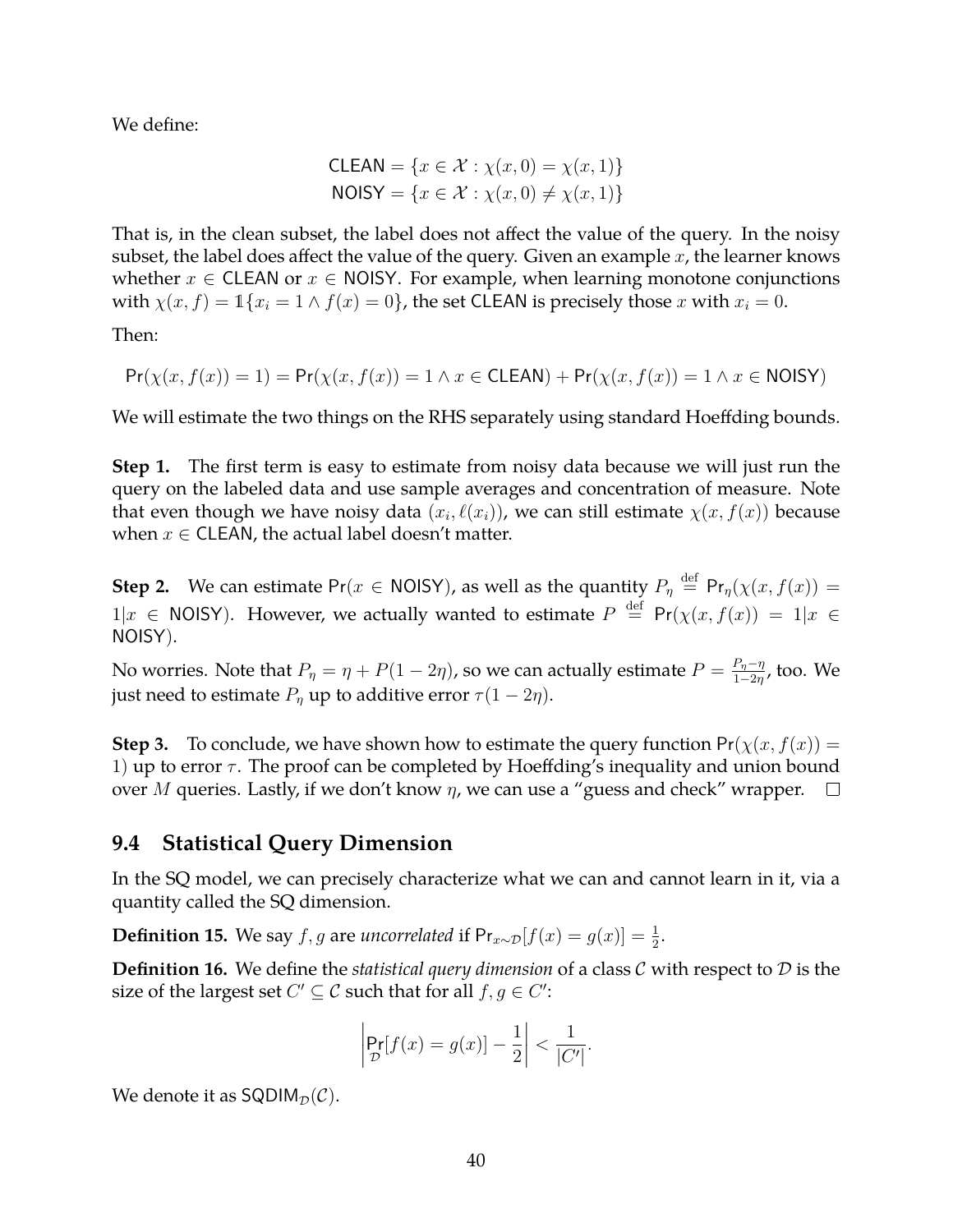In other words,  $SQDIM<sub>D</sub>(C)$  is the size of the largest set of nearly uncorrelated functions in  $\mathcal{C}.$ 

We have the following theorems which characterize whether a class  $\mathcal C$  is learnable by SQ algorithms.

**Theorem 23.** If SQDIM<sub>D</sub>(C) = poly(n) *then you can weak-learn* C *over* D by SQ algorithms.

*Proof.* Let's denote  $d = \mathsf{SQDIM}_\mathcal{D}(\mathcal{C})$ . Consider a maximal subset  $H \subseteq \mathcal{C}$  with

$$
\left|\Pr_{\mathcal{D}}[h_i(x) = h_j(x)] - \frac{1}{2}\right| < \frac{1}{d+1} \text{ for all } i, j.
$$

We can see that  $|H| \le d$ .

To learn, we can just try each  $h_i \in H$  and use an SQ to estimate its error. At least one of  $h_i$ or  $-h_i$  must be a weak predictor. If not, we could have also added the true  $f^* \in \mathcal{C}$  to the set H because  $Pr_{\mathcal{D}}[h_i(x) = f^*(x)] = 1/2$ , contradicting the fact that H is maximal. Since there are  $poly(n)$  hypotheses in H, we just require  $poly(n)$  queries with  $\tau \approx 1/2d$  to find a weak learner.  $\Box$ 

**Theorem 24.** If SQDIM<sub>D</sub> $(C)$  > poly $(n)$  *then you cannot weak-learn* C *over* D by SQ algorithms.

Actually, we will show the weaker statement:

**Theorem 25.** If  $C$  has  $n^{\omega(1)}$  uncorrelated functions, and the target is a random one of them, then *with high probability any SQ algorithm that makes*  $poly(n)$  *queries of tolerance*  $\frac{1}{poly(n)}$  *fails to weak learn.*

The key tool in this proof will be the Fourier analysis of boolean functions. It will be helpful to think of functions as vectors of  $2^n$  entries:

$$
f: \{0, 1\}^n \to \{-1, +1\} = \left(\sqrt{D[000]}f(000), \sqrt{D[001]}f(001), ...\right)
$$

In other words, we represent  $f$  as its truth table, weighted by the probability of  $x$  under distribution D. Note that  $\langle f, f \rangle = 1$  and  $\langle f, g \rangle = \sum_{x} Pr(x) f(x) g(x) = \mathbb{E}_{\mathcal{D}}[f(x)g(x)]$ , the correlation of  $f$  and  $g$  (which is exactly the previously defined view of correlation up to an affine transformation). Thus, we have defined a valid vector space of dimension  $2^n$ .

Let's fix an orthonormal basis, call it  $\phi_1, \ldots, \phi_{2^n}$ . We can write any vector f in this basis as:  $f=\sum_i \hat f_i\phi_i$ , where  $\hat f_i=\langle f,\phi_i\rangle$  is the projection of  $f$  onto basis vector  $\phi_i.$  These  $\hat f_i$  are called the *Fourier coefficients of*  $f$  in the  $\phi$  basis.

By Parseval's identity, we know that  $\sum_i \hat{f}_i^2 = \sum_i f_i^2 = \sum_i D[i] = 1$ . Therefore, at most  $t^2$ of the coefficients  $\hat{f}_i = |\langle f, \phi_i \rangle| \ge 1/t$ . In other words, any given boolean function f can be  $\geq$  1/*t*-correlated with at most  $t^2$  functions in the orthogonal set. Any given f can be weakly correlated with at most a poly number of functions in the orthogonal set.

Now we will prove the "simpler" theorem.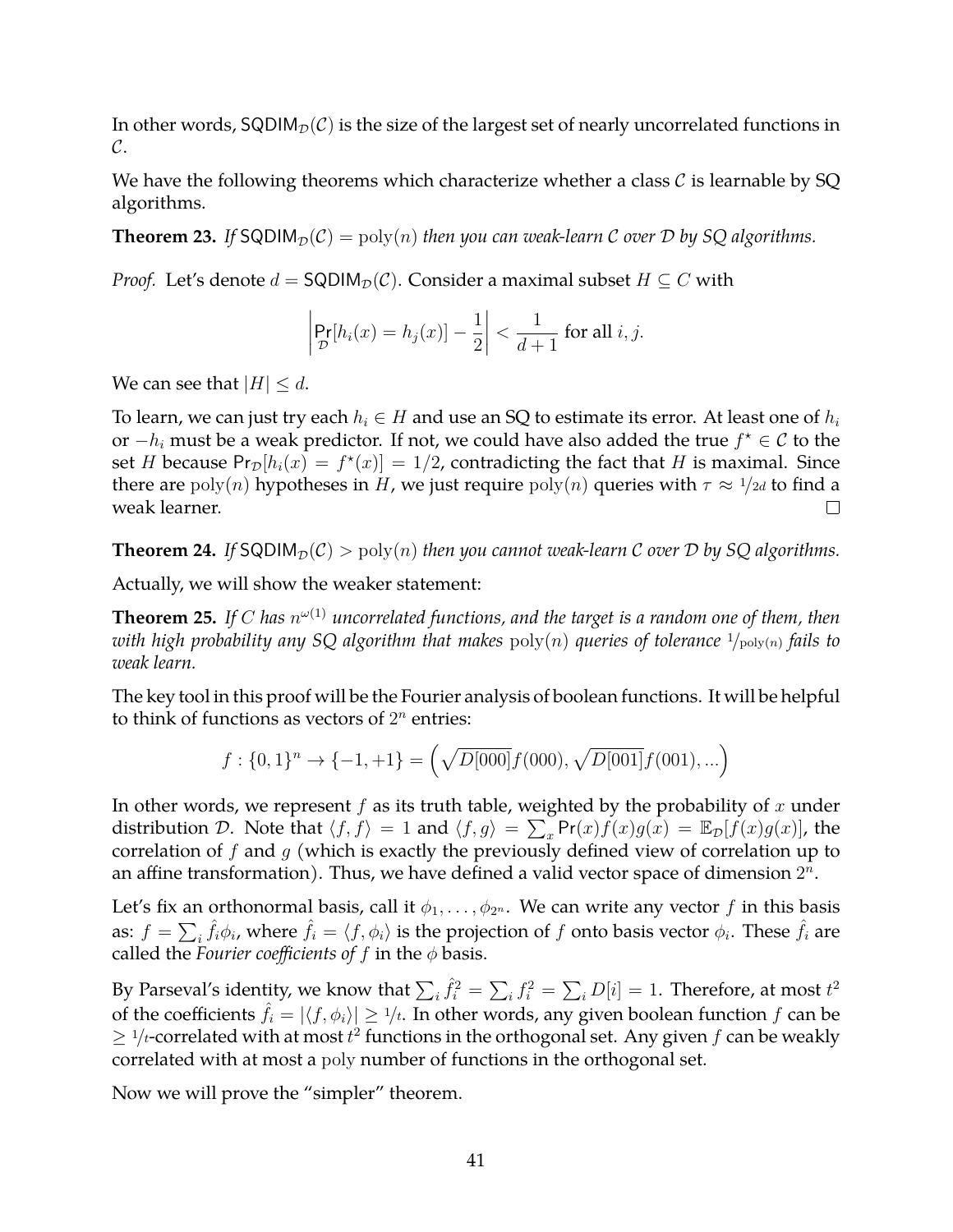*Proof.* Let's pick  $\phi_1, \ldots, \phi_m$  orthogonal (uncorrelated) functions in C, and extend it to the basis  $\phi_1, \ldots \phi_{2^n}$ . While we know the first m are boolean functions in C, we note that the vectors in the extension may not necessarily be.

Consider a query  $\chi : \{0,1\}^n \times \{-1,+1\} \to [-1,+1]$ , which is actually a vector in  $2^{n+1}$ dimensions. We'll extend our basis to this higher-dimensional space, i.e., create a new basis  $\tilde{\phi}_i$ ,  $i\in[2^{n+1}]$ . Also we extend our distribution  $\mathcal{D}'\stackrel{\mathrm{def}}{=}D\times\textsf{Unif}\{-1,+1\}$ 

1. For the first  $i\in[2^n]$ , we set the entries  $g_i(x,y)\stackrel{\rm def}{=} \phi_i(x)$ , ignoring the label  $y$ . It is easy to check that these  $q_i$  are still orthogonal:

$$
\Pr_{\mathcal{D}'}[g_i(x, y) = g_j(x, y)] = \Pr_{\mathcal{D}}[\phi_i(x) = \phi_j(x)] = \frac{1}{2},
$$

using the orthogonality of the original  $\phi_i$ .

2. We need  $2^n$  more basis functions. We will define  $h_i$  for  $i \in [2^n]$  as having the entries  $h_i(x,y) \stackrel{\rm def}{=} y \phi_i(x).$  It is easy to check that  $h_i, h_j$  are orthogonal for  $i \neq j$ , as well as  $h_i$ and  $g_i$  even if  $i = j$ .

Armed with this new basis, we write  $\chi=\sum_i\alpha_ig_i+\sum_i\beta_ih_i$ , and by Parseval's identity  $\sum_i \alpha_i^2 + \sum_i \beta_i^2 = 1$ . Thus, the expected value of the query is:

$$
\mathbb{E}_{\mathcal{D}}[\chi(x, c(x))] = \mathbb{E}_{\mathcal{D}}\left[\sum_{i} \alpha_{i} g_{i}(x, c(x)) + \sum_{i} \beta_{i} h_{i}(x, c(x))\right]
$$

$$
= \sum_{i} \alpha_{i} \mathbb{E}_{\mathcal{D}}[\phi_{i}(x)] + \sum_{i} \beta_{i} \mathbb{E}_{\mathcal{D}}[c(x)\phi_{i}(x)]
$$

$$
= \sum_{i} \alpha_{i} \mathbb{E}_{\mathcal{D}}[\phi_{i}(x)] + \beta_{i}.
$$

In the last line, we used the fact that the target c was drawn randomly from  $\phi_1, \ldots, \phi_m$ , and we defined  $c=\phi_{i^{\star}}.$  Note with high probablility,  $\beta_{i^{\star}}$  cannot be too big, because at most  $poly(n)$  of them have correlation  $\geq \frac{1}{poly(n)}$ .

Therefore, with high probability the adversary can always return the value  $\sum_i \alpha_i \mathbb{E}_{\cal D}\left[\phi_i(x)\right]$ , which does not depend on the target  $c$ , and the learner cannot hope to learn whether their hypothesis  $h$  is correlated with the target  $c$ .  $\Box$ 

Some comments:

- 1. The very last step of the proof had the adversary convert  $\sum_i \alpha_i \mathbb{E}_{\mathcal{D}} [\phi_i(x)] + \beta_i$  to  $\sum_i \alpha_i \mathbb{E}_{\mathcal{D}} [\phi_i(x)]$ . We can also make this work in the "honest  $\overline{SQ}$ " model, where it's estimated from a random sample, not given adversarially.
- 2. We can also use SQ-dim to prove that certain  $(C, D)$  pairs have no large-margin kernels (kernels where every  $c \in \mathcal{C}$  looks like a large-margin separator in the implicit space).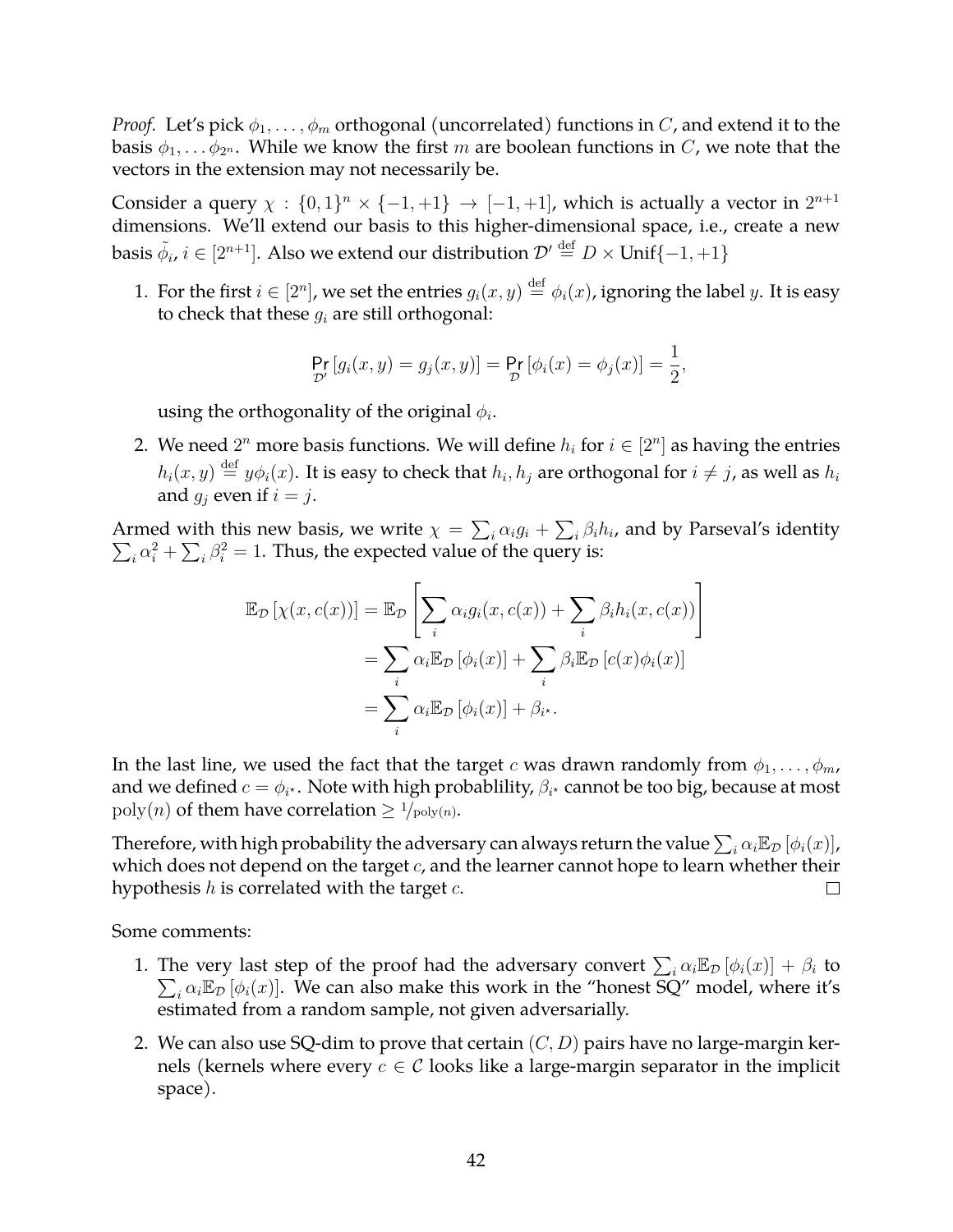**Example 16.** Consider learning parity functions  $c(x) = c \cdot x \mod 2$ . Let D be the uniform distribution on  $\{0,1\}^n$ . We see that any two parity functions are uncorrelated, and there are  $2^n$  of them, so SQDIM $_{\mathcal{D}}(\mathcal{C}) = 2^n$ . Applying the theorem, we see that parity functions are not efficiently learnable in the SQ model. In addition, because any parity function of size  $\log n$  can be described as a size n decision tree, poly-sized decision trees are not SQ-learnable either. This is because there are approximately  $\binom{n}{\log n}$  $\binom{n}{\log n}$  parity functions of size  $\log(n)$ , which is superpolynomial, so there are at least  $n^{\omega(1)}$  uncorrelated poly-sized decision trees.

However, we can learn parity functions with *non-SQ* algorithms. This is a linear system, so we can solve the system of equations with Gaussian elimination.

This raises the question: can we learn parities with random classification noise? In fact, this is an open problem, see "learning with noise".

# **10 Computation Hardness Results for Learning**

So far, we have discussed efficient algorithms for various problems, such as:

- Given a dataset  $S$ , find a consistent DL if one exists.
- Given a dataset  $S$ , find a consistent LTF if one exists.
- Given a dataset  $S$ , find a consistent disjunction if one exists.

The goal of this section is to prove hardness results for some problems, i.e., show that it is impossible to find algorithms which solve these problems in poly-time *without* making distributional assumptions.

## **10.1 Some hard problems**

We will discuss learning intersection of halfspaces, 2-clause CNFs, and minimizing ERM for LTFs. In all cases, these problems are NP hard so we should not expect to be able to do this efficiently.

## **10.1.1 Intersection of 2 halfspaces**

We want to see if given a collection of data, find 2 LTFs such that their AND is consistent with the data. We will show this is NP-hard by giving a reduction from the NP-hard problem of the hypergraph 2-color problem.

**Problem 1** (Hypergraph 2-Color Problem). Given m subsets  $S_1, \ldots, S_m$  of n nodes, color each node red or blue such that each  $S_i$  has at least one red node and at least one blue node.

We will show that given an instance of the hypergraph 2-color problem, we can create a set  $S$  of positive and negative examples such that  $S$  is consistent with an intersection of 2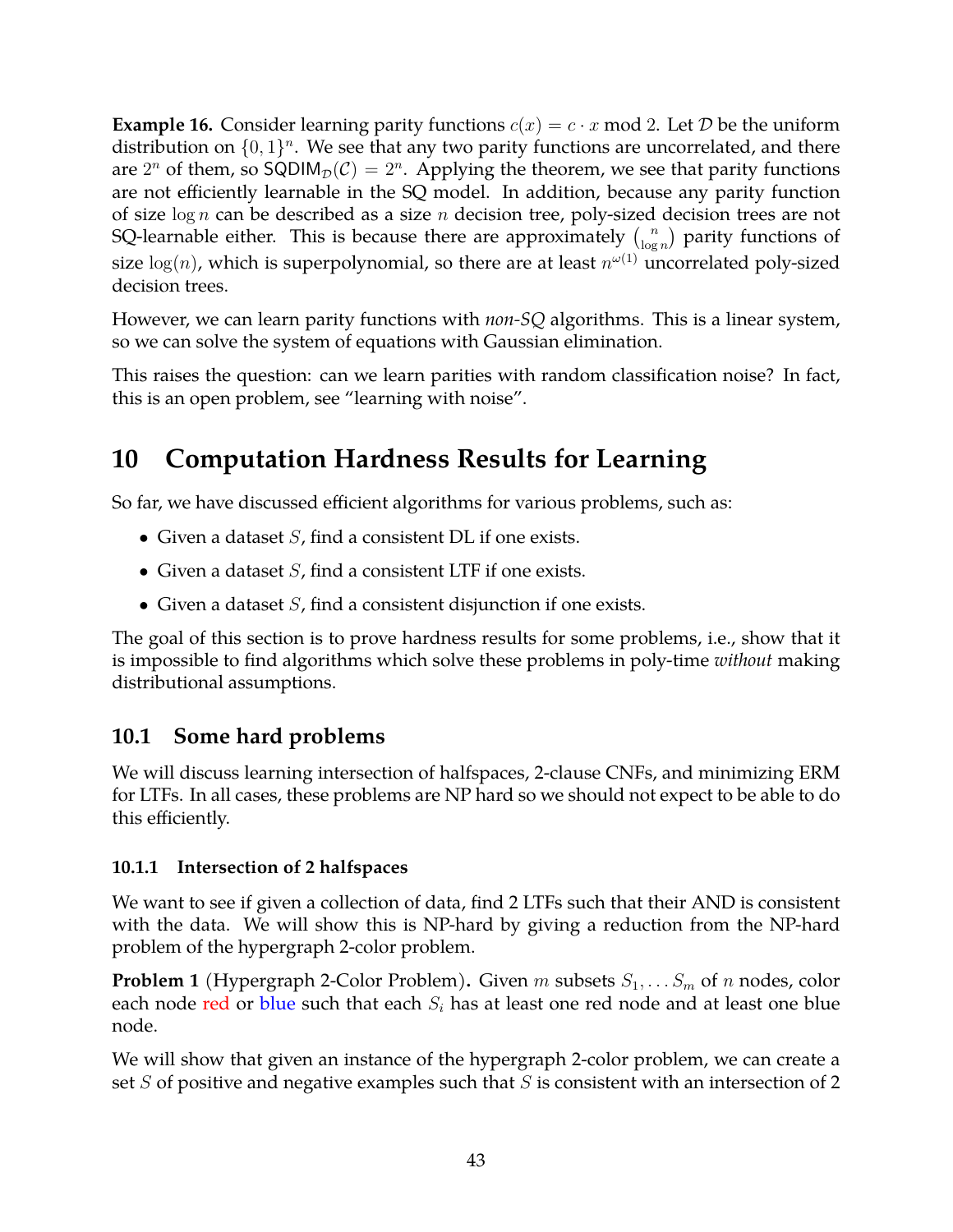halfspaces iff the given instance was 2-colorable. Therefore, if we can solve the intersection of 2 halfspaces problem in poly-time, then we could solve the hypdergraph 2-color problem in poly-time, a contradiction!

- 1. Consider points in  $\mathbb{R}^n$ . Label the origin  $+$ , each coordinate vector  $\hat{x_j}$  to negative.
- 2. For each set  $S_i$ , label indicator vector for that set as positive. For example, if a set contains points 1 and 2, we would label  $e_1 + e_2$  to be positive.

**Proposition 26.** The data is consistent with an intersection of 2 halfspaces iff the given instance was 2-colorable.

*Proof.* Given a 2-coloring, we can define the halfspaces:

$$
\sum w_i x_i \le 0.5, \text{ where } w_j = \begin{cases} 1 & j \text{ is red} \\ -n & j \text{ is blue.} \end{cases}
$$

$$
\sum w'_i x_i \le 0.5, \text{ where } w'_j = \begin{cases} 1 & j \text{ is blue} \\ -n & j \text{ is red.} \end{cases}
$$

Why does this work? First note that the intersection of these two halfspaces labels the origin to  $+$ , as expected. Next, consider any set  $S_i$ , with the indicator being positive. This  $S_i$  must contain at least one red vertex and one blue vertex, so the sum of weights for both halfspaces will have a term which is  $-n$ , thus making it negative. Now, for every coordinate vector, one halfspace will label it positive and the other negative, so it does not lie in the intersection.

What about the other direction? If someone gives us two halfspaces, lets call one "red" and one "blue". If  $\hat{x}_j$  is separated from the origin by the red halfspace, color  $j$  red, if separated by the blue halfspace, color  $j$  blue; otherwise pick arbitrarily.

There is no 1-color set because the convex hulls of  $\hat{x}_j \in S_i$  and  $\{0, \vec{S_i}\}$  overlap. This implies that at least one point has to lie to one side of the convex hull, and one has to lie to the other, thus they get different colorings.  $\Box$ 

### **10.1.2 2-clause CNFs**

It turns out theres a similar reduction for learning 2-clause CNFs, which are defined below.

**Definition 17.** A 2-clause CNF is defined as an AND of 2 OR functions. Example:

$$
(x_1 \vee x_2 \vee x_3) \wedge (x_4 \vee x_5 \vee x_6).
$$

So we cannot properly learn 2-clause CNFs.

However, you can learn 2-clause CNFs using a 2-DNF representation (a DNF formula where each term has at most 2 literals). This makes sense because any 2-clause CNF can be multiplied out to get a 2-DNF, e.g.,:

$$
x1x_4 \wedge x_1x_5 \wedge x_1x_6 \dots
$$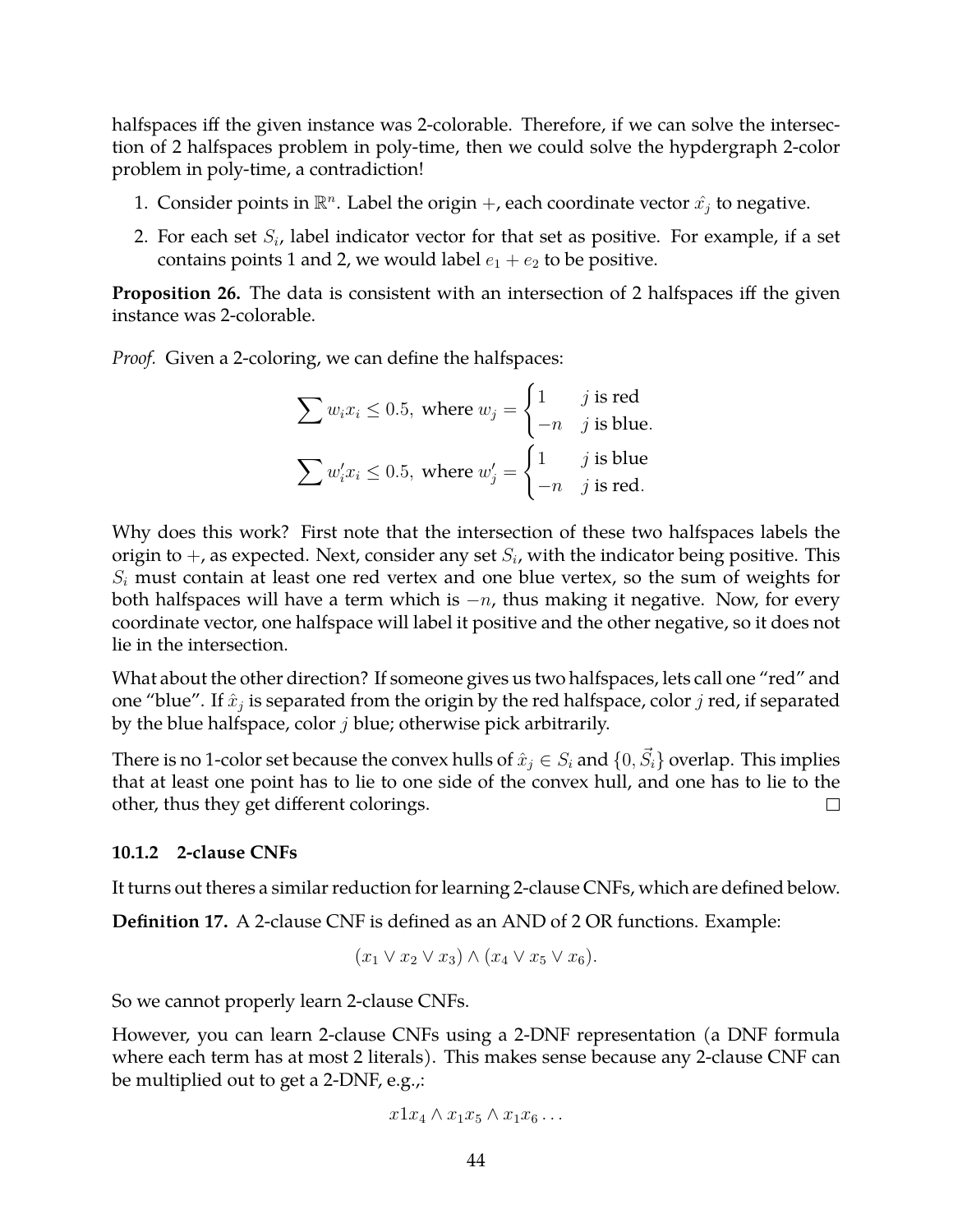We can learn using a list-and-cross-off algorithm, but note that we have blown up the size to VC =  $\Theta(n^2)$ .

## **10.1.3 Solving ERM for LTFs**

We know how to find a consistent LTF when one exists. We can also minimize total hinge loss. But what about minimizing the training error? Turns out this is NP-hard. The reduction is quite similar to the previous one, using the NP-hard *maximum independent set problem* in graphs.

**Problem 2** (Maximum Independent Set)**.** Given a graph G, find a set of vertices such that no two vertices have an edge between them.

A similar reduction works:

- 1. Set the origin to be positive.
- 2. Set each coordinate vector  $\hat{x}_i$  to  $-$ .
- 3. For each edge  $(i, j)$  put a + value at  $\hat{x}_i + \hat{x}_j$ .

**Proposition 27.** The maximum independent set corresponds to the largest set of negatives that can be linearly separated from the positives.

This shows that the problem "find the LTF that correctly classifies all positives and makes fewest mistakes on negatives" is NP-hard. This is not quite what we wanted to show. To finish off the argument, we will replicate each positive example  $n+1$  times, so the min error will only makes mistakes on negatives. Therefore, if an algorithm could actually find the minimum error LTF on the training data, then it could solve the maximum independent set problem, a contradiction because maximum independent set is NP-hard.

## **10.2 Representation-Independent Hardness**

We have shown how to show hardness for consistency learning *using* a particular hypothesis class  $H$ . This also gives us hardness for PAC learning, because we can set a uniform distribution on the output of the reduction and set  $\varepsilon < 1/n$ . Now, we will show representation-independent hardness, where we talk about hardness based on the complexity of the target, allowing the learner to use any representation it wants.

Examples:

- 1. Parity functions require  $2^{\Omega(n)}$  SQs of tolerance  $1/\mathrm{poly}(n)$  to learn in the SQ model.
- 2. Decision trees, DNFs require  $n^{\mathcal{O}(\log n)}$  SQs of tolerance  $1/\mathrm{poly}(n)$  to learn in the SQ model.

Furthermore, the hardness was for even doing better than random guessing. However, the issue with these SQ models was that while they didn't restrict representation used by the learning algorithm, they did restrict the way the algorithm can interact with the data. What if we don't want to restrict either one?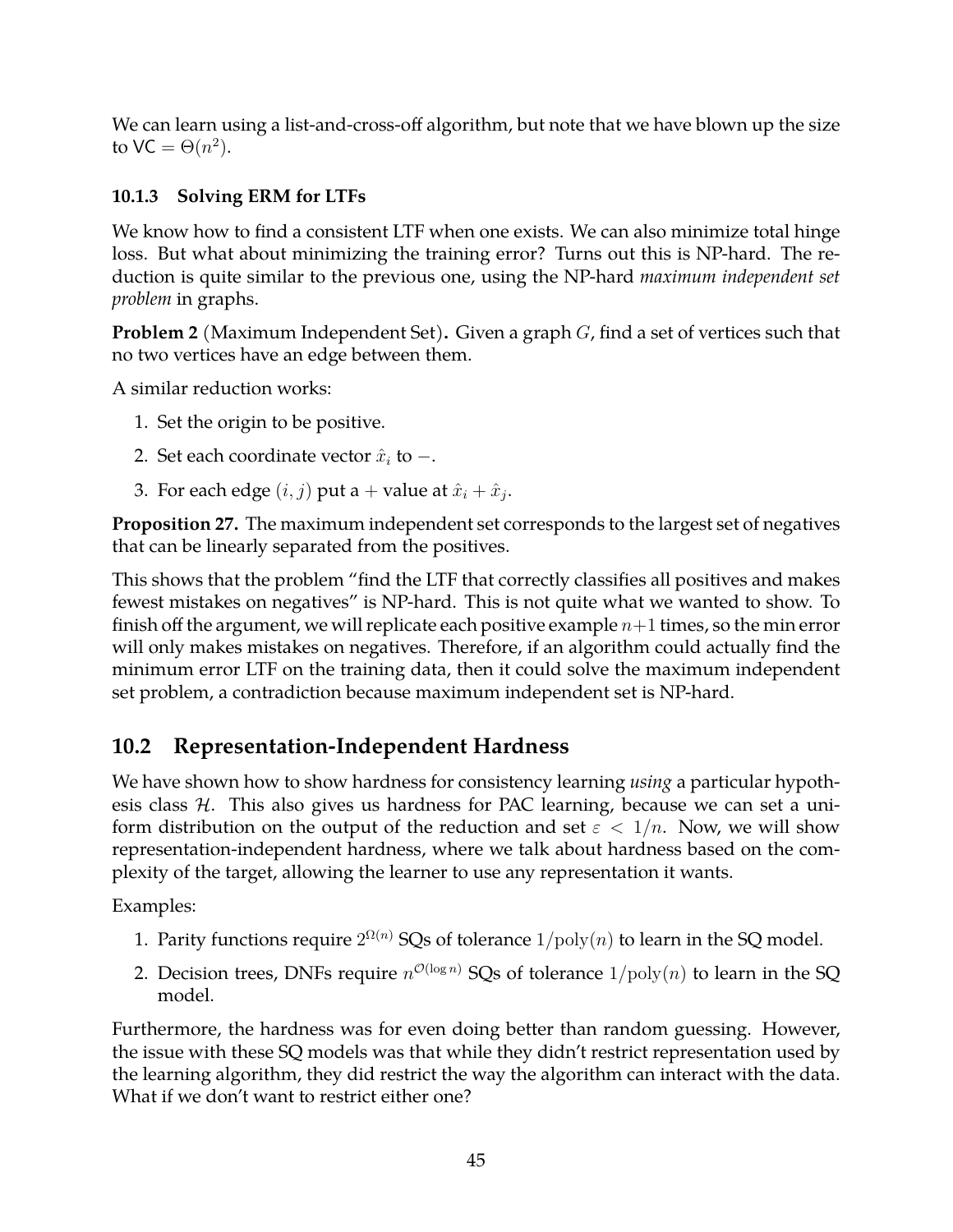We will use cryptographic assumptions instead.

**Definition 18.** Define a function  $f: \{0,1\}^n \to \{0,1\}^m$  where  $m > n$  to be a *pseudorandom generator* if for any poly-time algorithm A, any constant c:

$$
\left| \Pr_{v \sim \{0,1\}^m} \left[ A(v) = 1 \right] - \Pr_{x \sim \{0,1\}^m} \left[ A(f(x)) = 1 \right] \right| = o\left( n^{-c} \right).
$$

In other words, no poly-time algorithm A can distinguish pseudorandom strings of length  $m$  (the result of running f on random input of length  $n$ ) and truly random strings of length  $m$ .

It is crucial that our algorithm run in poly-time. If we allowed infinite time, we could just run the algorithm on all  $2^n$  inputs and check the outputs.

There have been a series of results that show that if you can construct a generator  $f$  such that breaking f would give a poly-time algorithm for factoring. So,  $f$  is a PRG if factoring is hard.

Any algorithm that can even weak-learn arbitrary  $\mathcal{O}(\log n)$ -depth AND/OR networks over uniform random examples in polynomial time would give a poly-time algorithm for factoring. The high level idea is:

- 1. Think of PRG with significant stretch:  $n \to \text{poly}(n)$ .
- 2. The network has PRG input I built in, computes  $f(I)$ , and outputs the j-th bit, wehre j is given by low-order  $\lg(\text{poly}(n))$  bits of example x.
- 3. If the algorithm can learn, then it can distinguish PRG output from the true random.

Note: We can even extend this to pseudo-random functions.

A more recent result:

**Theorem 28** (Daniely 2016)**.** *Assume that "refuting random* k*-XORs is NP-hard". (Given* m < √  $n^{\sqrt{k \log k}}$  examples over  $\{0,1\}^n$  where  $k$  bits are set to 1, it is hard to distinguish the case that: the *examples and labels are random and independent vs. there is a parity function with error*  $\leq 10\%$ .)

*Then for any constant*  $c$  *there is no poly-time algorithm that, given any*  $S$  *on*  $n^c$  *points in*  $\{-1, +1\}^n$ *can distinguish whp the case that:*

- *1. The labels are just uniform random coin flips*
- *2. There exists a linear separator of error at most* 10%*. (can replace this with any constant).*

So, no poly-time algorithm can even weak-learn under the second condition! This is quite sad.

# **11 Halving, WMA, and RWMA**

Up until now, the learning problems we have been considering have all been batch learning: algorithms received a batch of samples S and compute a single hypothesis  $h_A$  from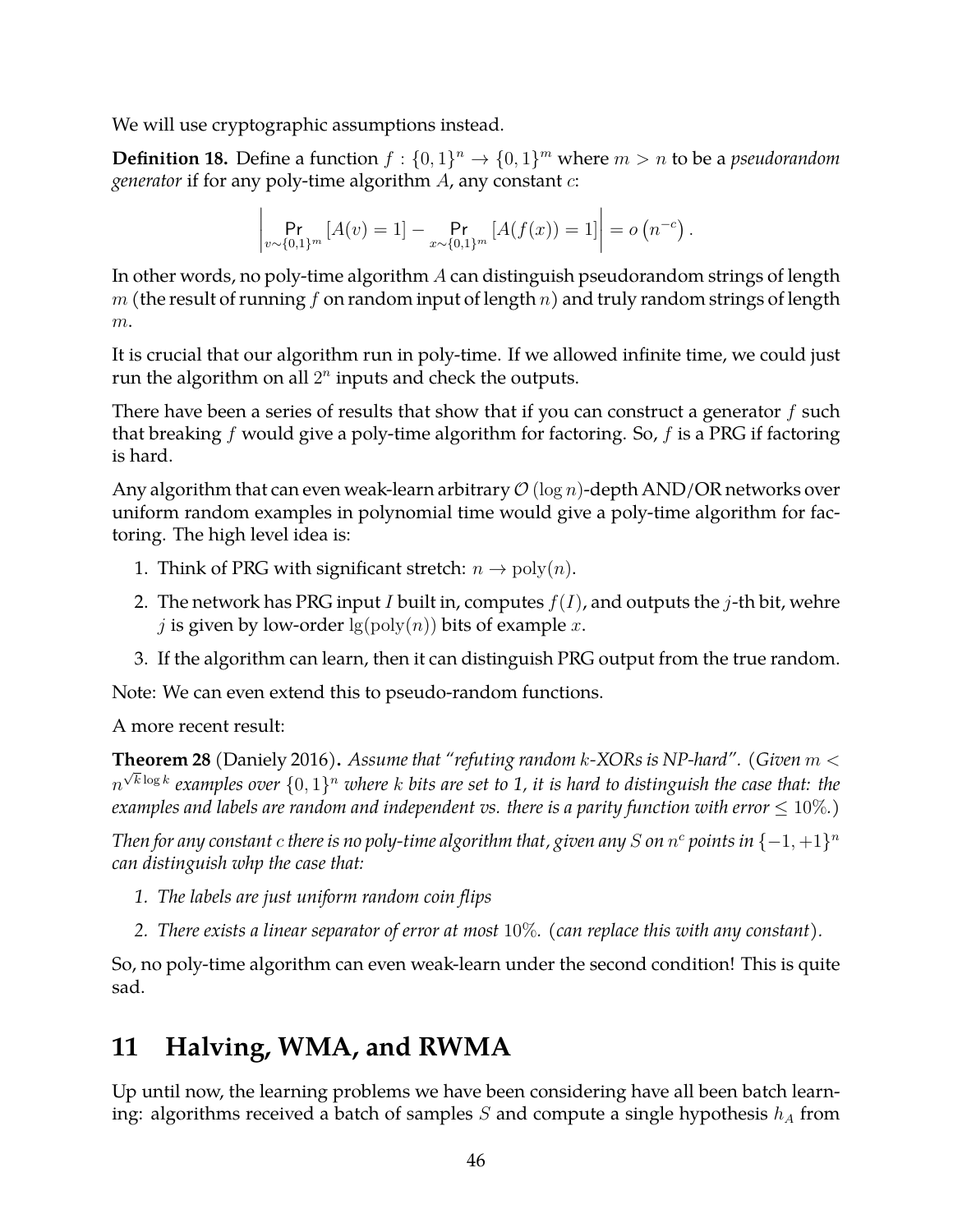these, which is used to predict unknown examples. We measure the performance of  $h_A$ via generalization error.

Now, we'll turn our focus to an entirely different topic: online learning. In the online learning setting, an algorithm receives examples one at a time, and must generate a hypothesis each time. Training and testing happen at the same time. One important point about online learning is that we can analyze it without making any statistical assumptions about the data. As a natural consequence, our metrics for performance are *mistake* and *regret* bounds.

An example of online learning is when we wake up everyday, and want to predict weather At the beginning of the day, we predict whether it will rain or not. By the end of the day, we have observed the true outcome.

## **11.1 Mistake-bound Model**

First, we introduce the mistake-bound (MB) model, which is an online learning model.

**Definition 19** (Mistake-bound model)**.** An algorithm A **learns class** C with mistake bound *M* if *A* makes  $\leq$  *M* mistakes on any sequence of examples consistent with some  $f \in C$ .

Let  $n$  be the size of each example, and  $s$  be the complexity of the target.

C is **learnable in the MB model** if there exists an algorithm with mistake bound and running time per example  $\text{poly}(n, s)$ .

**Example 17** (Disjunctions)**.** Disjunctions of n bits are learnable in the MB model with at most  $n$  mistakes.

**Definition 20.** An algorithm is **conservative** if it only changes its state when it makes a mistake.

**Claim.** If C is learnable with mistake-bound  $M$ , then it is learnable by a conservative algorithm.

*Proof.* Let A be an algorithm which learns C. We modify it to produce a conservative algorithm  $A'$  by running  $A$ , but does not update when it classifies an example  $A$  classifies correctly. Suppose the data  $x_1, ..., x_t$  was received and A' made updates on i1, ..., ik. A' performs as if A had seen the sequence  $x_{i1}, ..., x_{ik}$ , but there are at most M of these.  $\Box$ 

Next, we show that MB learnable implies PAC learnable.

**Theorem 29.** *Suppose a concept class* C *is learnable in the MB model. Then it is also learnable in the PAC model.*

*Proof.* First note that we can assume that A is conservative WLOG using the claim. We run the algorithm  $A$  until it produces a hypothesis  $h$  that gets correct  $\frac{1}{\varepsilon} \log \frac{M}{\delta}$  examples in a row, and return  $h$ .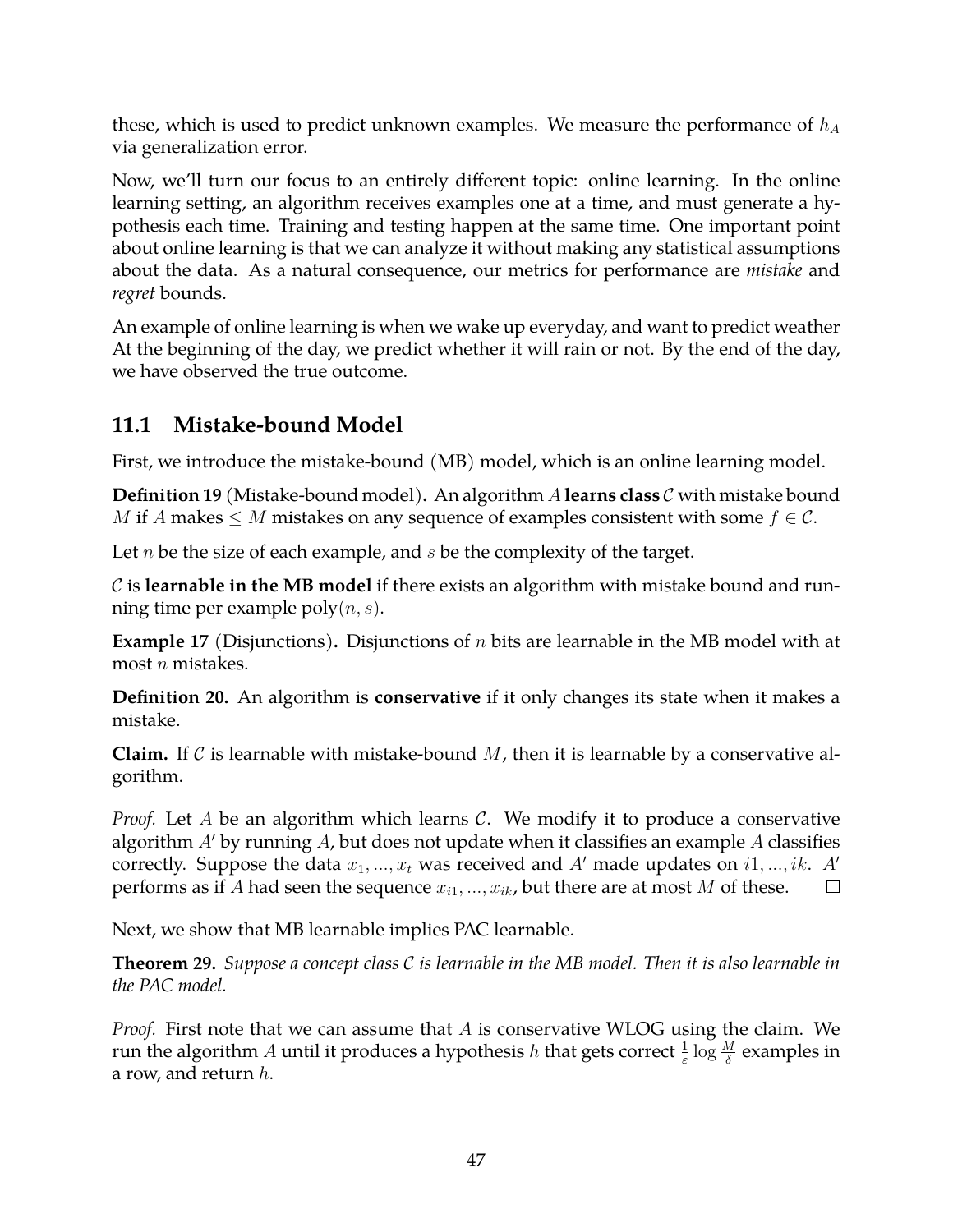The algorithm for PAC learning fails if it returns a bad hypothesis, that is, one with  $err(H)$  > ε. In *m* samples, this happens with probabilty at most  $(1 - \varepsilon)^m < \frac{\delta}{h}$  $\frac{\delta}{M}$ . The algorithm produces at most M hypotheses because it is conservative, so we union bound over all hypothese *h* to get an error rate of  $< \delta$ .  $\Box$ 

## **11.2 Halving Algorithm**

What if we did not care about computational time? We can try to enumerate all hypotheses. At each round, remove the wrong hypthoses and continue. Consider the following problem, called learning with experts.

**Problem:** Let there be N experts. At each time  $t = 1, ..., T$ , each expert offers a prediction  $h_i(x_t) \in \{0,1\}$ . A learner must predict  $\hat{y} \in \{0,1\}$  using the expert advice. Afterwards, they observe the actual outcome  $y \in \{0, 1\}$ . We declare a mistake if  $\hat{y} \neq y$ .

Let's analyze this in the mistake-bound model.

**Theorem 30.** *Suppose that there exists at least one expert that makes no mistakes at all. Then the halving algorithm makes at most*  $m \leq \lg N$  *mistakes.* 

*Halving algorithm: whenever an expert makes a mistake, the learner will never listen from them again. The learner always predicts based on majority vote of the remaining experts who have never made a mistake.*

*Proof.* Define W as the number of experts which haven't made mistakes yet. We have  $W =$ N initially, with W decreasing over time. We also have assumed  $W \geq 1$ . Whenever the learner makes a mistake, at least one half of the remaining experts has also made a mistake (because we use majority vote). Therefore, after m mistakes, we have  $1 \leq W \leq (\frac{1}{2})$  $(\frac{1}{2})^m N$ . Solving for  $m$  yields the desired conclusion.  $\Box$ 

Thus, we have shown that the halving algorithm has a mistake bound of  $\log N$ . We can extend this in numerous ways. For example, if we had a prior  $p$  on  $\mathcal{C}$ , we could weight the vote according to p. Then we will make at most  $log(1/p_f)$ , where f is the target function. Moreover, if  $f$  was actually chosen to  $p$ , the expected number of mistakes we make would be upper bounded by  $\sum p_h \log(1/p_h) = H(p)$ .

## **11.3 Online PAC-Learning**

We will draw a connection to PAC Learning, which will allow us to reason about whether we can do better than the halving algorithm.

Note that the expert learning problem can be rewritten as follows. Let there be a finite hypothesis space  $\mathcal{H} = \{h_1, ..., h_N\}$ . There's a target concept  $c \in \mathcal{H}$ . At each round, an adversary gives us  $x \in \mathcal{X}$ . Each expert computes  $\xi_i = h_i(x)$ . Our algorithm predicts  $\hat{y}$  and we observe  $y = c(x)$ .

Let's define  $M_A(\mathcal{H}) := \max_{c,x}(\# \text{mistakes made by A}).$  Then the best deterministic algorithm is defined  $opt(\mathcal{H}) := \min_A M_A(H)$ . We already know: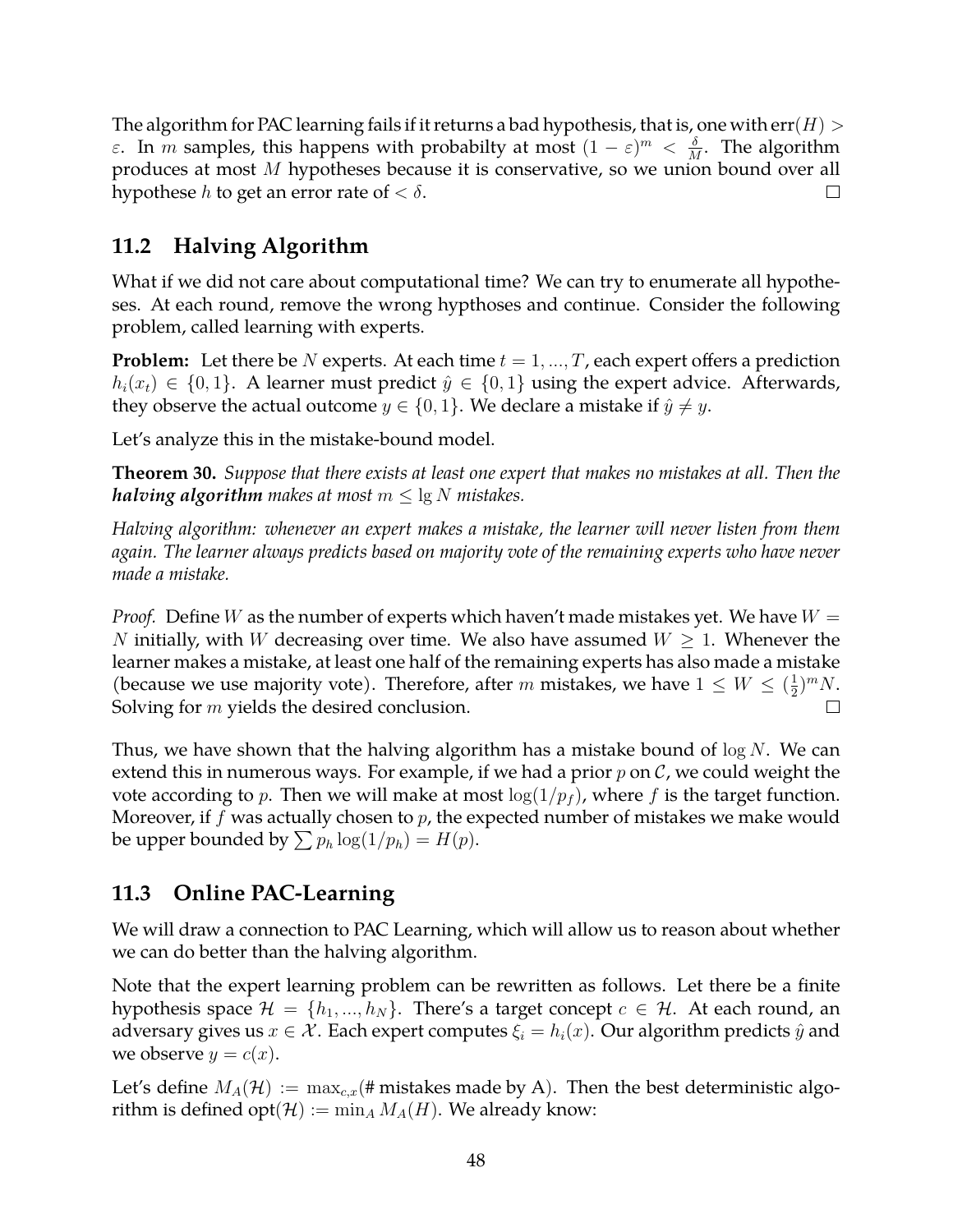$$
opt(\mathcal{H}) \leq M_{\text{Halving}}(\mathcal{H}) \leq \lg |H|.
$$

Now, we will show the following:

**Theorem 31.**  $VC(\mathcal{H}) \leq opt(\mathcal{H})$ .

*Proof.* Let A be some arbitrary deterministic algorithm, and let  $d = VC(H)$ . There exists some  $x_1, ..., x_d$  which can be shattered by H. Let's choose  $c \in \mathcal{H}$  such that for  $t = 1, ..., d$ , our adversary presents  $x_t$ , A predicts  $\hat{y}_t$ , and we have  $y_t = c(x_t) \neq \hat{y}_t$ . We can always choose  $c$  because of the shattering property; moreover, the adversary can simulate  $A$  exactly because it is deterministic.  $\Box$ 

### **11.4 Weighted Majority Algorithm**

Let's go back to the learning with experts problem. What if we don't have a perfect expert? In this case, the halving algorithm will prune all the experts and we won't have any to listen to eventually. Therefore, instead we will keep the experts around, but adjust their influence on our decision making when they make mistakes. Also, instead of measure the mistakes, we measure the difference between the number of mistakes we make vs. that of the best expert.

This is the Weighted Majority Algorithm (WMA).

- 1. Set some parameter  $\beta \in [0, 1)$ .
- 2. We initialize the weights  $w_i = 1$  for each expert.
- 3. For each round  $t = 1, ..., T$ :
	- $\bullet\,$  Get prediction  $\xi_i$  from each expert. Define  $q_0:=\sum_{i:\xi_i=0}w_i$  and  $q_1:=\sum_{i:\xi_i=1}w_i.$
	- Predict  $\hat{y} = 1$  if  $q_1 > q_0$  and 0 otherwise.
	- Observe *y*; for all experts where  $\xi_i \neq y$  update  $w_i \leftarrow w_i \beta$ .

We can bound the number of mistakes WMA makes.

#### **Theorem 32.**

$$
(
$$
# mistakes of WMA $)$  ≤  $aβ$ (# mistakes of best expert) +  $cβ$ lg N.

*where*

$$
a_{\beta} := \frac{\lg(1/\beta)}{\lg(2/(1+\beta))}, c_{\beta} := \frac{1}{\lg(2/(1+\beta))}.
$$

By investigating different values of  $\beta$ , we see that there is a tradeoff between  $a_{\beta}$  and  $c_{\beta}$ . For example, if we set  $\beta = 0.5$ , then we see that  $\alpha_{\beta} = c_{\beta} \approx 2.4$ .

In addition, by dividing both sides by T, we see that  $c_\beta \lg N/T \to 0$ , so asymptotically, the rate at which WMA makes mistakes is bounded by a constant times the rate that the best expert makes mistakes.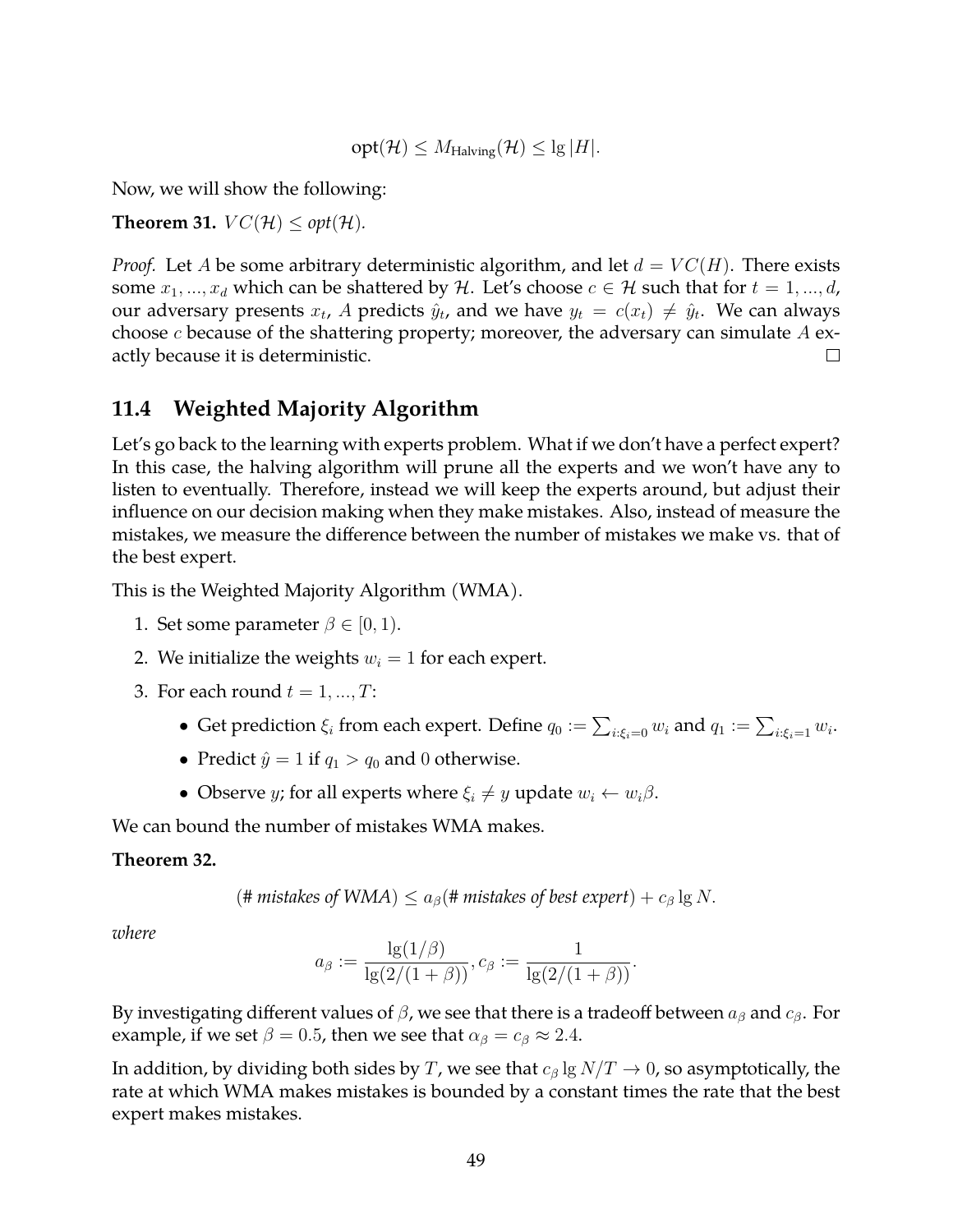*Proof.* Let's define  $W := \sum_{i=1}^{N} w_i$ . Initially we know  $W = N$ . On a round, let  $w_i$  be the current weights, and  $w_i'$  be the updated weights after this round. Suppose that  $y = 0$  $(y = 1$  is similar) and that the learner made a mistake. Then we have:

$$
W' = \sum_{i=1}^{N} w'_i
$$
  
= 
$$
\sum_{i:\xi_i=0}^{N} w_i + \sum_{i:\xi_i=1}^{N} w_i \beta
$$
  
= 
$$
q_0 + \beta q_1
$$
  
= 
$$
W - (1 - \beta) q_1.
$$
  

$$
\leq W - (1 - \beta) \frac{W}{2}
$$
  
= 
$$
\frac{1 + \beta}{2} W.
$$

(because learner made a mistake)

Thus after m mistakes,

$$
W \le \left(\frac{1+\beta}{2}\right)^m.
$$

Now we seek a lower bound on  $W$ . Let  $L_i$  be the number of mistakes that expert  $i$  makes. Therefore by the end  $w_i = \beta^{L_i}$ . Clearly  $W \geq w_i$ , so we have the two-sided bound:

$$
\beta^{L_i} \le W \le \left(\frac{1+\beta}{2}\right)^m.
$$

Solving and minimizing over  $L_i$  we have:

$$
m \le \frac{\lg \frac{1}{\beta} \min_{i} L_i + \lg N}{\lg \frac{2}{1+\beta}}
$$

as desired.

### **11.5 Randomized Weighted Majority Algorithm**

We introduce randomness in our algorithm, which will allow us the sharpen the constants. Here, we discuss the Randomized Weighted Majority Algorithm (RWMA). The only difference with WMA is that we choose predictions as  $\mathbb{P}[\hat{y} = 1] = q_1/W$  and  $\mathbb{P}[\hat{y} = 0] = q_0/W$ .

Intuitively, RWMA is smothing out the worst case: if our algorithm is 49/51 in favor of the correct label, before with deterministic voting we would get it wrong, but now we have 49% chance of getting it right.

We can show the following result on RWMA.

 $\Box$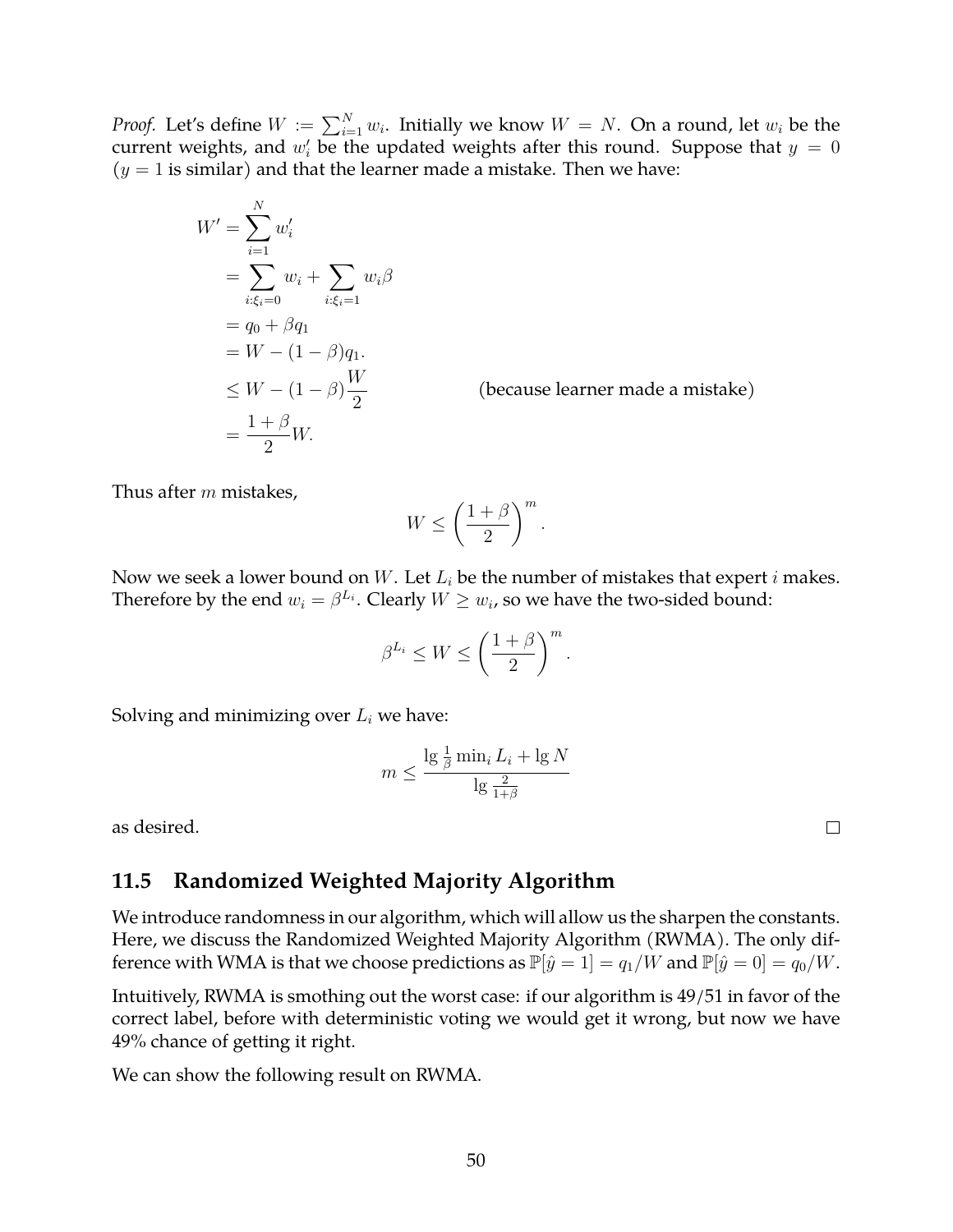**Theorem 33.**

 $\mathbb{E}[(\text{# mistakes of RWMA})] \le a_{\beta}(\text{# mistakes of best expert}) + c_{\beta} \lg N$ 

*where*

$$
a_{\beta}:=\frac{\ln(1/\beta)}{1-\beta}, c_{\beta}:=\frac{1}{1-\beta}.
$$

We can see that  $a_{\beta} \rightarrow 1$  as  $\beta \rightarrow 1$ , which is an improvement for large T.

*Proof.* Define *l* as the probability that RWMA makes a mistake on a round.

$$
l = \mathbb{P}[\hat{y} \neq y] = \frac{\sum_{i:\xi_i \neq y} w_i}{W}.
$$

As before, we see how W changes in every round:

$$
W' = \sum_{i:\xi_i \neq y} w_i \beta + \sum_{i:\xi_i = y} w_i
$$
  
=  $lW\beta + W - lw$   
=  $W(1 - l(1 - \beta)).$ 

Therefore

$$
W^{\text{final}} = N \cdot \prod_{t=1}^{T} (1 - l_t(1 - \beta))
$$
  
\n
$$
\leq N \cdot \prod_{t=1}^{T} \exp(-l_t(1 - \beta))
$$
  
\n
$$
= N \exp(-(1 - \beta) \sum_{t=1}^{T} l_t).
$$

As before, we have:

.

$$
\beta^{L_i} \le W^{\text{final}} \le N \exp(-(1-\beta) \sum_{t=1}^T l_t).
$$

Rearranging and taking the minimum over  $L_i$  we see that:

$$
\sum_{t=1}^{T} l_t = \mathbb{E}[(\# \text{mistakes of RWMA})] \le \frac{\ln(1/\beta)}{1-\beta} \min_i L_i + \frac{1}{1-\beta} \ln N.
$$

 $\Box$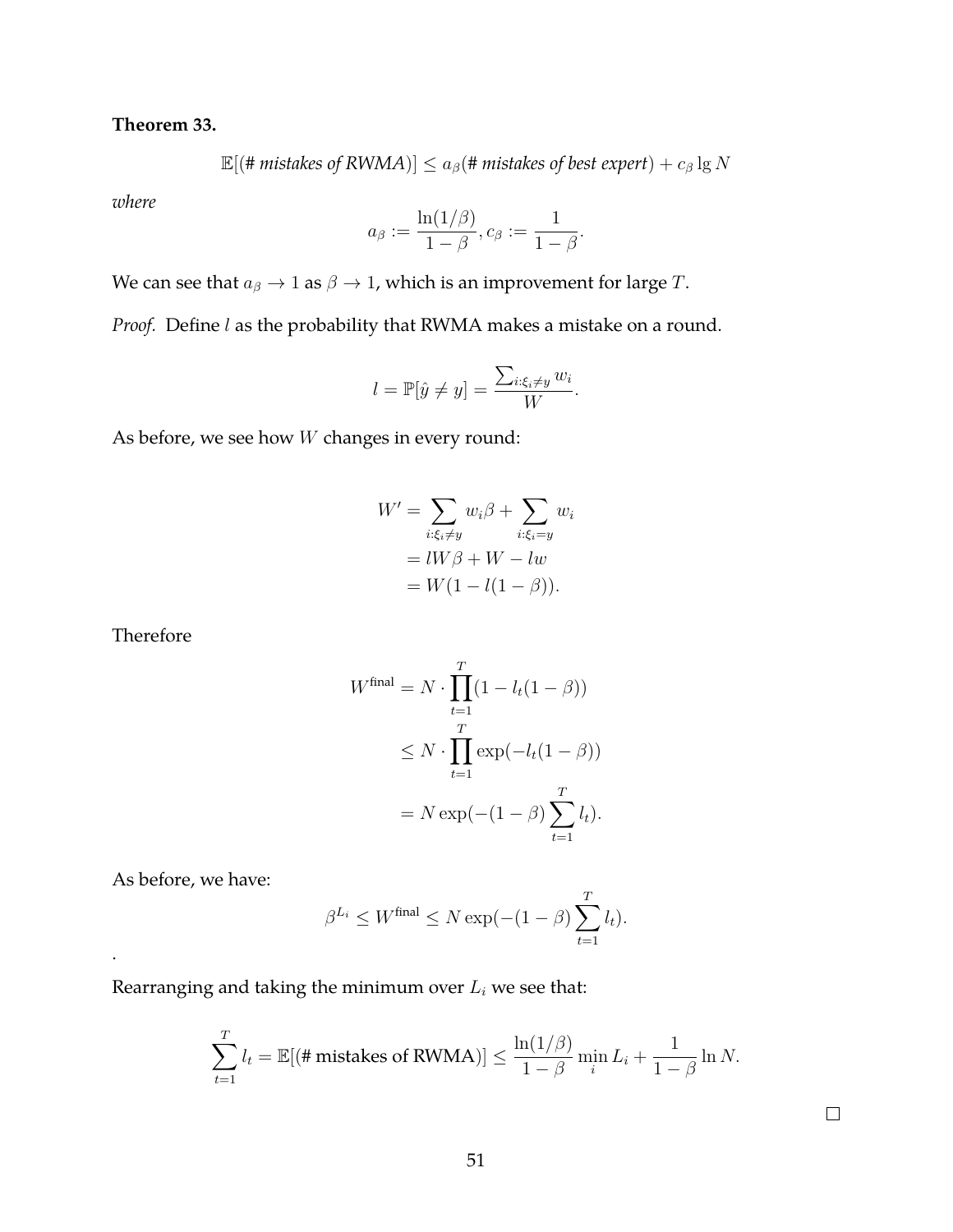We can make an approximation of the previous theorem. Let  $\beta = 1 - \varepsilon$ . Then the previous theorem reads:

$$
\mathbb{E}[(\#\text{mistakes of RWMA})] \le -\frac{\ln(1-\varepsilon)}{\varepsilon} \min_{i} L_i + \frac{1}{\varepsilon} \ln N.
$$

$$
\approx (1+\varepsilon) \min_{i} L_i + \frac{1}{\varepsilon} \ln N.
$$

If we knew an upper bound on  $\min_i L_i$ , then we can take derivative w.r.t  $\varepsilon$  to set  $\varepsilon:=\sqrt{\frac{\ln N}{K}}$  $\frac{1}{K}$ , thus giving us the bound:

$$
\mathbb{E}[(\text{\# mistakes of RWMA})] \le \min_i L_i + 2\sqrt{K \ln N} \le \min_i L_i + 2\sqrt{T \ln N}.
$$

Thus, we can see that RWMA is a **no-regret algorithm**, because the average regret goes to 0 as  $T \to \infty$ .

#### **11.6 Regret Lower Bound**

Note that we can usually have  $\min_i L_i \leq T/2$ ; for any expert, we can always create the counter expert which predicts the opposite, and therefore one of them has an error  $\leq T/2$ .

Thus we have some result of the form:

$$
\frac{\mathbb{E}[(\#\text{mistakes of RWMA})]}{T} \le \frac{\min_i L_i}{T} + \sqrt{\frac{\ln N}{2T}} + \frac{\lg N}{2T}.
$$

Therefore when  $T \to \infty$ , we see that the rate that the learner is making mistakes will approach the corresponding rate for the best expert, with regret  $O(\sqrt{\frac{T \ln N}{2}})$  $\frac{\ln N}{2}$ ).

We would like to see if we can show a matching lower-bound on regret - is it true that any algorithm has regret at least  $\sqrt{\frac{T \ln N}{2}}$  $\frac{\ln N}{2}$ ?

If we consider the setting where all of the experts are randomly guessing, and  $y$  is randomly chosen, we must have  $\mathbb{E}[(# \text{ mistakes of RWMA})] = T/2$ . However, it can be shown that  $\mathbb{E}[\min_i L_i] \approx T/2 - \sqrt{\frac{T \ln N}{2}}$  $\frac{\ln N}{2}$ .

Therefore,  $\mathbb{E}[(\# \text{mistakes of RWMA})] \gtrsim \mathbb{E}[\min_i L_i] + \sqrt{\frac{T \ln N}{2}}$  $\frac{\ln N}{2}$ . We have achieved the desired lower bound in expectation. This also shows that we do just as well in the stochastic setting as the adversarial one.

## **12 Perceptron Algorithm**

Up until now, we have been evaluating algorithms against the best expert. However, there may not be a best expert, but instead a *committee* of experts that votes well, and we want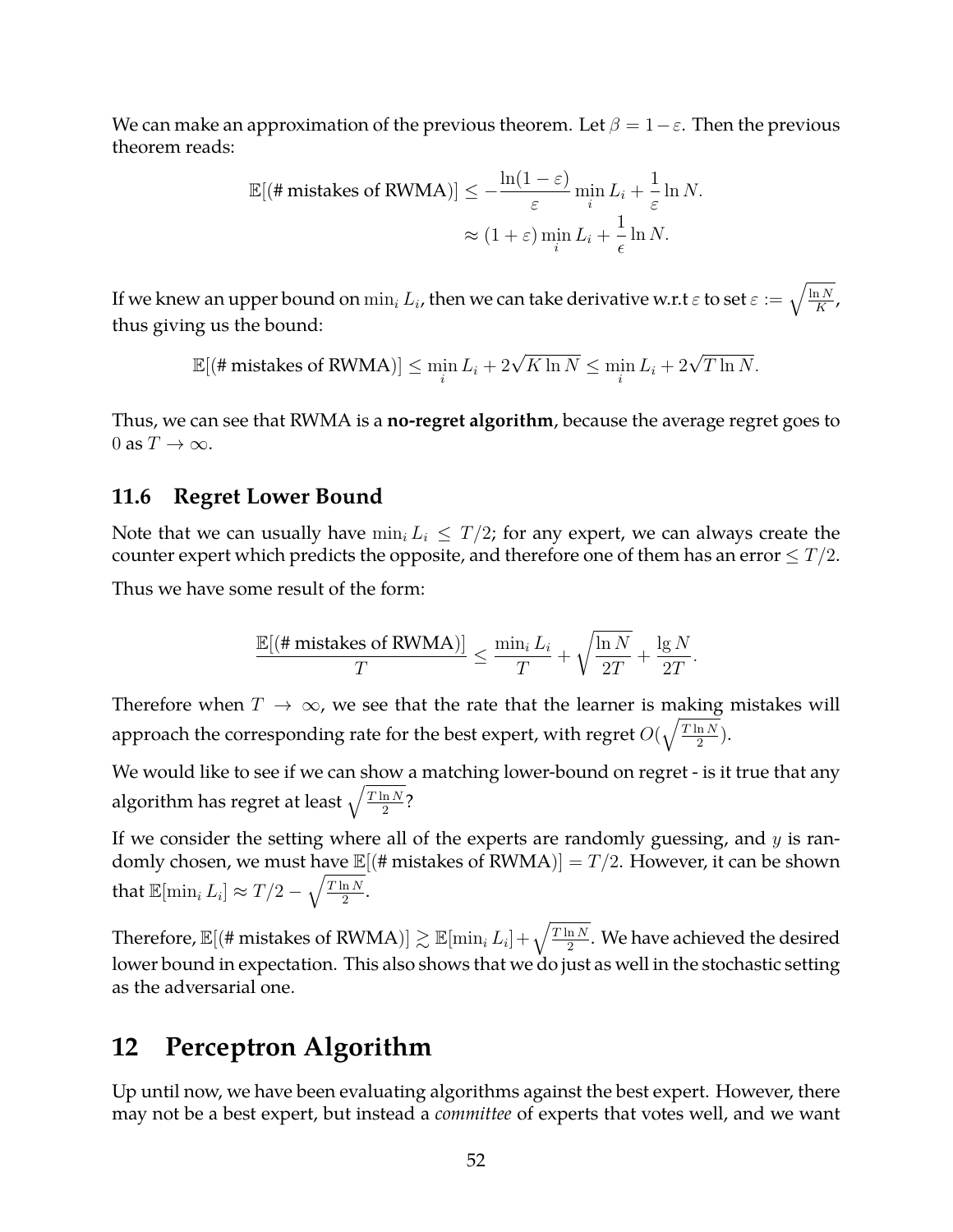to give a weighting of these experts  $w_t \in \mathbb{R}^N.$  Another interpretation is learning a "large margin" linear separator in  $\mathbb{R}^N$ . We will formalize this new setup as follows.

Again, there are N experts, each of which gives us a label  $x_i \in \mathbb{R}$ . Thus, at each time step  $t = 1, ..., T$  the learner receives a vector  $x_t \in \mathbb{R}^N$ . The learner predicts  $\hat{y}_t \in \{-1, +1\}$  and observes the outcome  $y_t \in \{-1, +1\}.$ 

We will focus on an algorithm of the form where the learner keeps track of a vector  $w_t$ . The learner predicts  $\hat{y}_t = \text{sign}(w_t \cdot x_t)$ . After each time step, the learner iteratively updates  $w_{t+1} \leftarrow F(w_t, x_t, y_t)$ . The hope is that  $w_t \to w^*$ .

We will first look at the Perceptron algorithm. Here,  $w_1 = 0$  is initialized to the all 0's vector. The function  $F(w_t, x_t, y)$  is defined as:

$$
w_{t+1} = \begin{cases} w_t + y_t x_t, & \text{if learner made a mistake } (\hat{y} \neq y) \\ w_t, & \text{otherwise} \end{cases}
$$

### **12.1 Proof with Margin Assumption**

Note that this algorithm is a conservative algorithm, because we only update when we make a mistake.

We will show the following result on Perceptron.

**Theorem 34.** *Assume that:*

- *1. For all t,*  $||x_t|| \leq R$ *.*
- 2. There exists  $w^*$ ,  $\delta$  such that  $||w^*|| = 1$  and  $y_t(w^* \cdot x_t) \ge \delta > 0$ . The second condition implies *that every example is classified correctly with margin at least* δ*.*

*Then the Perceptron algorithm makes at most*  $R^2/\delta^2$  *mistakes.* 

*Proof.* We will use something called a *potential function*  $\Phi_t$ , which is used in physics to measure how much energy there is left in a system at time  $t$ .

In our case, we set the potential function to be the cosine similarity between  $w_t$  and  $w^*$ , i.e.

$$
\Phi_t := \frac{w_t \cdot w^\star}{\|w_t\|_2} \le 1.
$$

Similar to how we have been proving things, we will derive upper and lower bounds on  $w_{T+1}$  in terms of the relevant quantities. WLOG, we can assume that our algorithm makes a mistake on every example.

First, note that

$$
w_{T+1} \cdot w^* = (w_t + y_t x_t) \cdot w^*
$$
  
=  $w_t \cdot w^* + y_t (w^* \cdot x_t)$   
 $\geq T\delta$ .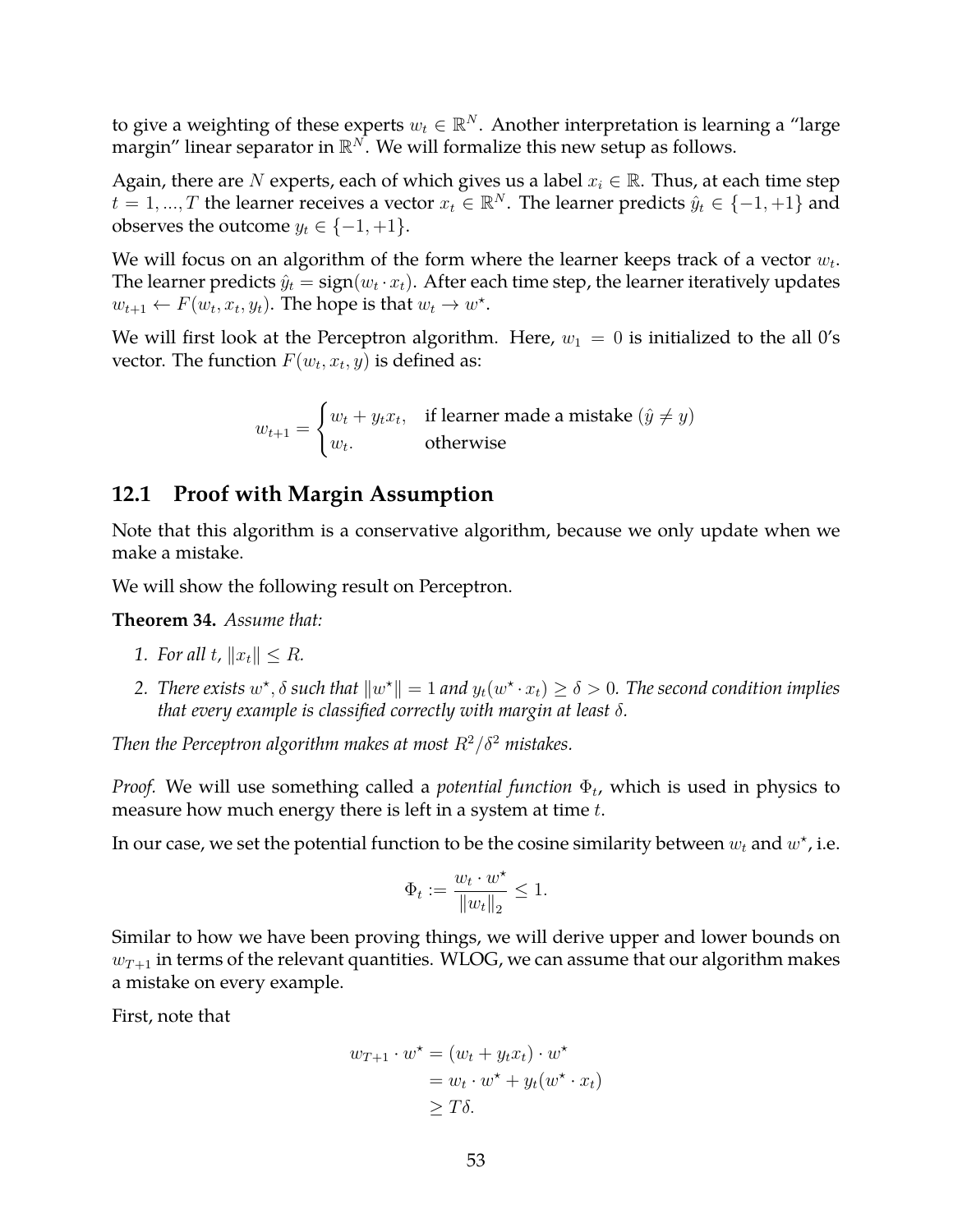The last step unrolls the recursion and uses the minimum margin assumption.

Next, note that:

$$
||w_{T+1}||^2 = (w_t + y_t x_t) \cdot (w_t + y_t x_t)
$$
  
=  $w_t \cdot w_t + 2y_t (w_t \cdot x_t) + y_t^2 x_t \cdot x_t$   
 $\le ||w_t||^2 + 0 + R^2.$  (mistake assumption and  $||x_t|| \le 1$ .)  
= T.

Therefore:

$$
\frac{T\delta}{\sqrt{T}} \le \Phi_{T+1} \le R \Rightarrow T \le \frac{R^2}{\delta^2}.
$$

 $\Box$ 

### **12.2 A Lower Bound**

It turns out that Perceptron is optimal for deterministic algorithms:

**Claim 1.** It is not possible to get  $\langle R^2/\delta^2$  mistakes with a deterministic algorithm.

*Proof.* Consider  $n = R^2/\delta^2$  coordinate vectors scaled in  $\mathbb{R}^n$  to length R. These will be our inputs. We build a sequence of labels  $y_1, ..., y_n$  by simulating our algorithm and making sure that each  $y_i$  is opposite of the algorithm's label  $\hat{y}_i.$  Therefore, if the sequence of labels is  $y_1, ..., y_n$  then the algorithm must make a mistake for every input.

Next, we justify that there exists  $w^*$  such that  $w^* \cdot x_i = y_i$  for all  $i \in [n]$ . We can pick  $w^*$  of the form:

$$
w^* = (\pm x_1 \pm x_2 ... \pm x_{R^2/\delta^2})/R.
$$

Note that  $|w^* \cdot x| = 1$  for all input vectors, so we can force all mistakes with the sign of each  $x_i$ . Lastly, it is clear that the margin is  $\delta = 1/||w^*||$ .  $\Box$ 

## **12.3 What if there is no perfect separator?**

In this case, it may be possible for  $|w \cdot w^\star|$  to drop for incorrect examples. In this case, we need to modify our analysis. We define the *hinge loss* on  $w^*$  to be:  $L_{hinge}(x, y) = \max(0, 1 - y)$  $y(w^{\star} \cdot x)$ .

**Theorem 35.** *On any sequence of examples, the perceptron algorithm makes at most*

$$
\min_{w^*} \left\{ \left\| w^{\star} \right\|^2 R^2 + 2L_{\text{hinge}}(w^{\star}, S) \right\}.
$$

where  $L_{hinge}(w^*, S)$  is the total hinge loss of  $w^*$  on the set  $S$ .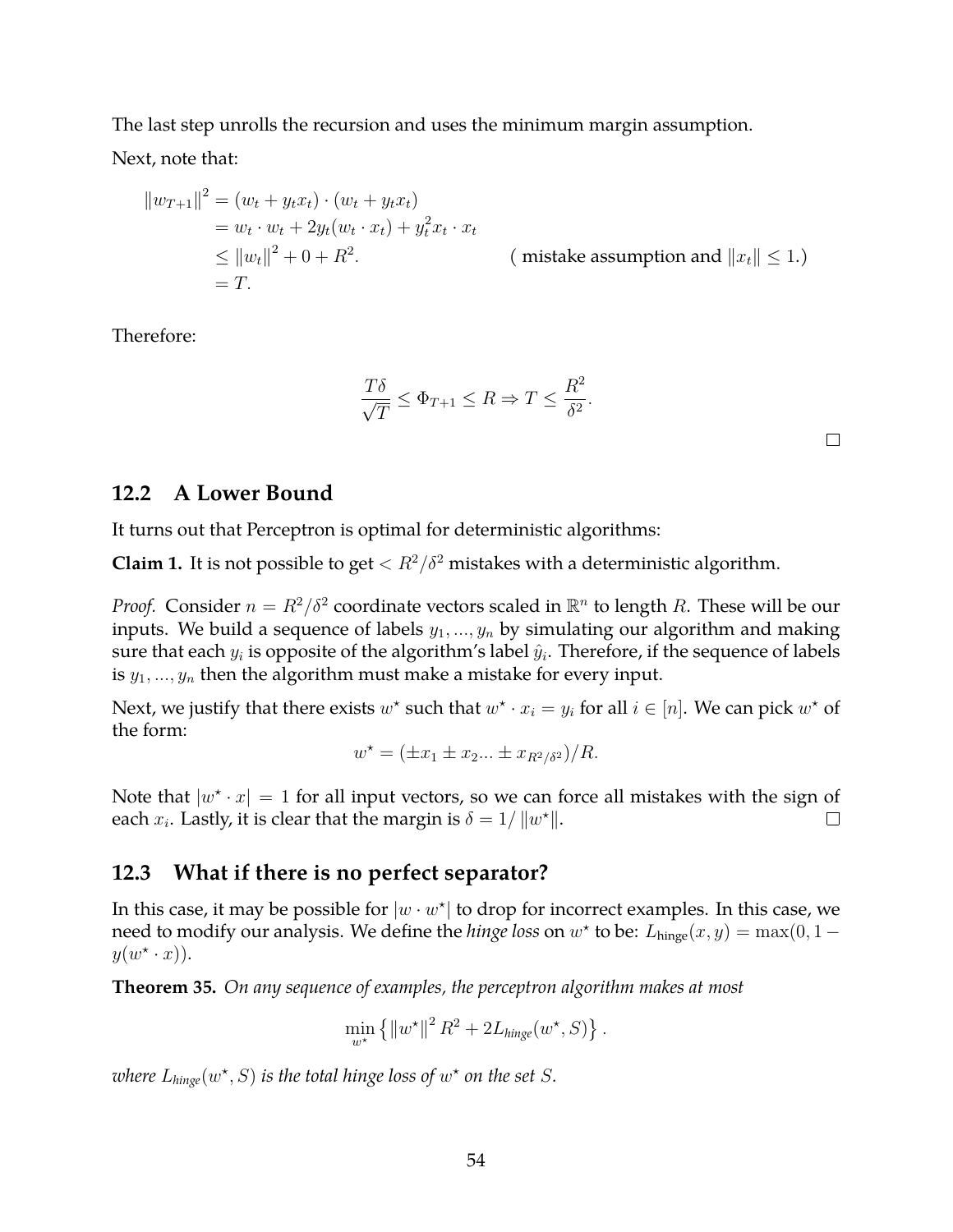*Proof.* Suppose we make a mistake at time t, then:

$$
w_{t+1} \cdot w^\star = w_t \cdot w^\star + y_t(x_t \cdot w^\star) \ge w_t \cdot w^\star + 1 - L_{\text{hinge}}(x_t, y_t).
$$

After  $M$  mistakes, we know that  $w\cdot w^\star \geq M-L_{\text{hinge}}(w^\star, S).$  We also know that  $\left\|w\right\|^2\leq$  $MR^2$ . Using Cauchy-Schwarz, we conclude that:

$$
(M - Lhinge)2 \le w \cdot w^* \le MR2 ||w^*||2
$$
  
\n
$$
\Rightarrow M \le R2 ||w^*||2 + 2Lhinge - L2hinge/M
$$
  
\n
$$
\Rightarrow M \le R2 ||w^*||2 + 2Lhinge,
$$

as claimed.

#### **12.4 Some Additional Comments**

• Recall that an algorithm's regret is at least the VC dimension of the hypothesis class. In this case,  $H$  is linear threshold functions with margin at least  $\delta$ , so we have:

$$
VC(\mathcal{H}) \leq \# \text{mistakes} \leq 1/\delta^2,
$$

so we have come up with an indirect proof on the VC dimension of this hypothesis class!

- Let's investigate the minimum margin condition. Perceptron works well when there is a small, but good subcommittee and we want to select it. However, let's rewrite this norm expression in terms of  $k$ , the subcommittee size, and  $N$ , the number of experts. It seems that  $y_t(u \cdot x_t) \geq 1/\sqrt{Nk}$ , so therefore the number of mistakes is at most  $Nk$ . This bound may perform poorly when N become large. This motivates our discussion of the Winnow algorithm. discuss this better
- The perceptron can easily be extended to kernels, by replacing dot products with the kernel.

## **13 Winnow Algorithm**

Previously, we analyzed the perceptron algorithm, which can be thought of as online learning a weighting of experts. However, perceptron may perform poorly due its dependence on the total number of experts  $N$  (see the subcommittee example in the previous section). Winnow was invented to resolve this issue.

In the Winnow algorithm, we initialize all weights  $w_1 = (\frac{1}{N},...,\frac{1}{N})$  $\frac{1}{N}$ ) to the uniform distribution. Then the function  $F(w_t,x_t,y)$  is defined as:

• If  $\hat{y} \neq y$ :

$$
w_{t+1,i} = w_{t,i} \frac{\exp(\eta y_i x_{t,i})}{Z_t} \quad \forall i.
$$

 $(\eta > 0$  is a parameter;  $Z_t$  is a normalization factor.)

 $\Box$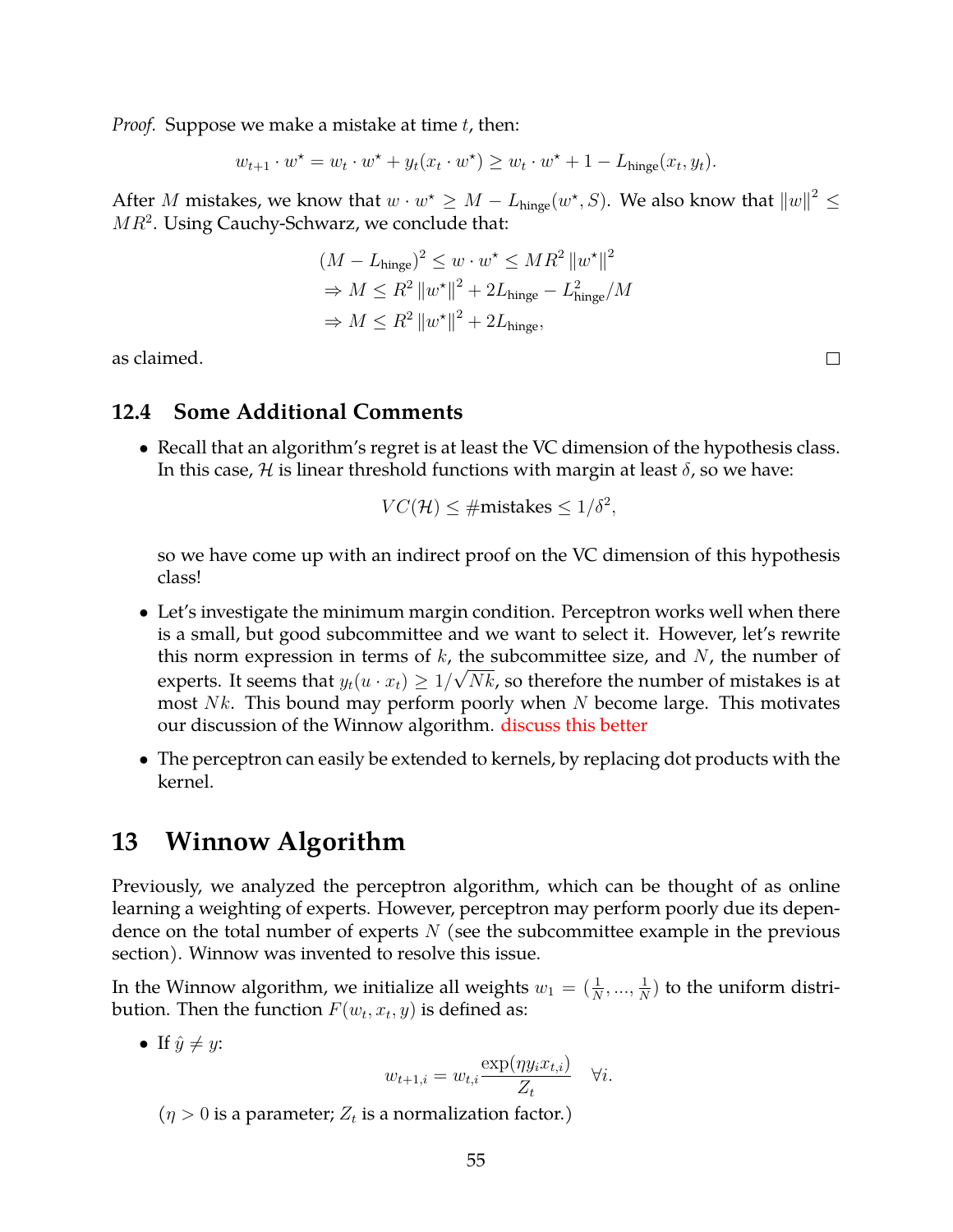• Otherwise:  $w_{t+1} = w_t$ .

**Theorem 36.** *Assume that:*

- *1. The learner makes a mistake at every round, i.e.*  $T = (\text{\# mistakes of Winnow}).$
- *2. For all t*,  $||x_t||_{\infty} \leq 1$ *.*
- *3. There exists*  $u, \delta$  *such that*  $||u||_1 = 1$ ,  $u \ge 0$ , and  $y_t(u \cdot x_t) \ge \delta > 0$ .

Then the Winnow algorithm makes at most  $\frac{\ln N}{\eta\delta+\ln(2/e^{\eta}+e^{-\eta})}$  mistakes. When  $\eta:=\frac{1}{2}\ln\frac{1+\delta}{1-\delta}$ , Winnow makes at most  $\frac{2\ln N}{\delta^2}$  mistakes.

The details can be worked out, but for the subcommittee example, we will get a mistake bound of  $2k^2\log N$ , improving our dependence on  $N$  but worsening our dependence on k.

*Proof.* Again, we will use potential functions to give useful upper and lower bounds. We want to measure some "distance" between  $w_t$  and the ground truth  $u$ . Therefore, we choose relative entropy as our potential function:

$$
\Phi_t = \text{RE}(u||w_t).
$$

where recall that  $\mathsf{RE}(P||Q) := \sum_i P_i \ln(P_i/Q_i).$ 

Let's see how  $\Phi_t$  changes in a round:

$$
\Phi_{t+1} - \Phi_t = \text{RE}(u||w_{t+1}) - \text{RE}(u||w_t)
$$
\n
$$
= \sum_i u_i \ln \frac{u_i}{w_{t+1,i}} - \sum_i u_i \ln \frac{u_i}{w_{t,i}}
$$
\n
$$
= \sum_i u_i \ln \frac{w_{t,i}}{w_{t+1,i}}.
$$
\n
$$
= \sum_i u_i \ln(Z_t \exp(-\eta y_t x_{t,i})) \qquad \text{(by the update rule)}
$$
\n
$$
= \ln(Z_t) - \eta y_t \sum_i u_i x_{t,i}.
$$
\n
$$
\leq \ln(Z_t) - \eta \delta \qquad \text{(by margin assumption.)}
$$

Now we are left with bounding  $Z_t := \sum_i w_{t,i} \exp(\eta y_t x_{t,i}).$ Note that  $y_t x_{t,i} \in [-1, +1]$ , so we want to bound  $e^{\eta z}$  in  $[-1, +1]$ . We see that:

$$
e^{\eta z} \le \frac{e^{\eta} + e^{-\eta}}{2} + \frac{e^{\eta} - e^{-\eta}}{2} z = \cosh(\eta) + z \sinh(\eta).
$$

Therefore:

$$
Z_t \leq \sum_i w_i(\cosh(\eta) + y_t x_{t,i} \sinh(\eta)) \leq \cosh(\eta).
$$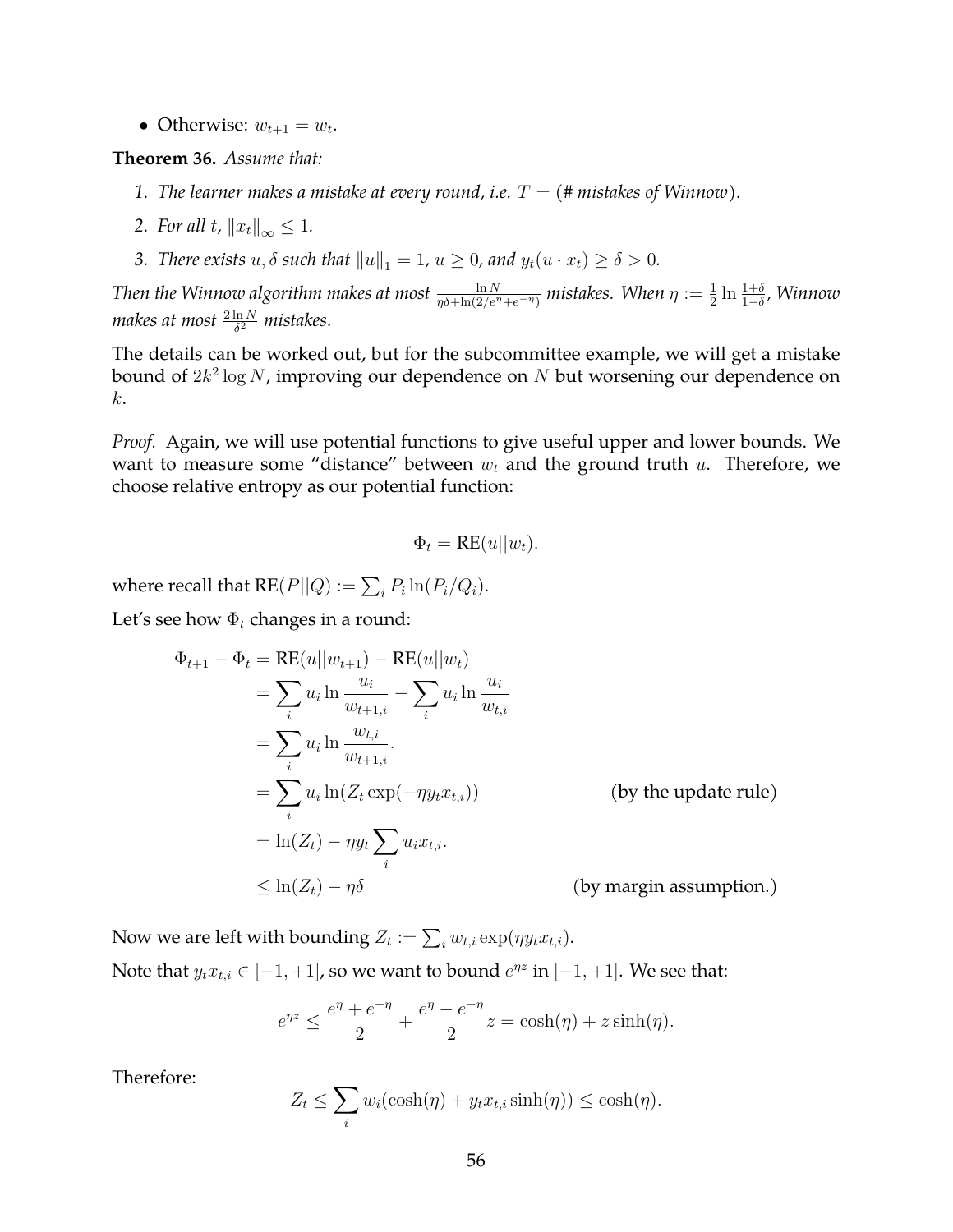This follows because the  $w_i$  for a probability distribution, and because  $w_t \!\cdot\! x_t$  has a different sign as  $y_t$ , and the second term is negative.

Putting this all together, we see that

$$
\Phi_{t+1} - \Phi_t \leq \ln(\frac{e^\eta+e^{-\eta}}{2}) - \eta \delta
$$

After calculating the potential function at the beginning where  $w_1$  is the uniform distribution, we see that  $\Phi_1 = \ln N$ . We also know that relative entropy is nonnegative, i.e.  $\Phi_T \geq 0$ . Putting this together, we see that:

$$
T = (\# \text{mistakes}) \le \frac{\ln N}{\eta \delta + \ln(2/e^{\eta} + e^{-\eta})}.
$$

The choice of  $\eta$  and resulting bound are easily verified by bounding the relative entropy.  $\Box$ 

As a quick side note, we previously supposed that all  $u_i \geq 0$ . What happens if we want to relax this condition?

Consider an example where  $u = (0.5, -0.2, 0.3)$  and  $x = (1, 0.7, -0.4)$ . We map these to vectors  $u' = (0.5, 0, 0.3, 0, 0.2, 0)$  and  $x' = (1, 0.7, -0.4, -1, -0.7, 0.4)$ . which clearly satisfy the original problem assumptions. This is called *balanced Winnow*.

We have doubled the vector as  $N \to 2N$ , but since the regret bound is logarithmic in N, we do not pay too much.

## **14 Linear Regression**

Often, we are more concerned with predicting a value  $y \in \mathbb{R}$ , rather than a label as in classification. We will analyze this setting by considering regression.

The key to regression is the construction of a **loss function**, which measures the error between our prediction  $h(x)$  and the ground truth y. For example, we can minimize the expected *square loss* (also called the *risk*):

$$
\mathbb{E}_{(x,y)\sim\mathcal{D}}[(h(x)-y)^2].
$$

By minimizing this risk, we are forcing  $h(x)$  to be close to the function  $p(x) = \mathbb{E}[y|x]$ :

**Claim.** 
$$
\mathbb{E}[(h(x) - p(x))^2] = \mathbb{E}[(h(x) - y)^2] - \mathbb{E}[(p(x) - y)^2].
$$

*Proof.* We use marginalization:

$$
\mathbb{E}_{x,y} = \mathbb{E}_x \mathbb{E}_{y|x},
$$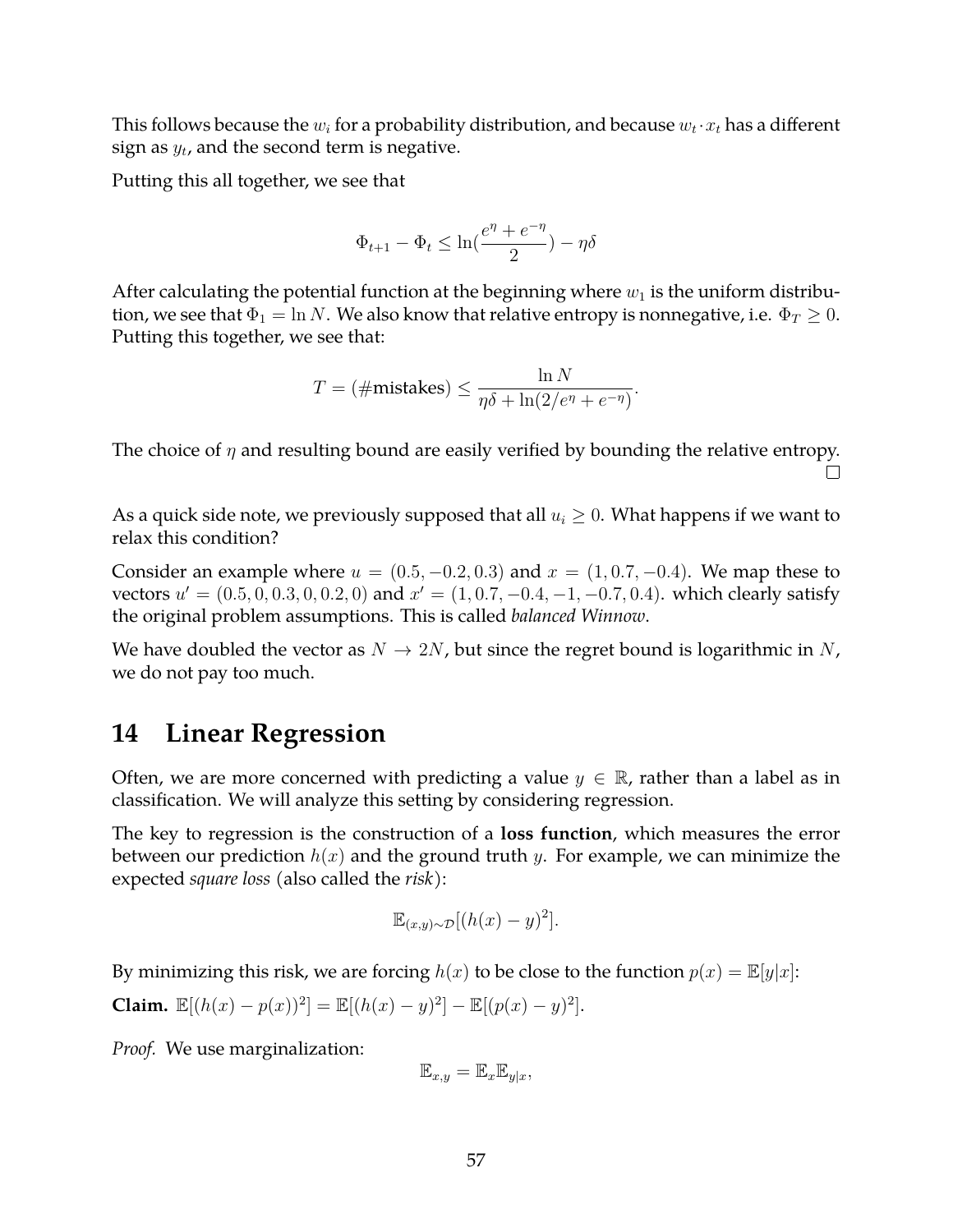which shows that it suffices to prove the theorem for fixed  $x$  and then take expectation on both sides with respect to x. On the LHS, we have  $\mathbb{E}_{y|x}[(h-p)^2] = (h-p)^2$ , since h and p are constant.

On the RHS, we have:

$$
\mathbb{E}_{y|x}[(h(x) - y)^2] - \mathbb{E}_{y|x}[(p(x) - y)^2] = \mathbb{E}_{y|x}[h^2 - 2hy + y^2] - \mathbb{E}_{y|x}[p^2 - 2py + y^2]
$$
  
\n
$$
= h^2 - 2h\mathbb{E}_{y|x}y - p^2 + 2p\mathbb{E}_{y|x}y
$$
  
\n
$$
= h^2 - 2hp + p^2
$$
  
\n
$$
= (h - p)^2.
$$
 (since  $p = \mathbb{E}_{y|x})$ 

 $\Box$ 

Taking expectation over  $x$  on both sides, the claim holds.

As with classification algorithms, we must use empirical risk minimization: view minimalization of the empirical risk  $\hat{E}[(h(x)-y)^2]=\frac{1}{m}\sum_{i=1}^m(h(x_i)-y_i)^2$  as a *proxy* to the true risk  $\mathbb{E}[(h(x) - y)^2]$ . Therefore, we require some sort of uniform convergence result on the class h. We can generalize our previous approaches which use tools like Chernoff bounds, VC-dimension, growth functions, and so on to this problem of regression.

We do not pursue this further, but instead focus on using online learning algorithms. We will examine one such algorithm for linear regression, due to Widrow and Hoff.

The setup for the online linear regression problem is as follows. We want to learn linear functions  $h(x) = w \cdot x$  for some parameter vector w.

We first initialize some  $w_1$ . Then for each step  $t = 1, ..., T$ , we get a sample vector  $x_t$ , make prediction  $\hat{y}_t = w_t \cdot x_t$ , observe  $y_t$ , and update  $w_t$  via some rule. We will evaluate our algorithm according to the loss  $L_A = \sum_{t=1}^{T} (\hat{y} - y)^2$ . We will measure regret against the best linear predictor  $\min_u L_u := \sum_{t=1}^T (u \cdot x_t - y_t)^2$ .

## **14.1 Widrow-Hoff**

Here we present the Widrow-Hoff algorithm for online linear regression, along with its analysis. Essentially, Widrow-Hoff is parameterized by a "step size"  $\eta > 0$  which controls how fast we change w. We initialize  $w_1 = 0$ . At each time step, we update using the following rule:

$$
w_{t+1} = w_t - \eta (w_t \cdot x_t - y_t) x_t.
$$

There are two interpretations to this update rule:

• Readers may recognize this as stochastic gradient descent on the loss function  $L(w,(x,y)) =$  $(w \cdot x - y)^2$ . We hope that at each step, a good update step will decrease the loss on the most recently seen example, and we can do this by following the gradient  $\nabla_w L = 2(w \cdot x - y)x.$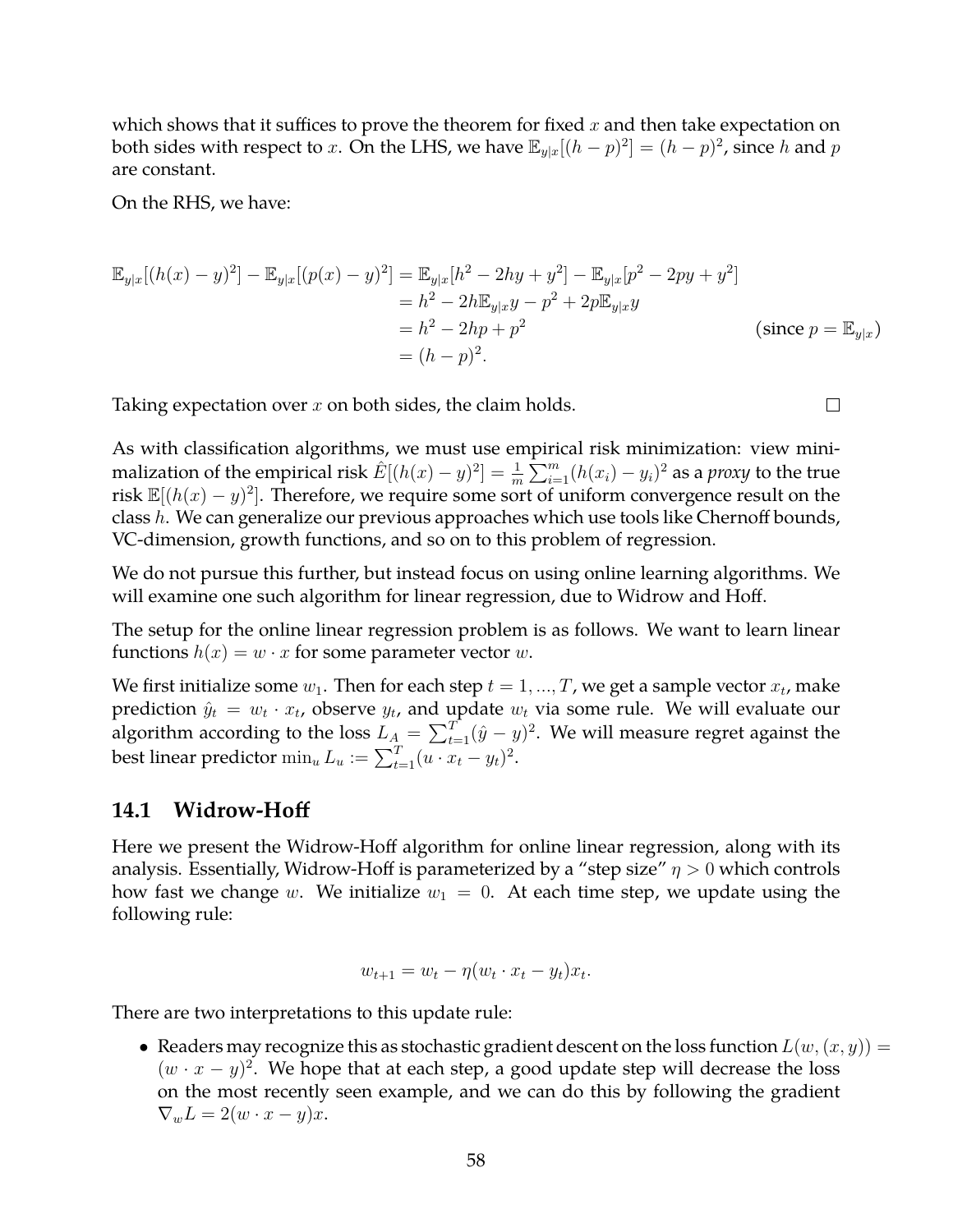• We want our new weight vector  $w_{t+1}$  to satisfy two properties (i) achieve smaller loss on current example  $(x_t, y_t)$  (ii) stay close to the current weight  $w_t$  because we don't want to throw away all our progress. Therefore, we minimize the weighted sum:

$$
\eta(w_{t+1} \cdot x - y_t)^2 + ||w_{t+1} - w_t||_2^2.
$$

Solving this, we get

$$
w_{t+1} = w_t - \eta (w_{t+1} \cdot x_t - y_t) x_t,
$$

which is close to our update rule, except we have  $w_{t+1}$  on the RHS too. When  $w_{t+1}$  is close to  $w_t$ , we can replace it with  $w_t$ .

We show the following result on Widrow-Hoff:

**Theorem 37.** *If*  $||x_t||_2 \leq 1$  *for all t, then the following bound holds for*  $L_{WH}$ *:* 

$$
L_{WH} \leq \min_{u \in \mathbb{R}^n} \left( \frac{L_u}{1-\eta} + \frac{\|u\|_2^2}{\eta} \right).
$$

*Proof.* Again, we use a potential function argument. But first, some notation.

- We let the potential function be the squared loss  $\Phi_t := \|w_t u\|_2^2$  $\frac{2}{2}$ .
- Let  $l_t := w_t \cdot x_t y_t = \hat{y}_t y_t$ ;  $l_t^2$  is the loss of WH at round t.
- Let  $g_t := u \cdot x_t y_t$ ;  $g_t^2$  is the loss of weight vector u at round t.
- Let  $\Delta_t := \eta(\hat{y}_t y_t)x_t = \eta l_t x_t$ . Note that  $w_{t+1} = w_t \Delta_t$ .

First we make the following claim:

**Claim.**  $\Phi_{t+1} - \Phi_t \leq -\eta \ell_t^2 + \frac{\eta}{1-\eta}$  $\frac{\eta}{1-\eta}g_t^2$ .

*Proof.* In words, this is giving us a bound on the potential function decrease at every round. The first term corresponds to the loss of WH (as WH suffers loss, the potential goes down) and the second corresponds to the loss of the best linear predictor  $u$  (as  $u$ suffers loss, the potential goes up).

The calculation is straightforward:

$$
\Phi_{t+1} - \Phi_t = \|w_{t+1} - u\|_2^2 - \|w_t - u\|_2^2
$$
  
\n
$$
= \|w_t - u - \Delta_t\|_2^2 - \|w_t - u\|_2^2
$$
  
\n
$$
= -2(w_t - u) \cdot \Delta_t + \|\Delta_t\|_2^2
$$
  
\n
$$
= -2\eta \ell_t (w_t \cdot x_t - u \cdot x_t) + \eta^2 \ell_t^2 \|x_t\|_2^2
$$
  
\n
$$
\leq -2\eta \ell_t (w_t \cdot x_t - y_t + y_t - u \cdot x_t) + \eta^2 \ell_t^2
$$
 bounding  $||x_t||_2^2$  by 1  
\n
$$
= \eta^2 \ell_t^2 - 2\eta \ell_t^2 + 2\eta \ell_t g_t
$$
  
\n
$$
\leq \eta^2 \ell_t^2 - 2\eta \ell_t^2 + \eta \left( \frac{g_t^2}{1 - \eta} + \ell_t^2 (1 - \eta) \right)
$$
 using trick  $ab \leq (a^2 + b^2)/2$   
\n
$$
= -\eta \ell_t^2 + \frac{\eta}{1 - \eta} g_t^2.
$$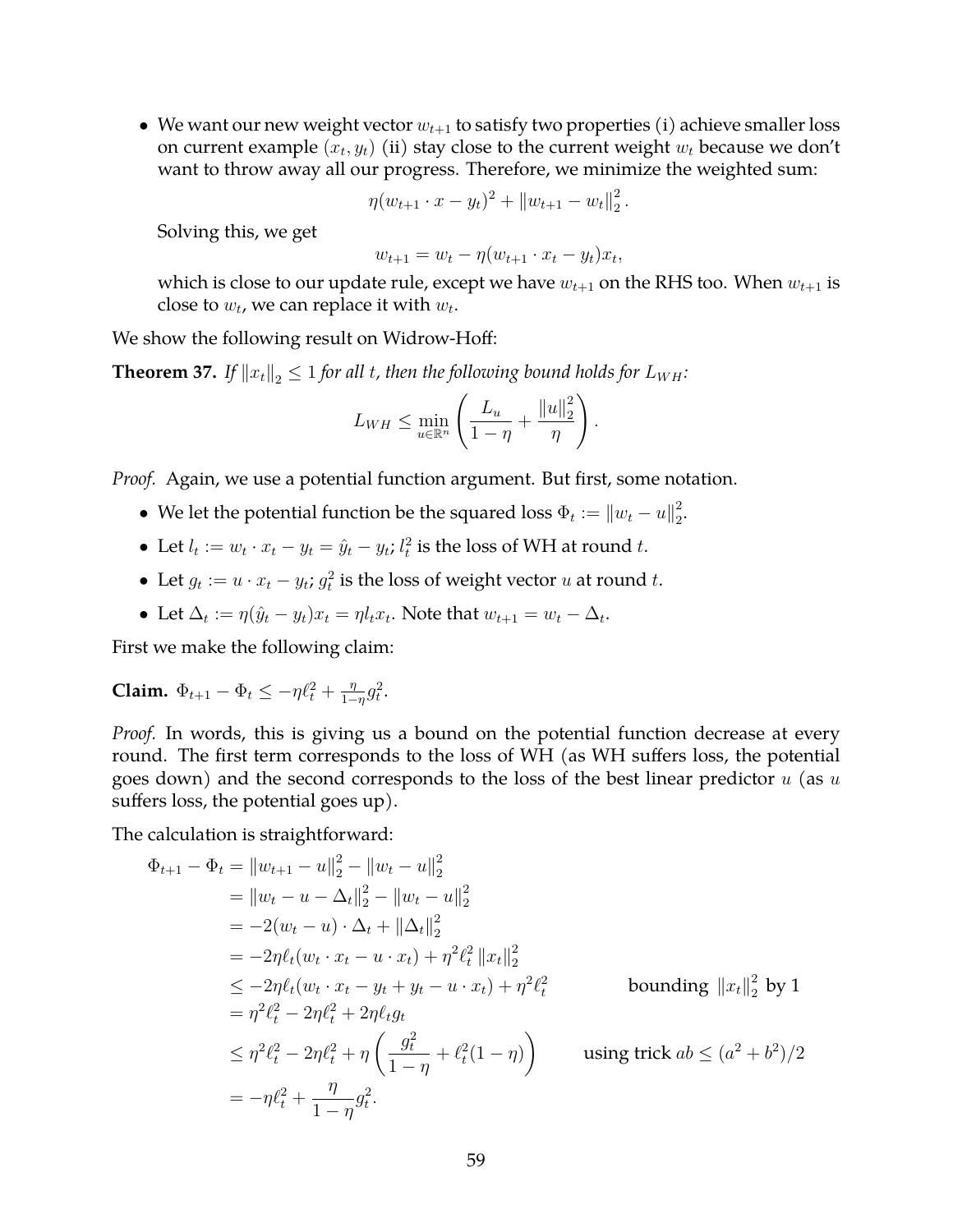Now we show how the theorem follows from the above claim.

$$
-\|u\|_2^2 = -\Phi_1
$$
  
\n
$$
\leq \Phi_{T+1} - \Phi_1
$$
  
\n
$$
= \sum_{t=1}^T (\Phi_{t+1} - \Phi_t)
$$
  
\n
$$
\leq \sum_{t=1}^T \left( -\eta \ell_t^2 + \frac{\eta}{1-\eta} g_t^2 \right)
$$
  
\n
$$
= -\eta \sum_{t=1}^T \ell_t^2 + \frac{\eta}{1-\eta} \sum_{t=1}^T g_t^2
$$
  
\nby claim  
\n
$$
= -\eta L_{WH} + \frac{\eta}{1-\eta} L_u.
$$

Solving for  $L_{WH}$  gives the statement of the theorem.

### **14.2 Online to Batch Conversion**

So far, we have discussed two main models of learning:

- **Batch learning.** This includes the PAC model. The learner is given a set of random examples offline and asked to minimize generalization error.
- **Online learning.** The learner is given a stream of possibly adversarial examples and asked to minimize cumulative loss (measured against a best performer in hindsight).

A natural question to ask is whether we can relate these two models. Clearly, the online setting is stronger, because there we made no assumption on the *distribution* of examples coming to us. More precisely, we would like to understand if the batch learning problem can be reduced to the online learning problem; that is, given black box access to an online learner, can we learn in the batch setting?

The formal setup is as follows. We are given access to a set of examples  $S = \{(x_i, y_i)\}_{i \in [m]}$ drawn i.i.d. from  $D$ . We would like to use an online learner on our dataset  $S$  to learn a vector v with low risk:  $R_v = \mathbb{E}_{(x,y)\sim\mathcal{D}}[(v \cdot x - y)^2]$ .

Here, we will give a result employing the Widrow-Hoff algorithm to show that we can do this in the regression setting:

- 1. Run Widrow-Hoff for T=m rounds on  $S$  in the random order they were given to us.
- 2. Widrow-Hoff gives us a sequence of weight vectors  $w_1, \ldots w_m$ .
- 3. Return the average of these vectors:  $v = \frac{1}{n}$  $\frac{1}{m}\sum_{t=1}^m w_t.$

This is also known as "one-pass SGD".

60

 $\Box$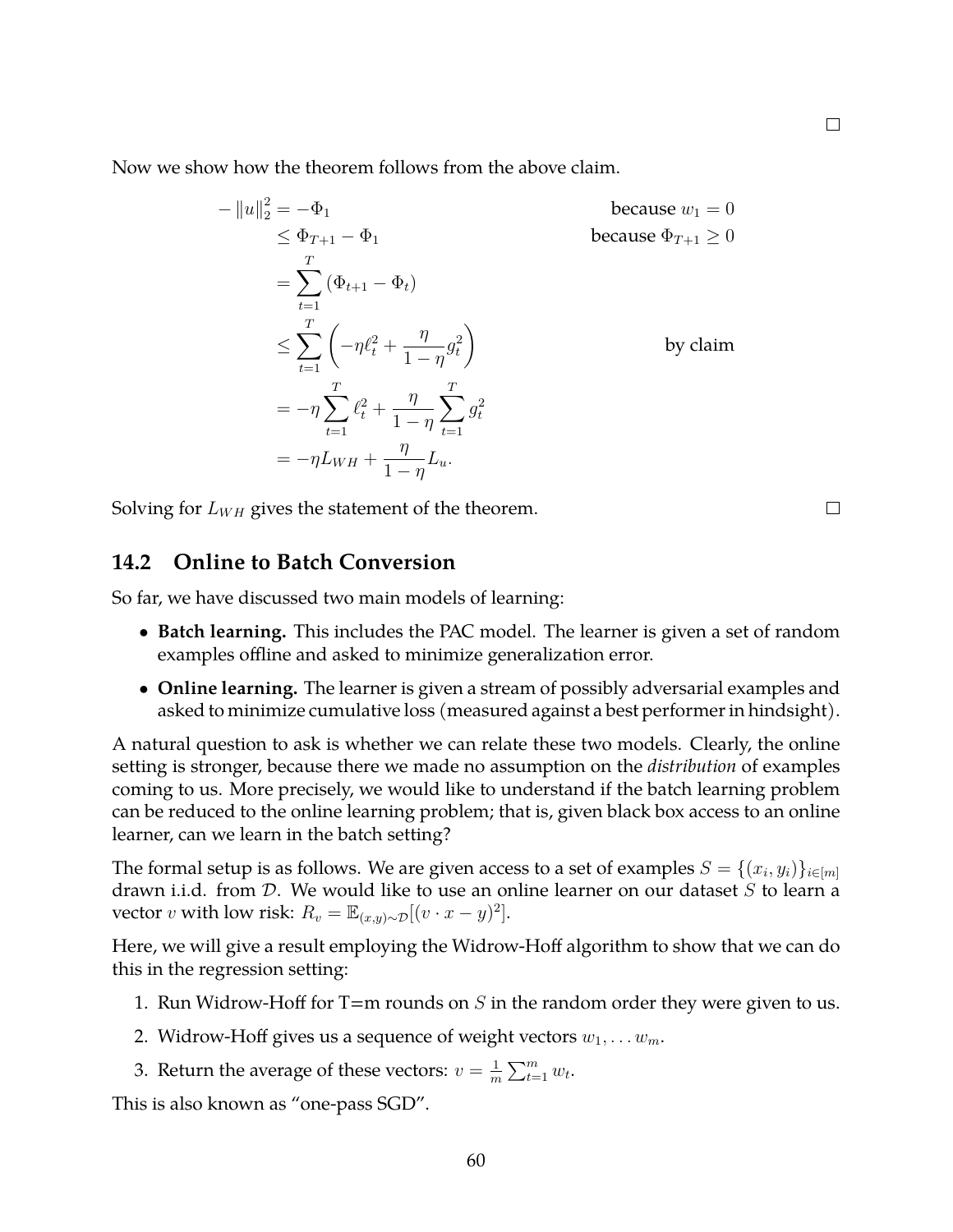**Theorem 38.** *The expected risk*  $R_v$  *can be bounded as follows:* 

$$
\mathbb{E}_S[R_v] \le \min_{u \in \mathbb{R}^n} \left( \frac{L_u}{1-\eta} + \frac{\|u\|_2^2}{\eta m} \right).
$$

*Here, the expectation is taken over draws of the random sample* S*.*

*Proof.* We denote  $E$  to be the expectation taken with respect to the random sample  $S$  as well as a new test point  $(x, y)$  drawn from  $D$ . Fix any  $u \in \mathbb{R}^n$ . Then:

- 1.  $(v \cdot x y)^2 \leq \frac{1}{m}$  $\frac{1}{m}\sum_{t=1}^{m} (w_t \cdot x - y)^2$ . This follows by Jensen's inequality.
- 2.  $\mathbb{E}[(u \cdot x_t y_t)^2] = \mathbb{E}[(u \cdot x y)^2]$ . Because  $(x_t, y_t)$  and  $(x, y)$  are drawn from  $\mathcal{D}$ .
- 3.  $\mathbb{E}[(w_t \cdot x_t y_t)^2] = \mathbb{E}[(w_t \cdot x y)^2]$ . Because  $(x_t, y_t)$  and  $(x, y)$  are drawn from  $\mathcal{D}$ , and  $w_t$  is independent of  $(x_t, y_t)$ .

Now we calculate that:

$$
\mathbb{E}_{S}[R_{v}] = \mathbb{E}[(v \cdot x - y)^{2}]
$$
\n
$$
\leq \frac{1}{m} \sum_{t=1}^{m} \mathbb{E}[(w_{t} \cdot x - y)^{2}]
$$
\nusing 1\n
$$
= \frac{1}{m} \sum_{t=1}^{m} \mathbb{E}[(w_{t} \cdot x_{t} - y_{t})^{2}]
$$
\nusing 3\n
$$
\leq \frac{1}{m} \mathbb{E} \left[ \frac{\sum_{t=1}^{m} (u \cdot x_{t} - y_{t})^{2}}{1 - \eta} + \frac{||u||_{2}^{2}}{\eta} \right]
$$
\n
$$
= \frac{1}{m} \mathbb{E} \left[ \frac{\sum_{t=1}^{m} (u \cdot x - y)^{2}}{1 - \eta} + \frac{||u||_{2}^{2}}{\eta} \right]
$$
\n
$$
= \frac{L_{u}}{1 - \eta} + \frac{||u||_{2}^{2}}{\eta m}.
$$

Taking the infimum over  $u$  gives the theorem statement.

 $\Box$ 

## **15 Density Estimation**

In this section, we will introduce the problem of *density estimation*: modeling a probability distribution given samples  $x \sim \mathcal{P}$ . For example, suppose we want to learna classifier for speech recognition. We can model the distribution first, and then use this distribution to predict labels via Bayes rule. This is often called a "generative approach", and it is in contrast to the "discriminative approach" which directly tries to learn an accurate classifier.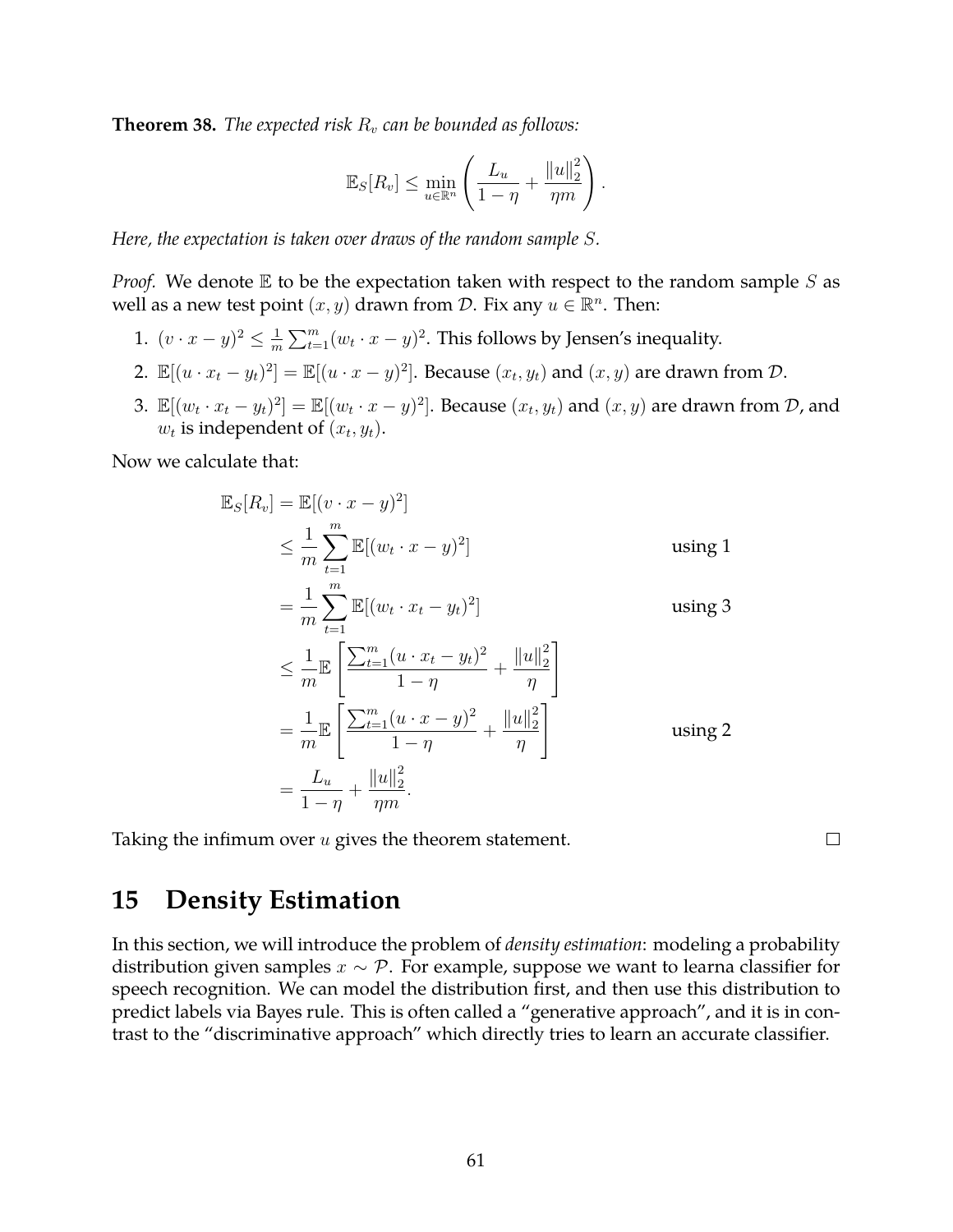### **15.1 Principle of Maximum Likelihood**

To formalize the setup, suppose we are given samples  $x_1, \ldots, x_m \sim \mathcal{P}$ , which is a discrete distribution over  $X$ . Also, we have a set of candidate distributions  $Q$ . For any  $q \in Q$ , we define  $q(x)$  to be the probability of x under q.

**Definition 21** (Likelihood)**.** We define the **likelihood of the data under** q to be the probability of seeing  $x_1, \ldots, x_m$  under the distribution  $q$ :

$$
L(q) = \prod_{i=1}^{m} q(x_i).
$$

We would like to find the  $q$  that maximizes the likelihood of the data - this is called the principle of maximum likelihood.

**Example 18.** Let's try a simple example. Consider a weighted coin that gives 1 with probability p. We flip it m times and get h heads. Let  $\mathcal{Q} = [0, 1]$ . The likelihood of a given q is:

$$
L(q) = qh(1 - q)m-h.
$$

To maximize the likelihood, we take the derivative, and set it equal to 0 to get  $q = h/m$ .

In general, maximizing the likelihood means:

$$
\arg\max_{q} L(q) = \arg\max_{q} \sum_{i=1}^{m} \log q(x_i) = \arg\min_{q} \frac{1}{m} \sum_{i=1}^{m} -\log q(x_i).
$$

The quantity  $-\log q(x_i)$  measures how well  $q$  fits  $x_i$ ; we typically call it the  $\log$  loss function. Thus, maximizing the likelihood is equivalent to minimizing the empirical risk.

**Definition 22.** We define the **true risk** of a distribution q to be:

$$
\mathbb{E}_{x \sim \mathcal{P}}[-\log q(x)] = RE(\mathcal{P}||q) + H(\mathcal{P}),
$$

where RE and H are the relative entropy and entropy. Note that here  $H(\mathcal{P})$  doesn't depend on q, so minimizing the true risk is equivalent to minimizing the relative entropy  $RE(\mathcal{P}||q)$ over  $q \in \mathcal{Q}$ .

## **15.2 Maximum Entropy Modeling**

Now let us consider a practical setting. Suppose you are a researcher trying to model the habitat of a butterfly species on an island: you have a sample of butterfly sightings as well as features associated with each siting (altitude, annual rainfall, temperature, etc.) Assume that there exists a true distribution  $D$  that properly models the species, with the sightings sampled from D. Also assume that we can get every bit of data for each feature for the entire map (which is our domain  $\mathcal{X}$ .)

More formally, let  $|\mathcal{X}| = N$  and let  $x_1, \ldots, x_m \sim D$ . Let there be *n* features  $f_1, \ldots, f_n$ .

We consider two approaches. As we will see, they are equivalent.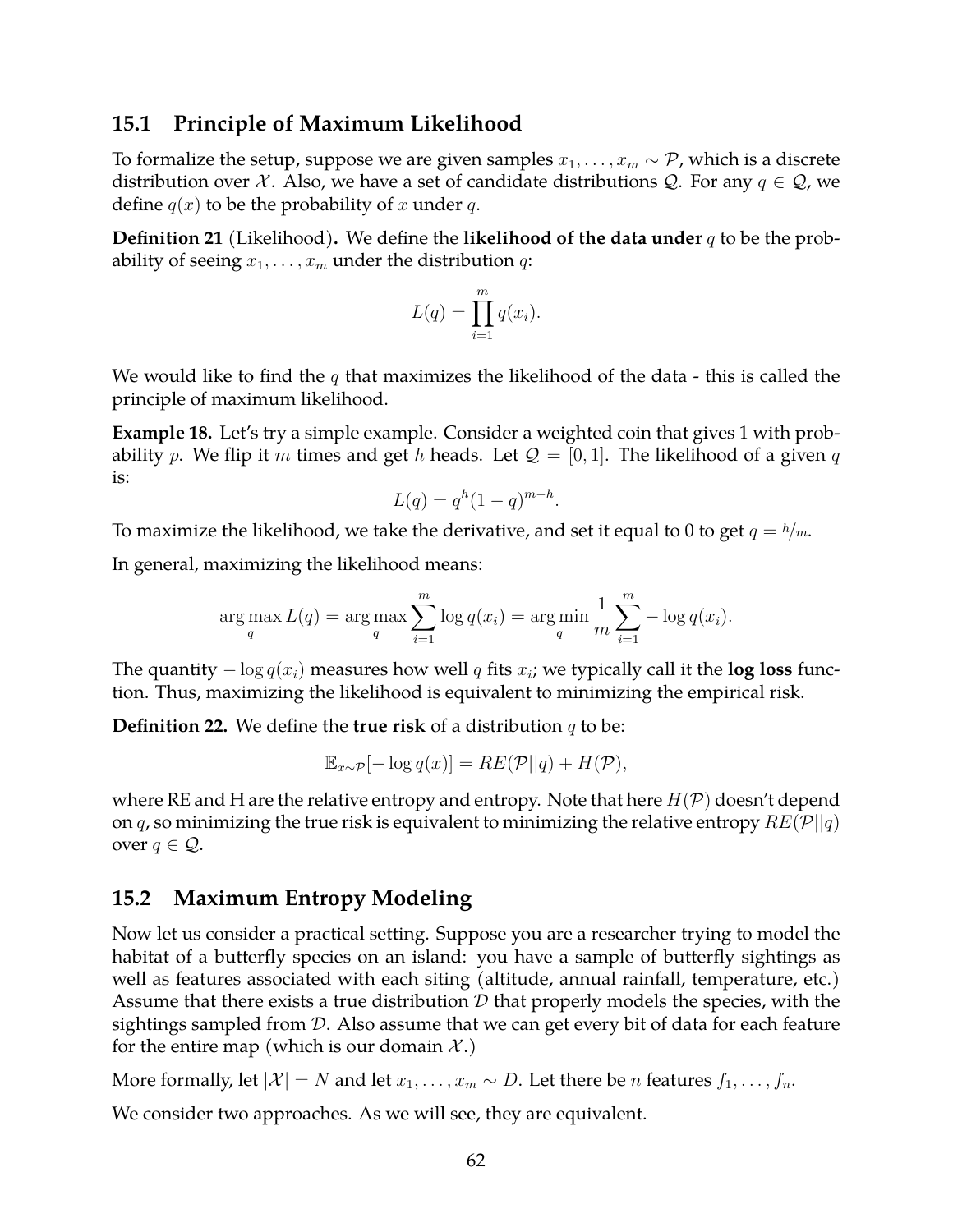**Approach 1: Maximum Entropy.** The main idea is to solve for a "likely" distribution under some constraints on our features. For feature  $j$ , we define the true expectation under  $q$  as  $\mathbb{E}_q[f_j(x)]$ , as well as the empirical average  $\mathbb{\hat{E}}[f_j(x)]=\frac{1}{m}\sum_{i=1}^mf_j(x_i).$  We would like our distribution  $q$  to satisfy the condition that for each  $j$  ,  $\mathbb{E}_{q}[f_j] = \mathbb{\hat{E}}[f_j].$ 

Now, we want our distribution  $q$  to minimize relative entropy, and because we have no prior beliefs, we measure it against the uniform distribution. Thus, we want to minimize  $RE(q||\text{Unif}) = \log N - H(q)$ ; or maximize  $H(q)$ . Thus, we write the constrained optimization problem:

$$
\min_{q \in \mathcal{P}} \quad H(q)
$$
\n
$$
\text{subject to} \quad \mathcal{P} = \left\{ q : \mathbb{E}_q[f_j] = \hat{E}[f_j] \text{ for all } j \in [n] \right\}
$$

**Approach 2: Exponential-Family/Gibbs Distributions.** We can also approach this problem by assuming that distribution we are looking for has a particular form. We will use the **exponential family** or **Gibbs** distributions:

$$
q(x) = \frac{\exp\left(\sum_{j=1}^n \lambda_j f_j(x)\right)}{Z_{\lambda}},
$$

where  $Z_{\lambda}$  is the partition function that makes  $q(x)$  a valid probability distribution. Call Q the set of distributions with this form.

Our task becomes to find the suitable values of  $\lambda_i$  that maximize the likelihood of the data, i.e.,  $\max_{q \in \mathcal{Q}} \sum_{i=1}^m \log q(x_i)$ . Technically such a maximum may not exist, but in such a case there is a limit point of Q so we can instead find  $\sup_{q\in\mathcal{Q}}\sum_{i=1}^m\log q(x_i)=\max_{q\in\overline{\mathcal{Q}}}\sum_{i=1}^m\log q(x_i)$ .

As promised, we will show the equivalence of these two approaches.

**Theorem 39.** *The following are equivalent:*

1.  $q^* = \arg \max_{q \in \mathcal{P}} H(q)$ . 2.  $q^* = \arg \max_{q \in \overline{Q}} \sum_{i=1}^m \log q(x_i)$ 

3.  $q^* \in \mathcal{P} \cap \overline{\mathcal{Q}}$ 

Furthermore, any one of these three conditions uniquely determines  $q^*$ .

From part (3) of the theorem, we can see that it is both necessary and sufficient to find an element in  $P$  and  $Q$ . This is especially useful in analyzing the convergence of algorithms for this setting. We will not prove this equivalent, but instead just prove the equivalence of the two approaches through duality.

*Proof sketch.* We will sketch the proof via Lagrange multipliers. The Lagrangian for the first problem can be written as:

$$
\mathcal{L}(q,\lambda,\gamma) = \sum_{x} q(x) \log q(x) + \sum_{j=1}^{n} \lambda_j \left( \hat{\mathbb{E}}[f_j] - \sum_{x} q(x) f_j(x) \right) + \gamma \left( \sum_{x} q(x) - 1 \right).
$$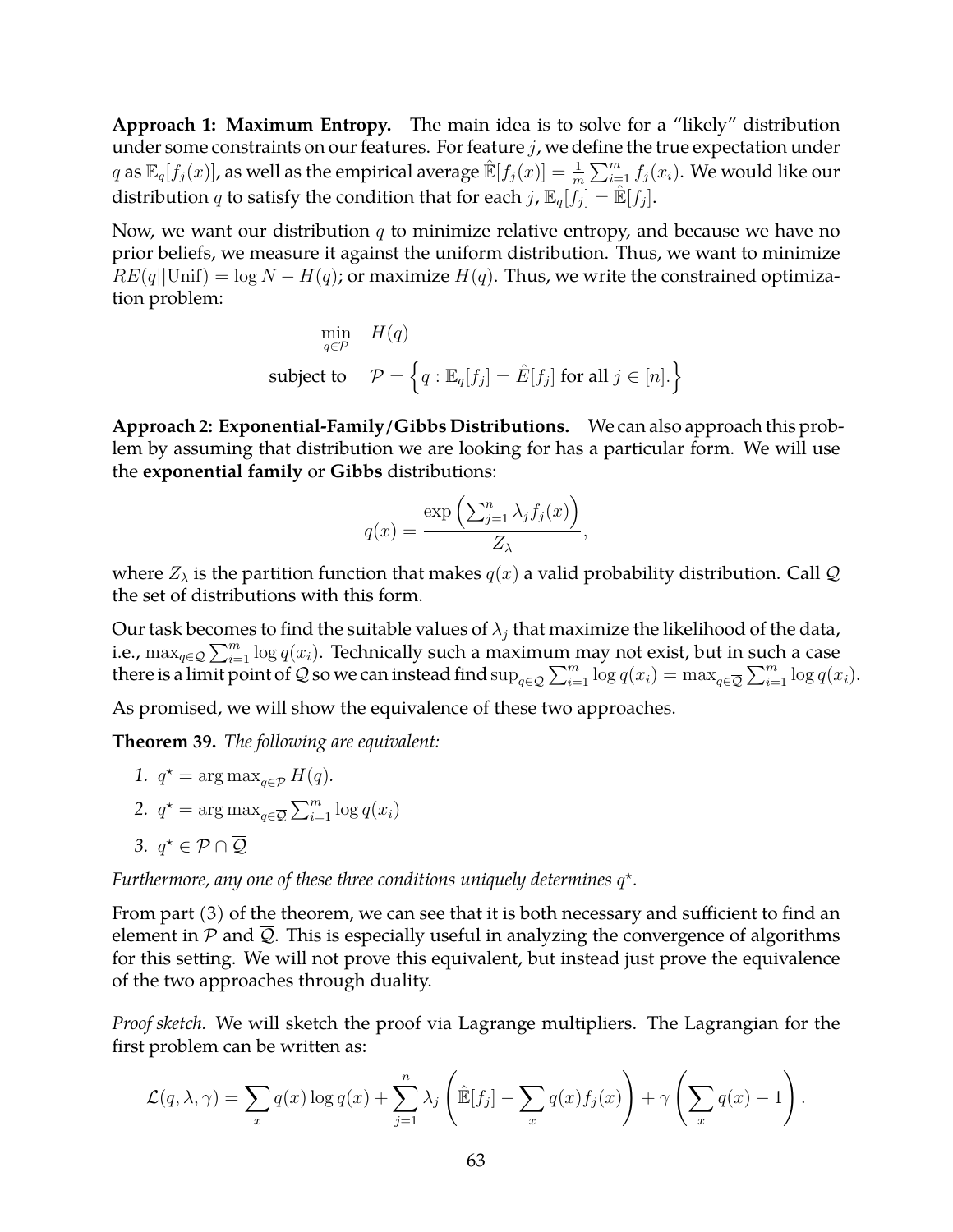We minimize over the primal variables  $q(x)$ :

$$
\frac{\partial \mathcal{L}}{\partial q(x)} = 1 + \log q(x) - \sum_{j} f_j(x) + \gamma \stackrel{\text{set}}{=} 0.
$$
  
\n
$$
\Rightarrow q(x) = \exp\left(\sum_{j=1}^n \lambda_j f_j(x) - \gamma - 1\right) = Z_{\lambda}^{-1} \exp\left(\sum_j \lambda_j f_j(x)\right),
$$

where  $Z_{\lambda} \stackrel{\text{def}}{=} e^{\gamma+1}$  is the normalization factor. Thus, we do get the exponential family distribution!

Plugging this back into  $\mathcal{L}(q, \lambda, \gamma)$  and maximizing over the dual variables gives us:

$$
\max_{\lambda,\gamma} \min_{q} \mathcal{L}(q,\lambda,\gamma) = \max_{\lambda,\gamma} \left\{ \sum_{x} q(x) \left( \sum_{j} \lambda_{j} f_{j}(x) - \log Z_{\lambda} \right) - \sum_{j} \lambda_{j} \sum_{x} q(x) f_{j}(x) + \sum_{j} \lambda_{j} \hat{\mathbb{E}}[f_{j}] \right\}
$$

$$
= \max_{\lambda} \left\{ -\log Z_{\lambda} + \frac{1}{m} \sum_{j} \lambda_{j} \sum_{i} f_{j}(x_{i}) \right\}
$$

$$
= \max_{\lambda} \left\{ \frac{1}{m} \sum_{i} \left( \sum_{j} \lambda_{j} f_{j}(x_{i}) - \log Z_{\lambda} \right) \right\} = \frac{1}{m} \sum_{i} \log q(x_{i}).
$$

Thus, the solution maximizes the log likelihood, or equivalently minimizes the negative empirical risk.  $\Box$ 

#### **15.3 Solving the Optimization Problem**

Now we will consider how to actually solve the optimization problem in order to find the optimal distribution  $q^*$ . We will attempt to solve the exponential-family problem (which is essentially maximum likelihood). We write it in the following form:

$$
\min_{\lambda \in \mathbb{R}^n} L(\lambda) \stackrel{\text{def}}{=} -\frac{1}{m} \sum_{i=1}^m \log q_\lambda(x_i) \quad \text{(the negative log-likelihood)}
$$
\n
$$
\text{subject to} \quad g_\lambda(x) = \sum_{j=1}^n \lambda_j f_j(x) \text{ and } q_\lambda(x) = Z_\lambda^{-1} \exp(g_\lambda(x)).
$$

At a high level, we desire an iterative algorithm that converges to a good parameter vector  $\lambda$ . In particular, we want to design an update rule "compute  $\lambda_{t+1}$  from  $\lambda_t$ " such that  $L(\lambda_t) \to \inf_\lambda L(\lambda)$ . We will come up with an approximation to the difference  $L(\lambda_{t+1})-L(\lambda_t)$ and exactly minimize the approximation.

First, we will make a simplifying assumption.

**Assumption.** For each  $x \in \mathcal{X}$ , the features lie on the probability simplex. That is:

$$
\sum_{j=1}^{n} f_j(x) = 1
$$
 and  $f_j(x) \ge 0$  for all j.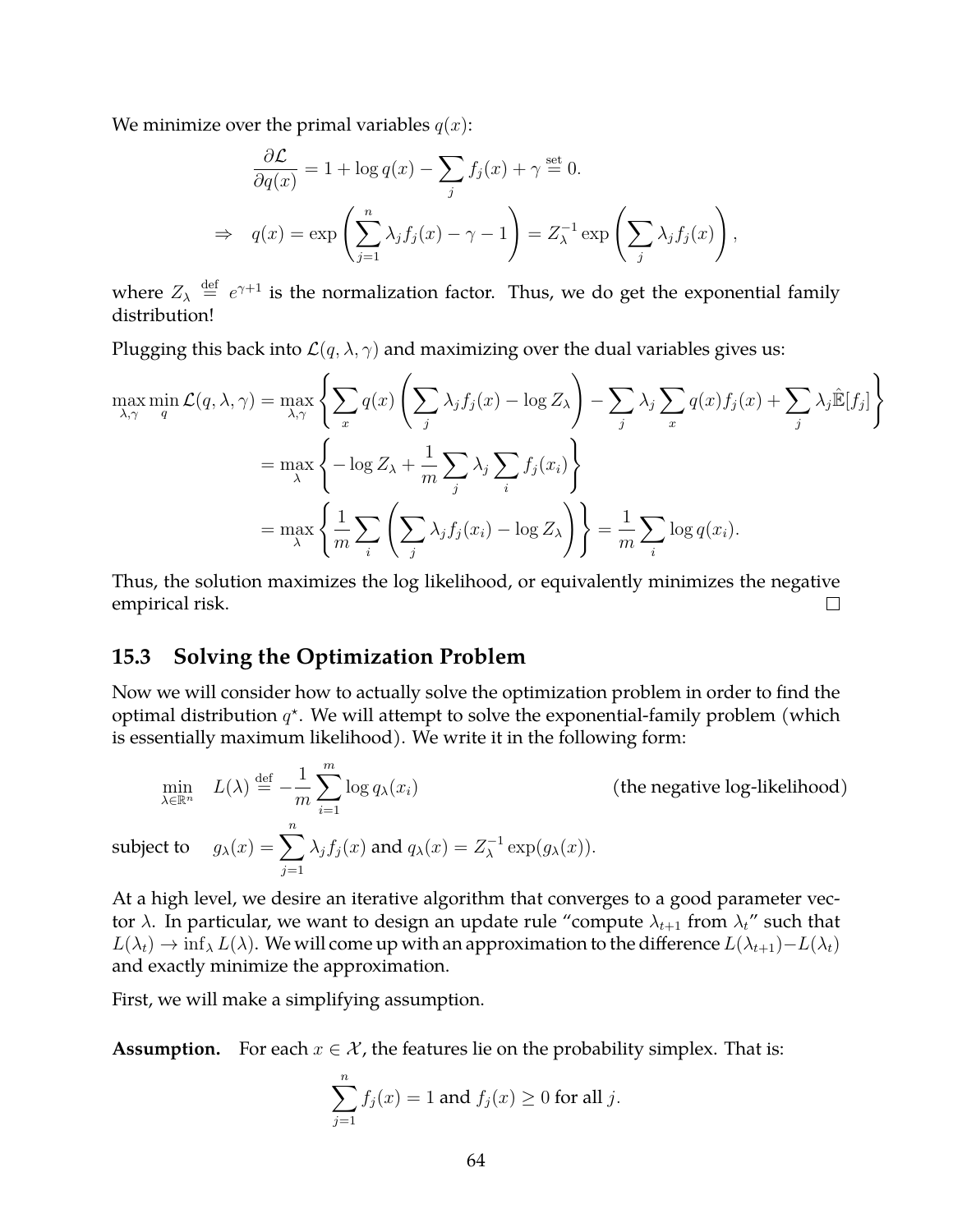This assumption holds without loss of generality! To see this:

- 1. Let  $c_j = \min_x f_j(x)$  for each feature j. Then make the transformation  $f'_j(x) = f_j(x)$   $c_j$ , so that  $g'_\lambda(x)=\sum_j \lambda_j f'_j(x)=g_\lambda(x)+\sum_j \lambda_j c_j.$  We have only added a constant to  $g_{\lambda}$  so  $q'_{\lambda}(x) = q_{\lambda}(x)$  because the change has been normalized.
- 2. Rescale each feature to  $[0,1/n]$  by multiplying by  $b_j \stackrel{\text{def}}{=} 1/(n\max_x f_j(x)).$  Scaling does not change which distributions can be represented, because we can always push the scaling into the  $\lambda_i.$
- 3. We have nonnegative features that sum up to at most 1 for each  $x$ . We can add a dummy feature  $f_0(x) = 1 - \sum_j f_j(x)$  that takes care of the slack. The term  $\lambda_0(1 \sum_j f_j(x)$ ) is added to  $g_\lambda(x)$ , but this does not limit the functions that can be represented because  $\lambda_0$  is just a constant and the terms  $-\lambda_0 f_j(x)$  can be absorbed into  $\lambda_i f_i(x)$ .

#### **15.3.1 Step 1: bound the change in likelihood**

Now we look for an approximation for the change in loss  $L(\lambda') - L(\lambda)$ . For notational convenience we define  $\alpha = \lambda' - \lambda$ . We calculate that:

$$
\Delta L \stackrel{\text{def}}{=} L(\lambda') - L(\lambda)
$$
  
=  $-\frac{1}{m} \sum_{i=1}^{m} \log q_{\lambda'}(x_i) + \frac{1}{m} \sum_{i=1}^{m} \log q_{\lambda}(x_i)$   
=  $-\frac{1}{m} \sum_{i=1}^{m} \log (Z_{\lambda'}^{-1} e^{g_{\lambda'}(x_i)}) + \frac{1}{m} \sum_{i=1}^{m} \log \log (Z_{\lambda}^{-1} e^{g_{\lambda}(x_i)})$   
=  $\frac{1}{m} \sum_{i=1}^{m} (g_{\lambda}(x_i) - g_{\lambda'}(x_i)) + \log \frac{Z_{\lambda'}}{Z_{\lambda}}.$ 

We bound the first term:

$$
\frac{1}{m} \sum_{i=1}^{m} (g_{\lambda}(x_i) - g_{\lambda'}(x_i)) = \frac{1}{m} \sum_{i=1}^{m} \sum_{j=1}^{n} (\lambda_j f_j(x) - \lambda'_j f_j(x))
$$

$$
= -\frac{1}{m} \sum_{i=1}^{m} \sum_{j=1}^{n} \alpha_j f_j(x)
$$

$$
= -\sum_{j=1}^{n} \alpha_j \hat{\mathbb{E}}[f_j].
$$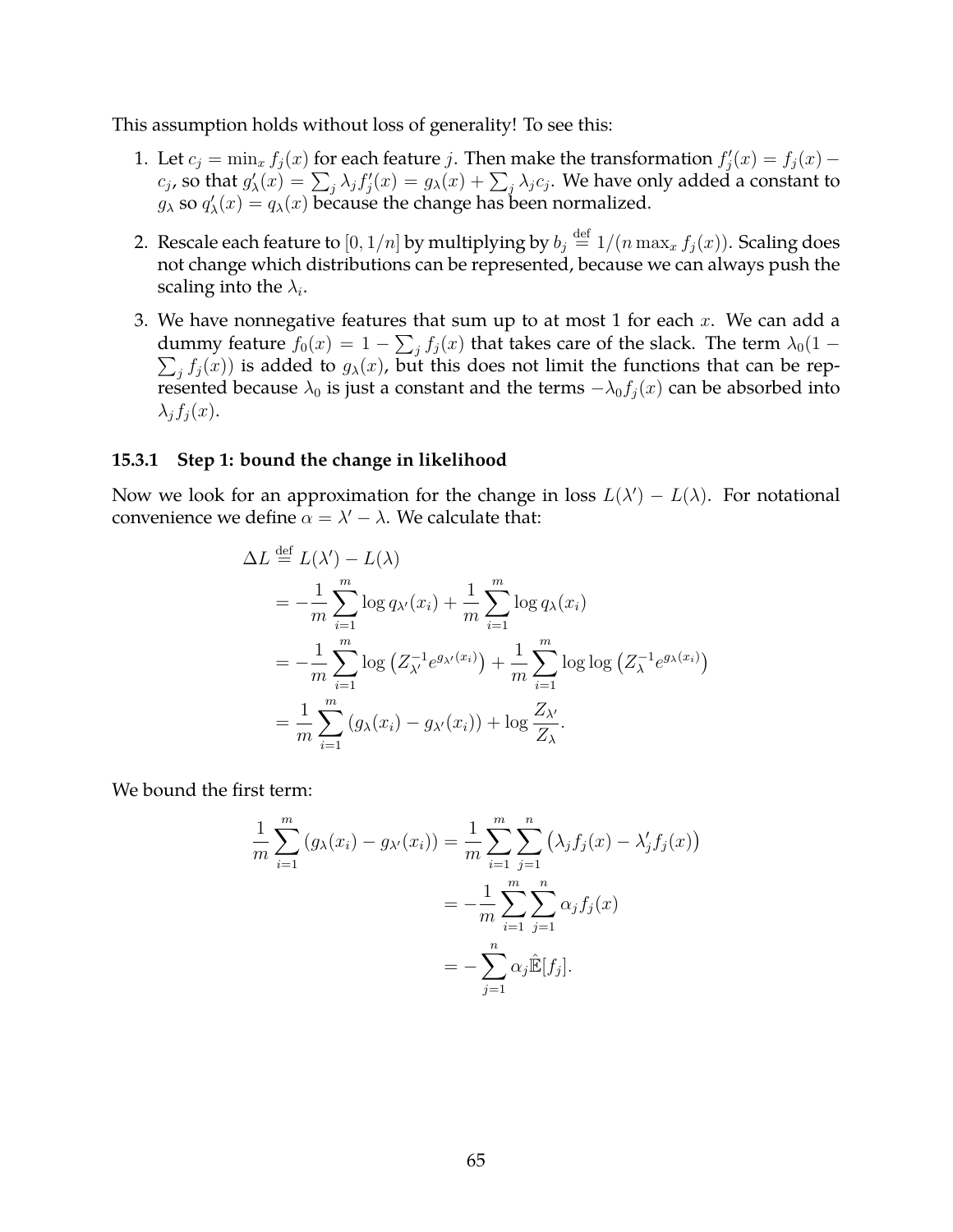Now we bound the second term:

$$
\frac{Z_{\lambda'}}{Z_{\lambda}} = \frac{\sum_{x \in \mathcal{X}} \exp \left( g_{\lambda}(x) + \sum_{j=1}^{n} \alpha_{j} f_{j}(x) \right)}{Z_{\lambda}}
$$
  
= 
$$
\sum_{x \in \mathcal{X}} q_{\lambda}(x) \exp \left( \sum_{j=1}^{n} \alpha_{j} f_{j}(x) \right)
$$
  

$$
\leq \sum_{x \in \mathcal{X}} q_{\lambda}(x) \sum_{j=1}^{n} f_{j}(x) e^{\alpha_{j}}
$$
  
= 
$$
\sum_{j=1}^{n} e^{\alpha_{j}} \mathbb{E}_{q_{\lambda}}[f_{j}].
$$

by Jensen's inequality ( $f_j$  form a prob. dist.)

Putting it all together, we have the bound:

$$
\Delta L \leq -\sum_{j=1}^n \alpha_j \underbrace{\hat{\mathbb{E}}[f_j]}_{:=\hat{E}_j} + \log \left( \sum_{j=1}^n e^{\alpha_j} \underbrace{\mathbb{E}_{q_\lambda}[f_j]}_{:=E_j} \right).
$$

Thus, the change in likelihood can be upper bounded by a quantity which depends both on the empirical average feature  $\hat{E}_j$  as well as the expected average feature  $E_j$  under distribution  $q_{\lambda}$ .

#### **15.3.2 Step 2: minimize the approximation**

We have the approximation  $B(\alpha)=-\sum_j\alpha_j\hat E_j+\ln\Big(\sum_j\exp(\alpha_j)E_j\Big).$  Taking derivatives w.r.t  $\alpha_j$  to minimize:

$$
\frac{\partial B}{\partial \alpha_j} = -\hat{E}_j + \frac{E_j e^{\alpha_j}}{\sum E_j e^{\alpha_j}} \stackrel{\text{set}}{=} 0. \Rightarrow \alpha_j = \log \frac{\hat{E}_j}{E_j}.
$$

To conclude, we have constructed the iterative update on the dual variables  $\lambda$ :

$$
\lambda_j^{(t+1)} = \lambda_j^{(t)} + \log \frac{\hat{\mathbb{E}}[f_j]}{\mathbb{E}_{q_{\lambda(t)}}[f_j]}
$$

.

This expression can be readily computed as long as we can compute the expectation of  $f_j$ over  $q_{\lambda}$  (in time linear in  $|\mathcal{X}| = N$ ).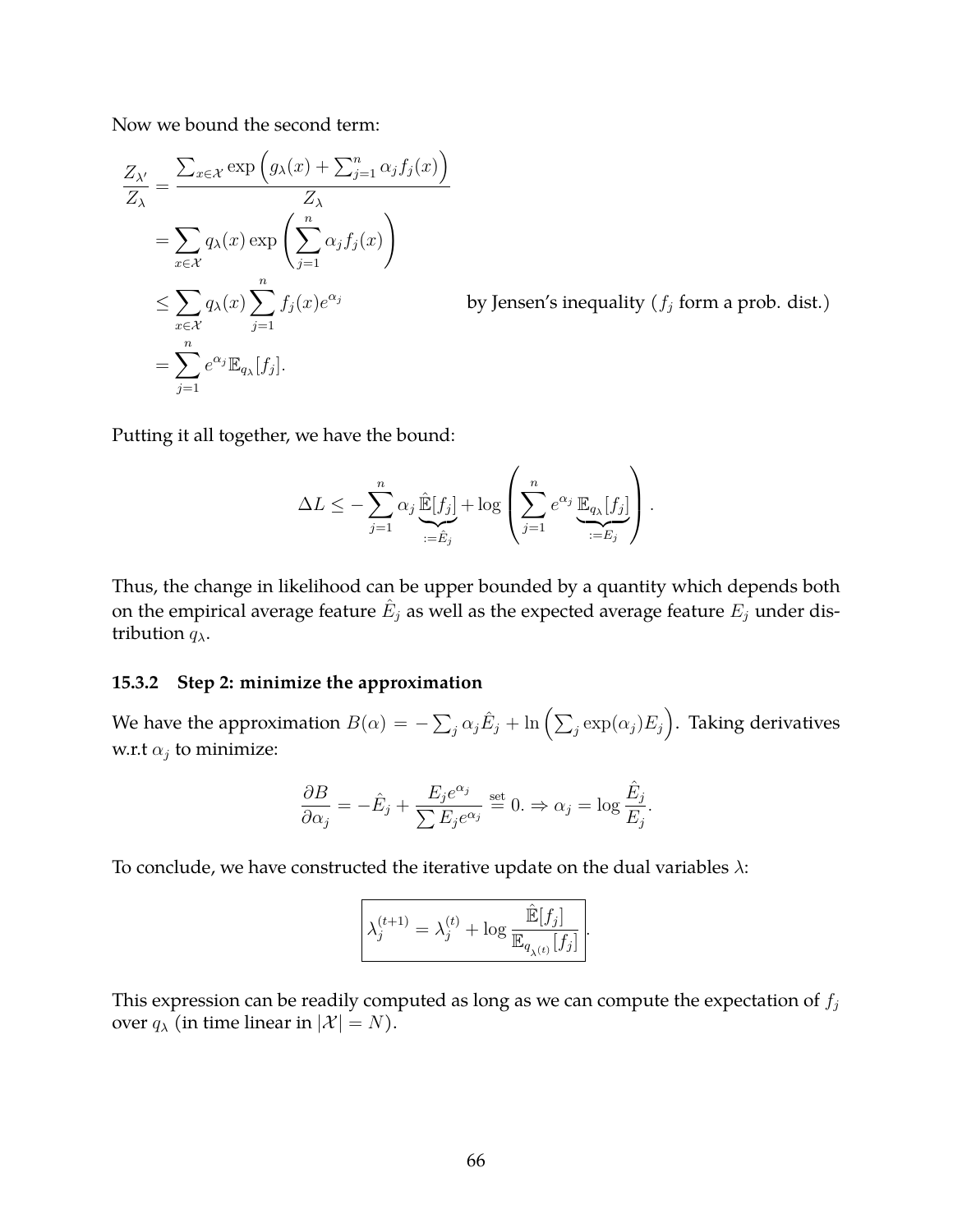#### **15.3.3 Intuition**

To gain some intuition, we can view this update rule in terms of the primal space of distributions. Let  $p_t = q_{\lambda_t}$ . Our distribution update is of the form:

$$
p_{t+1}(x) \propto p_t(x) \prod_{j=1}^n \left( \frac{\hat{\mathbb{E}}[f_j]}{\mathbb{E}_{p_t}[f_j]} \right)^{f_j(x)}.
$$

Recall that we want to reach a distribution  $q^{\star} \in \mathcal{P} \cap \overline{\mathcal{Q}}$ . Specifically if  $q^{\star} \in \mathcal{P}$ , then we must have  $E_{q^\star}[f_j]=\hat{\mathbb{E}}[f_j]$  for all  $j.$  If all of these equations are satisfied, then we are at a fixed point. Otherwise, suppose that  $\mathbb{E}_{p_t}[f_j] < \hat{\mathbb{E}}[f_j].$  This update rule will increase the probability distribution mass when  $f_j(x)$ , thus increasing  $\mathbb{E}_{p_{t+1}}[f_j]$ .

## **15.4 Convergence Guarantees**

We will show the following theorem:

**Theorem 40.**  $p_t \rightarrow q^*$ .

*Proof.* We will first define an auxiliary function A, and show that if such a function exists then  $p_t$  must converge to  $q^\star$ . Lastly, we will show that the approximation we chose satisfies the criteria for the auxiliary function.

**Definition 23.** A function defined on the probability simplex  $A: \Delta_{\mathcal{X}} \to \mathbb{R}$  is an **auxiliary function** if:

- 1. A is continuous.
- 2.  $L(\lambda_{t+1}) L(\lambda_t) \leq A(p_t) \leq 0.$
- 3. If  $A(p) = 0$  then  $p \in \mathcal{P}$ .

**Claim.** If an auxiliary function A exists for the process  $\lambda_t$  then  $p_t \to q^*$ .

*Proof.* Note that the log-loss  $L(\lambda)$  is lower bounded by 0. We know that the values  $L(\lambda_t)$ must be monotonically decreasing by property (2), and therefore  $L(\lambda_{t+1}) - L(\lambda_t) \rightarrow 0$ . This implies that  $A(p_t) \rightarrow 0$  also.

Now assume that the limit of  $p_t$  exists. We want to show that  $p = \lim_{t\to\infty} p_t \in \mathcal{P} \cap \overline{\mathcal{Q}}$ . Trivially,  $p \in \overline{Q}$  because  $p_t \in \mathcal{Q}$ . By property (1), we see that:

$$
A(p) = A(\lim_{t \to \infty} p_t) = \lim_{t \to \infty} A(p_t) = 0.
$$

Therefore by property (3) we also have  $p \in \mathcal{P}$ , so  $p \in \mathcal{P} \cup \overline{\mathcal{Q}} = q^*$  as desired.

Lastly, to tidy up, note that we did not need to assume that the limit existed. The  $p_t$  live in the probability simplex, a compact space. Therefore there exists a convergent subsequence  $p_{t_k} \to q^\star$ . The sequence  $p_t$  can only have a single limit point (by uniqueness of  $q^\star$ , so the entire sequence actually converges to  $q^*$ .)  $\Box$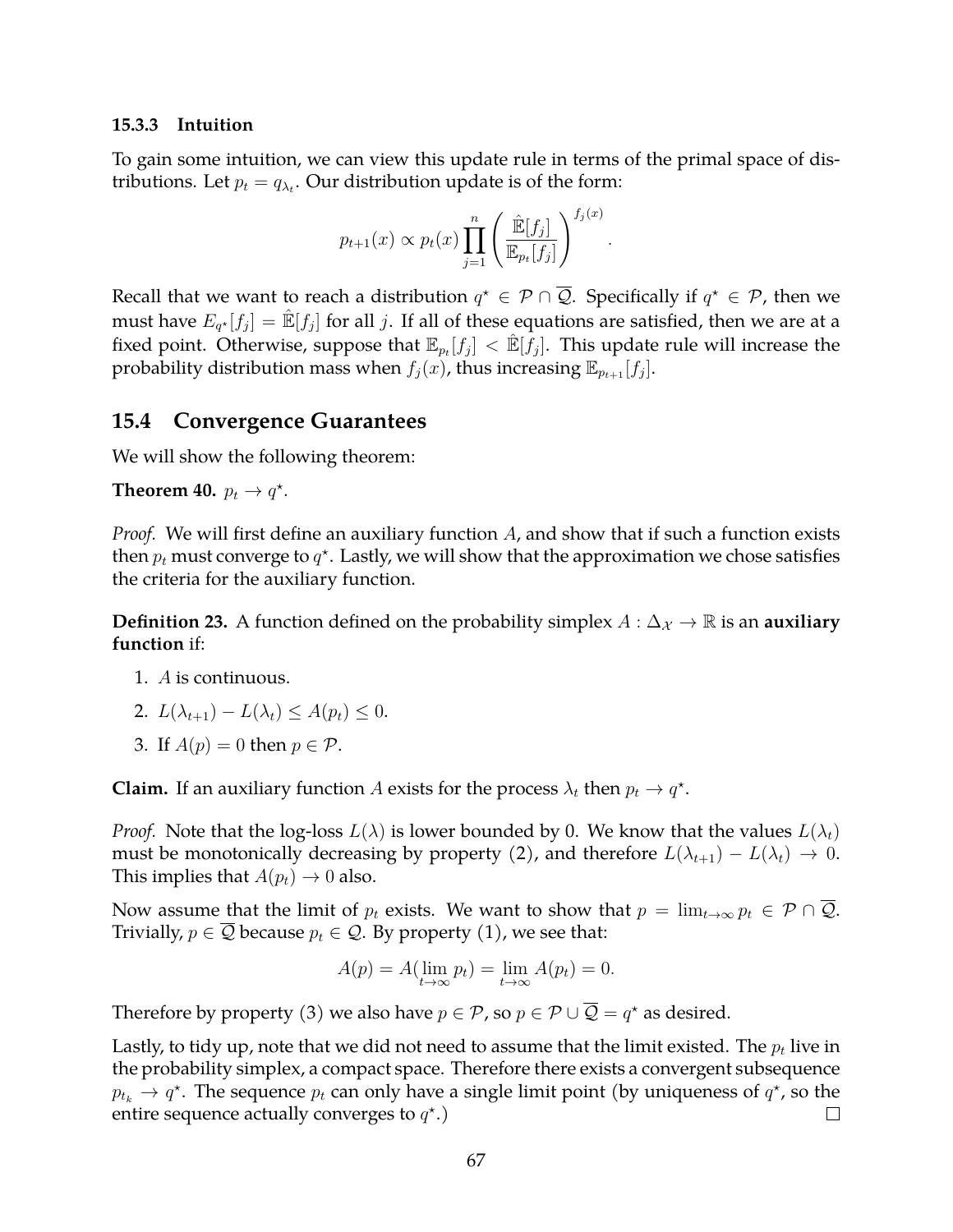Lastly, we show that the auxiliary function  $A$  exists. We simply define  $A(p_t)=-\sum_j \alpha_j \hat{\mathbb{E}}[f_j]+$  $\ln\left(\sum_j \exp(\alpha_j) \mathbb{E}_{p_t}[f_j]\right)$  and check that it satisfies the properties.

First, we note that when we plugged in the choice of  $\alpha_j = \log(\hat{\mathbb{E}}[f_j]/\mathbb{E}_{p_t}[f_j])$ , we enforced that  $\sum_{j=1} e_j^{\alpha} \mathbb{E}_{p_t}[f_j] = 1$ . Therefore, we see that:

$$
A(p_t) = -\sum_{j=1}^n \hat{E}[f_j] \log \frac{\hat{E}[f_j]}{\mathbb{E}_{p_t}[f_j]} = -RE(\hat{E}[f]||\mathbb{E}_{p_t}[f]).
$$

From here, the three properties are more or less obvious. Property 1 is satisfied because relative entropy is continuous. Property 2 is satisfied because relative entropy is nonnegative. Property 3 is satisfied because when  $A(p) = 0$ , we must have  $\mathbb{E}[f] = \mathbb{E}_p[f]$ .  $\Box$ 

## **16 Online Log-loss**

Essentially, the problem we analyzed in density estimation was minimizing a log-loss in the *batch setting*, which was the maximum likelihood estimator. Now, we will consider the online log-loss problem, where our task is to output distributions  $q_t$  and do well against a best expert.

More formally, let N be the number of experts. At each round  $t = 1, \ldots, T$ , the learner receives a distribution  $p_{t,i}$  from expert i. The learner must combine these predictions into a distribution  $q_t$ . The world then responds with a point  $x_t \in \mathcal{X}$ , and the learner suffers  $\cos s = -\log q_t(x_t)$ . We would like low regret against the best expert, that is:

$$
-\sum_{t=1}^{T} \log q_t(x_t) \le \min_{i \in [N]} -\sum_{t=1}^{T} \log p_{t,i}(x_t) + \text{ small.}
$$

## **16.1 Universal Compression Interpretation**

From our previous discussion, density estimation is a motivation for studying the online log-loss problem. Another very different motivation for online log-loss comes from the field of *coding theory*.

Consider the following scenario. Suppose Alice wants to send Bob a single English letter from  $\mathcal{X} = \{a, b, \dots\}$ . They both know the distribution of each letter  $p(x)$ . It is well known that the optimal way to encode x is using  $-\log_2 p(x)$  bits, which will achieve the minimum average coding length  $H(x)$ .

What if Alice wants to send a string of letters? Because the prediction for the next letter depends on the previous one, Alice can assign different probabilities to each letter given the previous letters already sent, potentially using less bits. Mathematically, Alice's task is to estimate the distribution of  $x_t$  given the sequence  $x_1^{t-1}$ .

To put this into the framework of online  $log$ -loss, suppose Alice was given  $N$  coding methods (the "experts") which predict  $p_{t,i}(x_t)$  to be the probability of  $x_t$  conditioned on receiving  $x_1^{t-1}$ . Alice does not know which coding method is best ahead of time, but she wants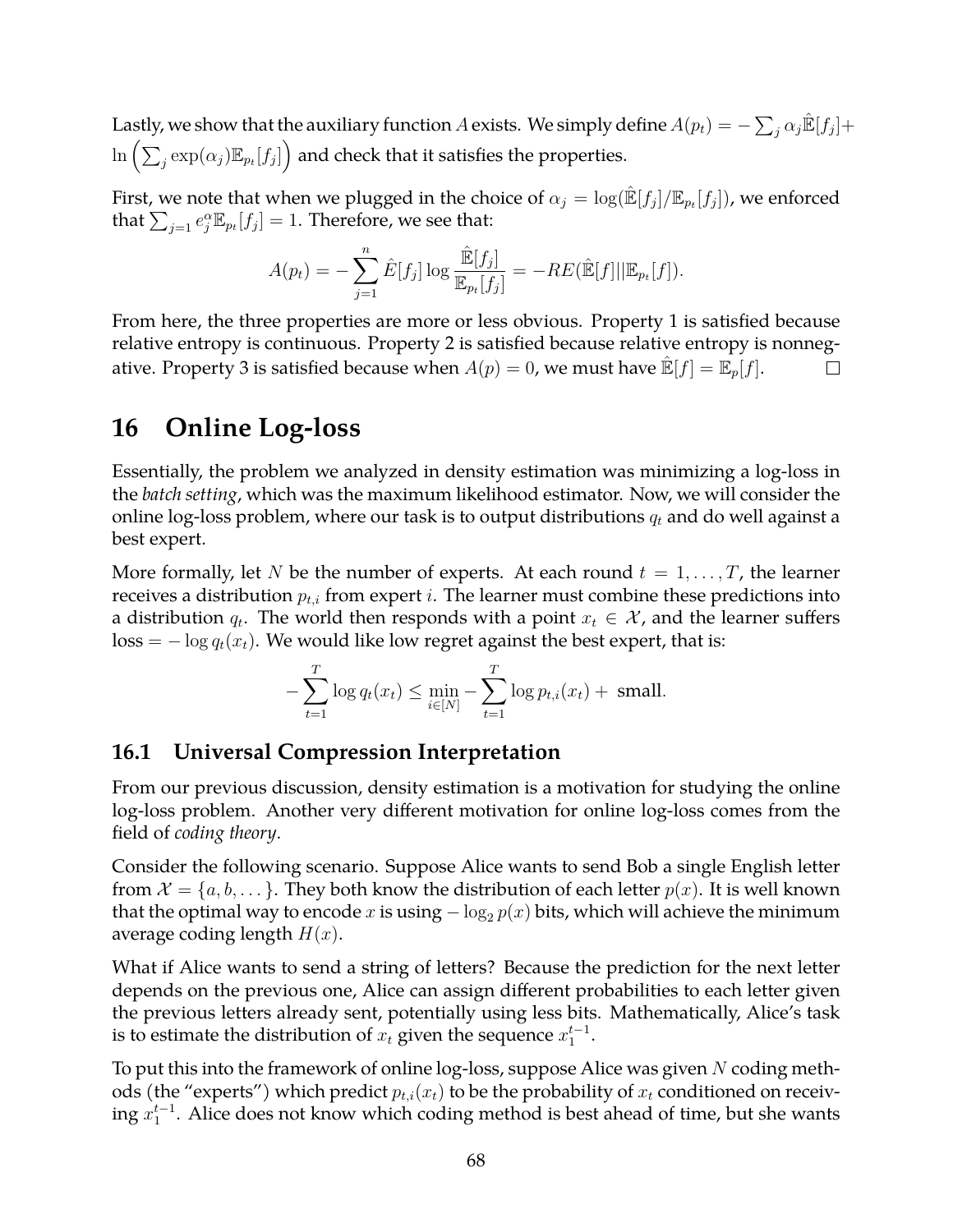to combine these coding methods such that the coding length is nearly as short as the best coding method. In this analogy:

- $\bullet$   $-\sum_{t=1}^{T} \log q_t(x_t)$  is the number of bits Alice requires to transmit the entire message.
- $\bullet$   $-\sum_{t=1}^{T} \log p_{t,i}(x_t)$  is the number of bits that coding method *i* requires.

Therefore, if we are able to show low regret for this online problem, it would imply that for any message, the algorithm Alice uses will be near optimal (hence "universal compres $sion'$ ).

## **16.2 Bayes Algorithm**

We will introduce an algorithm called the Bayes Algorithm and show that it has low regret for the online log-loss problem:

- Initialize weights  $w_{1,i} = \frac{1}{N}$  for all  $i \in [N]$ .
- for  $t = 1, \ldots, T$ :
	- 1. Expert *i* predicts  $p_{t,i}$  over  $\mathcal{X}$ .
	- 2. The leaner combines predictions into distrubtion  $q_t(x) \stackrel{\text{def}}{=} \sum_{i=1}^N w_{t,i} p_{t,i}(x).$
	- 3. The world response with  $x_t \in \mathcal{X}$ .
	- 4. The learner suffers  $loss = -\log q_t(x_t)$ .
	- 5. The learner updates weights  $w_{t+1,i} = Z^{-1} w_{t,i} p_{t,i}(x_t)$  for all  $i \in [N]$ , where  $Z$  is a normalization term.

Note that the update rule (5) is precisely a multiplicative weights update of the general form  $w_{\text{new}} = Z^{-1} w_{\text{old}} \beta^{\text{loss}}$ , with  $\beta = 1/e$ .

### **16.2.1 Intuition for update rule**

First, we will give some intuition for the update rule as a Bayes update. We will view the probability measure as conditional probabilities:

$$
p_{t,i}(x_t) = p_i(x_t|x_1^{t-1}) \text{ for all } i, \quad q_t(x_t) = q(x_t|x_1^{t-1}).
$$

In reality,  $p_{t,i}$  are distributions the learner receives from black-box predictors, and  $q$  is the distribution that algorithm is predicting. Nonetheless, this viewpoint will be helpful.

Furthermore, we will pretend that the data is random according to the process to be described - but the formal regret analysis will hold for any sequence of data.

### **Data generating process.**

- 1. An expert  $i^*$  is chosen  $\sim$  Unif $(N)$ , i.e., Pr $[i^* = i] = \frac{1}{N}$ .
- 2. We pretend  $(x_1, ..., x_T)$  is generated by  $p_{i^*}$ :  $Pr[x_t | x_1^{t-1}] = p_{i^*}(x_t | x_1^{t-1})$ .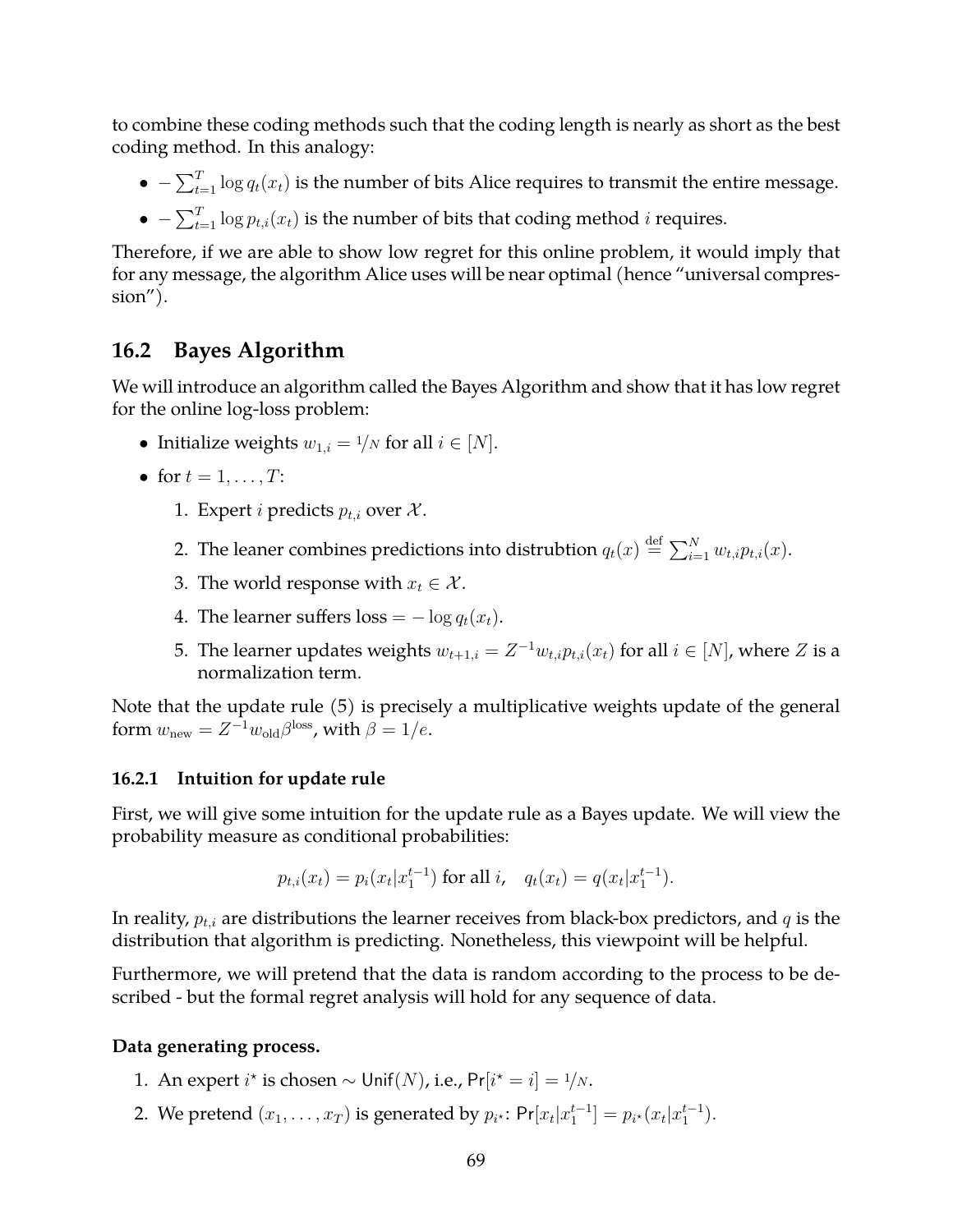Naturally, the algorithm's prediction  $q(x_t|x_1^{t-1})$  is defined to be the conditional probability of  $x_t$  given  $x_1^{t-1}$  according to this random process, which we can solve as:

$$
q(x_t|x_1^{t-1}) \stackrel{\text{def}}{=} \Pr[x_t|x_1^{t-1}]
$$
  
\n
$$
= \sum_{i=1}^N \Pr[i^* = i|x_1^{t-1}] \Pr[x_t|i^* = i, x_1^{t-1}]
$$
  
\n
$$
= \sum_{i=1}^N w_{t,i} \Pr[x_t|i^* = i, x_1^{t-1}]. \qquad \text{(we let } w_{t,i} \stackrel{\text{def}}{=} \Pr[i^* = i|x_1^{t-1}])
$$

From here, we will use Bayes Rule to solve for the precise form of  $w_{t,i}$ . First, we trivially have  $w_{1,i} = Pr[i^* = i] = \frac{1}{N}$ . Then we can recursively compute  $w_{t+1,i}$  as:

$$
w_{t+1,i} = \Pr[i^* = i | x_1^t]
$$
  
= 
$$
\frac{\Pr[i^* = i | x_1^{t-1}] \times \Pr[x_t | x_1^{t-1}, i^* = i]}{\Pr[x_t | x_1^{t-1}]} = \frac{w_{t,i} p_i(x_t | x_1^{t-1})}{q(x_t | x_1^{t-1})}.
$$

The denominator  $q(x_t|x_1^{t-1})$  can be thought of as a normalization term, and therefore we have recovered the update rule (5).

#### **16.2.2 Regret guarantee**

We will now show the following regret bound:

**Theorem 41.** *The Bayes algorithm has a regret given by:*

$$
-\sum_{t=1}^{T} \log q_t(x_t) \le \min_{i \in [N]} -\sum_{t=1}^{T} \log p_{t,i}(x_t) + \log N.
$$

*Proof.* First we present 3 facts.

• We compute the probability of any sequence  $x_1^T$  according to the random process:

$$
\Pr[x_1^T] = \prod_{t=1}^T \Pr[x_t | x_1^{t-1}] = \prod_{t=1}^T q(x_t | x_1^{t-1}).
$$

• Likewise, we compute the probability of an given base expert predicting the sequence:

$$
Pr[x_1^T | i^* = i] = \prod_{t=1}^T p_i(x_t | x_1^{t-1}).
$$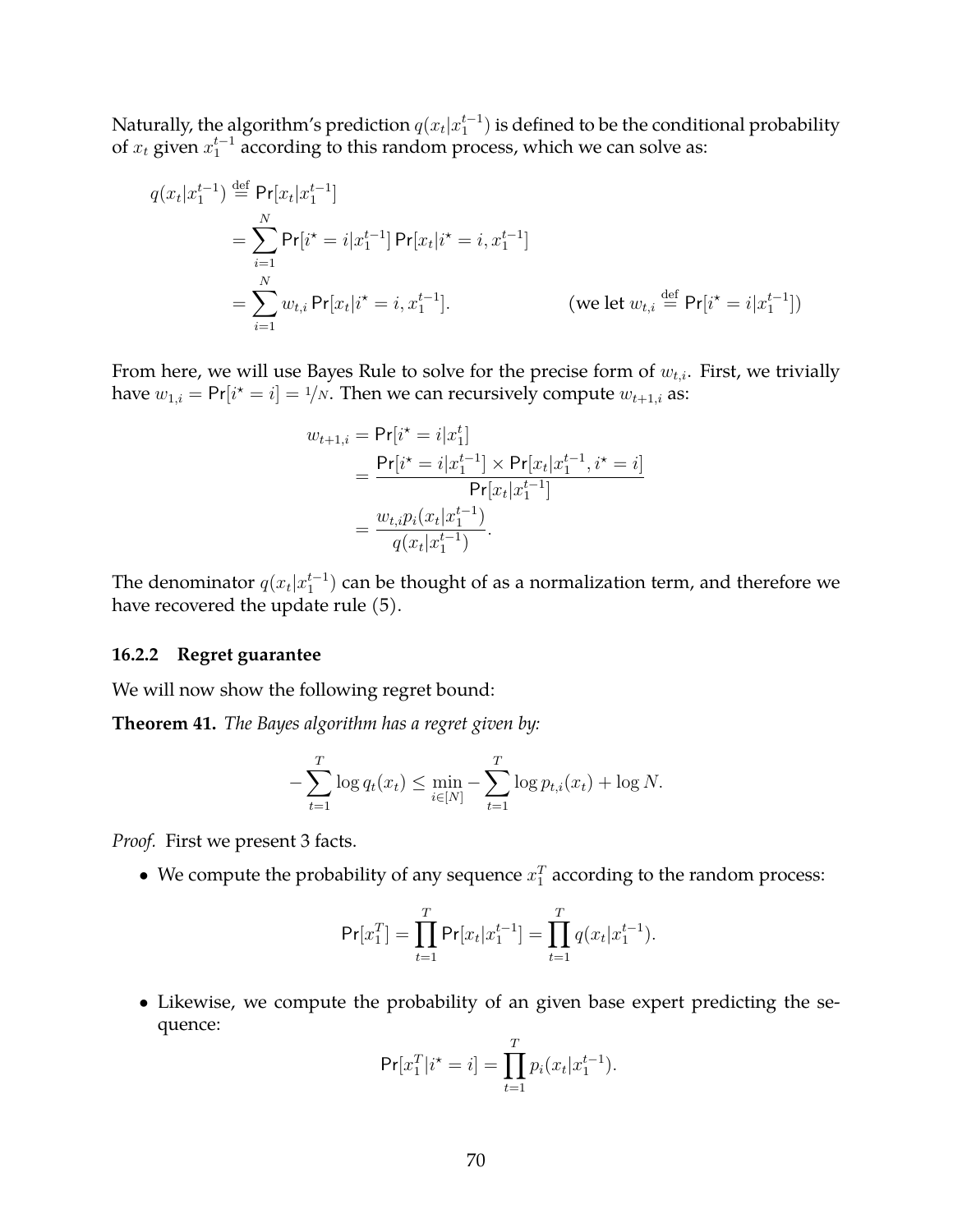• We can also lower bound the total probability of the sequence:

$$
\Pr[x_1^T] = \sum_{i=1}^T \Pr[i^* = i] \Pr[x_1^T | i^* = i] \ge \frac{1}{N} \Pr[x_1^T | i^* = i] \text{ for any } i.
$$

Putting it all together, we see that:

$$
-\sum_{t=1}^{T} \log q_t(x_t|x_1^{t-1}) = -\log \prod_{t=1}^{T} q_t(x_1|x_1^{t-1})
$$
  
=  $-\log \Pr[x_1^T]$   

$$
\leq -\log \left(\frac{1}{N} \Pr[x_1^T|i^* = i]\right)
$$
  

$$
\leq -\sum_{t=1}^{T} \log p_i(x_t|x_1^{t-1}) + \log N.
$$

Since this holds for every expert  $i$ , it must hold for the best expert, proving the theorem.  $\Box$ 

There are two ways to think about this theorem. First, dividing both sides by  $T$ , we see that the learner is a no-regret algorithm because  $\log N/T \rightarrow 0$ . Alternatively, dividing both sides by a constant to convert from  $\ln$  to  $\log_2$ , we see that the algorithm will never use more than  $\lg N$  bits than the best coding method for every sequence  $x_1^T.$  Consider another algorithm where the learner tries all  $N$  methods, picks the best one for  $x_1^T$ , and sends over the index of that method together with the encoding. This requires an overhead of  $\lg N$ bits, so we get the bound on the RHS. But the Bayes algorithm is online and universal, which is particularly nice!

We can improve the Bayes algorithm by using a non-uniform prior when initializing the weights, and the resulting bound would be stated in terms of the prior:

$$
-\sum_{t=1}^T \log q_t(x_t) \le \min_{i\in[N]} \left[ -\sum_{t=1}^T \log p_i(x_t|x_1^{t-1}) - \log \pi_i \right].
$$

Thus, we should choose a prior  $\pi_i$  that gives higher probability to experts we think are good.

### **16.3 Shifting Experts**

Now we add a complication to our setting. Previously, we had assumed that there existed one good expert throughout the entire time. But it might be the case that there are multiple experts that are good, and the best expert is switching from time to time. We would like an algorithm whose performance is almost as good as the best switching sequence of experts. In our information theoretic story, suppose Alice wanted to transmit some text which had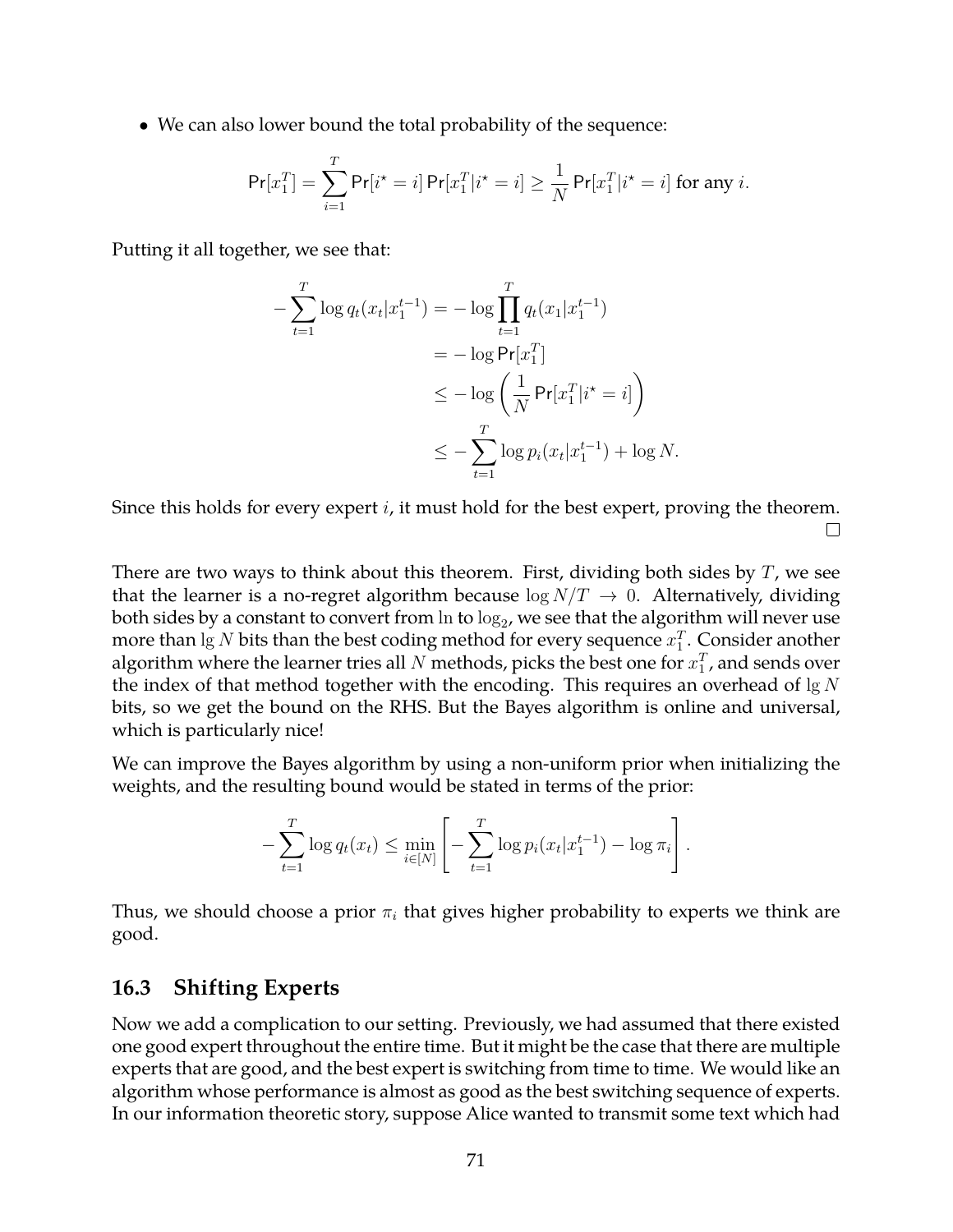both English and Spanish. Then we would want to have one expert which is good at compressing English, and another that is good at compressing Spanish.

For the purpose of analysis, we want to compare regret against the best switching sequence of experts with at most k switches over a time horizon of  $T$ , again with  $N$  total "base experts".

One approach is to define a set of "meta-experts" which is defined as a sequence of base experts. An example is "choose expert 3 from time 1-17, expert 8 from 18-93,...". We can black-box apply the Bayes algorithm to yield that the regret is logarithmic in  $M$ , the number of meta experts. With simple combinatorial arguments, we can calculate  $M \approx$  $N^{k+1}T^{k}$ , so the regret will be

$$
\log M \approx \log N + k(\log N + \log T).
$$

This is not so bad! The issue, however, is *computational*. Our algorithm must compute weights for every single meta-expert, which is infeasible.

Alternatively, we can construct a meta-expert for every sequence of base experts, i.e., a meta-expert is a vector  $e = (e_1, \ldots, e_T)$  where each  $e_t \in [N]$ . This seems less efficient than the previous approach because there are more meta-experts, but we can exploit the structure to implement the Bayes algorithm efficiently. The downside lies in the fact that in this representation, we did not limit the number of switches (there can be up to  $T - 1$ switches now). We will fix this by imposing a prior that gives higher weights to metaexperts with smaller number of switches.

**Definition of prior.** Now we define the prior  $\pi(e)$  that our algorithm will use for the generated meta expert  $e^*$ .

- Pick  $e_1^* \sim \text{Unif}(N)$ .
- With probability  $1 \alpha$ , we do not switch, and with probability  $\alpha$ , we switch uniformly:

$$
\Pr[e_{t+1}^{\star}|e_t^{\star}] = \begin{cases} 1 - \alpha & \text{if } e_{t+1}^{\star} = e_t^{\star} \\ \frac{\alpha}{N-1} & \text{otherwise.} \end{cases}
$$

This captures our intuition that experts which do not switch as frequently are more likely to occur.

Using this prior, we can already compute the regret (we will show how to implement the algorithm later). The regret of an meta-expert  $e$  is captured by the quantity:

$$
-\log \pi(e) = -\log \left\{ \frac{1}{N} (1-\alpha)^{T-k-1} \left( \frac{\alpha}{N-1} \right)^k \right\}.
$$

If we pick  $\alpha \stackrel{\text{def}}{=} \frac{k}{T}$  $\frac{k}{T-1}$ , we will get the bound that is  $\approx \log N + k(\log N + \log T)$  (same as before).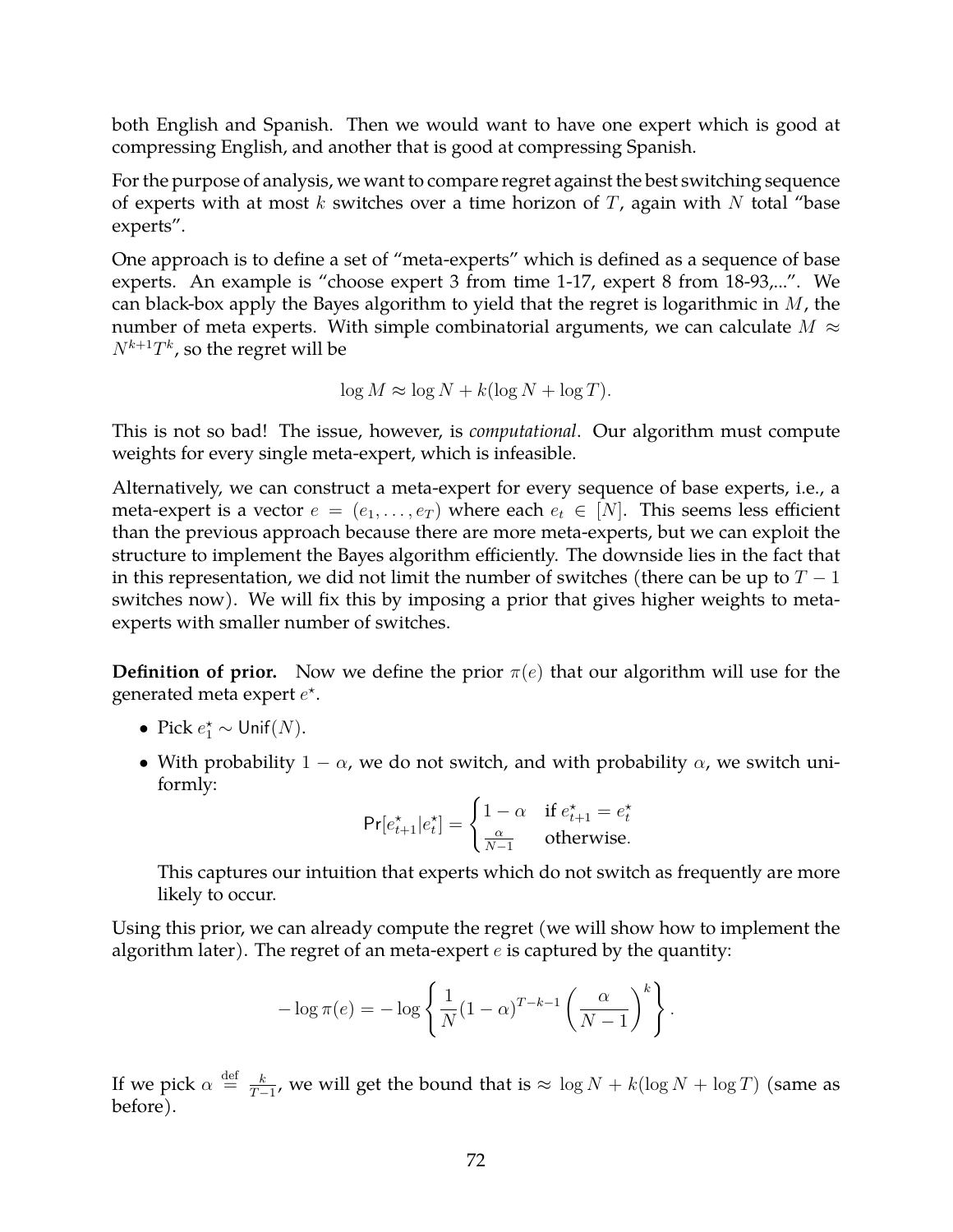**The weight-share algorithm.** Now we will show how to implement the algorithm without incurring space/time exponential in k. We will use a **weight-share algorithm** to do so. Recall that in the Bayes algorithm, we defined the quantity:

$$
q(x_t|x_1^{t-1}) \stackrel{\text{def}}{=} \Pr[x_t|x_1^{t-1}] = \sum_{i=1}^N \Pr[e_t^{\star} = i|x_1^{t-1}] \times \Pr[x_t|e_t^{\star} = i, x_1^{t-1}].
$$

Now, our task is to compute the values of  $v_{t,i} \stackrel{\text{def}}{=} \mathsf{Pr}[e_t^\star=i|x_1^{t-1}]$  for all  $i \in [N].$  At time step 1, we know that  $v_{1,i} = 1/N$ . Then:

$$
v_{t+1,i} = \Pr[e_{t+1}^{\star} = i | x_1^t] = \sum_{j=1}^{N} \Pr[e_t^{\star} = j | x_1^t] \times \Pr[e_{t+1}^{\star} = i | e_t^{\star} = j, x_1^t].
$$

The first term can be computed using Bayes rule (as done before):

$$
Pr[e_t^* = j | x_1^t] = \frac{Pr[x_t | e_t^* = j, x_1^{t-1}] \times Pr[e_t^* = j, x_1^{t-1}]}{Pr[x_t | x_1^{t-1}]} \\
= \frac{v_{t,j} p_j(x_t | x_1^{t-1})}{q(x_t | x_1^{t-1})} \qquad \text{plugging in our definitions}
$$

In the second term, conditioned on  $\{e_t^\star = j\}$ , the event  $\{e_{t+1}^\star = i\}$  is independent of  $x_1^t$ . Actually, it is just  $(1 - \alpha)$  if  $i = j$  and  $\frac{\alpha}{N-1}$  otherwise.

Putting this togther, we get the following update rule:

$$
\text{for all } i: \quad v_{t+1,i} = \sum_{j=1}^{N} \frac{v_{t,j} p_j(x_t | x_1^{t-1})}{q(x_t | x_1^{t-1})} \times \begin{cases} 1 - \alpha & \text{if } i = j \\ \frac{\alpha}{N-1} & \text{else.} \end{cases}
$$

From here, we see that this update rule for N weights is  $\mathcal{O}(N)$ , which is exactly the same as the run-time for the Bayes algorithm. In particular, there is no dependence on  $k$ , so our algorithm is computationally efficient! (We do actually need to know  $k$ , T beforehand to set  $\alpha$ ).

### **17 Portfolio Selection**

Next, we will consider a simple mathematical framework for modeling a market of investment options, and we will analyze some investment strategies. The setup is as follows. Suppose we have  $N$  total investment options (stocks), indexed by  $i$ . Every day, we make an investment decision where we need to decide how to divide up our entire wealth between the  $N$  stocks. Without loss of generality, suppose we start with \$1 of wealth. Define  $S_t$  to be our total wealth at the start of day t, so  $S_1 = 1$ .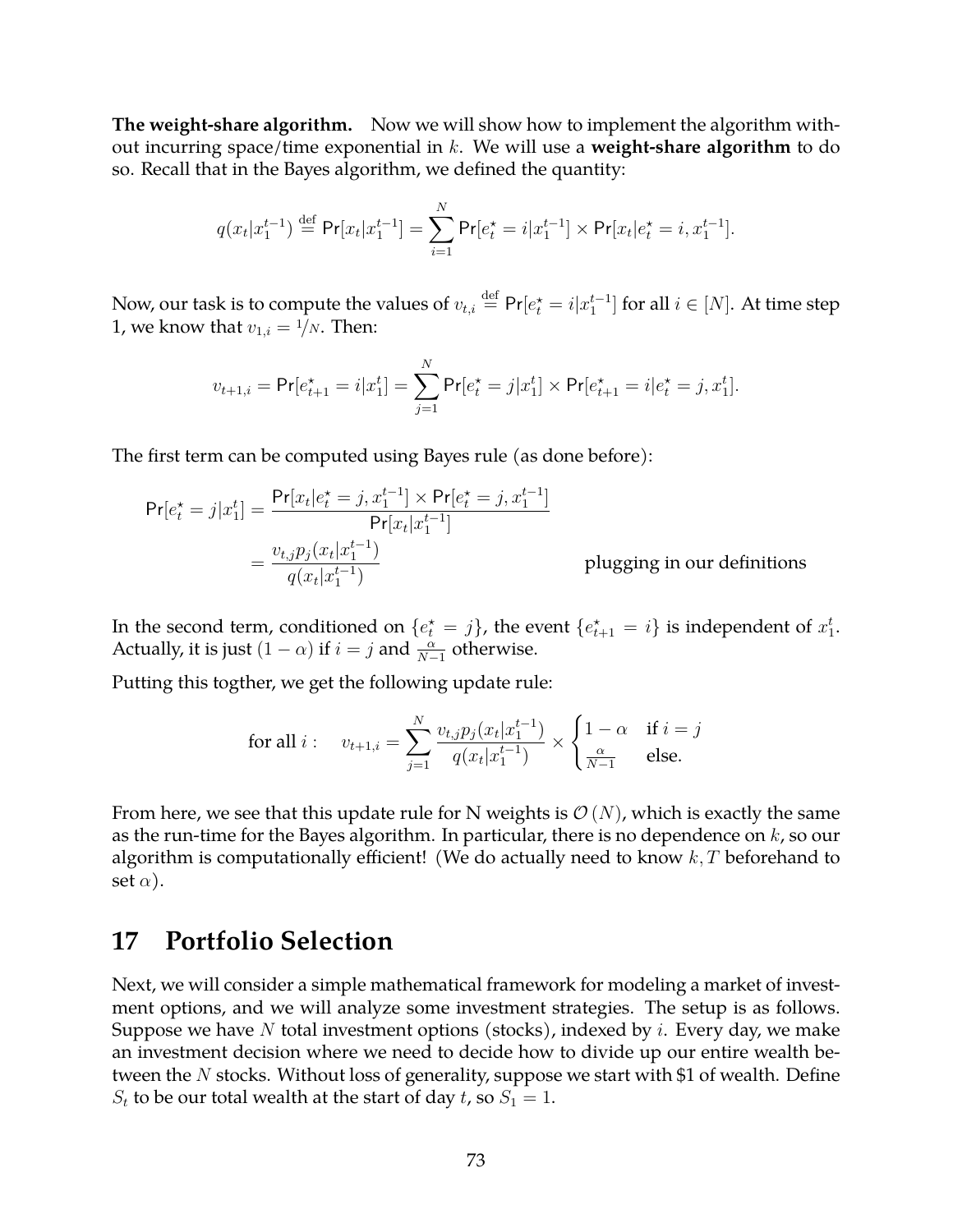At the end of day  $t$ , we learn about the price relative for stock  $i$  as the quantity:

$$
p_t(i) = \frac{\text{price of stock } i \text{ at end of day } t}{\text{price of stock } i \text{ at beginning of day } t}.
$$

The learner's task is to pick an investment allocation amongst the stocks on each day t: i.e., output a vector  $w_t \in \mathbb{R}^N$  where  $w_t(i) \geq 0$  and  $\sum_i w_t(i) = 1$ , representing the fraction of wealth we allocate to stock  $i$  at the beginning of day  $t$ . The constraint that we always invest our entire wealth is fine because we can model putting money aside with a dummy stock that does not change.

Therefore,  $S_t \cdot w_t(i)$  represents the total wealth of stock  $i$  at the start of day  $t$ , and at the end of the day, the wealth becomes  $S_t\cdot w_t(i)\cdot p_t(i)$ . Thus, we write our new total wealth as:

$$
S_{t+1} = \sum_{i=1}^{N} S_t \cdot w_t(i) \cdot p_t(i) = S_t(w_t \cdot p_t) = \prod_{t=1}^{T} (w_t \cdot p_t),
$$

unrolling the recurrence and using the fact that  $S_1 = 1$ .

The learner wants to maximize this quantity, or equivalently minimize the negative log of this quantity,  $\sum_{t=1}^T -\log (w_t \cdot p_t).$  We write the online learning problem as: For  $t = 1, \ldots, T$ :

- The learner chooses investment allocation  $w_t$  (subject to constraints).
- The world responds with price relatives  $p_t$ .
- The learner experiences  $loss = -log(w_t \cdot p_t)$ .

#### **17.1 Applying the Bayes Algorithm**

First, we will analyze an algorithm that gets low regret *compared to the best stock*. Essentially, we will just apply the Bayes algorithm previously introduced.

**Theorem 42.** *The Bayes algorithm yields the following regret bound for the portfolio selection problem:*

$$
-\sum_{t=1}^T \log(w_t \cdot p_t) \le \min_{i \in [N]} \left\{-\sum_{t=1}^T \log p_t(i)\right\} + \log N.
$$

*Proof.* We will need to shoehorn the problem into the log-loss problem where the Bayes algorithm was used.

First assume that there exists some C such that  $p_t(i) \in [0, C]$  for all t and i. The domain of our experts will be  $X = \{0, 1\}$ . The N experts are defined by:

$$
\tilde{p}_{t,i}(1) = \frac{p_t(i)}{C}
$$
 and  $\tilde{p}_{t,i}(0) = 1 - \frac{p_t(i)}{C}$ .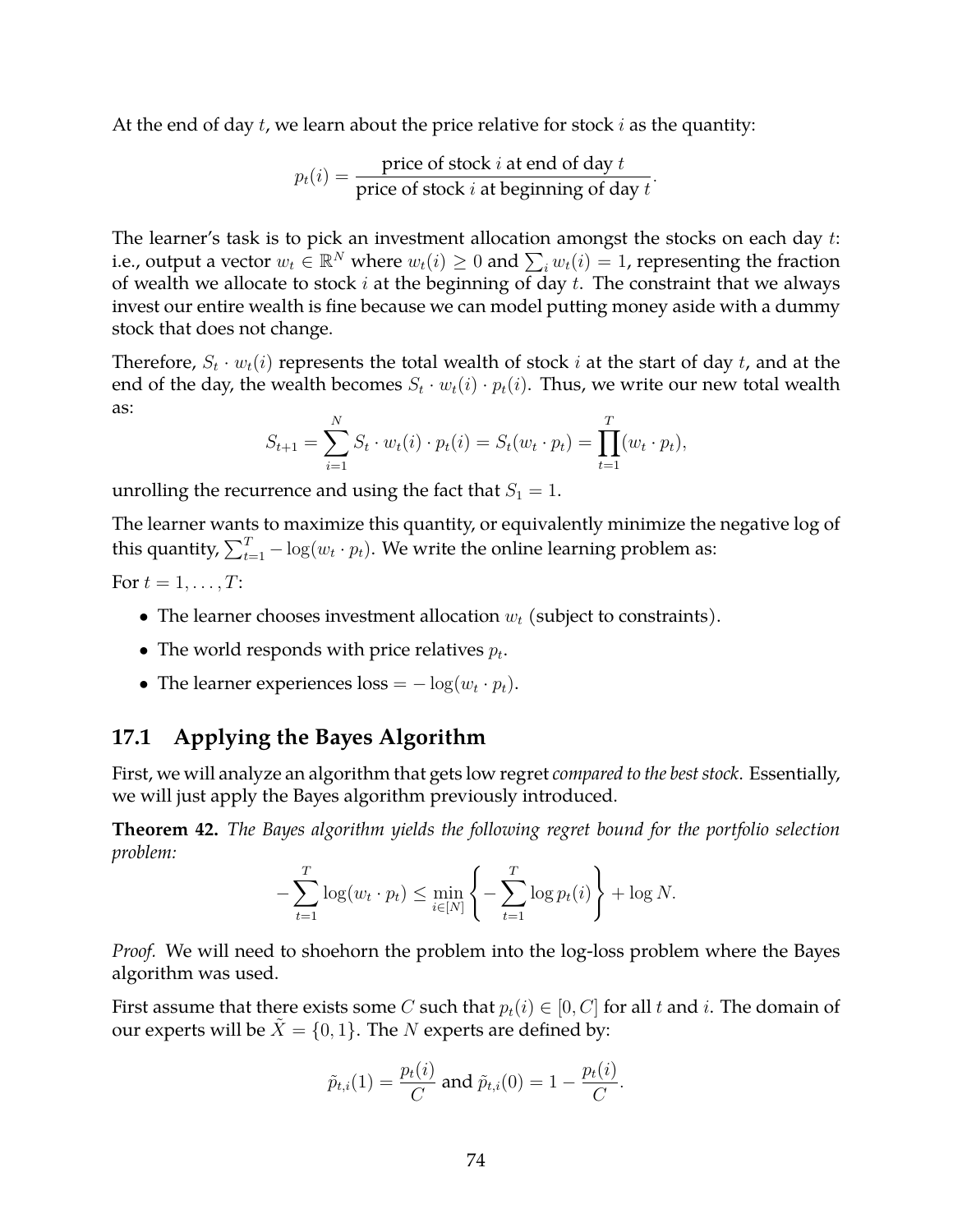On every round, we give  $\tilde{x}_t = 1$  to the Bayes algorithm and receive weights  $\tilde{w}_{t,i}$ , which we will use as weights  $w_t(i) = \tilde{w}_{t,i}$ . Thus, we have fully specified how to convert this problem into the log-loss problem.

For the regret bound, we need to calculate  $\tilde{q}(\tilde{x}_t)$  (learner's loss suffered):

$$
\tilde{q}_t(\tilde{x}_t) = \tilde{q}(1) = \sum_{i=1} \tilde{w}_{t,i} \tilde{p}_{t,i}(1) = \frac{w_t \cdot p_t}{C}.
$$

Therefore, plugging into the previously shown regret bound for the Bayes algorithm and canceling the C's on both sides, we get the desired regret bound.

 $\Box$ 

This bound is actually somewhat trivial, because it is simply the bound we would get by dividing our wealth equally and following a "buy and hold" strategy. To see this, note that the bound is of the form:

 $-\log$  (wealth of learner)  $\leq \log$  (wealth of best stock) +  $\log N$ .

Raising e by both sides we get:

(wealth of learner) 
$$
\geq \frac{1}{N}
$$
(wealth of best stock),

which is what we would get with the "buy and hold" strategy. In fact, it is possible to show that the Bayes algorithm is precisely equivalent to "buy and hold" (we will not do so here).

#### **17.2 The Universal Portfolio Algorithm**

Our trivial bound motivates us to try to find something better. In investing, it is common to use a "rebalancing" strategy, where at the end of the day, the stock holdings are shifted to keep the *proportion* of their wealth invested in each stock constant. This is called the **constant rebalanced portfolio** or CRP. When the proportion of each stock is equal, it is called the **uniform CRP**. The intuition is that rebalancing causes us to "buy low and sell high".

We will define a CRP by a vector  $b \in \mathbb{R}^N$ , where  $b_i \geq 0$  and  $\sum_{i=1}^N b_i = 1.$  The set of CRPs forms an  $(N-1)$ -dimensional simplex. We would like an algorithm which has low regret compared to the best  $CRP$ ; even though there are infinitely many CRPs this is still possible using the **universal portfolio** (UP) algorithm.

The idea is to invest an infinitesimally small portion of our total wealth according to each CRP. We will need to calculate  $w_t(i)$  to serve as the weights in UP algorithm. Let us define  $\Delta$  to be the set of all CRPs:

$$
\Delta \stackrel{\text{def}}{=} \{\text{all CRPs}\} = \{b \in [0, 1]^N : \sum_{i=1}^N b_i = 1\}.
$$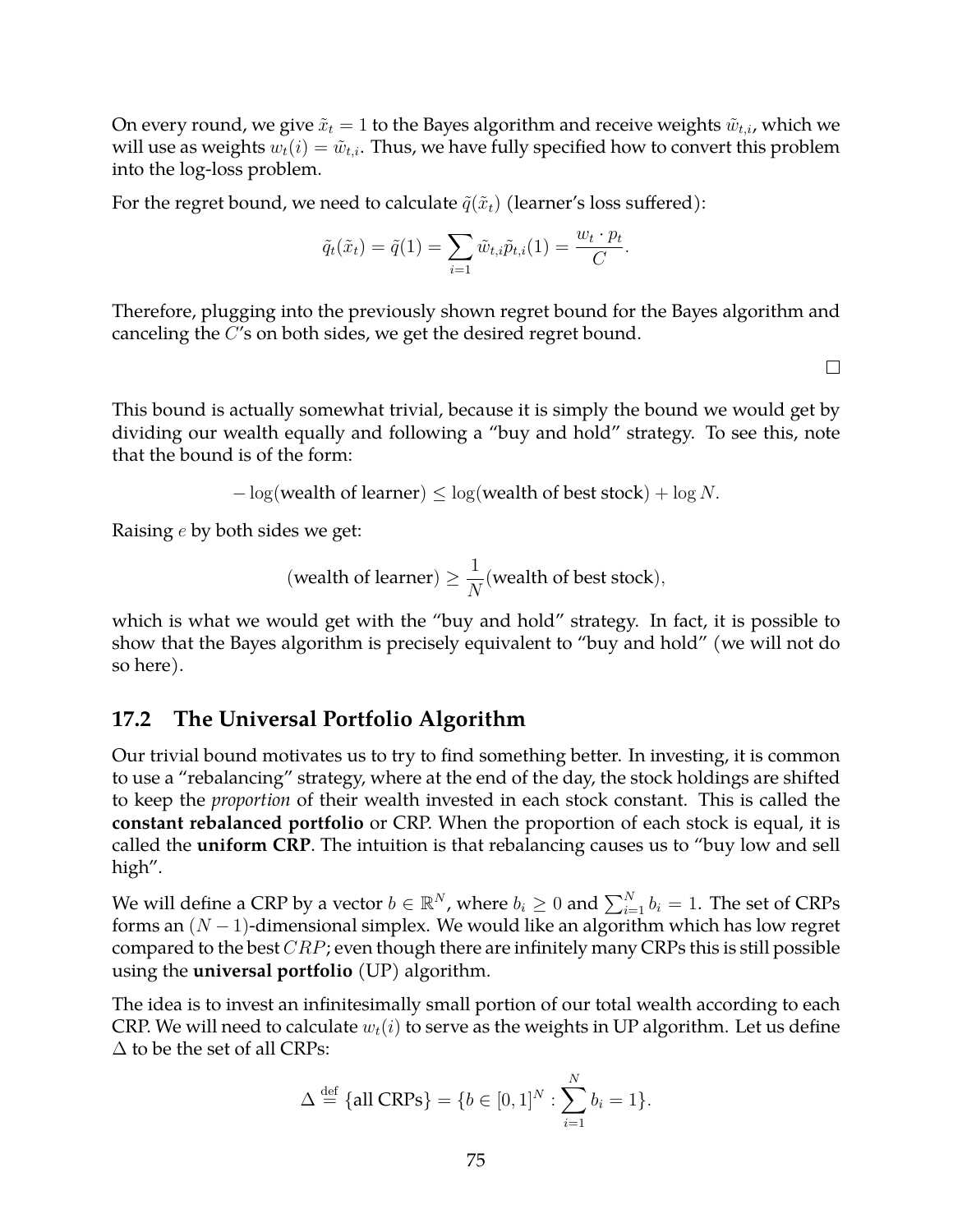Let  $\delta\mu(b)$  denote the portion of our wealth invested according to b. For such a fixed b, observe that the amount of wealth invested according to b after  $t-1$  days is  $\prod_{s=1}^{t} (b \cdot p_s)$ .  $d\mu(b)$ . The fraction of stock i we hold due to b at the beginning of day t is  $b_i \prod_{s=1}^{t} (b \cdot p_s) \cdot d\mu(b)$ . So the weight vector can be written as:

$$
w_t(i) = \frac{\int_{b \in \Delta} b_i \prod_{s=1}^t (b \cdot p_s) \cdot d\mu(b)}{\int_{b \in \Delta} \prod_{s=1}^t (b \cdot p_s) \cdot d\mu(b)},
$$

where the integrals are taken over the space of all possible CRPs. The numerator is the total wealth invested in stock  $i$  on day  $t$ , and the denominator is the total wealth of the algorithm at the start of day  $t$ .

We have the following regret guarantee for the UP algorithm:

**Theorem 43.** *After* T *rounds:*

(*wealth of UP*) 
$$
\geq \frac{1}{(T+1)^{N-1}} \times
$$
 (*wealth of best CRP*).

*Proof.* We will actually prove a weaker version of this bound with the constant  $\frac{1}{e}$  on the RHS.

Let  $b^*$  be the best CRP in hindsight. We will first argue that the CRPs  $b$  which are close to  $b^*$  make almost as much money as  $b^*$ , and then we will argue that a decent amount of money is invested in strategies that lie within that neighborhood.

**Step 1.** Define  $\mathcal{N}(b^*)$  to be the neighborhood of  $b^*$  with parameter  $\alpha \in [0,1]$ :

$$
\mathcal{N}(b^*) = \{ (1 - \alpha)b^* + \alpha z : z \in \Delta \}.
$$

Consider some  $b \in \mathcal{N}(b^{\star})$ . Then:

$$
b = (1 - \alpha)b^* + \alpha z
$$
  
\n
$$
\Rightarrow b \cdot p_t = (1 - \alpha)b^*p_t + \alpha z \cdot p_t
$$
  
\n
$$
\geq (1 - \alpha)b^*p_t
$$
  
\n
$$
\Rightarrow \prod_{t=1}^T (b \cdot p_t) \geq (1 - \alpha)^T \prod_{t=1}^T (b^* \cdot p_t).
$$

In other words:

(wealth of *b*) 
$$
\geq (1 - \alpha)^T
$$
(wealth of *b*<sup>\*</sup>).

**Step 2.** Now we measure the proportion of wealth invested in  $\mathcal{N}(b^*)$  by relating the volume:

$$
Vol(\mathcal{N}(b^*)) = \alpha^{N-1} Vol(\Delta)
$$

(this follows because the neighborhood is scaled by  $\alpha$ ).

Therefore, because we initially uniformly invest, then the initial fraction invested in  $\mathcal{N}(b^{\star})$ is  $\alpha^{N-1}$ .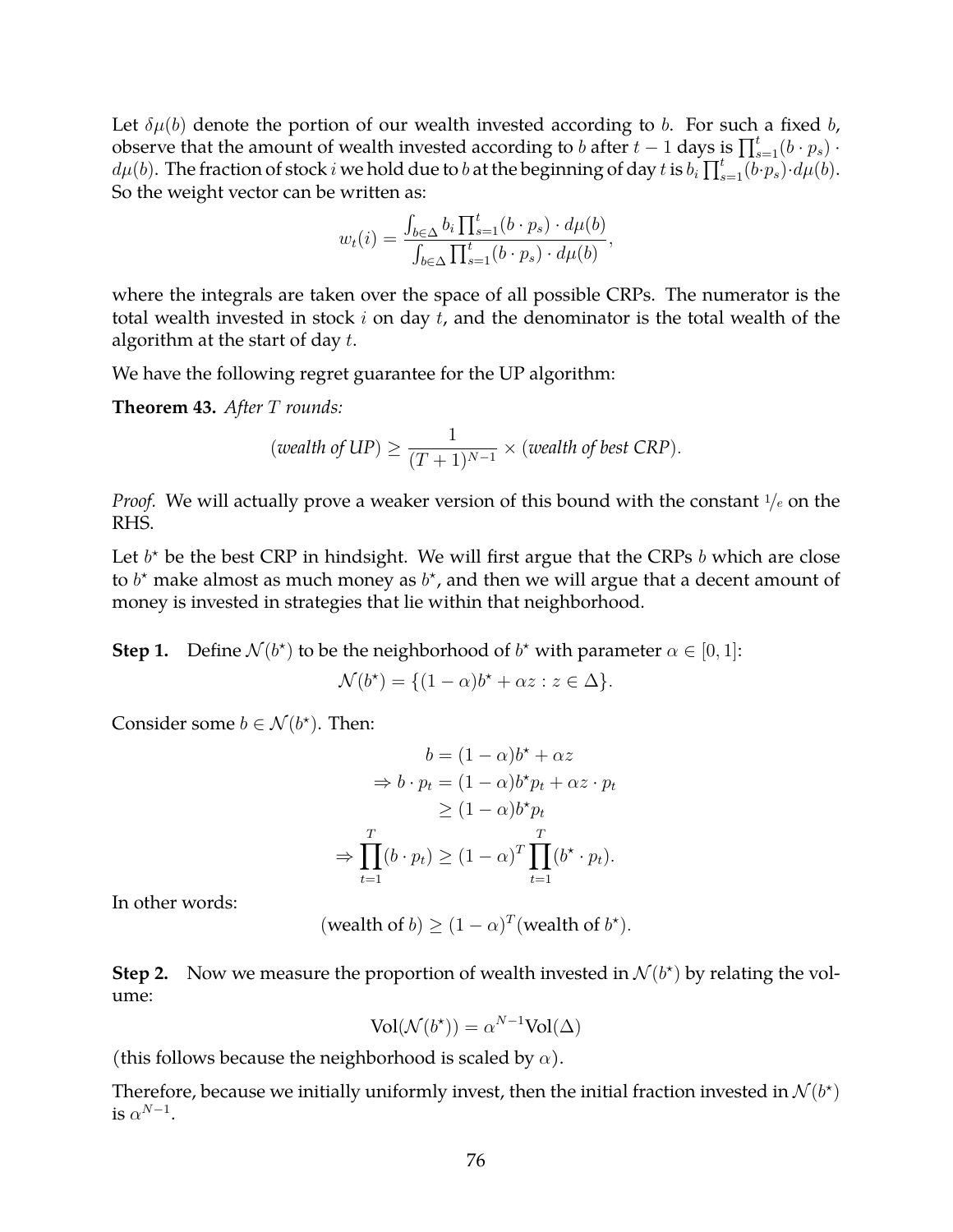**Step 3.** The total wealth of our algorithm is lower bounded by the wealth generated by only strategies in  $\mathcal{N}(b^{\star})$ . Combining the previous two steps, we see that:

(wealth of UP) 
$$
\ge \alpha^{N-1}(1-\alpha)^T
$$
(wealth of best CRP  $b^*$ )  
 $\ge \frac{1}{e(T+1)^{N-1}}$ (wealth of best CRP  $b^*$ ) taking  $\alpha = (T+1)^{-1}$ .

 $\Box$ 

Thus, we have shown the regret guarantee.

# **18 Learning and Game Theory**

We will briefly describe the setting of game theory. Define a game  $\mathcal G$  as follows. The game has  $m$  players; each player  $i\in[m]$  is endowed with an action set  $\mathcal{A}_i$  with  $n_i:=|\mathcal{A}_i|$  actions. Let  $\mathcal A:=\prod_{i\in [m]}\mathcal A_i$  denote the joint action space. Each player  $i\in [m]$  also has a loss function  $\mathcal{L}_i:\mathcal{A}\to[0,1]$  which has the following interpretation: if the action profile (actions of all the players) are  $a = (a_1, a_2, \ldots, a_m)$ , then player *i* suffers loss  $\mathcal{L}_i(a)$ . In general, we allow for players to play *distributions* over actions, and we denote  $x_i \in \Delta(\mathcal{A}_i)$  to be a probability distribution. We will denote  $x = (x_1, \ldots, x_m)$  to be the strategy profile when each player plays a distribution  $x_i.$  It is also convenient to introduce the notation: for  $x=(x_1,\ldots,x_m)$ , we denote  $x_{-i}$  to be the strategy profile after removing the *i*th strategy  $x_i$  ( $a_{-i}$ ) is defined similarly). The goal of each player is to pick a strategy  $x_i$  to minimize their expected loss.

#### **18.1 2-player zero-sum games**

First, we will discuss 2-player zero-sum games.

**Definition 24** (2-player zero-sum game)**.** In the 2-player zero-sum game, there are two players, ROW and COL. The losses have the property that for any  $a_1 \in A_1, a_2 \in A_2$ , we have  $\mathcal{L}_1(a_1, a_2) = -\mathcal{L}_2(a_1, a_2)$ .

For two player games, it will be convenient to think of ROW as minimizing expected loss and COL as maximizing expected payoff.

For simplicity, we denote  $L(a_1, a_2)$  to be the loss that ROW gets for action profile  $(a_1, a_2)$ ; likewise,  $L(x_1, x_2)$  denotes the expected loss that ROW gets for strategy profile  $(x_1, x_2)$ . We can write out the loss in a simple form; let  $M \in [0,1]^{n_1 \times n_2}$  be defined as:  $M_{ij} := L(a_1 =$  $i, a_2 = j$ ). Then we have  $L(x_1, x_2) = x_1^{\top} M x_2$ .

First, we make the basic observation that:

$$
\max_{x_2} \min_{x_1} L(x_1, x_2) \le \min_{x_1} \max_{x_2} L(x_1, x_2).
$$

This is because it is always better to play second (once you have observed what the other player has done).

Now we discuss a notion of optimal strategy: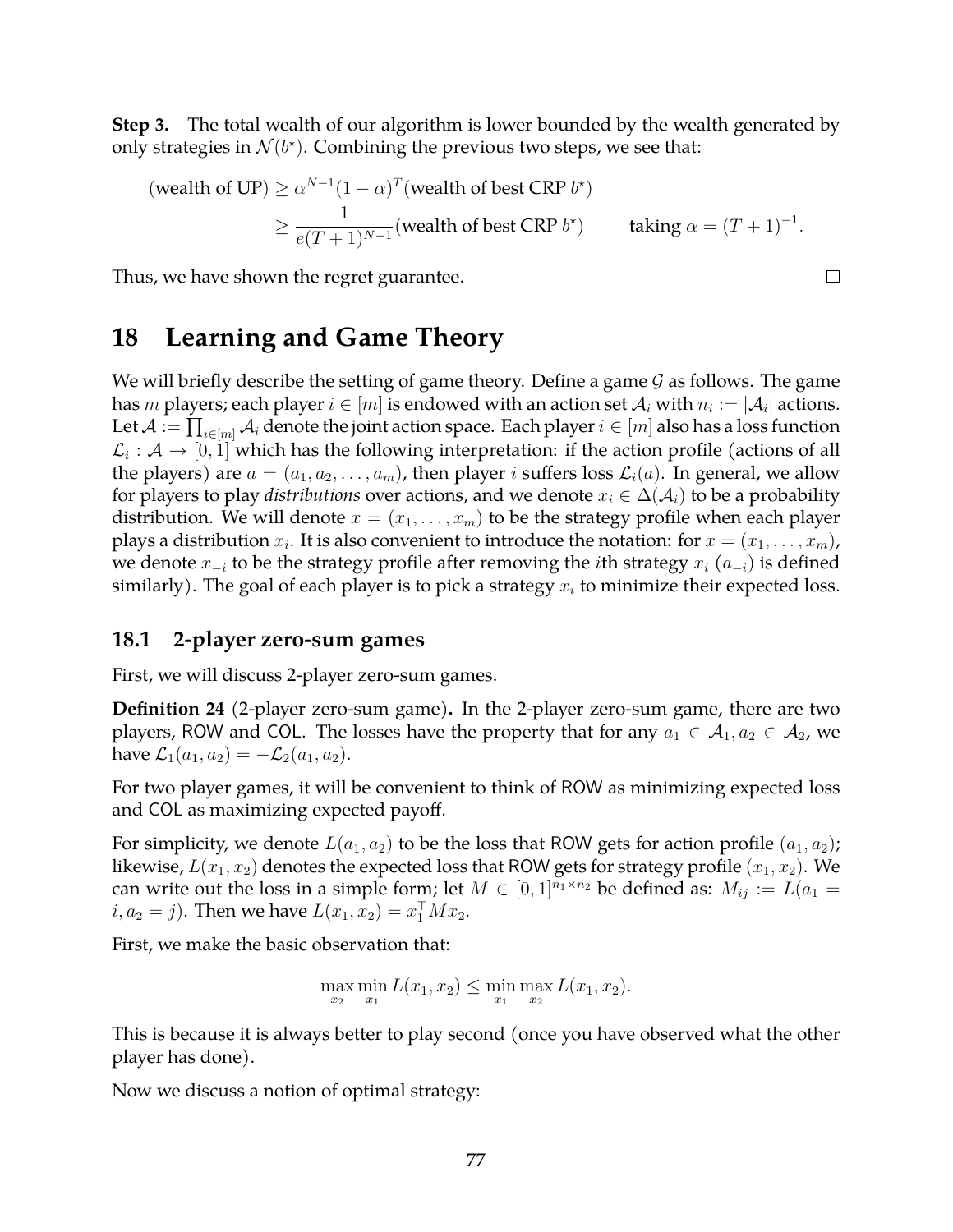**Definition 25** (Minimax-optimal strategy)**.** A minimax-optimal strategy is a (randomized) strategy that has the best guarantee on its expected loss over the choices of the opponent.

**Theorem 44** (von Neumann 1928)**.** *Every 2-player zero-sum game has a unique value* V *. The minimax optimal strategy for* ROW *guarantees* ROW*'s expected loss is at most* V *, and the minimax optimal strategy for* COL *guarantees* COL*'s expected gain is at least* V *:*

 $\max_{x_2} \min_{x_1} L(x_1, x_2) = \min_{x_1} \max_{x_2} L(x_1, x_2) = V.$ 

Now we will give an algorithmic proof of the minimax theorem.

*Proof.* Suppose the minimax theorem was false; that is, for some game G we have

$$
\min_{x_1} \max_{x_2} L(x_1, x_2) =: V_R > \max_{x_2} \min_{x_1} L(x_1, x_2) =: V_C
$$

This means that:

- If ROW commits first, the COL player can make ROW get at least  $V_R$  loss.
- If COL commits first, the ROW player can get at most  $V_C$  loss.

Define  $\delta = V_R - V_C > 0$ .

Consider playing the RWM algorithm (or any regret minimizing algorithm) as ROW, against COL who plays optimally against ROW's distribution. Recall that in the RWM algorithm, in  $T$  steps, we have:

 $\mathbb E$  RWM's loss  $\leq$  best row in hindsight  $+$   $2\sqrt{T \log n}.$ 

However, also note that:

best row in hindsight 
$$
\leq T \cdot V_C
$$
  
 $\mathbb{E}$  RWMA's loss  $\geq T \cdot V_R$ .

Therefore, when  $T > 4 \log(n) / \delta^2$ , we have a contradiction.

 $\Box$ 

What happens if two regret minimizers play each other? In this case, their time-average strategies must approach minimax optimality. Suppose ROW's time-average was far from minimax optimal (say, getting  $V + \Delta$ ), then COL in hindsight has a strategy that substantially beats the value of the game. So by COL's no-regret guarantee, in actuality they must be substantially beating the value of the game. In other words, ROW is substantially doing worse than the value. This contradicts the no-regret guarantee for ROW.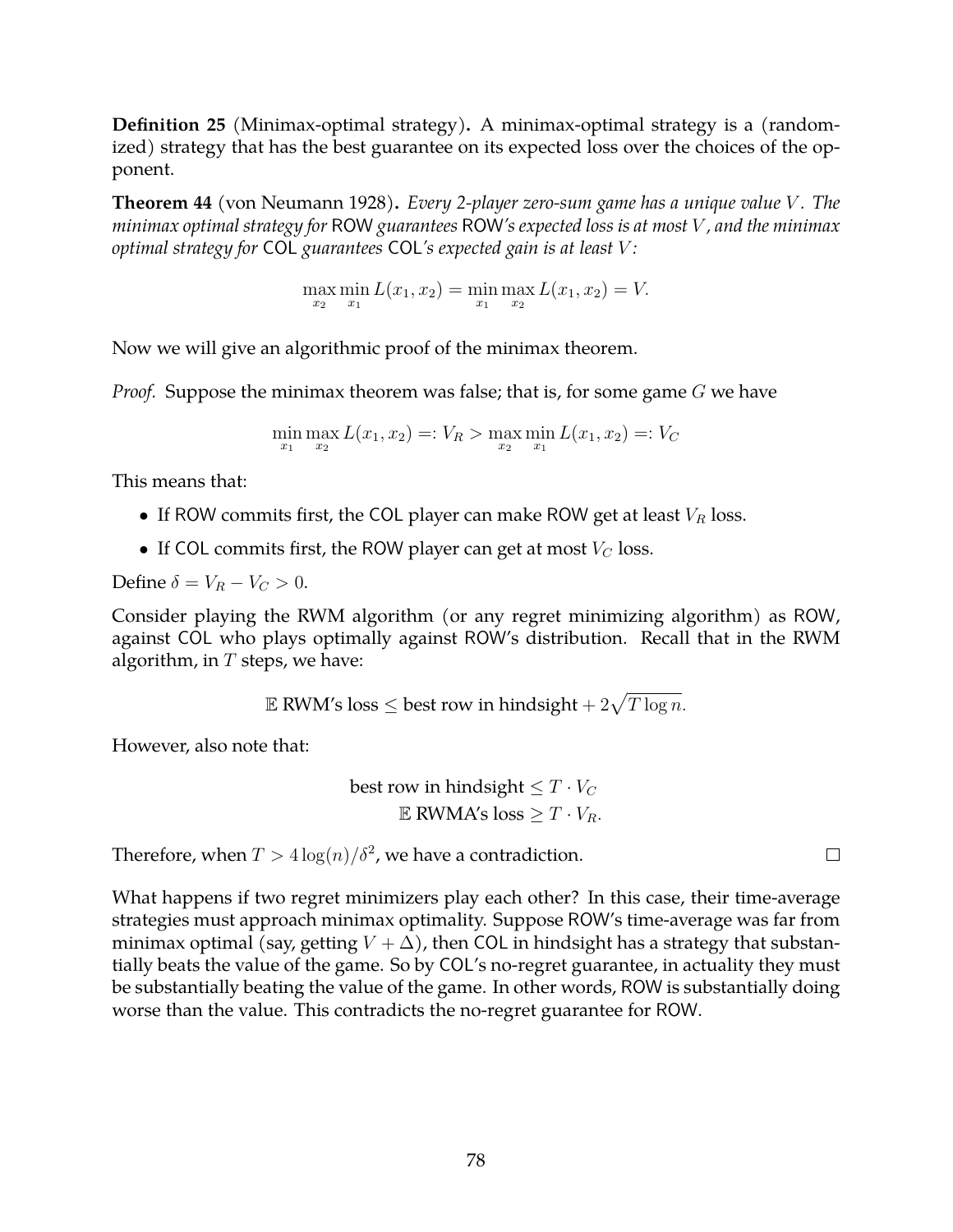### **18.2 Nash Equilibrium**

Now we will discuss general-sum games. For simplicity, we will continue to work with 2 player games, but these ideas extend to  $m$ -player games. In general-sum games, we can get "win-win" and "lose-lose" situations i.e., ROW and COL's payoff doesn't have to sum up to 0 for every pair of actions that ROW and COL play. For example, considering driving on the left/right: if we have left/right, then they will have a crash and both receive negative payoff. But if they drive left/left or right/right, they will receive a positive payoff. include picture

**Definition 26** (Nash Equilibrium, 2-player)**.** A *Nash Equilibrium* (NE) is a pair of strategies  $(x_1, x_2)$ , such that neither player has incentive to deviate on their own.

We say that a Nash Equilibrium is **pure** if each strategy is deterministic, and **mixed** otherwise.

What does this mean in equations? Let  $\pi = x_1 \times x_2$ . Then  $\pi$  is a Nash equilibrium if for all  $i \in \{1, 2\}$  and any  $a'_i \in \mathcal{A}_i$ :

$$
\mathbb{E}_{a \sim \pi} \left[ \mathcal{L}_i(a) \right] \leq \mathbb{E}_{a_{-i} \sim \pi_{-i}} \left[ \mathcal{L}_i(a'_i, a_{-i}) \right]. \tag{5}
$$

In our driving car example, there are 3 NE: left/left, right/right, and both players 50-50. The first two are pure NE, while the last one is a mixed NE.

**Theorem 45** (Nash 1950)**.** *Any general-sum game must have at least one such equilibrium. (This equilibrium might be mixed).*

**Corollary 46.** *This yields the minimax theorem for 2-player zero-sum games as a corollary.*

*Proof.* Pick some Nash equilibria and let *V* be the value to the row player in that equilibrium. Since it's a Nash equilibria, neither player can do better even knowing the randomized strategy their opponent is playing, so they are both playing minimax optimal.  $\Box$ 

**Computing Nash can be hard.** We have previously seen that in 2-player zero-sum games, computing an (approximate) NE is easy: we can just run no-regret learning algorithms for each player and take the product distribution of the time-average distributions for each player.

Another way to do so is via *fictitious play*, where instead of each player running a no-regret algorithm, at each round they pick the action which has the best loss in hindsight (up til time  $t$ ). In learning theory, this is equivalent to the "follow the leader" (FTL) algorithm. It is known that fictitious play also converges to an NE, but the rate of convergence may be exponentially slow [\[DP14\]](#page-82-0).

More generally, we would like to leverage tools we have developed in *online learning* to compute NE efficiently. Let us formalize this framework:

for  $t = 1, 2, \ldots T$ :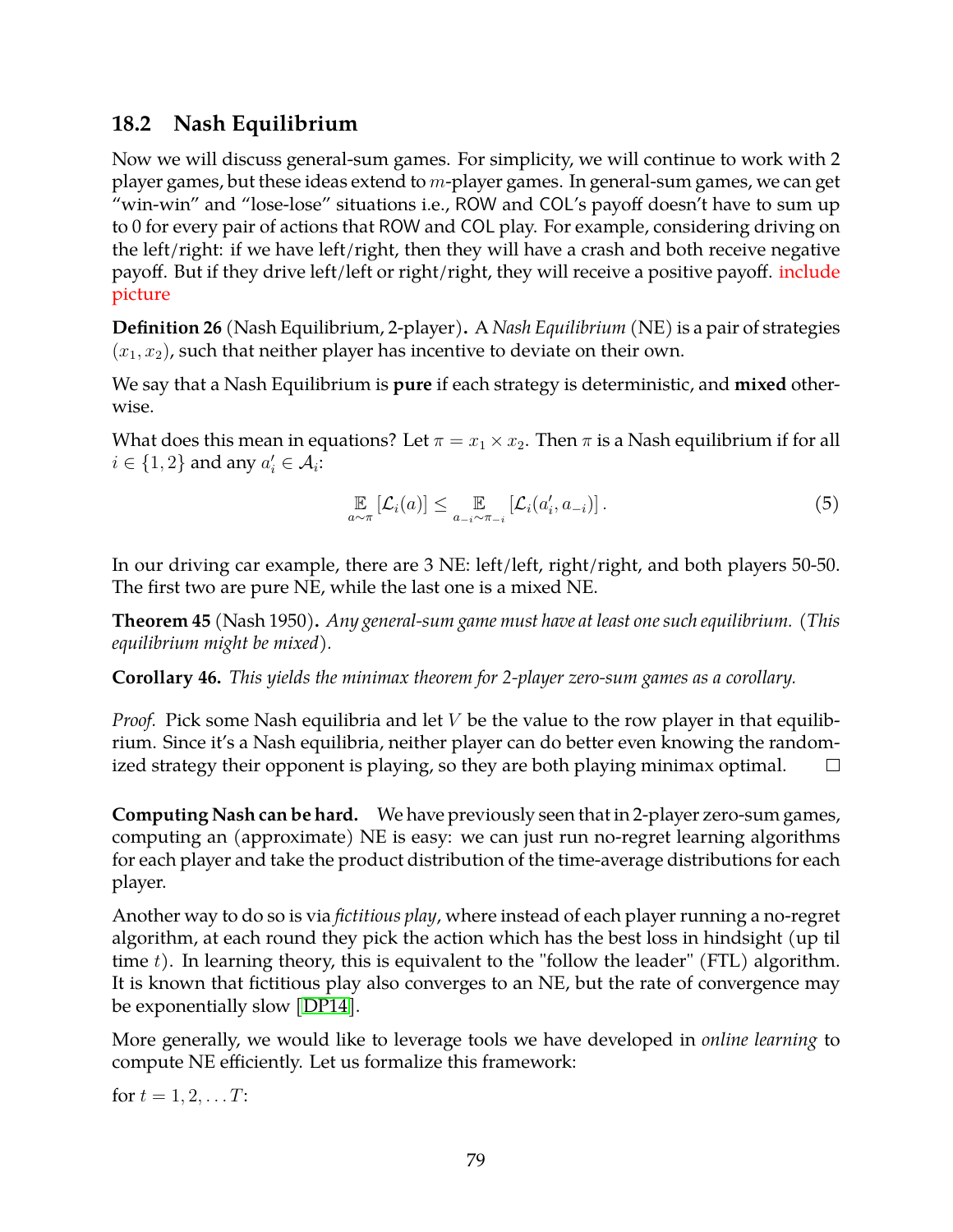- Every player  $i \in [m]$  plays a mixed strategy  $x_i^{(t)}$  $\binom{u}{i}$ .
- Every player  $i \in [m]$  receives a loss vector  $\ell_i^{(t)}$  $\binom{t}{i}$  such that  $\ell_i^{(t)}$  $\hat{u}^{(t)}[j] := \mathbb{E}_{a_{-i} \sim x_{-i}^{(t)}} \, [\mathcal{L}_i(j,a_{-i})].$

The previous stated results on using no-regret learning algorithms and fictitious play can be stated as ways to pick the mixed strategies  $x_i^{(t)}$  $i^{(t)}_i$  in the 2-player zero-sum setting in order to converge to NE.

So now we ask: can we efficiently compute Nash equilibrium in general sum games (using any algorithm)? Unfortunately the answer is no: [\[CDT09\]](#page-82-1) showed that even for 2-player general sum games, computing approximate NE is PPAD-complete.

We will build some intuition for why regret minimization can fail even for 2-player general sum games. Consider the augmented Shapley game [\[Zin04\]](#page-82-2):

- 1. The first 3 rows/cols are the Shapley game (rock/paper/scissors but if both do the same action the both lose).
- 2. The 4th action is "play foosball" which is slightly negative if the other player is doing rock/paper/scissors but positive if other player does 4th action too.
- 3. The RWM algorithm will cycle among first 3 and have no regret, but do worse than only Nash Equilibrium of both playing foosball.

Furthermore, [\[BCM12\]](#page-82-3) showed that regret minimization can fail to converge even in rank-1 games, which is interesting because one can find equilibria in such games efficiently.

## **18.3 A Hierarchy of Equilibrium**

Since computing Nash equilibrium is hard, we might want to settle for computing other notions of equilibrium. Here, we will introduce two such notions: correlated equilibrium (CE) and coarse correlated equilibrium (CCE). The concept of correlated equilibrium is due to the work of Robert Aumann.

The key observation is that Nash equilibrium are always product distributions, i.e., each player acts independently of others. Aumann noted that we can potentially reach better equilibrium by introducing a trusted third-party. Think of the third-party as a traffic signal: the third-party draws an action profile from some distribution  $\pi \in \Delta(\mathcal{A})$  and proposes each action  $a_i$  to the  $i$ th player. The players do not get to see the other actions  $a_{-i}$ , but must choose whether to follow the action or pick some other distribution.  $\pi$  need not be a product distribution; hence the name "correlated".

**Definition 27** (Correlated Equilibrium, 2-player). We say  $\pi \in \Delta(\mathcal{A}_1 \times \mathcal{A}_2)$  is a correlated equilibrium such that if the trusted party picks one at random and tells each player their part, they have no incentive to deviate.

In equations, this means that for each player  $i \in \{1,2\}$ , any  $a_i \in \mathcal{A}_i$ ,  $a'_i \in \mathcal{A}_i$ :

$$
\mathop{\mathbb{E}}_{a \sim \pi} [\mathcal{L}_i(a) \mid a_i] \leq \mathop{\mathbb{E}}_{a \sim \pi} [\mathcal{L}_i(a'_i, a_{-i}) \mid a_i]. \tag{6}
$$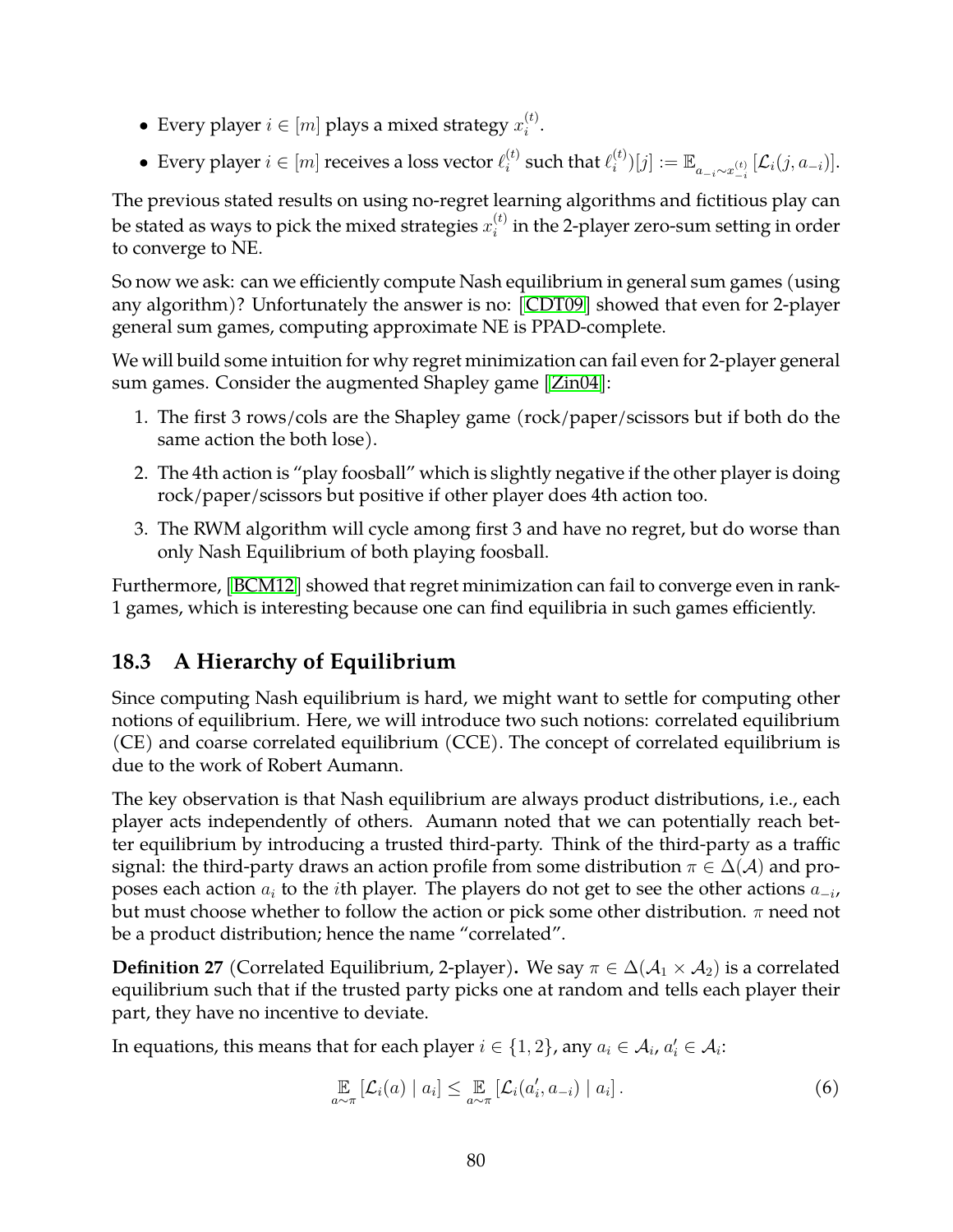Going back to the driving example, we see that there are additional correlated equilibrium which are not Nash equilibrium. For example, we can let  $\pi$  be evenly distributed over  $(L, L)$  and  $(R, R)$ .

Now we introduce coarse correlated equilibrium, which is even less restrictive.

**Definition 28** (Coarse Correlated Equilibrium, 2-player). We say  $\pi \in \Delta(\mathcal{A}_1 \times \mathcal{A}_2)$  is a correlated equilibrium such that if the trusted party picks one at random, and players have the choice to either (1) do what the trusted party tells them to do; or (2) not see the advice at all, each player would prefer the former.

In equations, this is the following. For each player  $i \in \{1,2\}$  and any  $a' \in \mathcal{A}_i$ :

$$
\mathop{\mathbb{E}}_{a\sim\pi}\left[\mathcal{L}_i(a)\right]\leq \mathop{\mathbb{E}}_{a\sim\pi}\left[\mathcal{L}_i(a'_i,a_{-i})\right].
$$

**CE and CCE can be efficiently computed.** Now we state results that show that CE and CCE can be efficiently computed by the online learning framework. They can also be computed via linear programming, but we will not discuss this in detail.

First, we reexamine our notions of regret:

- 1. *best expert* or *external* regret: We have already seen this. Given n strategies, compete with the best of them in hindsight.
- 2. *sleeping expert* or *regret with time-intervals*: Given *n* strategies, *k* properties. Let  $S_i$  be the set of days satisfying property  $i$  (which might overlap). We want to simultaneously achieve low regret over each  $S_i$ .
- 3. *internal* or *swap* regret: Like (2), except that  $S_i$  = the set of days in which we chose strategy *i*. Formally for internal regret, you are allowed to change one item *i* to *j*, but in swap regret you define an optimal "rewiring" function  $f : [n] \rightarrow [n]$  such that every time you played action *j*, it plays  $f(j)$ .

**Proposition 47.** If each player runs a low swap regret algorithm, the the empirical distribution of play is an approximate correlated equilibrium.

We will not prove this fact. However, we note that many low swap regret algorithms exist. In particular, [\[BM07\]](#page-82-4) show how to convert low external regret algorithms to low swap regret algorithms.

**Proposition 48.** If each player runs a low external regret algorithm, the the empirical distribution of play is an approximate coarse correlated equilibrium.

*Proof.* This is more or less straightforward from the definition. Using the no-regret property, for each  $i, a_i'$ :

$$
\frac{1}{T} \sum_{t=1}^{T} \mathcal{L}_i(a^{(t)}) \leq \frac{1}{T} \sum_{t=1}^{T} \mathcal{L}_i(a'_i, a_{-i}^{(t)}) + \frac{\varepsilon(T)}{T}.
$$

Now let  $\pi_T$  be the uniform distribution over the action profiles  $\{a^{(1)},\ldots,a^{(T)}\}.$  We immediately see that  $\pi_T$  has the properties to be a CCE. Note that  $\pi_T$  may not actually converge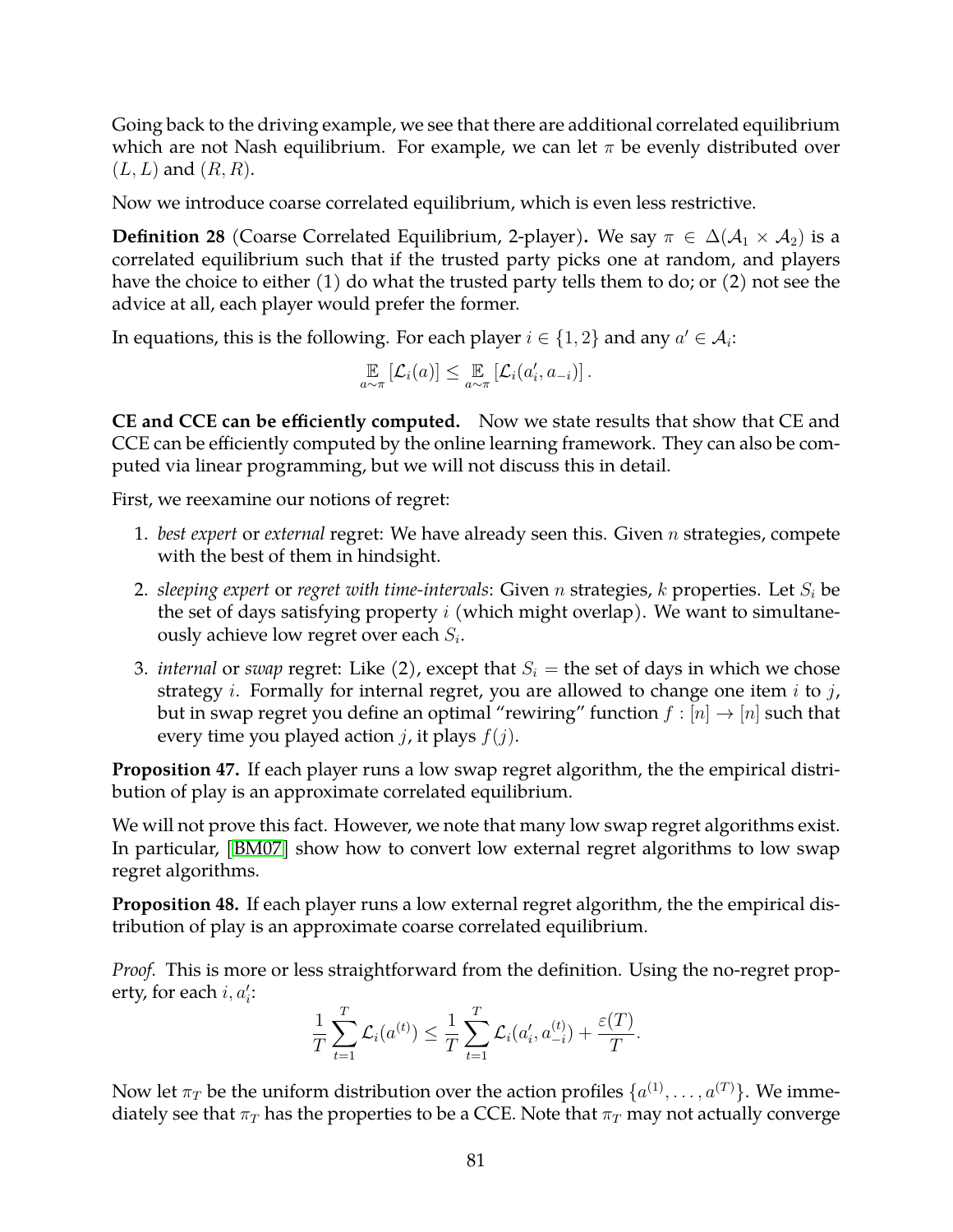to a single distribution, however all limit points of  $\pi_T$  must be CCE, since the simplex is closed and bounded. closed and bounded.

**The relationship between NE, CE, and CCE.** We have the following fact:

 $\mathrm{NE} \subset \mathrm{CE} \subset \mathrm{CCE}.$